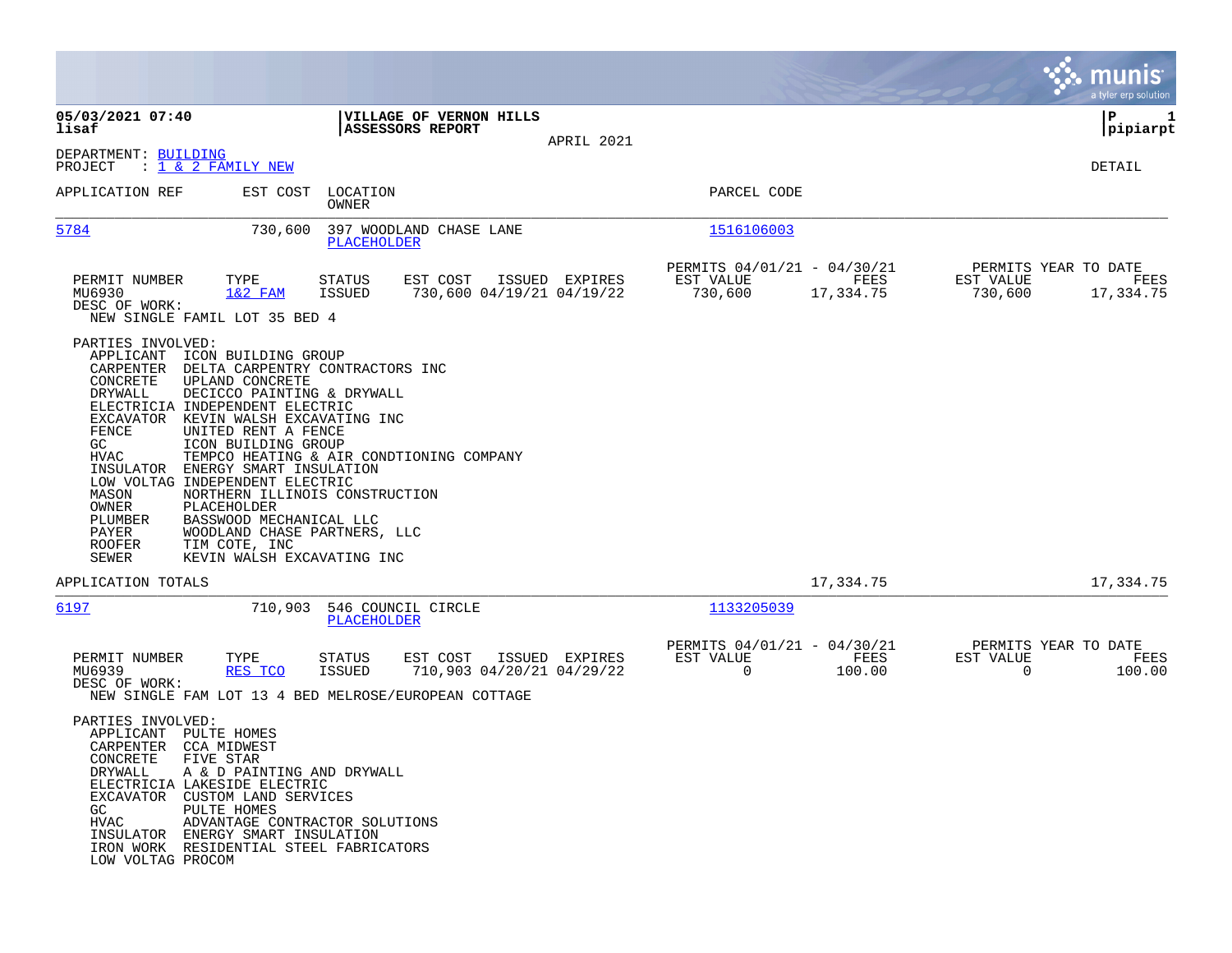|                                                                                                                                                                                                                                                                                                                                                                                                                                                                                                                                                                                                                                                                                                                                 |                                                                                                                          | munis<br>a tyler erp solution                                      |
|---------------------------------------------------------------------------------------------------------------------------------------------------------------------------------------------------------------------------------------------------------------------------------------------------------------------------------------------------------------------------------------------------------------------------------------------------------------------------------------------------------------------------------------------------------------------------------------------------------------------------------------------------------------------------------------------------------------------------------|--------------------------------------------------------------------------------------------------------------------------|--------------------------------------------------------------------|
| 05/03/2021 07:40<br>VILLAGE OF VERNON HILLS<br>lisaf<br>ASSESSORS REPORT                                                                                                                                                                                                                                                                                                                                                                                                                                                                                                                                                                                                                                                        | APRIL 2021                                                                                                               | l P<br>2<br>pipiarpt                                               |
| DEPARTMENT: BUILDING<br>: <u>1 &amp; 2 FAMILY NEW</u><br>PROJECT                                                                                                                                                                                                                                                                                                                                                                                                                                                                                                                                                                                                                                                                |                                                                                                                          | DETAIL                                                             |
| APPLICATION REF<br>EST COST LOCATION<br>OWNER<br>MASON<br>PRO BROTHERS MASONRY<br>OWNER<br>PLACEHOLDER<br>PLUMBER<br>S3 PLUMBING AND MECHANICAL<br><b>ROOFER</b><br>SCHALL DEVELOPEMENT CORP<br>SEWER<br>HOLIDAY SEWER & WATER                                                                                                                                                                                                                                                                                                                                                                                                                                                                                                  | PARCEL CODE                                                                                                              |                                                                    |
| APPLICATION TOTALS                                                                                                                                                                                                                                                                                                                                                                                                                                                                                                                                                                                                                                                                                                              | 100.00                                                                                                                   | 100.00                                                             |
| 6289<br>675,250<br>608 MARSHALL STREET<br>PLACEHOLDER                                                                                                                                                                                                                                                                                                                                                                                                                                                                                                                                                                                                                                                                           | 1133205042                                                                                                               |                                                                    |
| PERMIT NUMBER<br>TYPE<br>EST COST<br>STATUS<br>MU7000<br>RES TCO<br><b>ISSUED</b><br>DESC OF WORK:<br>NEW SINGLE FAMILY LOT 10 4 BED MAPLE VALLEY/CRAFTSMAN<br>PARTIES INVOLVED:<br>APPLICANT PULTE HOMES<br>CARPENTER<br>CCA MIDWEST<br>CONCRETE<br>FIVE STAR<br>DRYWALL<br>A&D HOME IMPROVEMENT LLC<br>ELECTRICIA LAKESIDE ELECTRIC<br>EXCAVATOR CUSTOM LAND SERVICES<br>GC.<br>PULTE HOMES<br><b>HVAC</b><br>ADVANTAGE CONTRACTOR SOLUTIONS<br>INSULATOR ENERGY SMART INSULATION<br>IRON WORK RESIDENTIAL STEEL FABRICATORS<br>LOW VOLTAG PROCOM<br>MASON<br>PRO BROTHERS MASONRY<br><b>OWNER</b><br>PLACEHOLDER<br>PLUMBER<br>S3 PLUMBING AND MECHANICAL<br>RABY ROOFING<br><b>ROOFER</b><br>SEWER<br>HOLIDAY SEWER & WATER | PERMITS 04/01/21 - 04/30/21<br>ISSUED EXPIRES<br>EST VALUE<br>FEES<br>$\mathbf 0$<br>675,250 04/29/21 04/29/22<br>100.00 | PERMITS YEAR TO DATE<br>EST VALUE<br>FEES<br>$\mathbf 0$<br>100.00 |
| APPLICATION TOTALS                                                                                                                                                                                                                                                                                                                                                                                                                                                                                                                                                                                                                                                                                                              | 100.00                                                                                                                   | 100.00                                                             |
| 6644<br>744,819 1301 MANSION ROAD<br>PLACEHOLDER                                                                                                                                                                                                                                                                                                                                                                                                                                                                                                                                                                                                                                                                                | 1133205125                                                                                                               |                                                                    |
| PERMIT NUMBER<br>TYPE<br><b>STATUS</b><br>EST COST<br>$1&2$ FAM<br>ISSUED<br>MU6896<br>DESC OF WORK:<br>NEW SINGLE FAM BOURGES/CR3G LOT 68 3 BED<br>PARTIES INVOLVED:<br>APPLICANT PULTE HOMES<br>CCA MIDWEST<br>CARPENTER<br>CONCRETE<br>FIVE STAR<br>DRYWALL<br>A&D HOME IMPROVEMENT LLC<br>ELECTRICIA LAKESIDE ELECTRIC                                                                                                                                                                                                                                                                                                                                                                                                      | PERMITS 04/01/21 - 04/30/21<br>ISSUED EXPIRES<br>EST VALUE<br>FEES<br>744,819 04/12/21 04/16/22<br>744,819<br>13,861.74  | PERMITS YEAR TO DATE<br>EST VALUE<br>FEES<br>744,819<br>13,861.74  |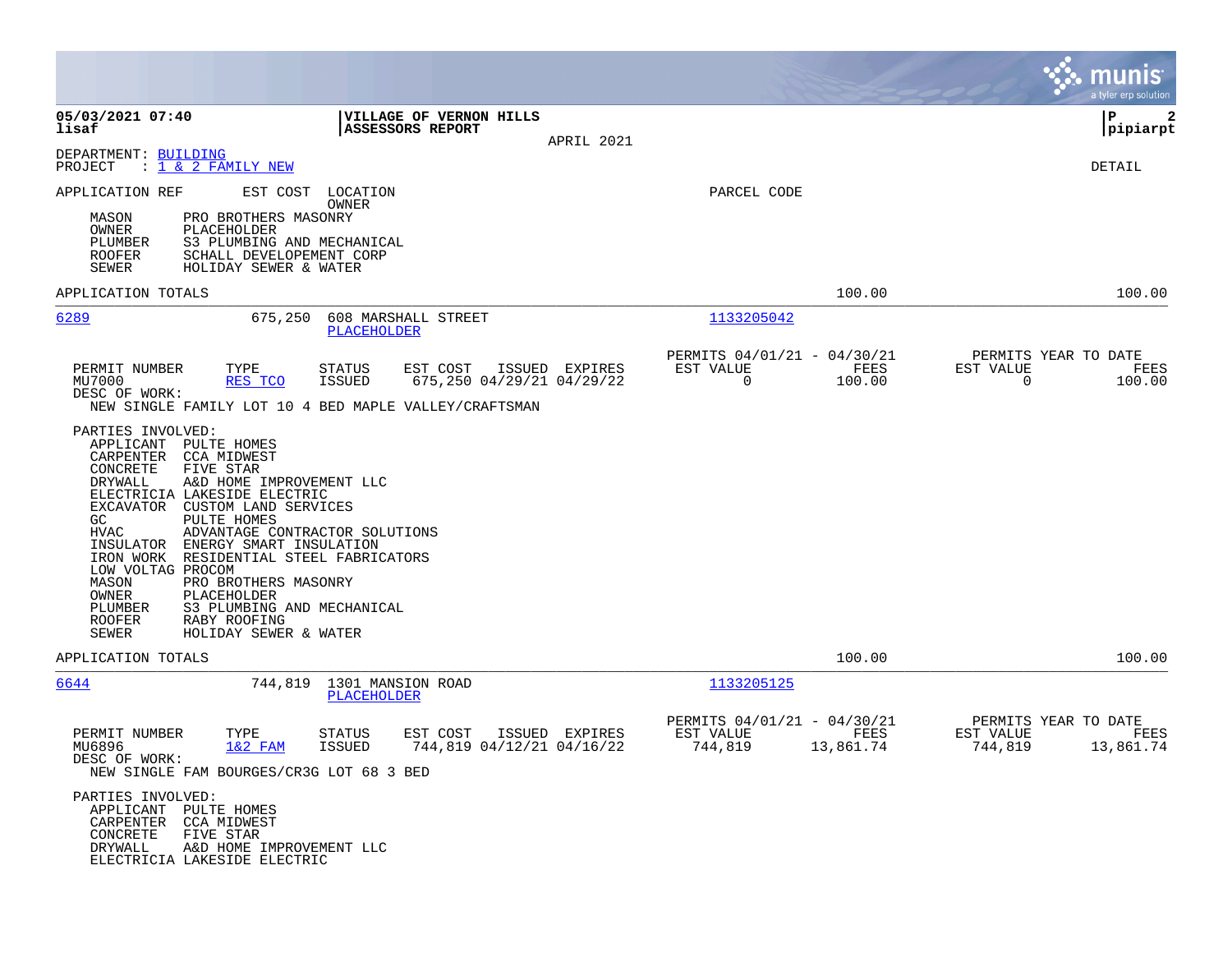|                                                                                                                                                   |                                                                                                                                                                                                                                                                                  |                                             |            |             |                        |           | <u>munis l</u><br>a tyler erp solution |
|---------------------------------------------------------------------------------------------------------------------------------------------------|----------------------------------------------------------------------------------------------------------------------------------------------------------------------------------------------------------------------------------------------------------------------------------|---------------------------------------------|------------|-------------|------------------------|-----------|----------------------------------------|
| 05/03/2021 07:40<br>lisaf                                                                                                                         |                                                                                                                                                                                                                                                                                  | VILLAGE OF VERNON HILLS<br>ASSESSORS REPORT | APRIL 2021 |             |                        |           | P<br> pipiarpt                         |
| DEPARTMENT: BUILDING<br>PROJECT                                                                                                                   | $\therefore$ 1 & 2 FAMILY NEW                                                                                                                                                                                                                                                    |                                             |            |             |                        |           | <b>DETAIL</b>                          |
| APPLICATION REF<br>EXCAVATOR<br>GC.<br>HVAC<br>INSULATOR<br>IRON WORK<br>LOW VOLTAG PROCOM<br>MASON<br>OWNER<br>PLUMBER<br><b>ROOFER</b><br>SEWER | EST COST<br>LOCATION<br>OWNER<br>CUSTOM LAND SERVICES<br>PULTE HOMES<br>ADVANTAGE CONTRACTOR SOLUTIONS<br>ENERGY SMART INSULATION<br>RESIDENTIAL STEEL FABRICATORS<br>PRO BROTHERS MASONRY<br>PLACEHOLDER<br>S3 PLUMBING AND MECHANICAL<br>RABY ROOFING<br>HOLIDAY SEWER & WATER |                                             |            | PARCEL CODE |                        |           |                                        |
| APPLICATION TOTALS<br>PROJECT TOTALS                                                                                                              |                                                                                                                                                                                                                                                                                  |                                             |            | 1,475,419   | 13,861.74<br>31,396.49 | 1,475,419 | 13,861.74<br>31,396.49                 |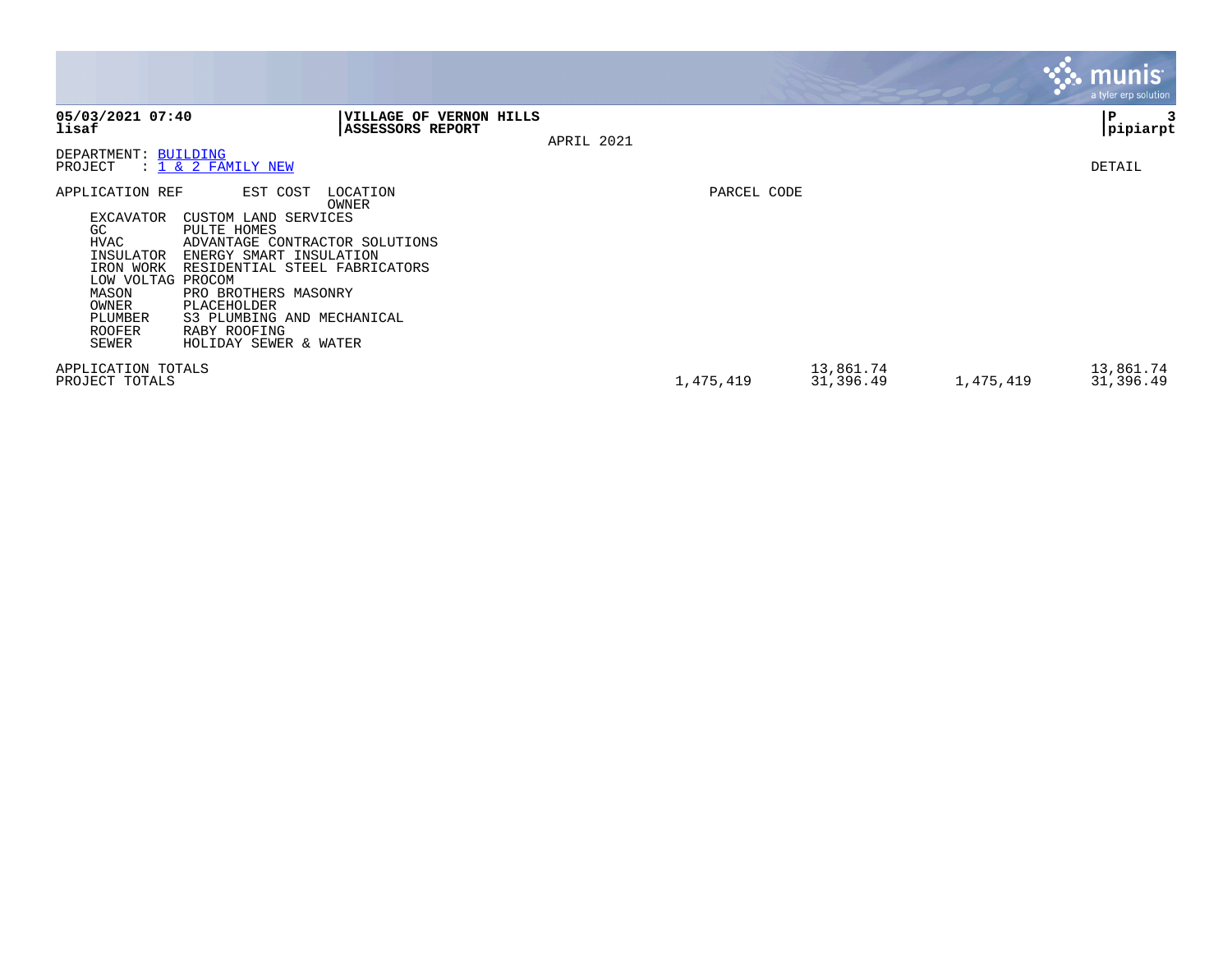|                                                                                                                                                                                                                                                                                                                               |                                                                                                                                  |                                                                         | munis<br>a tyler erp solution                                    |
|-------------------------------------------------------------------------------------------------------------------------------------------------------------------------------------------------------------------------------------------------------------------------------------------------------------------------------|----------------------------------------------------------------------------------------------------------------------------------|-------------------------------------------------------------------------|------------------------------------------------------------------|
| 05/03/2021 07:40<br>lisaf                                                                                                                                                                                                                                                                                                     | VILLAGE OF VERNON HILLS<br>ASSESSORS REPORT<br>APRIL 2021                                                                        |                                                                         | ΙP<br>4<br> pipiarpt                                             |
| DEPARTMENT: BUILDING<br>: COMMERCIAL ALTERATION<br>PROJECT                                                                                                                                                                                                                                                                    |                                                                                                                                  |                                                                         | <b>DETAIL</b>                                                    |
| APPLICATION REF                                                                                                                                                                                                                                                                                                               | EST COST LOCATION<br>OWNER                                                                                                       | PARCEL CODE                                                             |                                                                  |
| 5160<br>150,000                                                                                                                                                                                                                                                                                                               | 1640 NORTH MILWAUKEE AVE 100<br>WILLIAM G CHIN                                                                                   | 1128411007                                                              |                                                                  |
| TYPE<br>PERMIT NUMBER<br>MU6998<br>COM ALT<br>DESC OF WORK:<br>INTERIOR REMODEL STARBUCKS                                                                                                                                                                                                                                     | EST COST<br>ISSUED EXPIRES<br>STATUS<br>ISSUED<br>150,000 04/28/21 04/28/22                                                      | PERMITS 04/01/21 - 04/30/21<br>EST VALUE<br>FEES<br>150,000<br>1,700.00 | PERMITS YEAR TO DATE<br>EST VALUE<br>FEES<br>150,000<br>1,700.00 |
| PARTIES INVOLVED:<br>APPLICANT<br>STATE PERMITS<br>CARPENTER<br>COMMERCIAL CARPENTRY<br>ELECTRICIA TRL-M<br>GC.<br>MIDWEST<br>MISCELLANE TOUCH OF BEAUTY<br>MISCELLANE TOUCH OF BEAUTY TILE<br>OCCUPANT<br><b>STARBUCKS</b><br>OWNER<br>WILLIAM G CHIN<br><b>PLUMBER</b><br>PROVANCAL BROTHERS<br>PAYER<br>MIDWEST            |                                                                                                                                  |                                                                         |                                                                  |
| APPLICATION TOTALS                                                                                                                                                                                                                                                                                                            |                                                                                                                                  | 1,700.00                                                                | 1,700.00                                                         |
| 6090<br>145,000                                                                                                                                                                                                                                                                                                               | 830 WEST END CT 900<br>830 WEST END COURT LLC                                                                                    | 1132305034                                                              |                                                                  |
| PERMIT NUMBER<br>TYPE<br>CO NO FEE<br>MU6826<br>DESC OF WORK:                                                                                                                                                                                                                                                                 | STATUS<br>EST COST<br>ISSUED EXPIRES<br>COMPLT<br>145,000 04/01/21 04/01/22<br>RECONFIGURE OFFICES FOR NEW MEDICAL OFFICE LAYOUT | PERMITS 04/01/21 - 04/30/21<br>EST VALUE<br>FEES<br>$\mathbf 0$<br>.00  | PERMITS YEAR TO DATE<br>EST VALUE<br>FEES<br>$\mathbf 0$<br>.00  |
| PARTIES INVOLVED:<br>APPLICANT<br>THE NALEWAY GROUP<br>CARPENTER<br>THE NALEWAY GROUP<br>DRYWALL<br>THE NALEWAY GROUP<br>ELECTRICIA BENITEZ ELECTRICAL<br>THE NALEWAY GROUP<br>GC.<br><b>HVAC</b><br>4TH HEATING AND COOLING<br>OCCUPANT<br>SYMETRIC HEALTH<br>OWNER<br>830 WEST END COURT LLC<br>PLUMBER<br>KMG CONSTRUCTION |                                                                                                                                  |                                                                         |                                                                  |
| APPLICATION TOTALS                                                                                                                                                                                                                                                                                                            |                                                                                                                                  | .00                                                                     | .00                                                              |
| 6322<br>952,000                                                                                                                                                                                                                                                                                                               | 633 HICKORY HILLS DRIVE<br>ZEBRA TECHNOLOGIES CORP                                                                               | 1509403004                                                              |                                                                  |
| PERMIT NUMBER<br>TYPE<br>MU6925<br>COMM TCO                                                                                                                                                                                                                                                                                   | EST COST<br><b>EXPIRES</b><br>STATUS<br>ISSUED<br><b>ISSUED</b><br>952,000 04/16/21                                              | PERMITS 04/01/21 - 04/30/21<br>EST VALUE<br>FEES<br>$\Omega$<br>350.00  | PERMITS YEAR TO DATE<br>EST VALUE<br>FEES<br>0<br>350.00         |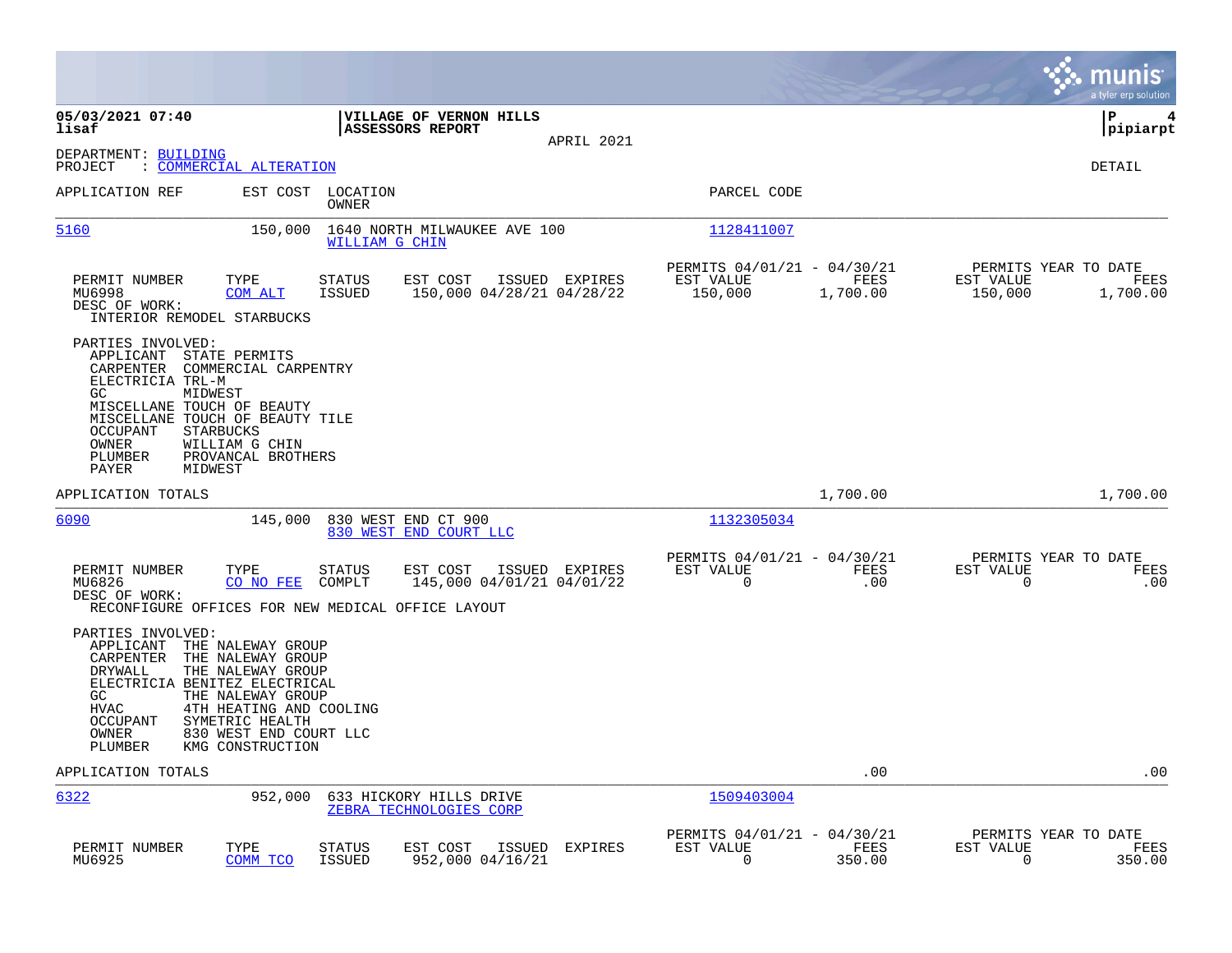|                                                                                                                                                                                                                                                                                                                                                                                                                                                                                                                                                                                            |                                                                                          | munis<br>a tyler erp solution                                       |
|--------------------------------------------------------------------------------------------------------------------------------------------------------------------------------------------------------------------------------------------------------------------------------------------------------------------------------------------------------------------------------------------------------------------------------------------------------------------------------------------------------------------------------------------------------------------------------------------|------------------------------------------------------------------------------------------|---------------------------------------------------------------------|
| 05/03/2021 07:40<br><b>VILLAGE OF VERNON HILLS</b><br>lisaf<br>ASSESSORS REPORT<br>APRIL 2021                                                                                                                                                                                                                                                                                                                                                                                                                                                                                              |                                                                                          | l P<br>5<br> pipiarpt                                               |
| DEPARTMENT: BUILDING<br>: COMMERCIAL ALTERATION<br>PROJECT                                                                                                                                                                                                                                                                                                                                                                                                                                                                                                                                 |                                                                                          | <b>DETAIL</b>                                                       |
| APPLICATION REF<br>EST COST<br>LOCATION<br>OWNER<br>DESC OF WORK:<br>INTERIOR TENANT IMPROVEMENTS<br>COMMERCIAL ALTERATION<br>PARTIES INVOLVED:<br>CARPENTER RG CONSTRUCTION<br>DRYWALL<br>RG CONSTRUCTION<br>ELECTRICIA REX ELECTRIC<br>BIG CONSTRUCTION<br>GC.<br><b>OCCUPANT</b><br>AKG<br>OWNER<br>ZEBRA TECHNOLOGIES CORP<br>PLUMBER<br>GREAT LAKES PLUMBING & HEATING CO                                                                                                                                                                                                             | PARCEL CODE                                                                              |                                                                     |
| APPLICATION TOTALS                                                                                                                                                                                                                                                                                                                                                                                                                                                                                                                                                                         | 350.00                                                                                   | 350.00                                                              |
| 6652<br>1,542,697<br>340 NORTH MILWAUKEE AVE<br>PWA CONTINENTAL EXECUTIVE PARKE, LP<br>PERMIT NUMBER<br>TYPE<br>EST COST<br>ISSUED EXPIRES<br>STATUS<br>MU6836<br>ISSUED<br>1,542,697 04/05/21 04/26/22<br>COM ALT<br>DESC OF WORK:<br>1st FLOOR INTERIOR RENOVATION<br>PARTIES INVOLVED:<br>APPLICANT PEPPER CONSTRUCTION<br>ELECTRICIA TERRANCE ELECTRIC & TECHNOLOGY CO<br>GC<br>PEPPER CONSTRUCTION<br><b>HVAC</b><br>SHERMAN MECHANICAL<br><b>OCCUPANT</b><br>BAXTER CREDIT UNION/JMS<br>OWNER<br>PWA CONTINENTAL EXECUTIVE PARKE, LP<br>GREAT LAKES PLUMBING & HEATING CO<br>PLUMBER | 1503302029<br>PERMITS 04/01/21 - 04/30/21<br>EST VALUE<br>FEES<br>1,542,697<br>15,626.97 | PERMITS YEAR TO DATE<br>EST VALUE<br>FEES<br>1,542,697<br>15,626.97 |
| APPLICATION TOTALS                                                                                                                                                                                                                                                                                                                                                                                                                                                                                                                                                                         | 15,626.97                                                                                | 15,626.97                                                           |
| 6741<br>945 LAKEVIEW PKY 110<br>14,000<br>TOM WARD<br>PERMIT NUMBER<br>EST COST<br>ISSUED EXPIRES<br>TYPE<br>STATUS<br>14,000 04/12/21 04/12/22<br>MU6890<br>COM ALT<br>ISSUED<br>DESC OF WORK:<br>SUBDIVIDING UNIT & BATHROOM RELOCATION<br>PARTIES INVOLVED:<br>APPLICANT 945 LAKEVIEW LLC<br>ELECTRICIA SCOTT NELSON ELECTRIC<br>GC.<br>945 LAKEVIEW LLC<br>OWNER<br>TOM WARD<br>PLUMBER<br>LEWIS PLUMBING<br>PAYER<br>945 LAKEVIEW LLC                                                                                                                                                 | 1133302013<br>PERMITS 04/01/21 - 04/30/21<br>EST VALUE<br>FEES<br>14,000<br>340.00       | PERMITS YEAR TO DATE<br>EST VALUE<br>FEES<br>14,000<br>340.00       |
| APPLICATION TOTALS                                                                                                                                                                                                                                                                                                                                                                                                                                                                                                                                                                         | 340.00                                                                                   | 340.00                                                              |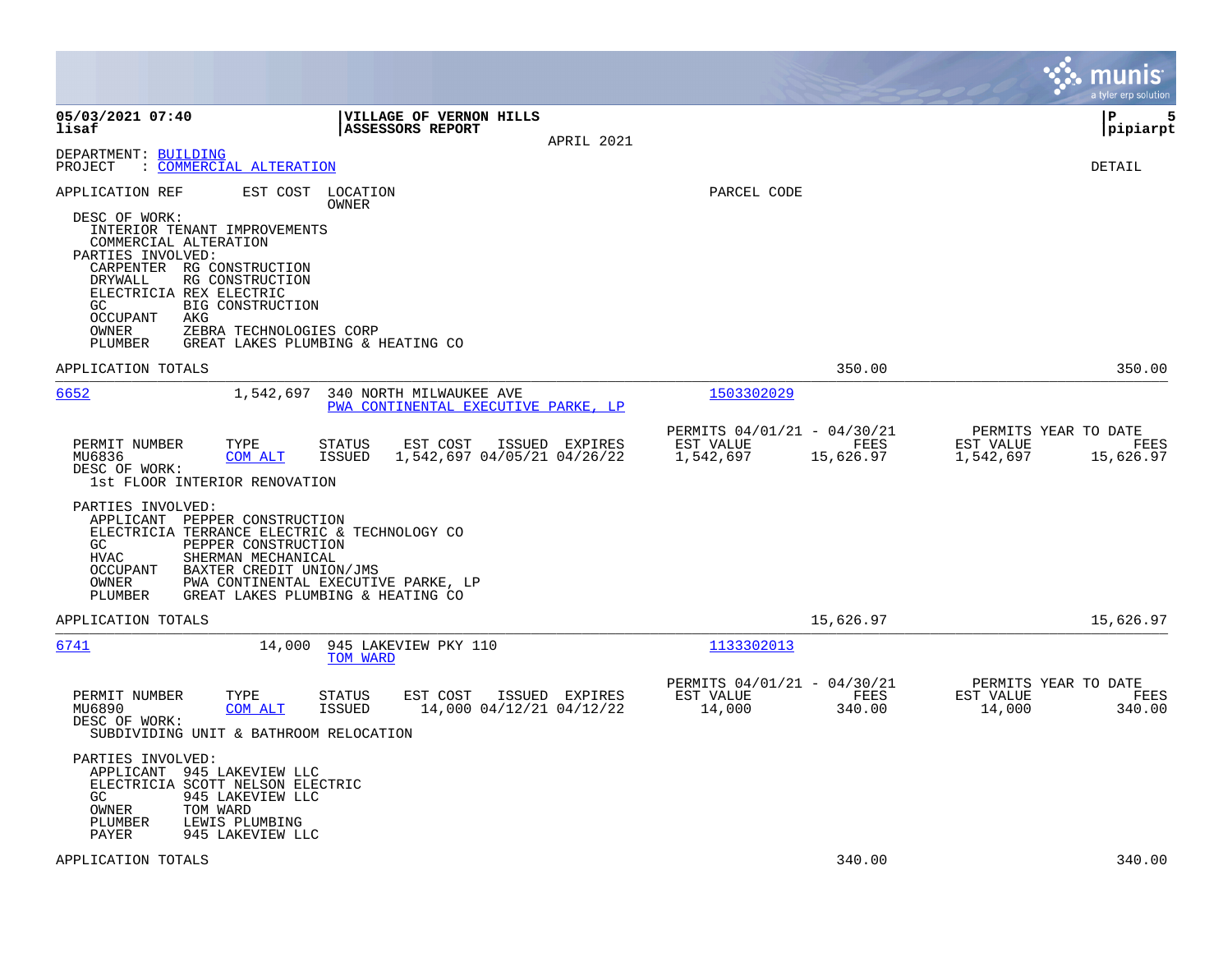|                                                            |          |                                                    |            |             |           |           | munis<br>a tyler erp solution |
|------------------------------------------------------------|----------|----------------------------------------------------|------------|-------------|-----------|-----------|-------------------------------|
| 05/03/2021 07:40<br>lisaf                                  |          | VILLAGE OF VERNON HILLS<br><b>ASSESSORS REPORT</b> | APRIL 2021 |             |           |           | 6<br>P<br>pipiarpt            |
| DEPARTMENT: BUILDING<br>: COMMERCIAL ALTERATION<br>PROJECT |          |                                                    |            |             |           |           | DETAIL                        |
| APPLICATION REF                                            | EST COST | LOCATION                                           |            | PARCEL CODE |           |           |                               |
| PROJECT TOTALS                                             |          | OWNER                                              |            | 1,706,697   | 18,016.97 | 1,706,697 | 18,016.97                     |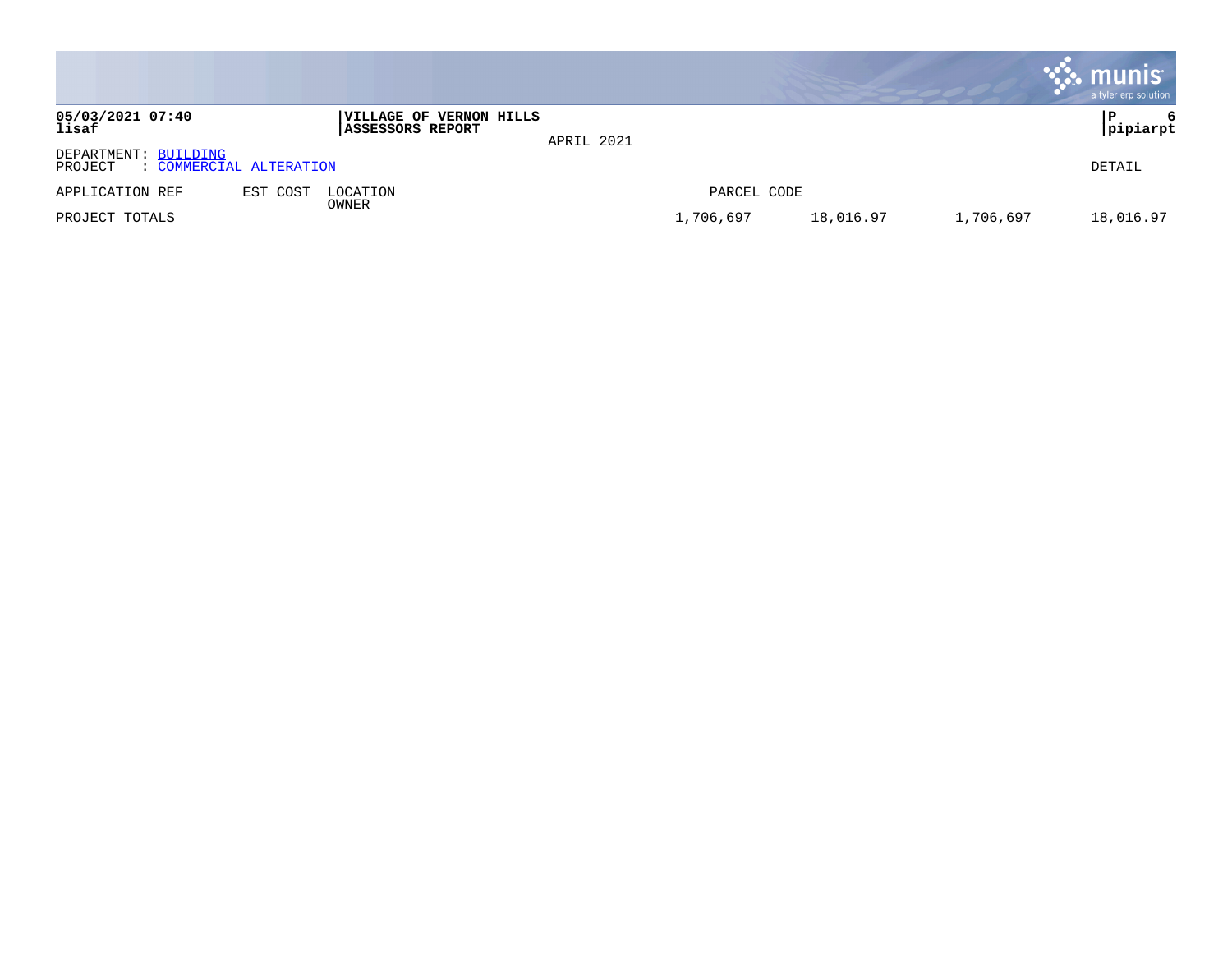|                                                           |                                                                                              |                                                                       |            |                                                       |                        |                        | $\sim$ munis $\sim$<br>a tyler erp solution |
|-----------------------------------------------------------|----------------------------------------------------------------------------------------------|-----------------------------------------------------------------------|------------|-------------------------------------------------------|------------------------|------------------------|---------------------------------------------|
| 05/03/2021 07:40<br>lisaf                                 |                                                                                              | VILLAGE OF VERNON HILLS<br>ASSESSORS REPORT                           | APRIL 2021 |                                                       |                        |                        | l P<br> pipiarpt                            |
| DEPARTMENT: BUILDING<br>PROJECT                           | : COMMERCIAL NEW                                                                             |                                                                       |            |                                                       |                        |                        | DETAIL                                      |
| APPLICATION REF                                           | EST COST                                                                                     | LOCATION<br><b>OWNER</b>                                              |            | PARCEL CODE                                           |                        |                        |                                             |
| 6550                                                      | 1,017,089                                                                                    | 650 EAST TOWNLINE ROAD<br>BONSTORES REALTY TWO, LLC                   |            | 1133401006                                            |                        |                        |                                             |
| PERMIT NUMBER<br>MU6943<br>DESC OF WORK:                  | TYPE<br><b>COM NEW</b><br>NEW BUILDING - SLEEP NUMBER                                        | ISSUED<br>STATUS<br>EST COST<br>1,017,089 04/22/21 04/22/22<br>ISSUED | EXPIRES    | PERMITS 04/01/21 - 04/30/21<br>EST VALUE<br>1,017,089 | FEES<br>11,070.89      | EST VALUE<br>1,017,089 | PERMITS YEAR TO DATE<br>FEES<br>11,070.89   |
| PARTIES INVOLVED:<br>APPLICANT<br>GC<br>OCCUPANT<br>OWNER | FOX DESIGN GROUP<br>W.E. O'NEIL CONSTRUCTION CO<br>SLEEP NUMBER<br>BONSTORES REALTY TWO, LLC |                                                                       |            |                                                       |                        |                        |                                             |
| APPLICATION TOTALS<br>PROJECT TOTALS                      |                                                                                              |                                                                       |            | 1,017,089                                             | 11,070.89<br>11,070.89 | 1,017,089              | 11,070.89<br>11,070.89                      |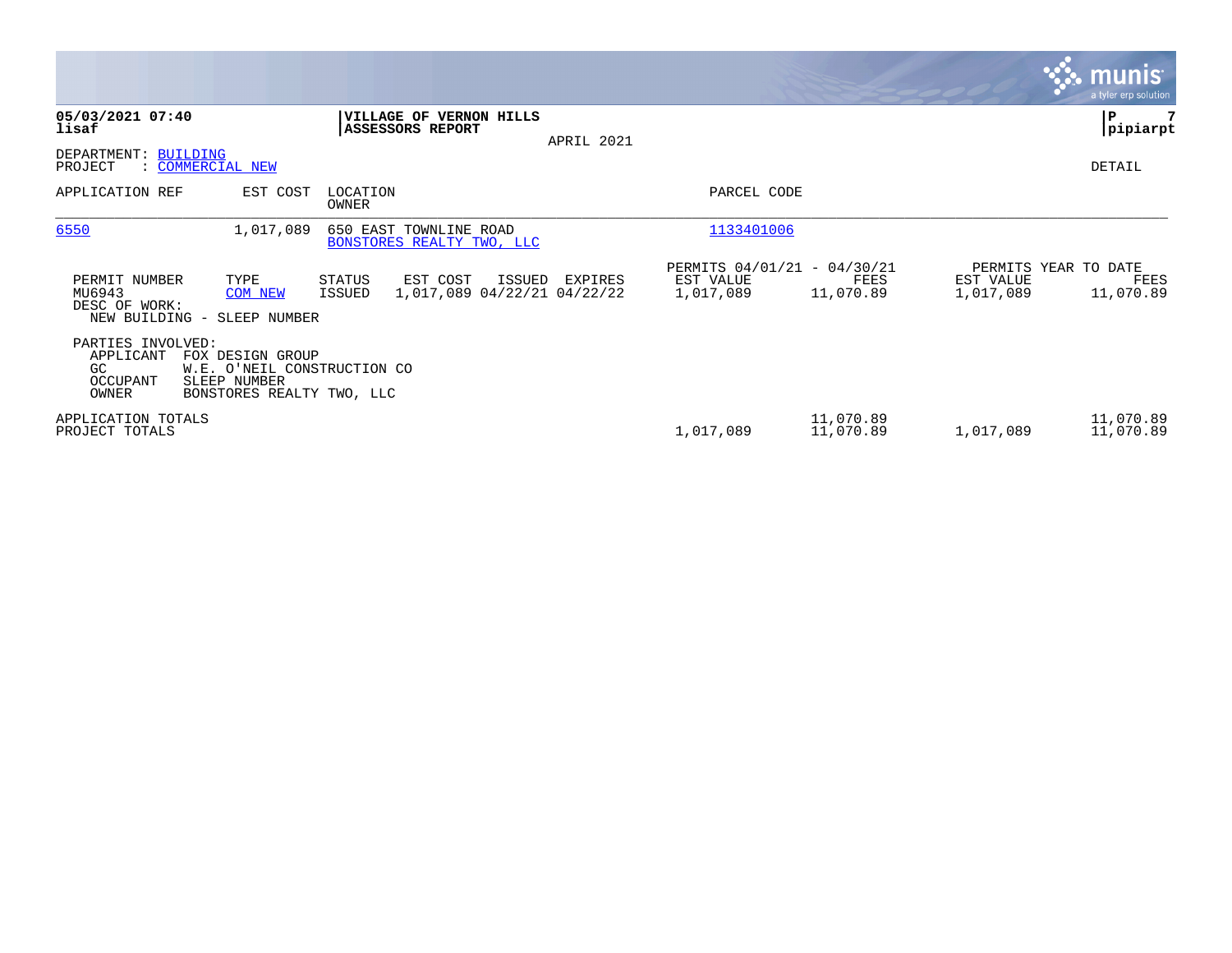|                                                                                                                                      |                                                                                                                                                                                        |                |                                                                |                                              | munis<br>a tyler erp solution          |
|--------------------------------------------------------------------------------------------------------------------------------------|----------------------------------------------------------------------------------------------------------------------------------------------------------------------------------------|----------------|----------------------------------------------------------------|----------------------------------------------|----------------------------------------|
| 05/03/2021 07:40<br>lisaf                                                                                                            | VILLAGE OF VERNON HILLS<br><b>ASSESSORS REPORT</b>                                                                                                                                     | APRIL 2021     |                                                                |                                              | l P<br>8<br> pipiarpt                  |
| DEPARTMENT: BUILDING<br>PROJECT<br>$\colon$ AC/FURNACE                                                                               |                                                                                                                                                                                        |                |                                                                |                                              | DETAIL                                 |
| APPLICATION REF                                                                                                                      | EST COST LOCATION<br>OWNER                                                                                                                                                             |                | PARCEL CODE                                                    |                                              |                                        |
| 6783<br>4,214                                                                                                                        | 258 SUNSET CT<br><b>JENNIFER ALLEN</b>                                                                                                                                                 |                | 1505304009                                                     |                                              |                                        |
| TYPE<br>PERMIT NUMBER<br>MU6834<br>AC/FURN<br>DESC OF WORK:<br>REMOVE AND REPLACE FURNACE                                            | STATUS<br>EST COST<br>ISSUED<br>4,214 04/05/21 04/05/22                                                                                                                                | ISSUED EXPIRES | PERMITS 04/01/21 - 04/30/21<br>EST VALUE<br>$\overline{0}$     | FEES<br>EST VALUE<br>$\overline{0}$<br>50.00 | PERMITS YEAR TO DATE<br>FEES<br>50.00  |
| PARTIES INVOLVED:<br>GC.<br>HVAC<br>JENNIFER ALLEN<br>OWNER<br>PAYER                                                                 | APPLICANT ABC PLUMBING, HEATING, COOLING, ELECTRIC<br>ABC PLUMBING, HEATING, COOLING, ELECTRIC<br>ABC PLUMBING, HEATING, COOLING, ELECTRIC<br>ABC PLUMBING, HEATING, COOLING, ELECTRIC |                |                                                                |                                              |                                        |
| APPLICATION TOTALS                                                                                                                   |                                                                                                                                                                                        |                |                                                                | 50.00                                        | 50.00                                  |
| 6784<br>16,575                                                                                                                       | 247 BALTUSROL DR<br><b>CHARLES CHOI</b>                                                                                                                                                |                | 1133116019                                                     |                                              |                                        |
| PERMIT NUMBER<br>TYPE<br>MU6835<br>AC/FURN<br>DESC OF WORK:<br>A/C                                                                   | STATUS<br>EST COST<br>16,575 04/05/21 04/22/22<br>COMPLT                                                                                                                               | ISSUED EXPIRES | PERMITS 04/01/21 - 04/30/21<br>EST VALUE<br>$\Omega$<br>165.75 | EST VALUE<br>FEES<br>$\Omega$                | PERMITS YEAR TO DATE<br>FEES<br>165.75 |
| PARTIES INVOLVED:<br>APPLICANT ALLIED AIR CONDITIONING & HEATING<br>GC.<br>OWNER<br>CHARLES CHOI<br>PAYER                            | ALLIED AIR CONDITIONING & HEATING<br>ALLIED AIR CONDITIONING & HEATING                                                                                                                 |                |                                                                |                                              |                                        |
| APPLICATION TOTALS                                                                                                                   |                                                                                                                                                                                        |                | 165.75                                                         |                                              | 165.75                                 |
| 6849<br>3,375                                                                                                                        | 543 HARVEY LAKE DR<br>BERNARD CHERNOFF                                                                                                                                                 |                | 1133403015                                                     |                                              |                                        |
| PERMIT NUMBER<br>TYPE<br>MU6901<br><b>AC/FURN</b><br>DESC OF WORK:<br>INSTALL OF CENTRAL AIR CONDITIONER                             | EST COST<br>STATUS<br>COMPLT<br>3,375 04/13/21 04/15/22                                                                                                                                | ISSUED EXPIRES | PERMITS 04/01/21 - 04/30/21<br>EST VALUE<br>$\Omega$           | FEES<br>EST VALUE<br>50.00<br>$\Omega$       | PERMITS YEAR TO DATE<br>FEES<br>50.00  |
| PARTIES INVOLVED:<br>APPLICANT BERNARD CHERNOFF<br>ALL TEMP HEATING<br>GC.<br>BERNARD CHERNOFF<br>OWNER<br>PAYER<br>BERNARD CHERNOFF |                                                                                                                                                                                        |                |                                                                |                                              |                                        |
| APPLICATION TOTALS                                                                                                                   |                                                                                                                                                                                        |                |                                                                | 50.00                                        | 50.00                                  |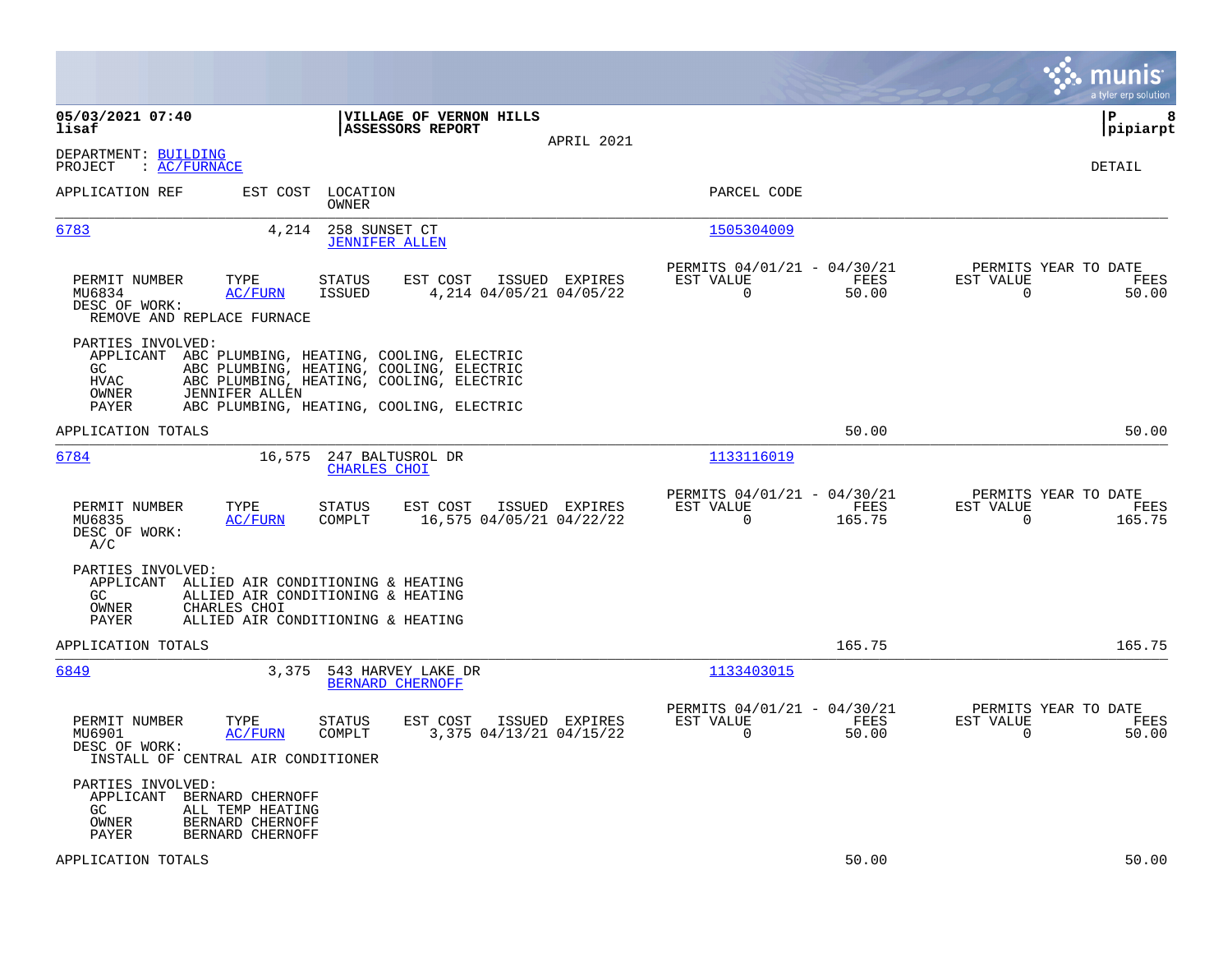|                                                                                                                                                                                                                                                                             |                                                                          | munis<br>a tyler erp solution                                     |
|-----------------------------------------------------------------------------------------------------------------------------------------------------------------------------------------------------------------------------------------------------------------------------|--------------------------------------------------------------------------|-------------------------------------------------------------------|
| 05/03/2021 07:40<br>VILLAGE OF VERNON HILLS<br>lisaf<br>ASSESSORS REPORT<br>APRIL 2021                                                                                                                                                                                      |                                                                          | lР<br>9<br> pipiarpt                                              |
| DEPARTMENT: BUILDING<br>PROJECT<br>: AC/FURNACE                                                                                                                                                                                                                             |                                                                          | DETAIL                                                            |
| APPLICATION REF<br>EST COST LOCATION<br><b>OWNER</b>                                                                                                                                                                                                                        | PARCEL CODE                                                              |                                                                   |
| 6862<br>8,000<br>1S SOUTH DEERPATH DR<br>DEERDEN PARTNERS, LLC                                                                                                                                                                                                              | 1504314001                                                               |                                                                   |
| PERMIT NUMBER<br>TYPE<br><b>STATUS</b><br>EST COST<br>ISSUED EXPIRES<br>MU6912<br>AC/FURN<br>ISSUED<br>8,000 04/15/21 04/28/22<br>DESC OF WORK:<br>AC/FURNACE                                                                                                               | PERMITS 04/01/21 - 04/30/21<br>EST VALUE<br>FEES<br>$\mathbf 0$<br>80.00 | PERMITS YEAR TO DATE<br>EST VALUE<br>FEES<br>$\mathbf 0$<br>80.00 |
| PARTIES INVOLVED:<br>APPLICANT ABC PLUMBING, HEATING, COOLING, ELECTRIC<br>ABC PLUMBING, HEATING, COOLING, ELECTRIC<br>GC<br><b>HVAC</b><br>ABC PLUMBING, HEATING, COOLING, ELECTRIC<br>DEERDEN PARTNERS, LLC<br>OWNER<br>ABC PLUMBING, HEATING, COOLING, ELECTRIC<br>PAYER |                                                                          |                                                                   |
| APPLICATION TOTALS                                                                                                                                                                                                                                                          | 80.00                                                                    | 80.00                                                             |
| 6896<br>6,900<br>233 HARVEST CT<br><b>PLACEHOLDER</b>                                                                                                                                                                                                                       | 1505409026                                                               |                                                                   |
| PERMIT NUMBER<br>TYPE<br><b>STATUS</b><br>EST COST<br>ISSUED EXPIRES<br>6,900 04/22/21 04/30/22<br>MU6941<br>AC/FURN<br><b>ISSUED</b><br>DESC OF WORK:<br>A/C & FURNANCE                                                                                                    | PERMITS 04/01/21 - 04/30/21<br>EST VALUE<br>FEES<br>$\mathbf 0$<br>69.00 | PERMITS YEAR TO DATE<br>EST VALUE<br>FEES<br>$\mathbf 0$<br>69.00 |
| PARTIES INVOLVED:<br>APPLICANT ALLIED AIR CONDITIONING & HEATING<br>ALLIED AIR CONDITIONING & HEATING<br>GC<br><b>OWNER</b><br><b>PLACEHOLDER</b><br>REBECCA WISNIEWSKI<br>PAYER                                                                                            |                                                                          |                                                                   |
| APPLICATION TOTALS                                                                                                                                                                                                                                                          | 69.00                                                                    | 69.00                                                             |
| 6899<br>6,747<br>306 OAKWOOD RD<br>GREGORY NAWROCKI                                                                                                                                                                                                                         | 1508111003                                                               |                                                                   |
| PERMIT NUMBER<br>TYPE<br>STATUS<br>EST COST<br>ISSUED EXPIRES<br>MU6942<br>AC/FURN<br><b>ISSUED</b><br>6,747 04/22/21 04/22/22<br>DESC OF WORK:<br>REMOVE AND REPLACE OLD AC AND FURNACE                                                                                    | PERMITS 04/01/21 - 04/30/21<br>EST VALUE<br>FEES<br>$\mathbf 0$<br>67.47 | PERMITS YEAR TO DATE<br>EST VALUE<br>FEES<br>67.47<br>0           |
| PARTIES INVOLVED:<br>GC<br>ABC PLUMBING, HEATING, COOLING, ELECTRIC<br>OWNER<br>GREGORY NAWROCKI<br><b>PAYER</b><br>ABC PLUMBING, HEATING, COOLING, ELECTRIC                                                                                                                |                                                                          |                                                                   |
| APPLICATION TOTALS                                                                                                                                                                                                                                                          | 67.47                                                                    | 67.47                                                             |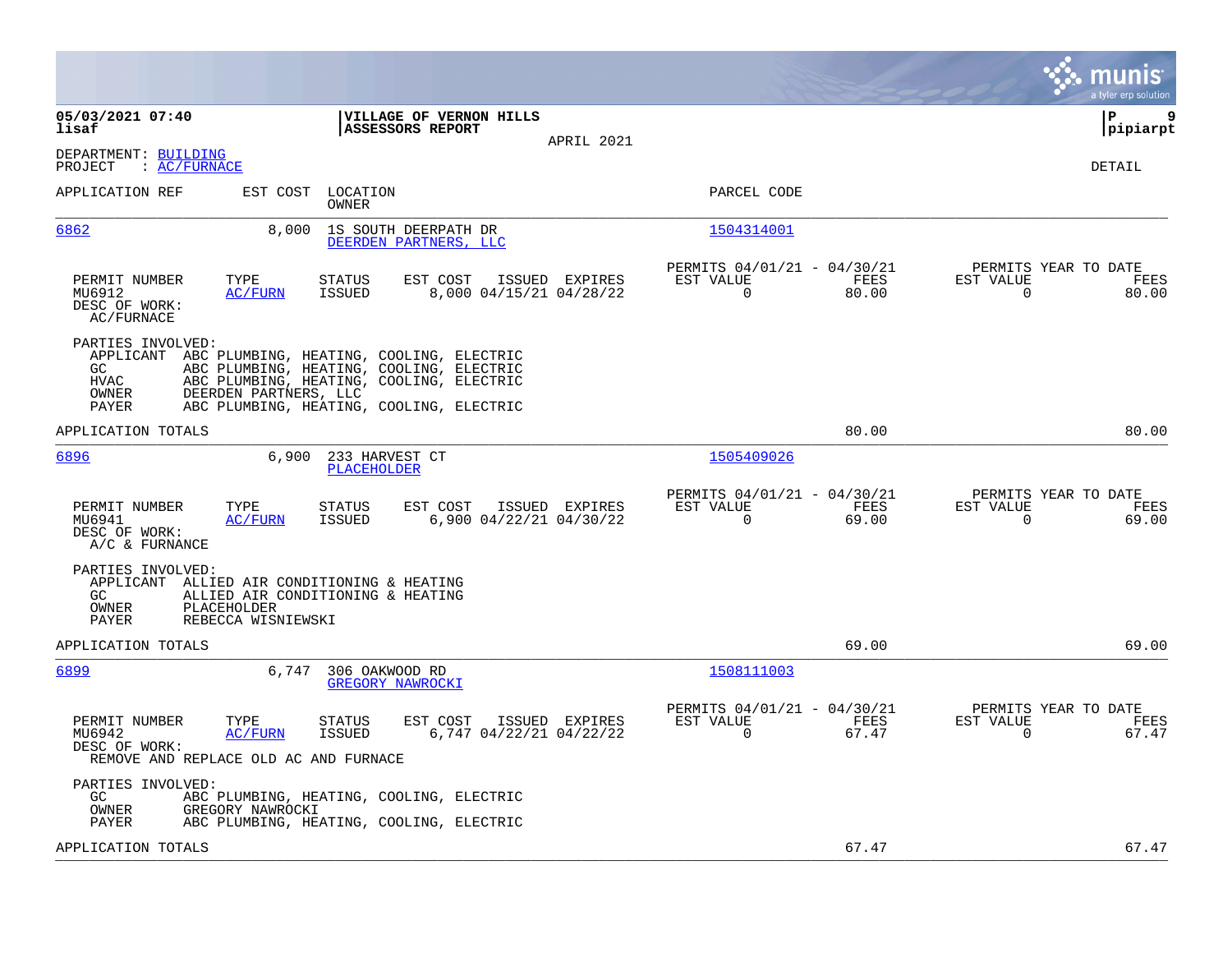|                                                         |                                                                                                                                         |                   |                                                                                |        |                         |                                          |                 |           | <b>munis</b><br>a tyler erp solution |
|---------------------------------------------------------|-----------------------------------------------------------------------------------------------------------------------------------------|-------------------|--------------------------------------------------------------------------------|--------|-------------------------|------------------------------------------|-----------------|-----------|--------------------------------------|
| 05/03/2021 07:40<br>lisaf<br>6948                       | 4,229                                                                                                                                   | 302 APOLLO CT     | VILLAGE OF VERNON HILLS<br><b>ASSESSORS REPORT</b><br>BRIAN P & SUSAN E BONNEM |        |                         | 1505427003                               |                 |           | 10<br>P<br>pipiarpt                  |
| PERMIT NUMBER                                           | TYPE                                                                                                                                    | STATUS            | EST COST                                                                       | ISSUED | EXPIRES<br>APRIL 2021   | PERMITS 04/01/21 - 04/30/21<br>EST VALUE | FEES            | EST VALUE | PERMITS YEAR TO DATE<br>FEES         |
| DEPARTMENT: BUILDING<br>PROJECT                         | $\colon$ AC/FURNACE                                                                                                                     |                   |                                                                                |        |                         |                                          |                 |           | <b>DETAIL</b>                        |
| APPLICATION REF                                         | EST COST                                                                                                                                | LOCATION<br>OWNER |                                                                                |        |                         | PARCEL CODE                              |                 |           |                                      |
| MU6992<br>DESC OF WORK:<br>FURNACE A/C                  | AC/FURN                                                                                                                                 | ISSUED            |                                                                                |        | 4,229 04/27/21 04/30/22 | $\mathbf 0$                              | 50.00           | $\Omega$  | 50.00                                |
| PARTIES INVOLVED:<br>APPLICANT<br>GC.<br>OWNER<br>PAYER | ALLIED AIR CONDITIONING & HEATING<br>ALLIED AIR CONDITIONING & HEATING<br>BRIAN P & SUSAN E BONNEM<br>ALLIED AIR CONDITIONING & HEATING |                   |                                                                                |        |                         |                                          |                 |           |                                      |
| APPLICATION TOTALS<br>PROJECT TOTALS                    |                                                                                                                                         |                   |                                                                                |        |                         | $\Omega$                                 | 50.00<br>532.22 | $\Omega$  | 50.00<br>532.22                      |

the contract of the contract of

and the contract of the contract of the contract of the contract of the contract of the contract of the contract of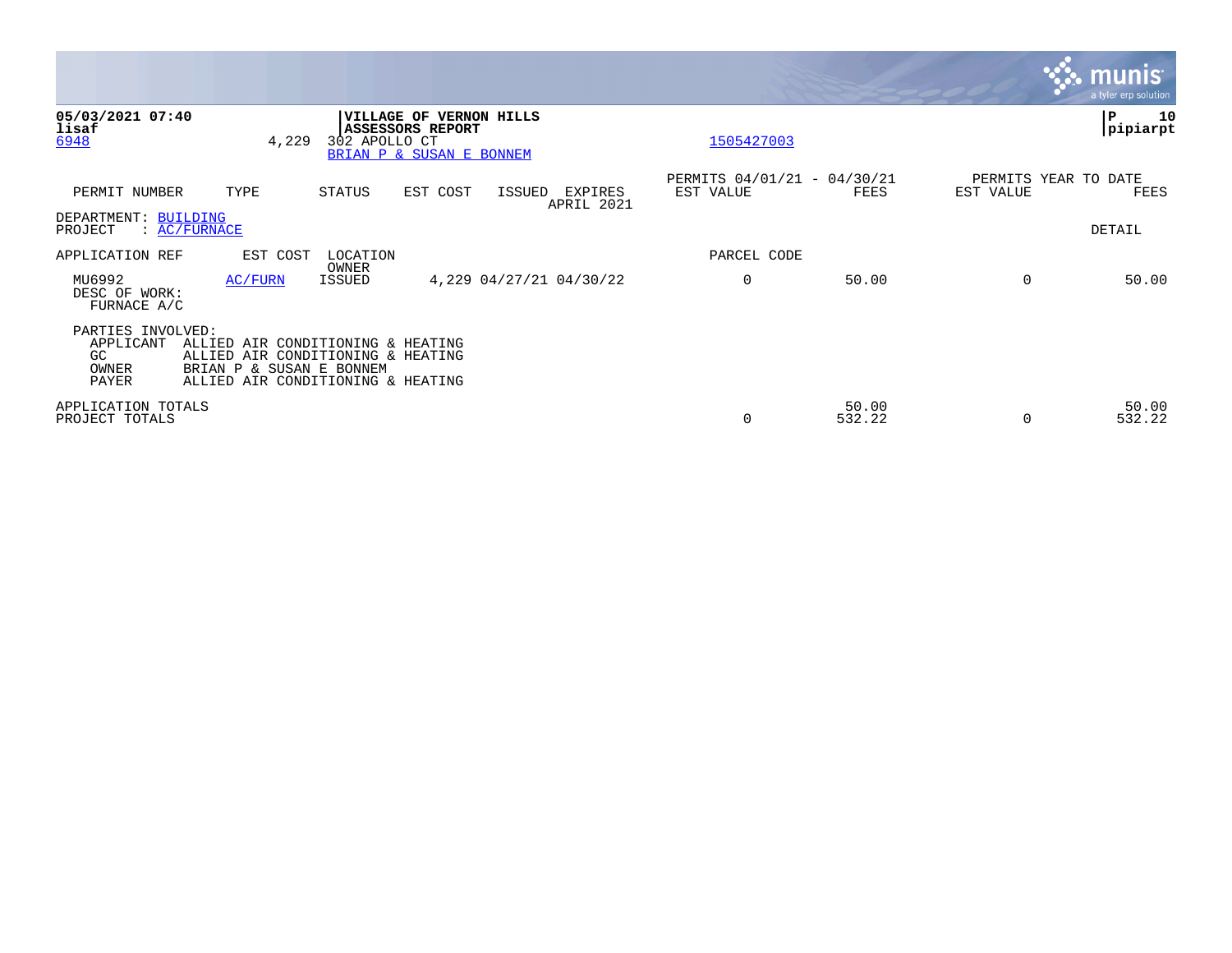|                                                         |                                                                                                 |                                             |                                                |            |                                               |                  |                                   | <b>munis</b><br>a tyler erp solution |
|---------------------------------------------------------|-------------------------------------------------------------------------------------------------|---------------------------------------------|------------------------------------------------|------------|-----------------------------------------------|------------------|-----------------------------------|--------------------------------------|
| 05/03/2021 07:40<br>lisaf                               |                                                                                                 | ASSESSORS REPORT                            | VILLAGE OF VERNON HILLS                        | APRIL 2021 |                                               |                  |                                   | $\mathbf{P}$<br>11<br> pipiarpt      |
| DEPARTMENT: BUILDING<br>PROJECT<br>: <u>ANTENNA</u>     |                                                                                                 |                                             |                                                |            |                                               |                  |                                   | DETAIL                               |
| APPLICATION REF                                         | EST COST                                                                                        | LOCATION<br>OWNER                           |                                                |            | PARCEL CODE                                   |                  |                                   |                                      |
| 6718                                                    | 25,000                                                                                          | 740 LAKEVIEW PKY<br>VILLAGE OF VERNON HILLS |                                                |            | 1504111030                                    |                  |                                   |                                      |
| PERMIT NUMBER<br>MU6892<br>DESC OF WORK:                | TYPE<br><b>ANTENNA</b><br>MODIFICATION TO CURRENT TELECOMMUNICATION SITE                        | STATUS<br>ISSUED                            | EST COST<br>ISSUED<br>25,000 04/12/21 04/12/22 | EXPIRES    | PERMITS 04/01/21 - 04/30/21<br>EST VALUE<br>0 | FEES<br>250.00   | PERMITS YEAR TO DATE<br>EST VALUE | FEES<br>250.00                       |
| PARTIES INVOLVED:<br>APPLICANT<br>GC.<br>OWNER<br>PAYER | LCC TELECOM SERVICES<br>LCC TELECOM SERVICES<br>VILLAGE OF VERNON HILLS<br>LCC TELECOM SERVICES |                                             |                                                |            |                                               |                  |                                   |                                      |
| APPLICATION TOTALS<br>PROJECT TOTALS                    |                                                                                                 |                                             |                                                |            | 0                                             | 250.00<br>250.00 | $\Omega$                          | 250.00<br>250.00                     |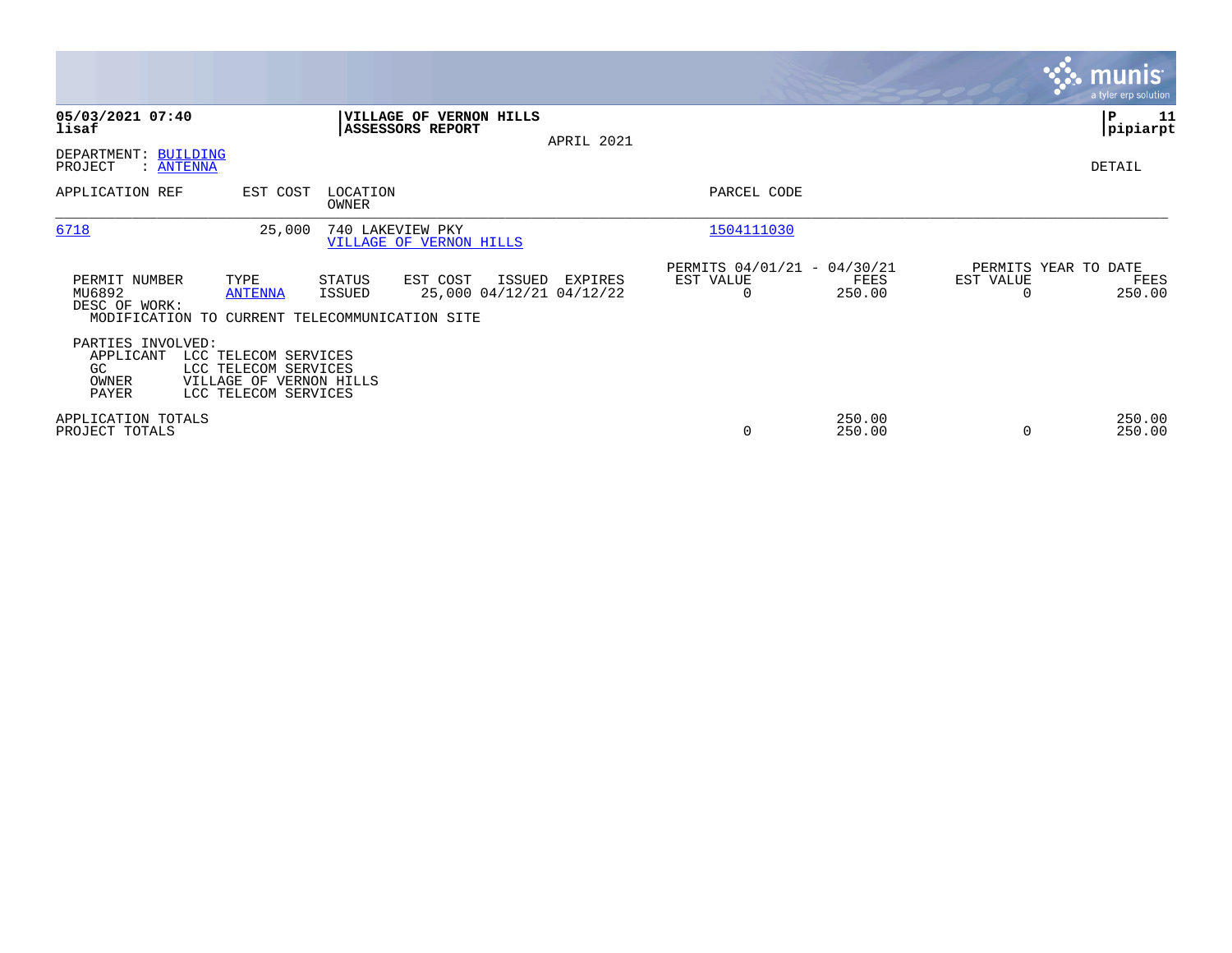|                                                                                                                                                                                               |                                                                                                                    |                                                                        | munis<br>a tyler erp solution                                   |
|-----------------------------------------------------------------------------------------------------------------------------------------------------------------------------------------------|--------------------------------------------------------------------------------------------------------------------|------------------------------------------------------------------------|-----------------------------------------------------------------|
| 05/03/2021 07:40<br>lisaf                                                                                                                                                                     | VILLAGE OF VERNON HILLS<br><b>ASSESSORS REPORT</b><br>APRIL 2021                                                   |                                                                        | l P<br>12<br> pipiarpt                                          |
| DEPARTMENT: BUILDING<br>PROJECT<br>: NEW BUSINESS NO REMODEL                                                                                                                                  |                                                                                                                    |                                                                        | DETAIL                                                          |
| APPLICATION REF                                                                                                                                                                               | EST COST LOCATION<br>OWNER                                                                                         | PARCEL CODE                                                            |                                                                 |
| 4589                                                                                                                                                                                          | $\Omega$<br>371 WEST TOWNLINE RD<br>ERJ DINING LLC                                                                 | 1505207003                                                             |                                                                 |
| PERMIT NUMBER<br>TYPE<br>MU6984<br>CO NO FEE<br>DESC OF WORK:<br>CO - CHANGE OF OWNERSHIP                                                                                                     | EST COST<br>ISSUED EXPIRES<br>STATUS<br>COMPLT<br>$0$ 04/26/21 04/26/22                                            | PERMITS 04/01/21 - 04/30/21<br>EST VALUE<br>FEES<br>$\mathbf 0$<br>.00 | PERMITS YEAR TO DATE<br>EST VALUE<br>FEES<br>$\mathbf 0$<br>.00 |
| PARTIES INVOLVED:<br>GC.<br>CHILI'S GRILL & BAR<br><b>OCCUPANT</b><br>CHILI'S GRILL & BAR<br>OWNER<br>ERJ DINING LLC<br><b>PAYER</b>                                                          | GRAY ROBINSON ATTORNEYS AT LAW                                                                                     |                                                                        |                                                                 |
| APPLICATION TOTALS                                                                                                                                                                            |                                                                                                                    | .00                                                                    | .00                                                             |
| 6637                                                                                                                                                                                          | 0<br>375 NORTH MILWAUKEE AVE 300<br>BRADFORD VERNON IV LLC                                                         | 1503301029                                                             |                                                                 |
| PERMIT NUMBER<br>TYPE<br>COMM TCO<br>MU6851<br>DESC OF WORK:                                                                                                                                  | STATUS<br>EST COST ISSUED EXPIRES<br><b>ISSUED</b><br>0.04/07/21<br>CERTIFICATE OF OCCUPANCY - HASSLELESS MATTRESS | PERMITS 04/01/21 - 04/30/21<br>EST VALUE<br>FEES<br>$\Omega$<br>.00    | PERMITS YEAR TO DATE<br>EST VALUE<br>FEES<br>$\Omega$<br>.00    |
| PARTIES INVOLVED:<br>APPLICANT HASSLELESS MATTRESS<br>GC.<br>HASSLELESS MATTRESS<br><b>OCCUPANT</b><br>HASSLELESS MATTRESS<br>BRADFORD VERNON IV LLC<br>OWNER<br>PAYER<br>HASSLELESS MATTRESS |                                                                                                                    |                                                                        |                                                                 |
| APPLICATION TOTALS                                                                                                                                                                            |                                                                                                                    | .00                                                                    | .00                                                             |
| 6651                                                                                                                                                                                          | $\mathbf{0}$<br>908 HAWTHORN CTR<br>CENTENNIAL                                                                     | 1133401086                                                             |                                                                 |
| PERMIT NUMBER<br>TYPE<br>CO NO FEE<br>MU6907<br>DESC OF WORK:<br>CO: ANGELA'S CARIBBEAN CUISINE                                                                                               | <b>STATUS</b><br>EST COST<br>ISSUED EXPIRES<br>COMPLT<br>$0$ 04/14/21 04/14/22                                     | PERMITS 04/01/21 - 04/30/21<br>EST VALUE<br>FEES<br>$\mathbf 0$<br>.00 | PERMITS YEAR TO DATE<br>EST VALUE<br>FEES<br>$\mathbf 0$<br>.00 |
| PARTIES INVOLVED:<br>APPLICANT ANGELA'S CARIBBEAN CUISINE<br>GC.<br>OWNER<br>CENTENNIAL<br>PAYER                                                                                              | ANGELA'S CARIBBEAN CUISINE<br>ANGELA'S CARIBBEAN CUISINE                                                           |                                                                        |                                                                 |
| APPLICATION TOTALS                                                                                                                                                                            |                                                                                                                    | .00                                                                    | .00                                                             |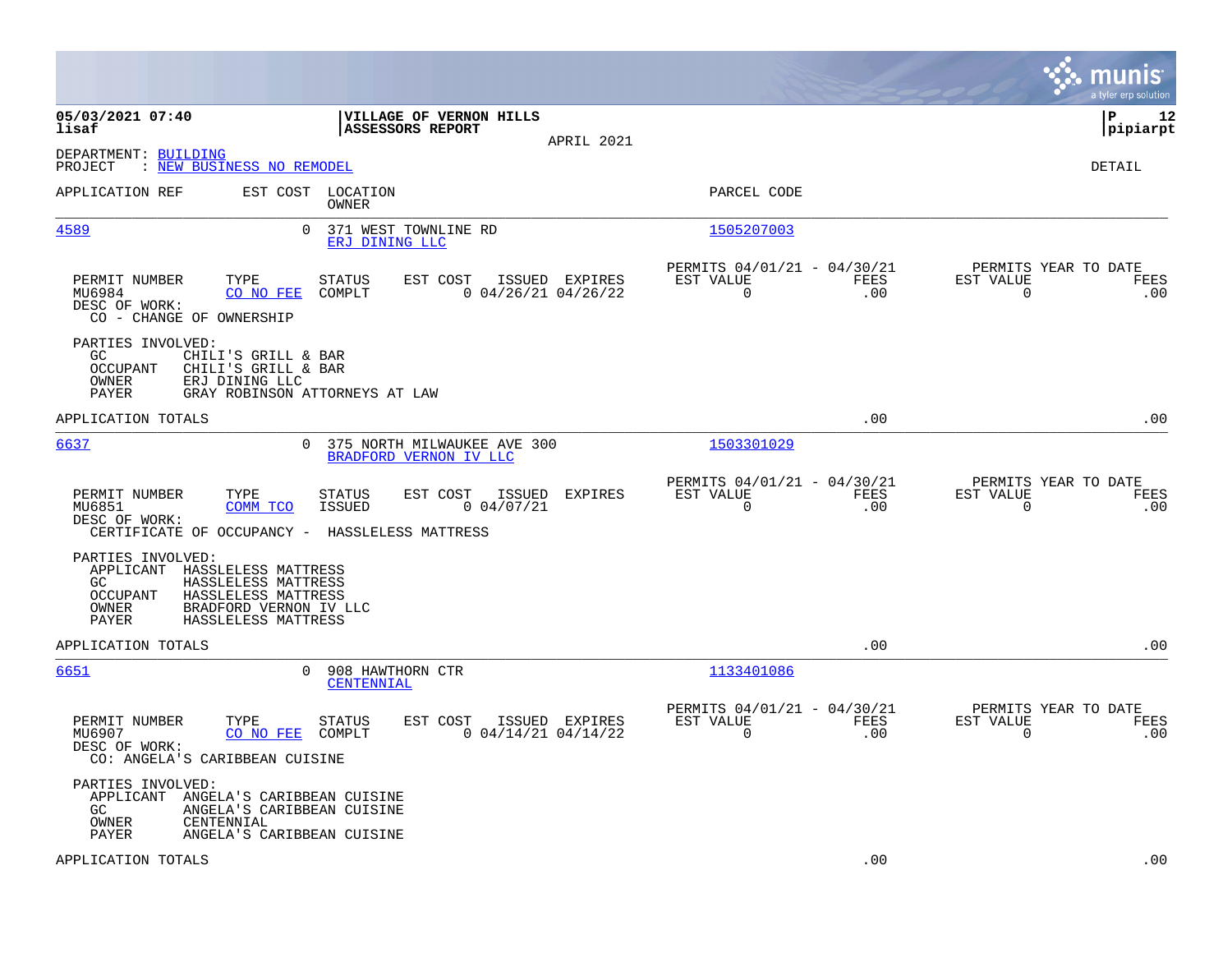|                                                                                                                                                                                                                       |                                                                   |                                                           |                                                              |                       | munis<br>a tyler erp solution                                             |             |
|-----------------------------------------------------------------------------------------------------------------------------------------------------------------------------------------------------------------------|-------------------------------------------------------------------|-----------------------------------------------------------|--------------------------------------------------------------|-----------------------|---------------------------------------------------------------------------|-------------|
| 05/03/2021 07:40<br>lisaf                                                                                                                                                                                             | VILLAGE OF VERNON HILLS<br>ASSESSORS REPORT                       | APRIL 2021                                                |                                                              |                       | ∣P<br>pipiarpt                                                            | 13          |
| DEPARTMENT: BUILDING<br>PROJECT<br>: NEW BUSINESS NO REMODEL                                                                                                                                                          |                                                                   |                                                           |                                                              |                       | DETAIL                                                                    |             |
| APPLICATION REF                                                                                                                                                                                                       | EST COST LOCATION<br>OWNER                                        |                                                           | PARCEL CODE                                                  |                       |                                                                           |             |
| 6810<br>$\Omega$                                                                                                                                                                                                      | 277 EVERGREEN DR<br>MR & MRS GEORGE KONTOS                        |                                                           | 1508200029                                                   |                       |                                                                           |             |
| PERMIT NUMBER<br>TYPE<br>NO REMODEL COMPLT<br>MU6866<br>MU6970<br>CO NO FEE<br>DESC OF WORK:<br>CERT OF OCC - NEW OWNER                                                                                               | EST COST<br>ISSUED<br><b>STATUS</b><br>COMPLT                     | EXPIRES<br>$0$ 04/08/21 04/23/22<br>$0$ 04/23/21 04/23/22 | PERMITS 04/01/21 - 04/30/21<br>EST VALUE<br>$\mathbf 0$<br>0 | FEES<br>150.00<br>.00 | PERMITS YEAR TO DATE<br>EST VALUE<br>$\mathbf 0$<br>150.00<br>$\mathbf 0$ | FEES<br>.00 |
| PARTIES INVOLVED:<br>APPLICANT BELLA FAMIGLIA LLC<br>GC<br>BELLA FAMIGLIA LLC<br>OCCUPANT<br>BELLA FAMIGLIA LLC<br>OWNER<br>MR & MRS GEORGE KONTOS<br>PAYER<br>BELLA FAMIGLIA LLC                                     |                                                                   |                                                           |                                                              |                       |                                                                           |             |
| APPLICATION TOTALS                                                                                                                                                                                                    |                                                                   |                                                           |                                                              | 150.00                | 150.00                                                                    |             |
| 6845<br>$\Omega$                                                                                                                                                                                                      | 1000 NORTH BUTTERFIELD RD 1027<br><b>CRAIG/STEVEN DEVELOPMENT</b> |                                                           | 1132300046                                                   |                       |                                                                           |             |
| PERMIT NUMBER<br>TYPE<br>MU6898<br>NO REMODEL ISSUED<br>DESC OF WORK:<br>CO: QUINTESSENTIAL RENOVATIONS INC                                                                                                           | <b>STATUS</b><br>EST COST                                         | ISSUED EXPIRES<br>$0$ 04/12/21 04/14/22                   | PERMITS 04/01/21 - 04/30/21<br>EST VALUE<br>$\Omega$         | FEES<br>150.00        | PERMITS YEAR TO DATE<br>EST VALUE<br>$\mathbf 0$<br>150.00                | FEES        |
| PARTIES INVOLVED:<br>GC.<br>QUINTESSENTIAL RENOVATIONS INC<br>OCCUPANT<br>QUINTESSENTIAL RENOVATIONS INC<br>CRAIG/STEVEN DEVELOPMENT<br>OWNER<br>PAYER<br>OUINTESSENTIAL RENOVATIONS INC                              |                                                                   |                                                           |                                                              |                       |                                                                           |             |
| APPLICATION TOTALS                                                                                                                                                                                                    |                                                                   |                                                           |                                                              | 150.00                | 150.00                                                                    |             |
| 6860<br>0                                                                                                                                                                                                             | 555 EAST TOWNLINE RD 29<br>JDK & OVERLOOK TOWNLINE LLC            |                                                           | 1504201018                                                   |                       |                                                                           |             |
| PERMIT NUMBER<br>TYPE<br>NO REMODEL ISSUED<br>MU6911<br>DESC OF WORK:<br>CERT OF OCC - DAB CITY TOBACCO & CIGAR                                                                                                       | <b>STATUS</b><br>EST COST                                         | ISSUED EXPIRES<br>$0$ 04/15/21 04/26/22                   | PERMITS 04/01/21 - 04/30/21<br>EST VALUE<br>$\Omega$         | FEES<br>150.00        | PERMITS YEAR TO DATE<br>EST VALUE<br>$\Omega$<br>150.00                   | FEES        |
| PARTIES INVOLVED:<br>APPLICANT DAB CITY TOBACCO & CIGAR<br>GC<br>DAB CITY TOBACCO & CIGAR<br><b>OCCUPANT</b><br>DAB CITY TOBACCO & CIGAR<br>JDK & OVERLOOK TOWNLINE LLC<br>OWNER<br>PAYER<br>DAB CITY TOBACCO & CIGAR |                                                                   |                                                           |                                                              |                       |                                                                           |             |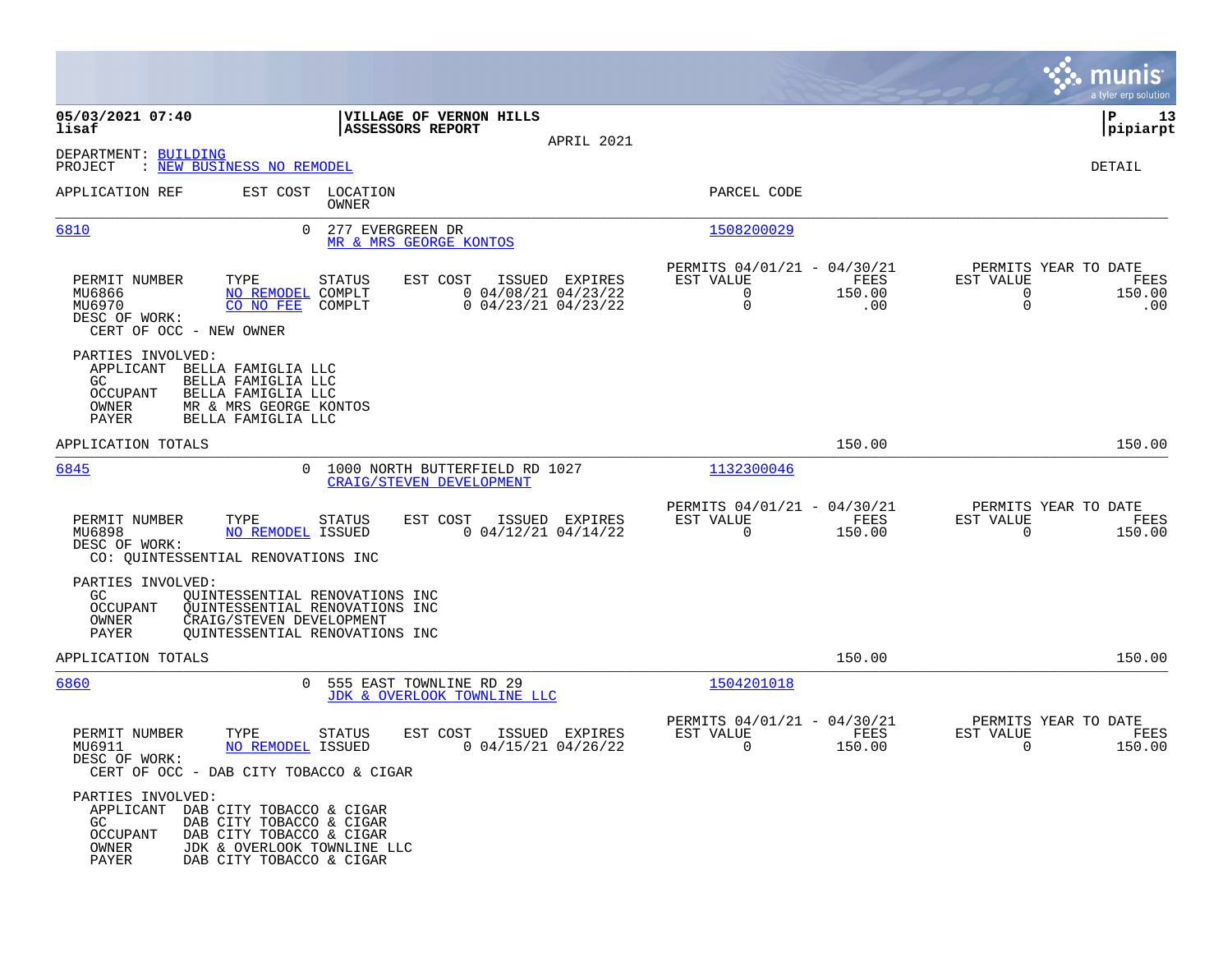|                                                                                                                                                                                                                |                                                                         |                                               |                  | <b>munis</b><br>a tyler erp solution                |
|----------------------------------------------------------------------------------------------------------------------------------------------------------------------------------------------------------------|-------------------------------------------------------------------------|-----------------------------------------------|------------------|-----------------------------------------------------|
| 05/03/2021 07:40<br>lisaf                                                                                                                                                                                      | VILLAGE OF VERNON HILLS<br>ASSESSORS REPORT<br>APRIL 2021               |                                               |                  | ∣P<br>14<br> pipiarpt                               |
| DEPARTMENT: BUILDING<br>PROJECT<br>: NEW BUSINESS NO REMODEL                                                                                                                                                   |                                                                         |                                               |                  | DETAIL                                              |
| APPLICATION REF<br>EST COST                                                                                                                                                                                    | LOCATION<br>OWNER                                                       | PARCEL CODE                                   |                  |                                                     |
| APPLICATION TOTALS                                                                                                                                                                                             |                                                                         |                                               | 150.00           | 150.00                                              |
| 6960<br>$\cap$                                                                                                                                                                                                 | 294 EAST TOWNLINE RD<br>BUCHANAN ENERGY (N), LLC                        | 1133302066                                    |                  |                                                     |
| PERMIT NUMBER<br>TYPE<br>MU7011<br><b>NO REMODEL ISSUED</b><br>DESC OF WORK:<br>NEW OWNERS - CERT OF OCC                                                                                                       | <b>STATUS</b><br>EST COST<br>ISSUED<br>EXPIRES<br>$0$ 04/29/21 04/30/22 | PERMITS 04/01/21 - 04/30/21<br>EST VALUE<br>0 | FEES<br>150.00   | PERMITS YEAR TO DATE<br>EST VALUE<br>FEES<br>150.00 |
| PARTIES INVOLVED:<br>APPLICANT<br>BUCHANAN ENERGY (N), LLC<br>BUCHANAN ENERGY (N), LLC<br>GC<br>OCCUPANT<br>BUCHANAN ENERGY (N), LLC<br>BUCHANAN ENERGY (N), LLC<br>OWNER<br>PAYER<br>BUCHANAN ENERGY (N), LLC |                                                                         |                                               |                  |                                                     |
| APPLICATION TOTALS<br>PROJECT TOTALS                                                                                                                                                                           |                                                                         | $\mathbf 0$                                   | 150.00<br>600.00 | 150.00<br>$\Omega$<br>600.00                        |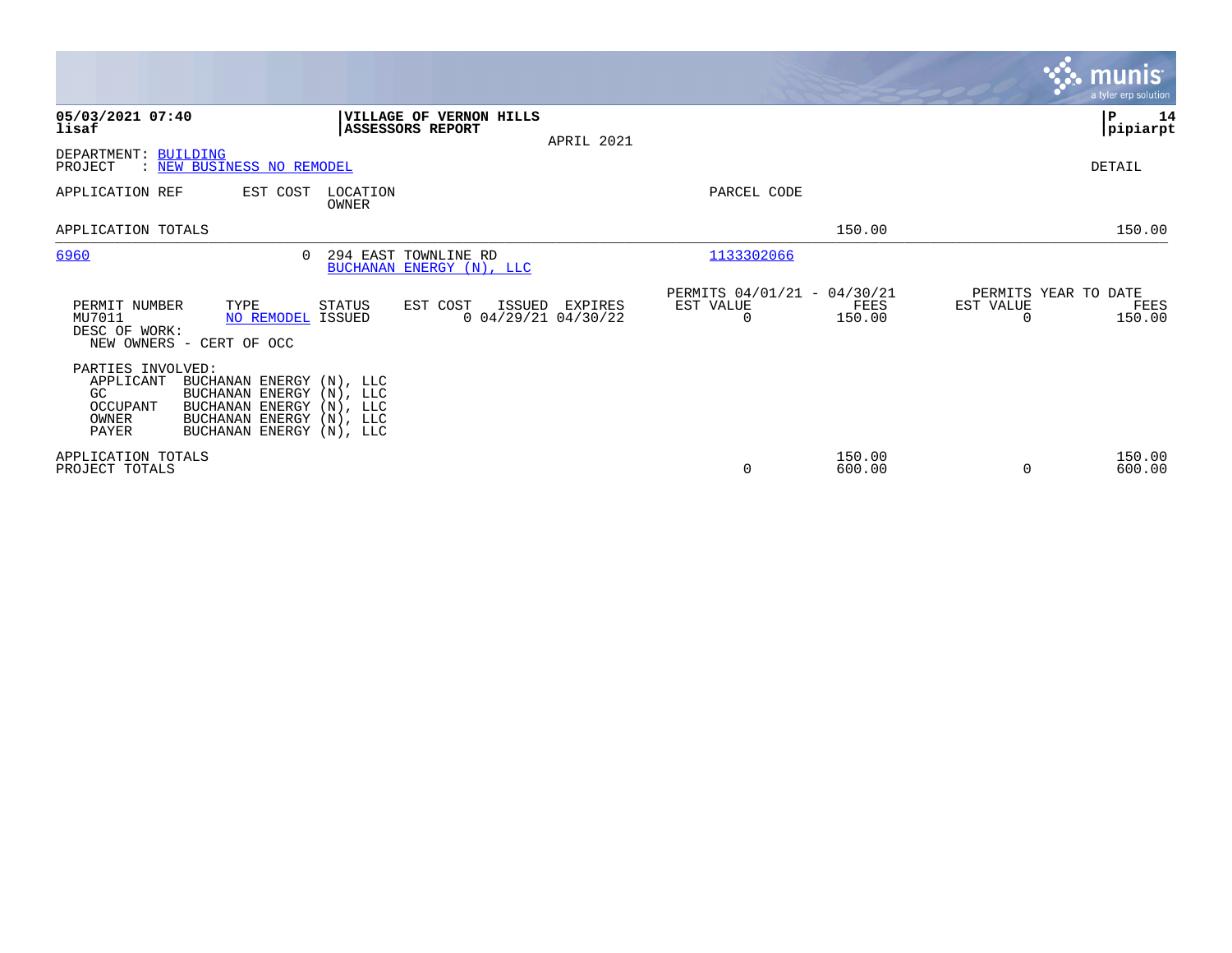|                                                                                          |                                                                                                                                                                                                                           |                         |                                               |            |                                               |                |           | <b>munis</b><br>a tyler erp solution  |
|------------------------------------------------------------------------------------------|---------------------------------------------------------------------------------------------------------------------------------------------------------------------------------------------------------------------------|-------------------------|-----------------------------------------------|------------|-----------------------------------------------|----------------|-----------|---------------------------------------|
| 05/03/2021 07:40<br>lisaf                                                                |                                                                                                                                                                                                                           | ASSESSORS REPORT        | VILLAGE OF VERNON HILLS                       | APRIL 2021 |                                               |                |           | ∣P<br>15<br> pipiarpt                 |
| DEPARTMENT: BUILDING<br>PROJECT                                                          | : COMMERCIAL ROOFTOP HVAC                                                                                                                                                                                                 |                         |                                               |            |                                               |                |           | DETAIL                                |
| APPLICATION REF                                                                          | EST COST                                                                                                                                                                                                                  | LOCATION<br>OWNER       |                                               |            | PARCEL CODE                                   |                |           |                                       |
| 6864                                                                                     | 7,500                                                                                                                                                                                                                     | 536 ATRIUM DR           | EQUITRUST LIFE INSURANCE COMPANY              |            | 1505202027                                    |                |           |                                       |
| PERMIT NUMBER<br>MU6919<br>DESC OF WORK:<br>ROOFTOP HVAC                                 | TYPE<br>RFTP HVAC                                                                                                                                                                                                         | STATUS<br><b>ISSUED</b> | EST COST<br>ISSUED<br>7,500 04/16/21 04/16/22 | EXPIRES    | PERMITS 04/01/21 - 04/30/21<br>EST VALUE<br>O | FEES<br>75.00  | EST VALUE | PERMITS YEAR TO DATE<br>FEES<br>75.00 |
| PARTIES INVOLVED:<br>APPLICANT<br>GC<br><b>HVAC</b><br>OCCUPANT<br>OWNER<br><b>PAYER</b> | CAHILL HEATING & AIR CONDITIONING<br>CAHILL HEATING & AIR CONDITIONING<br>CAHILL HEATING & AIR CONDITIONING<br>DEERPATH ATRIUM OFFICE CENTER LLC<br>EQUITRUST LIFE INSURANCE COMPANY<br>CAHILL HEATING & AIR CONDITIONING |                         |                                               |            |                                               |                |           |                                       |
| APPLICATION TOTALS<br>PROJECT TOTALS                                                     |                                                                                                                                                                                                                           |                         |                                               |            | 0                                             | 75.00<br>75.00 | 0         | 75.00<br>75.00                        |

**Contract**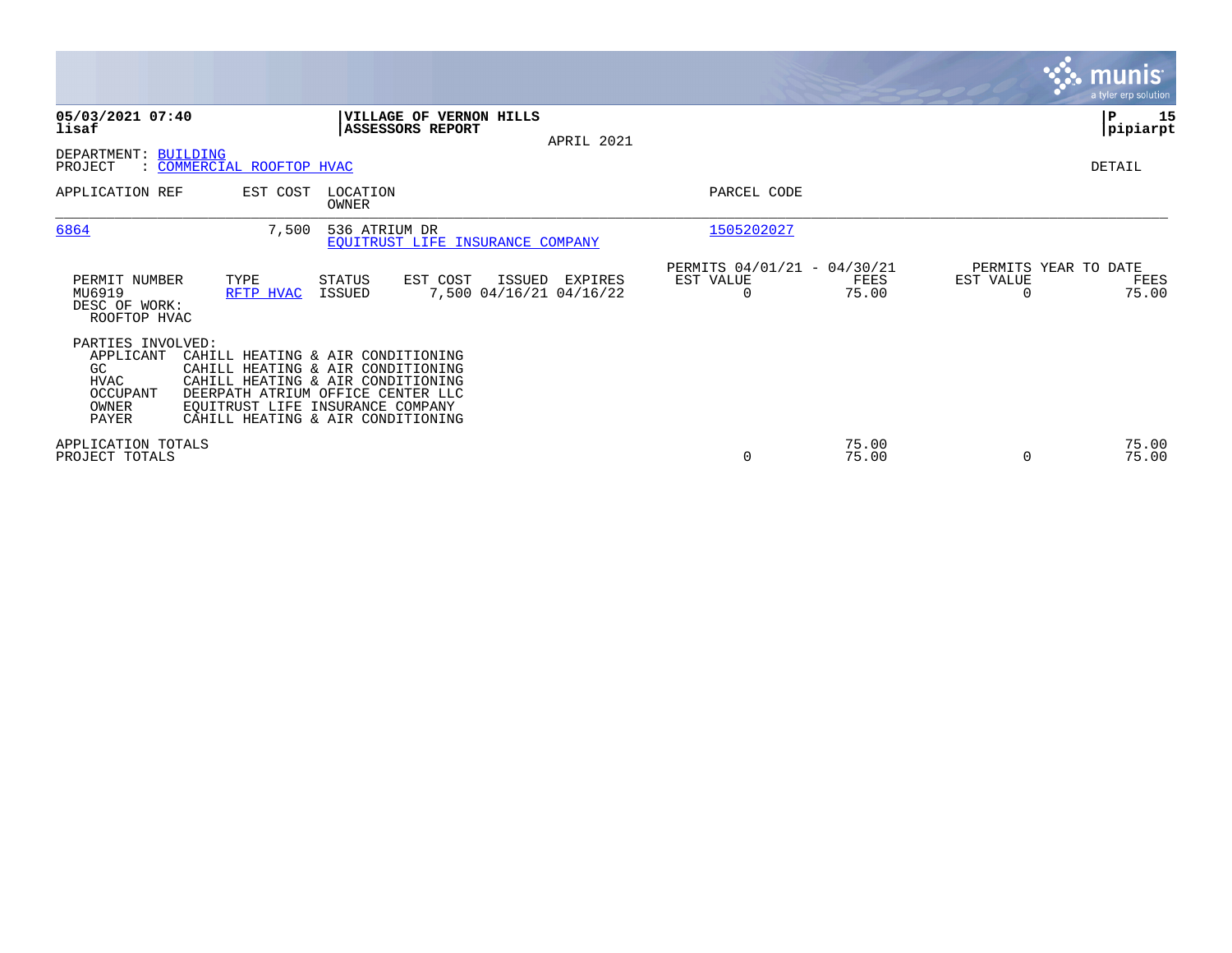|                                                                                                                                                                                                                            |                                                                                         |                                                                           | munis<br>a tyler erp solution                                        |
|----------------------------------------------------------------------------------------------------------------------------------------------------------------------------------------------------------------------------|-----------------------------------------------------------------------------------------|---------------------------------------------------------------------------|----------------------------------------------------------------------|
| 05/03/2021 07:40<br>lisaf                                                                                                                                                                                                  | VILLAGE OF VERNON HILLS<br>ASSESSORS REPORT<br>APRIL 2021                               |                                                                           | 16<br>IΡ<br> pipiarpt                                                |
| DEPARTMENT: BUILDING<br>PROJECT<br>$\therefore$ DECK                                                                                                                                                                       |                                                                                         |                                                                           | DETAIL                                                               |
| APPLICATION REF                                                                                                                                                                                                            | EST COST LOCATION<br>OWNER                                                              | PARCEL CODE                                                               |                                                                      |
| <u>6695</u><br>115,000                                                                                                                                                                                                     | 189 CONGRESSIONAL CT<br>DIANNE MCDERMOTT/KELLY HASSENFELT                               | 1132207018                                                                |                                                                      |
| PERMIT NUMBER<br>TYPE<br>MU6959<br><b>DECK</b><br>DESC OF WORK:<br>BUILD 3 SEASONS ROOM ONTO DECK                                                                                                                          | <b>STATUS</b><br>EST COST<br>ISSUED EXPIRES<br>115,000 04/23/21 04/23/22<br>ISSUED      | PERMITS 04/01/21 - 04/30/21<br>EST VALUE<br>FEES<br>0<br>1,150.00         | PERMITS YEAR TO DATE<br>EST VALUE<br>FEES<br>$\mathbf 0$<br>1,150.00 |
| PARTIES INVOLVED:<br>APPLICANT<br>IRENOVATE INC<br>CARPENTER<br>IRENOVATE INC<br>CONCRETE<br>IRENOVATE INC<br>ELECTRICIA ANDREW CICHOWSKI<br>GC<br>IRENOVATE INC<br>OWNER                                                  | DIANNE MCDERMOTT/KELLY HASSENFELT                                                       |                                                                           |                                                                      |
| APPLICATION TOTALS                                                                                                                                                                                                         |                                                                                         | 1,150.00                                                                  | 1,150.00                                                             |
| <u>6760</u><br>17,500                                                                                                                                                                                                      | 254 STONE FENCE RD<br>RICHARD D & MARY D WINEGARD                                       | 1509104012                                                                |                                                                      |
| PERMIT NUMBER<br>TYPE<br>MU6940<br><b>DECK</b><br>DESC OF WORK:<br>DECK                                                                                                                                                    | EST COST<br>ISSUED EXPIRES<br>STATUS<br>17,500 04/20/21 04/20/22<br>ISSUED              | PERMITS 04/01/21 - 04/30/21<br>EST VALUE<br>FEES<br>$\mathbf 0$<br>175.00 | PERMITS YEAR TO DATE<br>EST VALUE<br>FEES<br>0<br>175.00             |
| PARTIES INVOLVED:<br>APPLICANT RICHARD D & MARY D WINEGARD<br>GC.<br>RICHARD D & MARY D WINEGARD<br>OWNER<br>RICHARD D & MARY D WINEGARD<br>PAYER<br>RICHARD D & MARY D WINEGARD                                           |                                                                                         |                                                                           |                                                                      |
| APPLICATION TOTALS                                                                                                                                                                                                         |                                                                                         | 175.00                                                                    | 175.00                                                               |
| 6781<br>4,500                                                                                                                                                                                                              | 251 NORTH FIORE PKY<br>GREGORY E & DEBRA L MCWRIGHT                                     | 1506409009                                                                |                                                                      |
| PERMIT NUMBER<br>TYPE<br>MU7012<br><b>DECK</b><br>DESC OF WORK:<br>GAZEBO                                                                                                                                                  | <b>STATUS</b><br>EST COST<br>ISSUED EXPIRES<br><b>ISSUED</b><br>4,500 04/29/21 04/29/22 | PERMITS 04/01/21 - 04/30/21<br>EST VALUE<br>FEES<br>0<br>50.00            | PERMITS YEAR TO DATE<br>EST VALUE<br>FEES<br>50.00<br>0              |
| PARTIES INVOLVED:<br>APPLICANT GREGORY E & DEBRA L MCWRIGHT<br>CARPENTER GREGORY E & DEBRA L MCWRIGHT<br>CONCRETE<br>GREGORY E & DEBRA L MCWRIGHT<br>DRYWALL<br>GREGORY E & DEBRA L MCWRIGHT<br>ELECTRICIA BENJAMIN VARGAS |                                                                                         |                                                                           |                                                                      |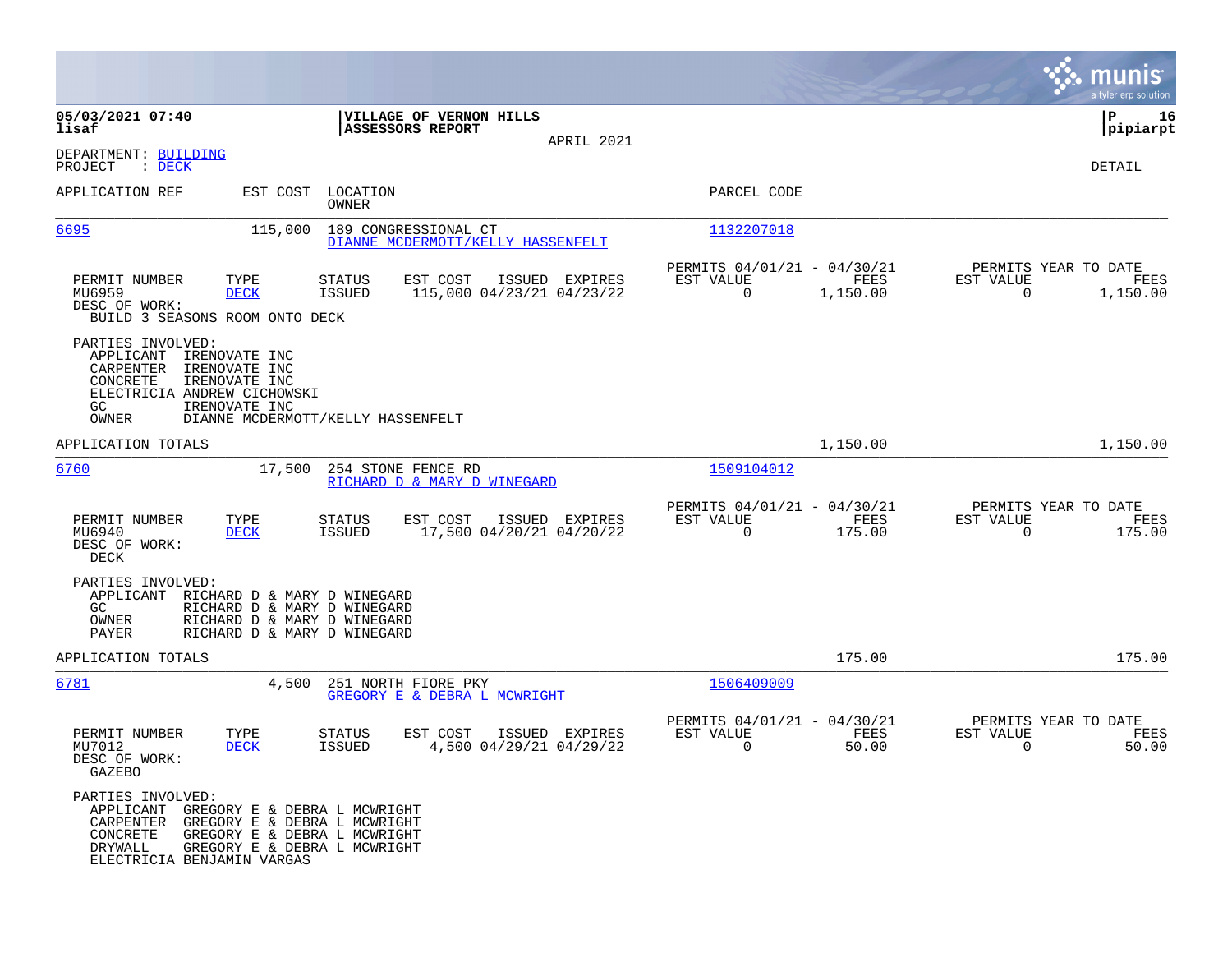|                                                                                                                                      |                                                                                            |                                                                          | nis<br>a tyler erp solution                                       |
|--------------------------------------------------------------------------------------------------------------------------------------|--------------------------------------------------------------------------------------------|--------------------------------------------------------------------------|-------------------------------------------------------------------|
| 05/03/2021 07:40<br>lisaf                                                                                                            | VILLAGE OF VERNON HILLS<br><b>ASSESSORS REPORT</b><br>APRIL 2021                           |                                                                          | l P<br>17<br> pipiarpt                                            |
| DEPARTMENT: BUILDING<br>PROJECT<br>$\therefore$ DECK                                                                                 |                                                                                            |                                                                          | DETAIL                                                            |
| APPLICATION REF<br>BENJAMIN VARGAS<br>GC.<br>OWNER<br>PAYER                                                                          | EST COST LOCATION<br>OWNER<br>GREGORY E & DEBRA L MCWRIGHT<br>GREGORY E & DEBRA L MCWRIGHT | PARCEL CODE                                                              |                                                                   |
| APPLICATION TOTALS                                                                                                                   |                                                                                            | 50.00                                                                    | 50.00                                                             |
| 6813<br>5,535                                                                                                                        | 295 COVENTRY CIR<br><b>PLACEHOLDER</b>                                                     | 1133101100                                                               |                                                                   |
| PERMIT NUMBER<br>TYPE<br>MU6870<br><b>DECK</b><br>DESC OF WORK:<br>BALCONY REPLACEMENT                                               | ISSUED EXPIRES<br><b>STATUS</b><br>EST COST<br>5,535 04/09/21 04/09/22<br><b>ISSUED</b>    | PERMITS 04/01/21 - 04/30/21<br>EST VALUE<br>FEES<br>$\Omega$<br>55.35    | PERMITS YEAR TO DATE<br>EST VALUE<br>FEES<br>$\Omega$<br>55.35    |
| PARTIES INVOLVED:<br>APPLICANT<br>MCGILL MANAGEMENT<br>GC<br>MCGILL MANAGEMENT<br>OWNER<br>PLACEHOLDER<br>PAYER<br>MCGILL MANAGEMENT |                                                                                            |                                                                          |                                                                   |
| APPLICATION TOTALS                                                                                                                   |                                                                                            | 55.35                                                                    | 55.35                                                             |
| 6814<br>5,535                                                                                                                        | 297 COVENTRY CIR<br>PLACEHOLDER                                                            | 1133101101                                                               |                                                                   |
| PERMIT NUMBER<br>TYPE<br>MU6871<br><b>DECK</b><br>DESC OF WORK:<br>BALCONY REPLACEMENT                                               | <b>STATUS</b><br>EST COST<br>ISSUED EXPIRES<br>5,535 04/09/21 04/09/22<br><b>ISSUED</b>    | PERMITS 04/01/21 - 04/30/21<br>EST VALUE<br>FEES<br>$\mathbf 0$<br>55.35 | PERMITS YEAR TO DATE<br>EST VALUE<br>FEES<br>$\mathbf 0$<br>55.35 |
| PARTIES INVOLVED:<br>APPLICANT MCGILL MANAGEMENT<br>GC<br>MCGILL MANAGEMENT<br>OWNER<br>PLACEHOLDER<br>PAYER<br>MCGILL MANAGEMENT    |                                                                                            |                                                                          |                                                                   |
| APPLICATION TOTALS                                                                                                                   |                                                                                            | 55.35                                                                    | 55.35                                                             |
| 6815                                                                                                                                 | 5,346 1304 COVENTRY CIR<br>PLACEHOLDER                                                     | 1133101273                                                               |                                                                   |
| PERMIT NUMBER<br>TYPE<br>MU6872<br><b>DECK</b><br>DESC OF WORK:<br>BALCONY REPLACEMENT                                               | EST COST<br>ISSUED EXPIRES<br><b>STATUS</b><br>5,346 04/09/21 04/09/22<br>ISSUED           | PERMITS 04/01/21 - 04/30/21<br>EST VALUE<br>FEES<br>53.46<br>0           | PERMITS YEAR TO DATE<br>EST VALUE<br>FEES<br>53.46<br>0           |
| PARTIES INVOLVED:<br>APPLICANT MCGILL MANAGEMENT<br>GC<br>MCGILL MANAGEMENT                                                          |                                                                                            |                                                                          |                                                                   |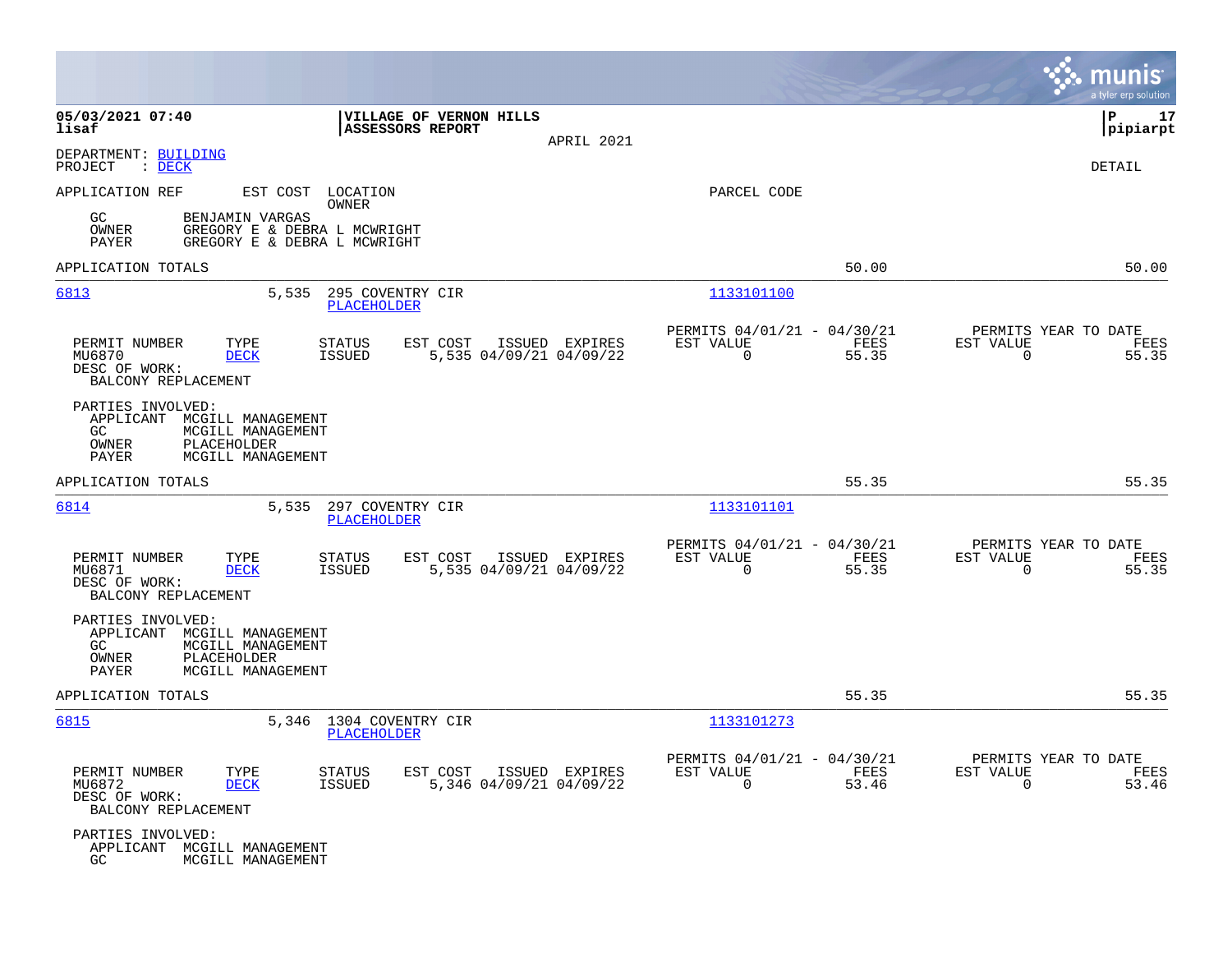|                                                                                                                                   |                                                                                  |                                                                          | munis<br>a tyler erp solution                                     |
|-----------------------------------------------------------------------------------------------------------------------------------|----------------------------------------------------------------------------------|--------------------------------------------------------------------------|-------------------------------------------------------------------|
| 05/03/2021 07:40<br>lisaf                                                                                                         | <b> VILLAGE OF VERNON HILLS</b><br><b>ASSESSORS REPORT</b><br>APRIL 2021         |                                                                          | P<br>18<br> pipiarpt                                              |
| DEPARTMENT: BUILDING<br>PROJECT<br>$\mathcal{L}$ DECK                                                                             |                                                                                  |                                                                          | DETAIL                                                            |
| APPLICATION REF                                                                                                                   | EST COST LOCATION<br>OWNER                                                       | PARCEL CODE                                                              |                                                                   |
| OWNER<br>PLACEHOLDER<br>PAYER<br>MCGILL MANAGEMENT                                                                                |                                                                                  |                                                                          |                                                                   |
| APPLICATION TOTALS                                                                                                                |                                                                                  | 53.46                                                                    | 53.46                                                             |
| 6816<br>5,535                                                                                                                     | 1305 COVENTRY CIR<br>PLACEHOLDER                                                 | 1133101249                                                               |                                                                   |
| PERMIT NUMBER<br>TYPE<br>MU6873<br><b>DECK</b><br>DESC OF WORK:<br>BALCONY REPLACEMENT                                            | EST COST<br>ISSUED EXPIRES<br>STATUS<br>5,535 04/09/21 04/09/22<br><b>ISSUED</b> | PERMITS 04/01/21 - 04/30/21<br>EST VALUE<br>FEES<br>$\mathbf 0$<br>55.35 | PERMITS YEAR TO DATE<br>EST VALUE<br>FEES<br>$\mathbf 0$<br>55.35 |
| PARTIES INVOLVED:<br>APPLICANT MCGILL MANAGEMENT<br>GC<br>MCGILL MANAGEMENT<br>OWNER<br>PLACEHOLDER<br>MCGILL MANAGEMENT<br>PAYER |                                                                                  |                                                                          |                                                                   |
| APPLICATION TOTALS                                                                                                                |                                                                                  | 55.35                                                                    | 55.35                                                             |
| 6817                                                                                                                              | 5,535 1307 COVENTRY CIR<br><b>PLACEHOLDER</b>                                    | 1133101250                                                               |                                                                   |
| PERMIT NUMBER<br>TYPE<br>MU6877<br><b>DECK</b><br>DESC OF WORK:<br>BALOCONY REPLACEMENT                                           | EST COST<br>ISSUED EXPIRES<br>STATUS<br><b>ISSUED</b><br>5,535 04/09/21 04/09/22 | PERMITS 04/01/21 - 04/30/21<br>EST VALUE<br>FEES<br>$\mathbf 0$<br>55.35 | PERMITS YEAR TO DATE<br>EST VALUE<br>FEES<br>0<br>55.35           |
| PARTIES INVOLVED:<br>APPLICANT MCGILL MANAGEMENT<br>GC<br>MCGILL MANAGEMENT<br>OWNER<br>PLACEHOLDER<br>PAYER<br>MCGILL MANAGEMENT |                                                                                  |                                                                          |                                                                   |
| APPLICATION TOTALS                                                                                                                |                                                                                  | 55.35                                                                    | 55.35                                                             |
| 6818                                                                                                                              | 5,535 1314 COVENTRY CIR<br>PLACEHOLDER                                           | 1133101269                                                               |                                                                   |
| PERMIT NUMBER<br>TYPE<br>MU6878<br><b>DECK</b><br>DESC OF WORK:<br>BALCONY REPLACEMENT                                            | STATUS<br>EST COST ISSUED EXPIRES<br>5,535 04/09/21 04/09/22<br>ISSUED           | PERMITS 04/01/21 - 04/30/21<br>EST VALUE<br>FEES<br>$\Omega$<br>55.35    | PERMITS YEAR TO DATE<br>EST VALUE<br>FEES<br>55.35<br>$\Omega$    |
| PARTIES INVOLVED:<br>APPLICANT MCGILL MANAGEMENT<br>GC<br>MCGILL MANAGEMENT<br>OWNER<br>PLACEHOLDER                               |                                                                                  |                                                                          |                                                                   |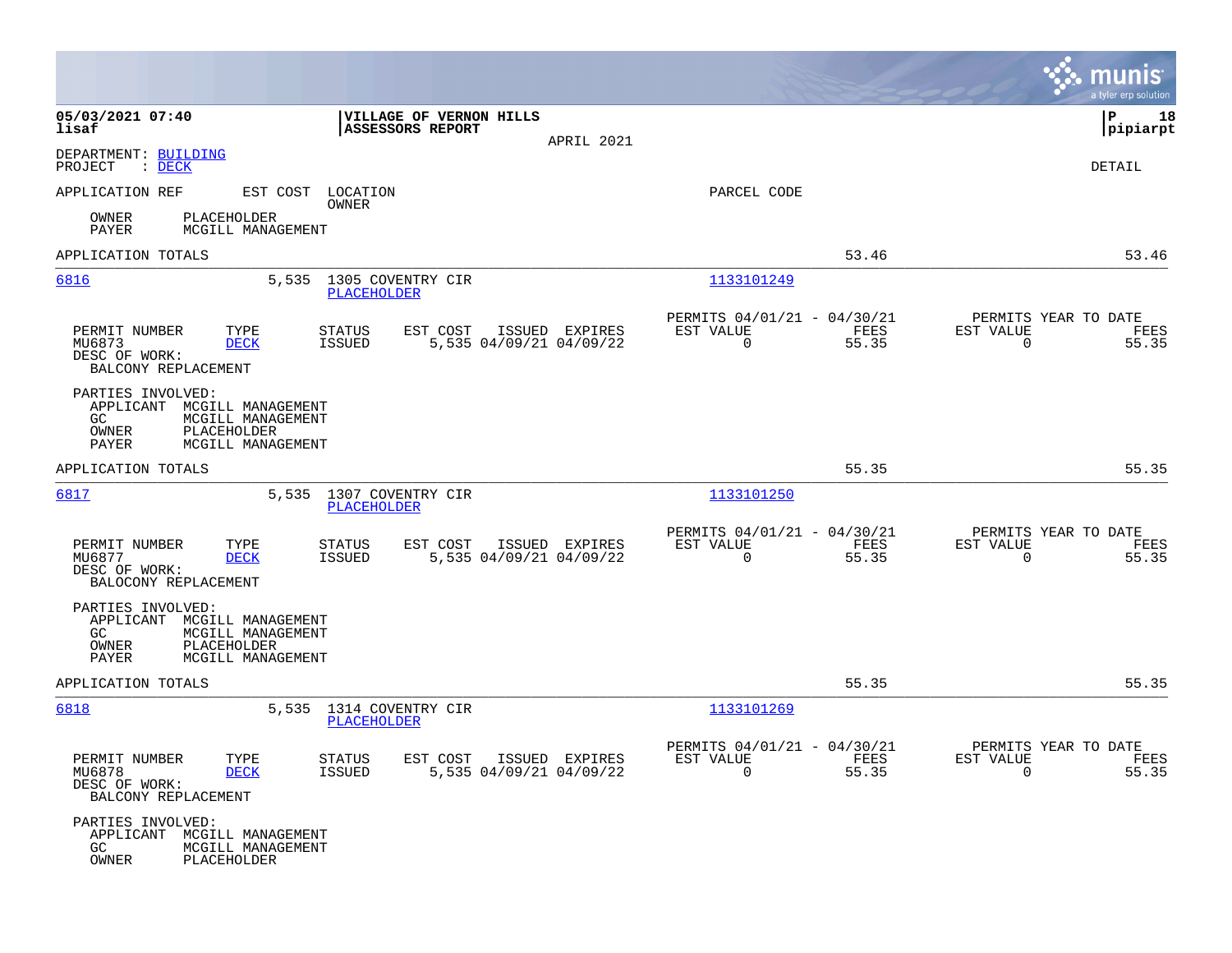|                                                                                                                                    |                                                                |                |                                                                      |               | munis<br>a tyler erp solution                                        |
|------------------------------------------------------------------------------------------------------------------------------------|----------------------------------------------------------------|----------------|----------------------------------------------------------------------|---------------|----------------------------------------------------------------------|
| 05/03/2021 07:40<br>lisaf                                                                                                          | VILLAGE OF VERNON HILLS<br><b>ASSESSORS REPORT</b>             | APRIL 2021     |                                                                      |               | 19<br>IΡ<br> pipiarpt                                                |
| DEPARTMENT: BUILDING<br>PROJECT<br>$\therefore$ DECK                                                                               |                                                                |                |                                                                      |               | DETAIL                                                               |
| APPLICATION REF                                                                                                                    | EST COST LOCATION                                              |                | PARCEL CODE                                                          |               |                                                                      |
| PAYER<br>MCGILL MANAGEMENT                                                                                                         | OWNER                                                          |                |                                                                      |               |                                                                      |
| APPLICATION TOTALS                                                                                                                 |                                                                |                |                                                                      | 55.35         | 55.35                                                                |
| 6819                                                                                                                               | 5,346 1315 COVENTRY CIR<br><b>PLACEHOLDER</b>                  |                | 1133101236                                                           |               |                                                                      |
| PERMIT NUMBER<br>TYPE<br>MU6879<br><b>DECK</b><br>DESC OF WORK:<br>BALCONY REPLACEMENT                                             | STATUS<br>EST COST<br>5,346 04/09/21 04/09/22<br>ISSUED        | ISSUED EXPIRES | PERMITS 04/01/21 - 04/30/21<br>EST VALUE<br>$\mathbf 0$              | FEES<br>53.46 | PERMITS YEAR TO DATE<br>EST VALUE<br>FEES<br>$\Omega$<br>53.46       |
| PARTIES INVOLVED:<br>APPLICANT MCGILL MANAGEMENT<br>MCGILL MANAGEMENT<br>GC.<br>PLACEHOLDER<br>OWNER<br>PAYER<br>MCGILL MANAGEMENT |                                                                |                |                                                                      |               |                                                                      |
| APPLICATION TOTALS                                                                                                                 |                                                                |                |                                                                      | 53.46         | 53.46                                                                |
| 6820<br>5,535                                                                                                                      | 1316 COVENTRY CIR<br><b>PLACEHOLDER</b>                        |                | 1133101270                                                           |               |                                                                      |
| PERMIT NUMBER<br>TYPE<br>MU6880<br><b>DECK</b><br>DESC OF WORK:<br>BALCONY REPLACEMENT                                             | EST COST<br>STATUS<br>5,535 04/09/21 04/09/22<br>ISSUED        | ISSUED EXPIRES | PERMITS 04/01/21 - 04/30/21<br>EST VALUE<br>0                        | FEES<br>55.35 | PERMITS YEAR TO DATE<br>EST VALUE<br>FEES<br>$\mathbf 0$<br>55.35    |
| PARTIES INVOLVED:<br>APPLICANT MCGILL MANAGEMENT<br>GC<br>MCGILL MANAGEMENT<br>OWNER<br>PLACEHOLDER<br>PAYER<br>MCGILL MANAGEMENT  |                                                                |                |                                                                      |               |                                                                      |
| APPLICATION TOTALS                                                                                                                 |                                                                |                |                                                                      | 55.35         | 55.35                                                                |
| 6821                                                                                                                               | 5,535 1317 COVENTRY CIR<br>PLACEHOLDER                         |                | 1133101237                                                           |               |                                                                      |
| PERMIT NUMBER<br>TYPE<br>MU6881<br><b>DECK</b><br>DESC OF WORK:<br>BALCONY REPLACEMENT                                             | <b>STATUS</b><br>EST COST<br>5,535 04/09/21 04/09/22<br>ISSUED | ISSUED EXPIRES | PERMITS 04/01/21 - 04/30/21<br>EST VALUE<br>$\overline{\phantom{0}}$ | FEES<br>55.35 | PERMITS YEAR TO DATE<br>EST VALUE<br>FEES<br>55.35<br>$\overline{0}$ |
| PARTIES INVOLVED:<br>APPLICANT MCGILL MANAGEMENT<br>GC<br>MCGILL MANAGEMENT<br>OWNER<br>PLACEHOLDER<br>PAYER<br>MCGILL MANAGEMENT  |                                                                |                |                                                                      |               |                                                                      |

**Contract**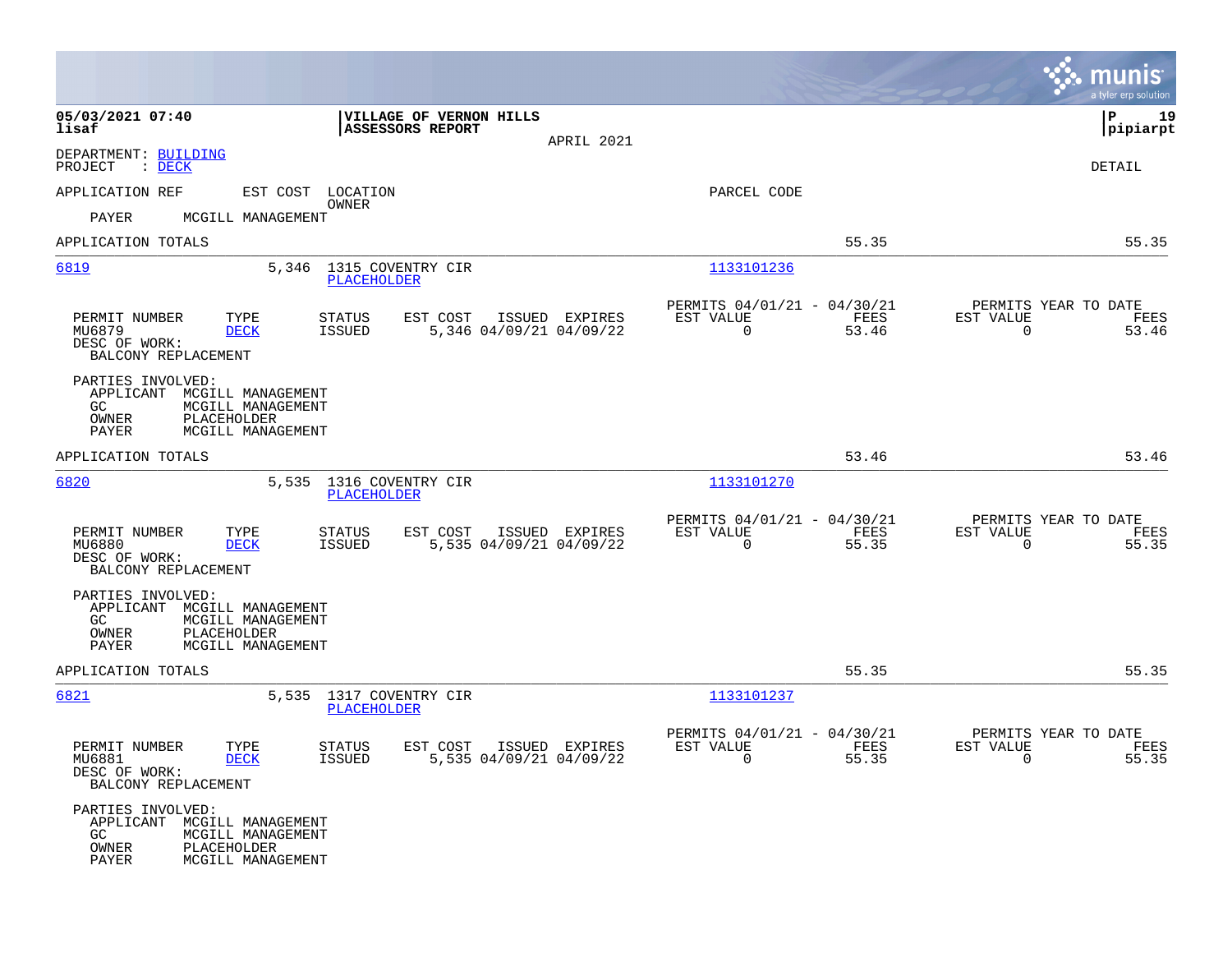|                                                                                                                                                          |                                                                                                                                                | munis<br>a tyler erp solution |
|----------------------------------------------------------------------------------------------------------------------------------------------------------|------------------------------------------------------------------------------------------------------------------------------------------------|-------------------------------|
| 05/03/2021 07:40<br>VILLAGE OF VERNON HILLS<br>ASSESSORS REPORT<br>lisaf                                                                                 | lР<br>APRIL 2021                                                                                                                               | 20<br> pipiarpt               |
| DEPARTMENT: BUILDING<br>PROJECT<br>$\therefore$ DECK                                                                                                     | DETAIL                                                                                                                                         |                               |
| APPLICATION REF<br>EST COST LOCATION<br>OWNER                                                                                                            | PARCEL CODE                                                                                                                                    |                               |
| APPLICATION TOTALS                                                                                                                                       | 55.35                                                                                                                                          | 55.35                         |
| 6822<br>5,535<br>1324 COVENTRY CIR<br>PLACEHOLDER                                                                                                        | 1133101228                                                                                                                                     |                               |
| PERMIT NUMBER<br>TYPE<br><b>STATUS</b><br>EST COST<br>5,535 04/09/21 04/09/22<br>MU6882<br><b>DECK</b><br>ISSUED<br>DESC OF WORK:<br>BALCONY REPLACEMENT | PERMITS 04/01/21 - 04/30/21<br>PERMITS YEAR TO DATE<br>ISSUED EXPIRES<br>EST VALUE<br>FEES<br>EST VALUE<br>$\mathbf 0$<br>55.35<br>$\mathbf 0$ | FEES<br>55.35                 |
| PARTIES INVOLVED:<br>APPLICANT MCGILL MANAGEMENT<br>GC<br>MCGILL MANAGEMENT<br>OWNER<br>PLACEHOLDER<br>PAYER<br>MCGILL MANAGEMENT                        |                                                                                                                                                |                               |
| APPLICATION TOTALS                                                                                                                                       | 55.35                                                                                                                                          | 55.35                         |
| 6823<br>5,535 1325 COVENTRY CIR<br>PLACEHOLDER                                                                                                           | 1133101232                                                                                                                                     |                               |
| PERMIT NUMBER<br>TYPE<br><b>STATUS</b><br>EST COST<br>5,535 04/09/21 04/09/22<br>MU6883<br>DECK<br>ISSUED<br>DESC OF WORK:<br>BALCONY REPLACMENET        | PERMITS 04/01/21 - 04/30/21<br>PERMITS YEAR TO DATE<br>EST VALUE<br>ISSUED EXPIRES<br>EST VALUE<br>FEES<br>$\mathbf 0$<br>55.35<br>$\mathbf 0$ | FEES<br>55.35                 |
| PARTIES INVOLVED:<br>APPLICANT MCGILL MANAGEMENT<br>GC.<br>MCGILL MANAGEMENT<br>OWNER<br>PLACEHOLDER<br>PAYER<br>MCGILL MANAGEMENT                       |                                                                                                                                                |                               |
| APPLICATION TOTALS                                                                                                                                       | 55.35                                                                                                                                          | 55.35                         |
| 6824<br>5,346 1326 COVENTRY CIR<br>PLACEHOLDER                                                                                                           | 1133101229                                                                                                                                     |                               |
| PERMIT NUMBER<br>TYPE<br><b>STATUS</b><br>EST COST<br>5,346 04/09/21 04/09/22<br>MU6884<br>DECK<br>ISSUED<br>DESC OF WORK:<br>BALCONY REPLACEMENT        | PERMITS 04/01/21 - 04/30/21<br>PERMITS YEAR TO DATE<br>EST VALUE<br>ISSUED EXPIRES<br>FEES<br>EST VALUE<br>$\mathbf 0$<br>53.46<br>$\mathbf 0$ | FEES<br>53.46                 |
| PARTIES INVOLVED:<br>APPLICANT MCGILL MANAGEMENT<br>GC<br>MCGILL MANAGEMENT<br>PLACEHOLDER<br>OWNER<br>PAYER<br>MCGILL MANAGEMENT                        |                                                                                                                                                |                               |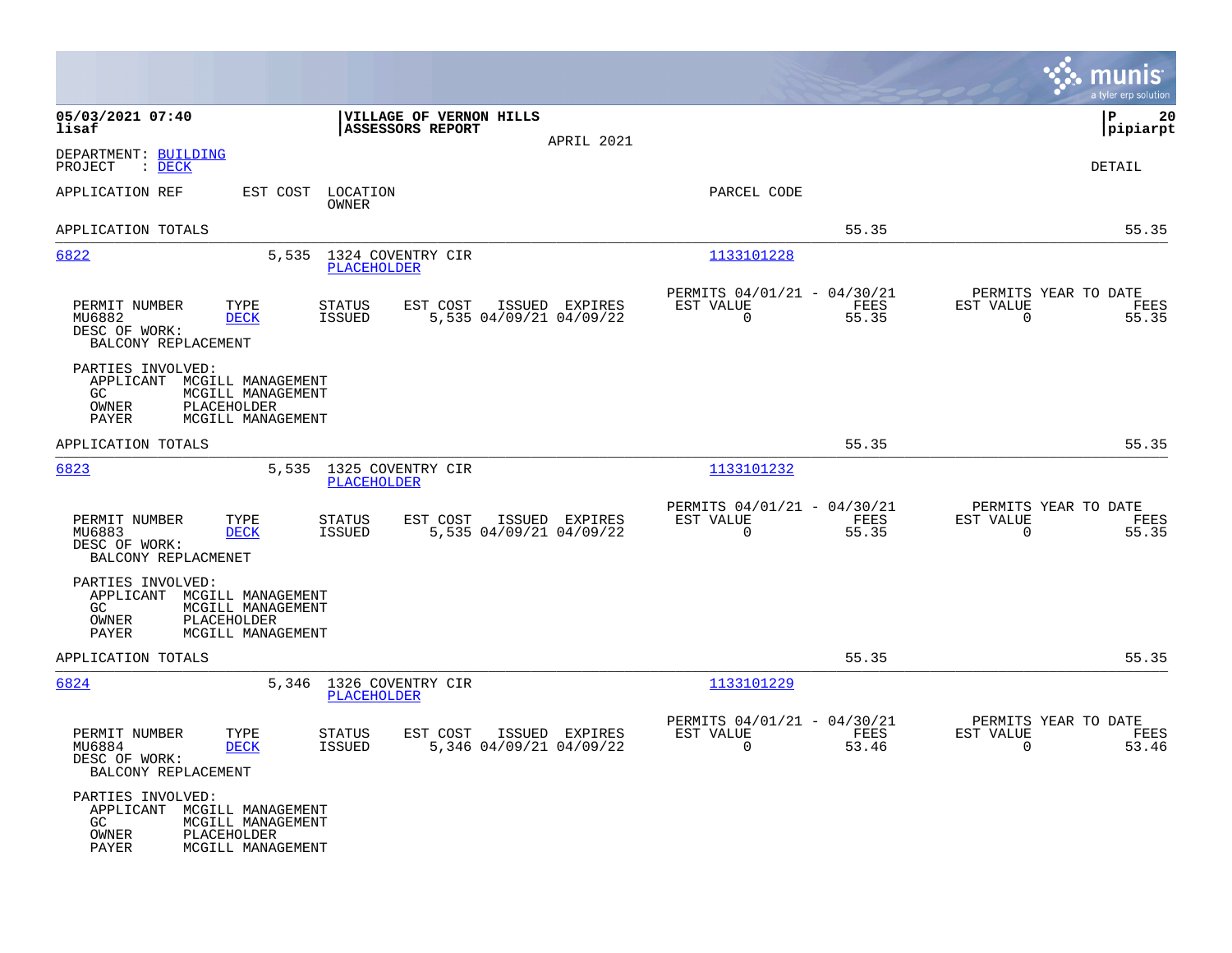|                                                                                                                                                                                                                                                                                                    |                                                                        | munis<br>a tyler erp solution                                        |
|----------------------------------------------------------------------------------------------------------------------------------------------------------------------------------------------------------------------------------------------------------------------------------------------------|------------------------------------------------------------------------|----------------------------------------------------------------------|
| 05/03/2021 07:40<br>VILLAGE OF VERNON HILLS<br>lisaf<br><b>ASSESSORS REPORT</b><br>APPLICATION TOTALS<br>APRIL 2021                                                                                                                                                                                | 53.46                                                                  | l P<br>21<br> pipiarpt<br>53.46                                      |
| DEPARTMENT: BUILDING<br>PROJECT<br>$\therefore$ DECK                                                                                                                                                                                                                                               |                                                                        | DETAIL                                                               |
| APPLICATION REF<br>EST COST LOCATION<br>OWNER                                                                                                                                                                                                                                                      | PARCEL CODE                                                            |                                                                      |
| 6825<br>5,535<br>1327 COVENTRY CIR<br><b>PLACEHOLDER</b>                                                                                                                                                                                                                                           | 1133101233                                                             |                                                                      |
| PERMIT NUMBER<br>TYPE<br>EST COST<br><b>STATUS</b><br>ISSUED EXPIRES<br>MU6885<br><b>DECK</b><br><b>ISSUED</b><br>5,535 04/09/21 04/09/22<br>DESC OF WORK:<br>BALCONY REPLACEMENT                                                                                                                  | PERMITS 04/01/21 - 04/30/21<br>EST VALUE<br>FEES<br>$\Omega$<br>55.35  | PERMITS YEAR TO DATE<br>EST VALUE<br>FEES<br>$\overline{0}$<br>55.35 |
| PARTIES INVOLVED:<br>APPLICANT MCGILL MANAGEMENT<br>MCGILL MANAGEMENT<br>GC.<br>PLACEHOLDER<br>OWNER<br>MCGILL MANAGEMENT<br>PAYER                                                                                                                                                                 |                                                                        |                                                                      |
| APPLICATION TOTALS                                                                                                                                                                                                                                                                                 | 55.35                                                                  | 55.35                                                                |
| 6829<br>38,900<br>1695 PEBBLE BEACH WAY<br><b>MARUS BURCH</b>                                                                                                                                                                                                                                      | 1129402036                                                             |                                                                      |
| PERMIT NUMBER<br>TYPE<br><b>STATUS</b><br>EST COST<br>ISSUED EXPIRES<br><b>DECK</b><br><b>ISSUED</b><br>38,900 04/23/21 04/23/22<br>MU6968<br>DESC OF WORK:<br>DECK                                                                                                                                | PERMITS 04/01/21 - 04/30/21<br>EST VALUE<br>FEES<br>$\Omega$<br>389.00 | PERMITS YEAR TO DATE<br>EST VALUE<br>FEES<br>$\Omega$<br>389.00      |
| PARTIES INVOLVED:<br>APPLICANT ARCHADECK OF CHICAGOLAND<br>CARPENTER<br>ARCHADECK OF CHICAGOLAND<br>ARCHADECK OF CHICAGOLAND<br>GC.<br>MARUS BURCH<br>OWNER<br>PAYER<br>ARCHADECK OF CHICAGOLAND                                                                                                   |                                                                        |                                                                      |
| APPLICATION TOTALS                                                                                                                                                                                                                                                                                 | 389.00                                                                 | 389.00                                                               |
| 6830<br>4,000<br>410 ALBANY LANE<br>ROBERT & MAUREEN KELLY                                                                                                                                                                                                                                         | 1504103022                                                             |                                                                      |
| PERMIT NUMBER<br>TYPE<br>EST COST<br>ISSUED EXPIRES<br>STATUS<br>MU6963<br><b>DECK</b><br><b>ISSUED</b><br>4,000 04/23/21 04/23/22<br>PARTIES INVOLVED:<br>APPLICANT ROBERT & MAUREEN KELLY<br>ROBERT & MAUREEN KELLY<br>GC.<br>OWNER<br>ROBERT & MAUREEN KELLY<br>ROBERT & MAUREEN KELLY<br>PAYER | PERMITS 04/01/21 - 04/30/21<br>EST VALUE<br>FEES<br>$\Omega$<br>50.00  | PERMITS YEAR TO DATE<br>EST VALUE<br>FEES<br>0<br>50.00              |
| APPLICATION TOTALS<br>PROJECT TOTALS                                                                                                                                                                                                                                                               | 50.00<br>$\mathbf 0$<br>2,527.88                                       | 50.00<br>$\Omega$<br>2,527.88                                        |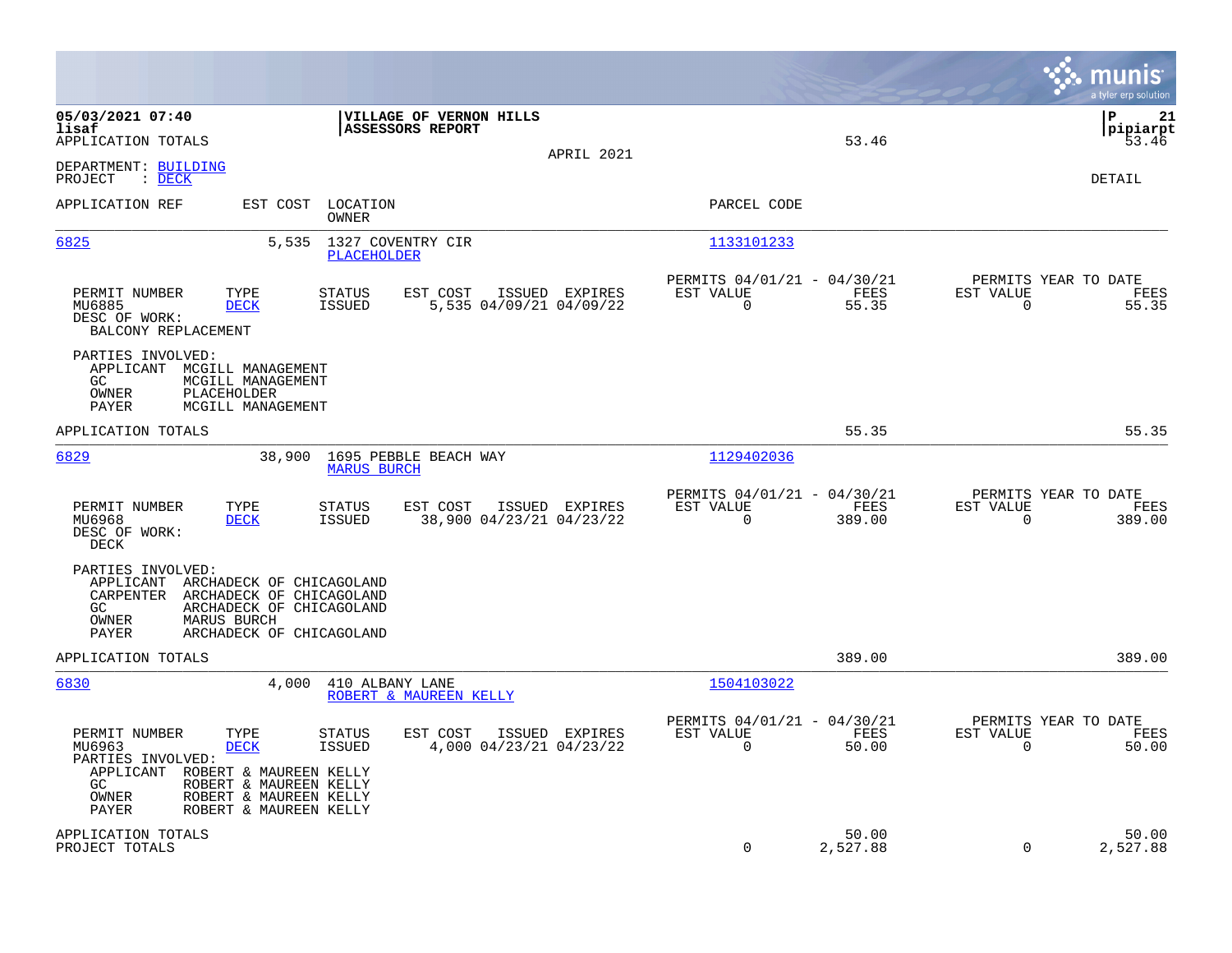|                                                                                                                                                  |                                                                                         |                                                                          | munis<br>a tyler erp solution                                        |
|--------------------------------------------------------------------------------------------------------------------------------------------------|-----------------------------------------------------------------------------------------|--------------------------------------------------------------------------|----------------------------------------------------------------------|
| 05/03/2021 07:40<br>lisaf                                                                                                                        | VILLAGE OF VERNON HILLS<br>ASSESSORS REPORT<br>APRIL 2021                               |                                                                          | ΙP<br>22<br> pipiarpt                                                |
| DEPARTMENT: BUILDING<br>: DRIVEWAY<br>PROJECT                                                                                                    |                                                                                         |                                                                          | DETAIL                                                               |
| APPLICATION REF<br>EST COST                                                                                                                      | LOCATION<br>OWNER                                                                       | PARCEL CODE                                                              |                                                                      |
| 6703<br>22,740                                                                                                                                   | 261 NOBLE CIR<br>JAMES R & LYNN Z BRADBURN                                              | 1508401065                                                               |                                                                      |
| PERMIT NUMBER<br>TYPE<br>MU6846<br><b>DRVWY</b><br>DESC OF WORK:<br>CONCRETE DRIVEWAY, WALKWAY & PATIO                                           | EST COST<br>ISSUED EXPIRES<br>STATUS<br>22,740 04/06/21 04/06/22<br>ISSUED              | PERMITS 04/01/21 - 04/30/21<br>EST VALUE<br>FEES<br>$\Omega$<br>227.40   | PERMITS YEAR TO DATE<br>EST VALUE<br>FEES<br>$\mathbf 0$<br>227.40   |
| PARTIES INVOLVED:<br>APPLICANT<br>TOTAL PAVING<br>GC.<br>TOTAL PAVING<br>OWNER<br>JAMES R & LYNN Z BRADBURN                                      |                                                                                         |                                                                          |                                                                      |
| APPLICATION TOTALS                                                                                                                               |                                                                                         | 227.40                                                                   | 227.40                                                               |
| 6757<br>182,930                                                                                                                                  | SADDLE BROOK LANE<br>PLACEHOLDER                                                        | 1133405001                                                               |                                                                      |
| PERMIT NUMBER<br>TYPE<br>MU6857<br><b>DRVWY</b><br>DESC OF WORK:<br>ASPHALT DRIVEWAYS AND OFF SET PARKING                                        | STATUS<br>EST COST<br>ISSUED EXPIRES<br><b>ISSUED</b><br>182,930 04/08/21 04/08/22      | PERMITS 04/01/21 - 04/30/21<br>EST VALUE<br>FEES<br>0<br>1,829.30        | PERMITS YEAR TO DATE<br>EST VALUE<br>FEES<br>$\mathbf 0$<br>1,829.30 |
| PARTIES INVOLVED:<br>APPLICANT<br>DUBOIS PAVING COMPANY<br>GC<br>DUBOIS PAVING COMPANY<br>PLACEHOLDER<br>OWNER<br>PAYER<br>DUBOIS PAVING COMPANY |                                                                                         |                                                                          |                                                                      |
| APPLICATION TOTALS                                                                                                                               |                                                                                         | 1,829.30                                                                 | 1,829.30                                                             |
| 6779<br>1,810                                                                                                                                    | 82 DEPOT ST<br>TOM TOKOLY                                                               | 1509301007                                                               |                                                                      |
| PERMIT NUMBER<br>TYPE<br>MU6960<br><b>DRVWY</b><br>DESC OF WORK:<br>ASPHALT DRIVEWAY                                                             | <b>STATUS</b><br>EST COST<br>ISSUED EXPIRES<br><b>ISSUED</b><br>1,810 04/23/21 04/23/22 | PERMITS 04/01/21 - 04/30/21<br>EST VALUE<br>FEES<br>$\mathbf 0$<br>50.00 | PERMITS YEAR TO DATE<br>EST VALUE<br>FEES<br>$\mathbf 0$<br>50.00    |
| PARTIES INVOLVED:<br>APPLICANT<br>TOM TOKOLY<br>GC.<br>SUPERIOR PAVING<br>OWNER<br>TOM TOKOLY<br><b>PAYER</b><br>TOM TOKOLY                      |                                                                                         |                                                                          |                                                                      |
| APPLICATION TOTALS                                                                                                                               |                                                                                         | 50.00                                                                    | 50.00                                                                |
| 6782<br>3,000                                                                                                                                    | 480 SYCAMORE STREET                                                                     | 1132104084                                                               |                                                                      |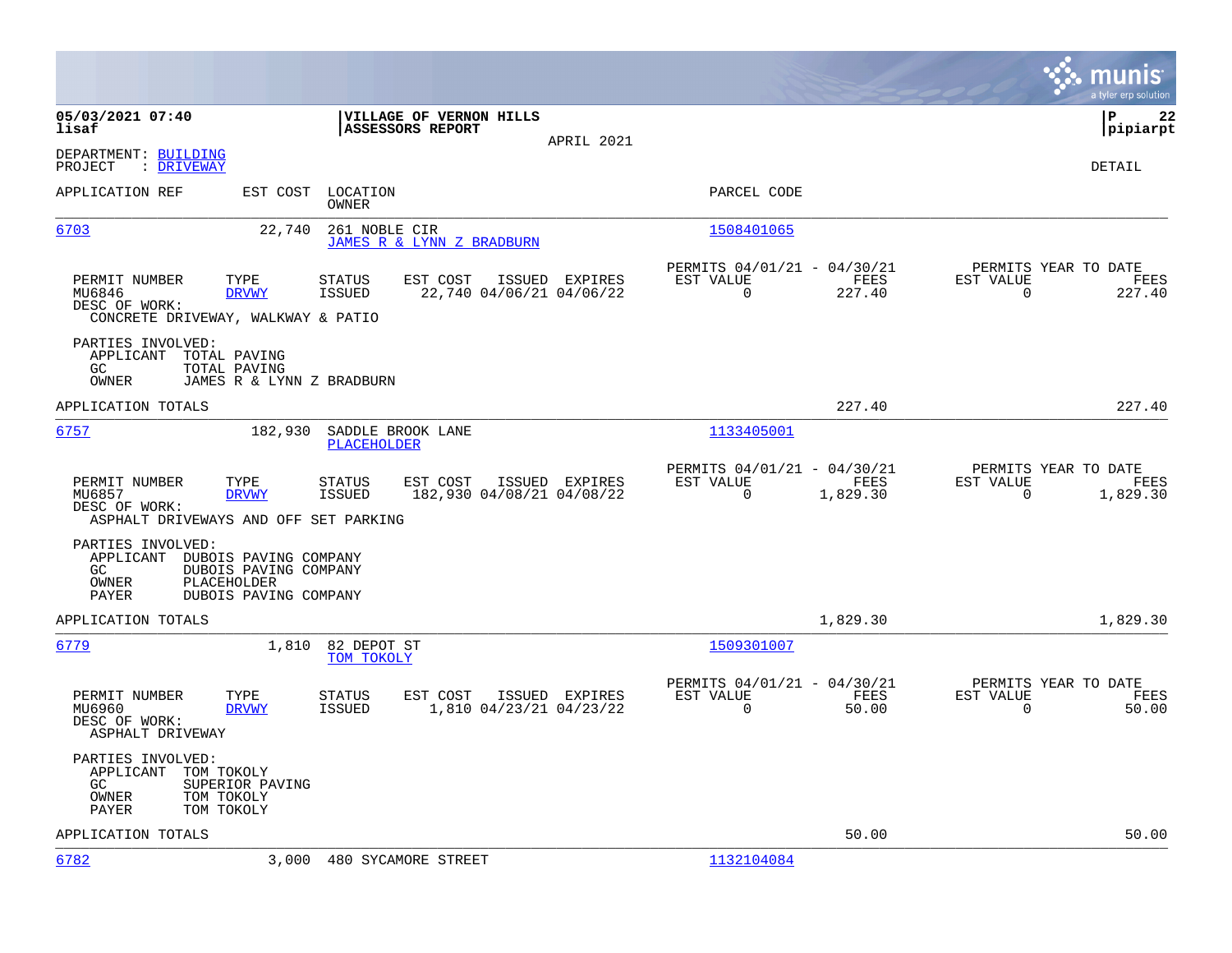|                                                                                                                                                                         |                                                                                  |                                                         |                            | munis<br>a tyler erp solution                           |
|-------------------------------------------------------------------------------------------------------------------------------------------------------------------------|----------------------------------------------------------------------------------|---------------------------------------------------------|----------------------------|---------------------------------------------------------|
| 05/03/2021 07:40<br>lisaf                                                                                                                                               | VILLAGE OF VERNON HILLS<br>ASSESSORS REPORT<br><b>JAMES MANN</b>                 |                                                         |                            | ΙP<br>23<br> pipiarpt                                   |
| TYPE<br>PERMIT NUMBER                                                                                                                                                   | <b>STATUS</b><br>EST COST<br>ISSUED EXPIRES<br>APRIL 2021                        | PERMITS 04/01/21 - 04/30/21<br>EST VALUE                | FEES<br>EST VALUE          | PERMITS YEAR TO DATE<br>FEES                            |
| DEPARTMENT: BUILDING<br>PROJECT : DRIVEWAY                                                                                                                              |                                                                                  |                                                         |                            | DETAIL                                                  |
| APPLICATION REF                                                                                                                                                         | EST COST LOCATION                                                                | PARCEL CODE                                             |                            |                                                         |
| MU6917<br><b>DRVWY</b><br>DESC OF WORK:<br>ASPHALT DRIVEWAY                                                                                                             | OWNER<br><b>ISSUED</b><br>3,000 04/15/21 04/15/22                                | 0                                                       | 50.00                      | $\Omega$<br>50.00                                       |
| PARTIES INVOLVED:<br>GC<br>OWNER<br><b>JAMES MANN</b><br><b>JAMES MANN</b><br><b>PAYER</b>                                                                              | AMERICAN ASPHALT MAINTENANCE INC                                                 |                                                         |                            |                                                         |
| APPLICATION TOTALS                                                                                                                                                      |                                                                                  |                                                         | 50.00                      | 50.00                                                   |
| 6803                                                                                                                                                                    | 7,984 7 LEXINGTON DR<br>R LEUNG E SALCEDO                                        | 1504101051                                              |                            |                                                         |
| PERMIT NUMBER<br>TYPE<br>MU6993<br><b>DRVWY</b><br>DESC OF WORK:<br>DRIVEWAY                                                                                            | <b>STATUS</b><br>EST COST<br>ISSUED EXPIRES<br>7,984 04/27/21 04/27/22<br>ISSUED | PERMITS 04/01/21 - 04/30/21<br>EST VALUE<br>$\mathbf 0$ | EST VALUE<br>FEES<br>79.00 | PERMITS YEAR TO DATE<br>FEES<br>$\overline{0}$<br>79.00 |
| PARTIES INVOLVED:<br>APPLICANT<br>TOTAL PAVING<br>GC<br>TOTAL PAVING<br>OWNER<br>R LEUNG E SALCEDO                                                                      |                                                                                  |                                                         |                            |                                                         |
| APPLICATION TOTALS                                                                                                                                                      |                                                                                  |                                                         | 79.00                      | 79.00                                                   |
| 6828<br>8,500                                                                                                                                                           | 1040 DEARBORN LN<br>CRAIG & DEBORAH L EINHORN                                    | 1506402024                                              |                            |                                                         |
| PERMIT NUMBER<br>TYPE<br>MU6935<br><b>DRVWY</b><br>DESC OF WORK:<br>CONCRETE DRIVEWAY                                                                                   | <b>STATUS</b><br>EST COST<br>ISSUED EXPIRES<br>8,500 04/20/21 04/30/22<br>ISSUED | PERMITS 04/01/21 - 04/30/21<br>EST VALUE<br>$\mathbf 0$ | FEES<br>EST VALUE<br>85.00 | PERMITS YEAR TO DATE<br>FEES<br>$\mathbf 0$<br>85.00    |
| PARTIES INVOLVED:<br>APPLICANT ALL-OUT CONCRETE AND DEMO<br>GC<br>ALL-OUT CONCRETE AND DEMO<br>OWNER<br>CRAIG & DEBORAH L EINHORN<br>ALL-OUT CONCRETE AND DEMO<br>PAYER |                                                                                  |                                                         |                            |                                                         |
| APPLICATION TOTALS                                                                                                                                                      |                                                                                  |                                                         | 85.00                      | 85.00                                                   |
| 6850<br>5,500                                                                                                                                                           | 4 LEXINGTON DR<br>TIM HART                                                       | 1504106002                                              |                            |                                                         |
|                                                                                                                                                                         |                                                                                  | PERMITS 04/01/21 - 04/30/21                             |                            | PERMITS YEAR TO DATE                                    |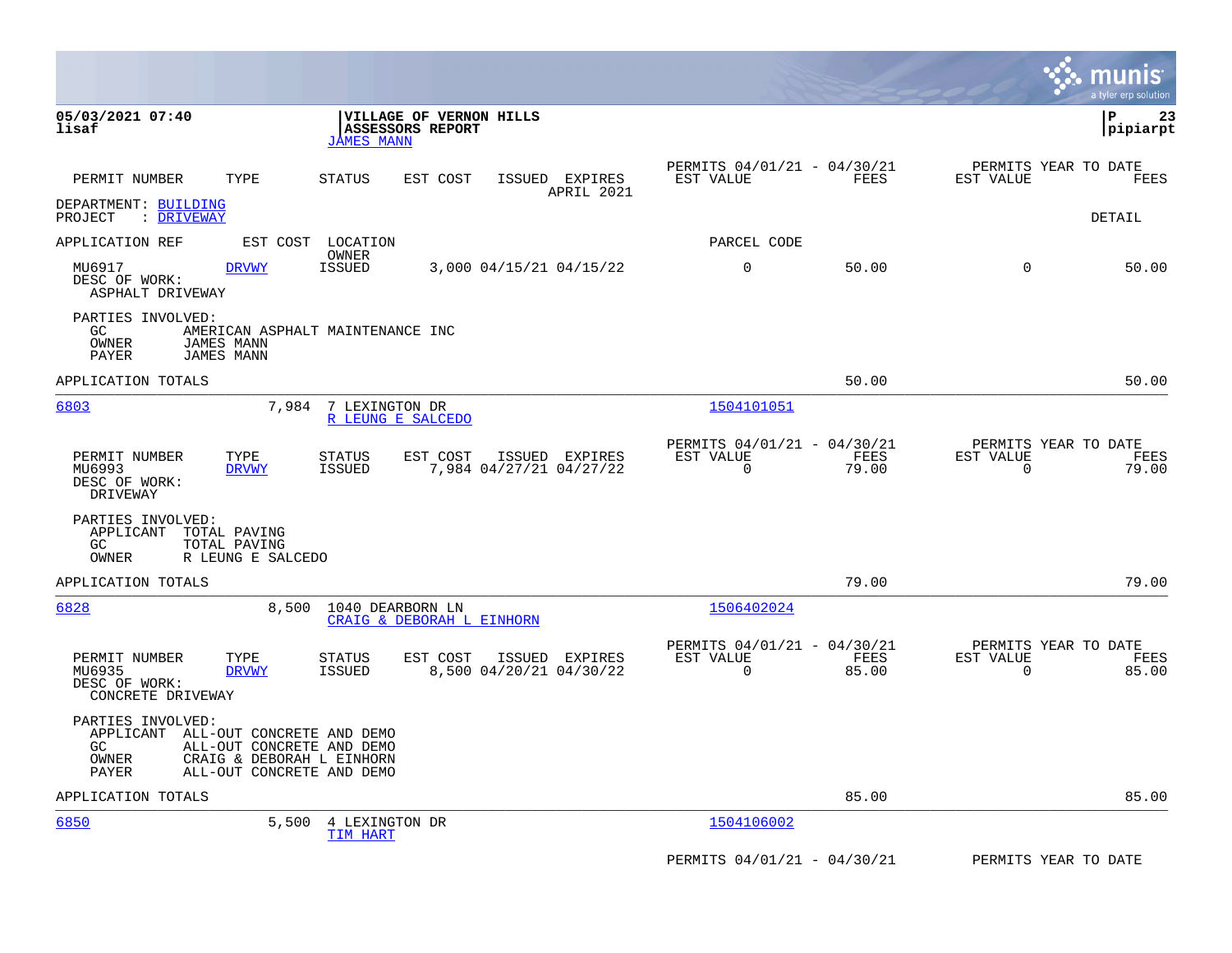|                                                                                                                                         |                                                                          |                                           |            |                                               |               |                                        | munis<br>a tyler erp solution  |
|-----------------------------------------------------------------------------------------------------------------------------------------|--------------------------------------------------------------------------|-------------------------------------------|------------|-----------------------------------------------|---------------|----------------------------------------|--------------------------------|
| 05/03/2021 07:40<br>lisaf<br>PERMIT NUMBER<br>TYPE                                                                                      | VILLAGE OF VERNON HILLS<br>ASSESSORS REPORT<br><b>STATUS</b><br>EST COST | ISSUED                                    | EXPIRES    | EST VALUE                                     | FEES          | EST VALUE                              | l P<br>24<br> pipiarpt<br>FEES |
| DEPARTMENT: BUILDING<br>PROJECT<br>: DRIVEWAY                                                                                           |                                                                          |                                           | APRIL 2021 |                                               |               |                                        | DETAIL                         |
| APPLICATION REF<br>EST COST                                                                                                             | LOCATION                                                                 |                                           |            | PARCEL CODE                                   |               |                                        |                                |
| MU6954<br><b>DRVWY</b><br>DESC OF WORK:<br>DRIVEWAY & WALKWAY                                                                           | OWNER<br><b>ISSUED</b>                                                   | 5,500 04/23/21 04/23/22                   |            | 0                                             | 55.00         | 0                                      | 55.00                          |
| PARTIES INVOLVED:<br>APPLICANT<br>HARDROCK DESIGN INC<br>GC<br>HARDROCK DESIGN INC<br>OWNER<br>TIM HART<br>PAYER<br>HARDROCK DESIGN INC |                                                                          |                                           |            |                                               |               |                                        |                                |
| APPLICATION TOTALS                                                                                                                      |                                                                          |                                           |            |                                               | 55.00         |                                        | 55.00                          |
| 6857                                                                                                                                    | 2,902 19 SUSSEX CIR                                                      | SCOTT H & HEATHER L HERSHMAN              |            | 1508407022                                    |               |                                        |                                |
| PERMIT NUMBER<br>TYPE<br>MU7025<br><b>DRVWY</b><br>DESC OF WORK:<br>ASPHALT DRIVEWAY                                                    | EST COST<br><b>STATUS</b><br>ISSUED                                      | ISSUED EXPIRES<br>2,902 04/30/21 04/30/22 |            | PERMITS 04/01/21 - 04/30/21<br>EST VALUE<br>0 | FEES<br>50.00 | PERMITS YEAR TO DATE<br>EST VALUE<br>0 | FEES<br>50.00                  |
| PARTIES INVOLVED:<br>GC<br>KAPLAN PAVING LLC<br>OWNER<br>PAYER<br>KAPLAN PAVING LLC                                                     | SCOTT H & HEATHER L HERSHMAN                                             |                                           |            |                                               |               |                                        |                                |
| APPLICATION TOTALS                                                                                                                      |                                                                          |                                           |            |                                               | 50.00         |                                        | 50.00                          |
| 6895<br>2,700                                                                                                                           | 136 NORTH FIORE PKY<br>MICHAEL & MINDI S GOLD                            |                                           |            | 1506407018                                    |               |                                        |                                |
| PERMIT NUMBER<br>TYPE<br>MU7027<br><b>DRVWY</b><br>DESC OF WORK:<br>ASPHALT DRIVEWAY                                                    | EST COST<br>STATUS<br>ISSUED                                             | ISSUED EXPIRES<br>2,700 04/30/21 04/30/22 |            | PERMITS 04/01/21 - 04/30/21<br>EST VALUE<br>0 | FEES<br>50.00 | PERMITS YEAR TO DATE<br>EST VALUE<br>0 | FEES<br>50.00                  |
| PARTIES INVOLVED:<br>APPLICANT<br>MICHAEL & MINDI S GOLD<br>GC<br>TOTAL PAVING                                                          |                                                                          |                                           |            |                                               |               |                                        |                                |
| GC<br>MICHAEL & MINDI S GOLD<br>OWNER<br>MICHAEL & MINDI S GOLD<br>MICHAEL & MINDI S GOLD<br>PAYER                                      |                                                                          |                                           |            |                                               |               |                                        |                                |
| APPLICATION TOTALS                                                                                                                      |                                                                          |                                           |            |                                               | 50.00         |                                        | 50.00                          |
| 6909<br>3,500                                                                                                                           | 361 NORTH FIORE PKY<br>PATRICK & NICOLE RAFTERY                          |                                           |            | 1506406001                                    |               |                                        |                                |
| PERMIT NUMBER<br>TYPE                                                                                                                   | STATUS<br>EST COST                                                       | ISSUED EXPIRES                            |            | PERMITS 04/01/21 - 04/30/21<br>EST VALUE      | FEES          | PERMITS YEAR TO DATE<br>EST VALUE      | FEES                           |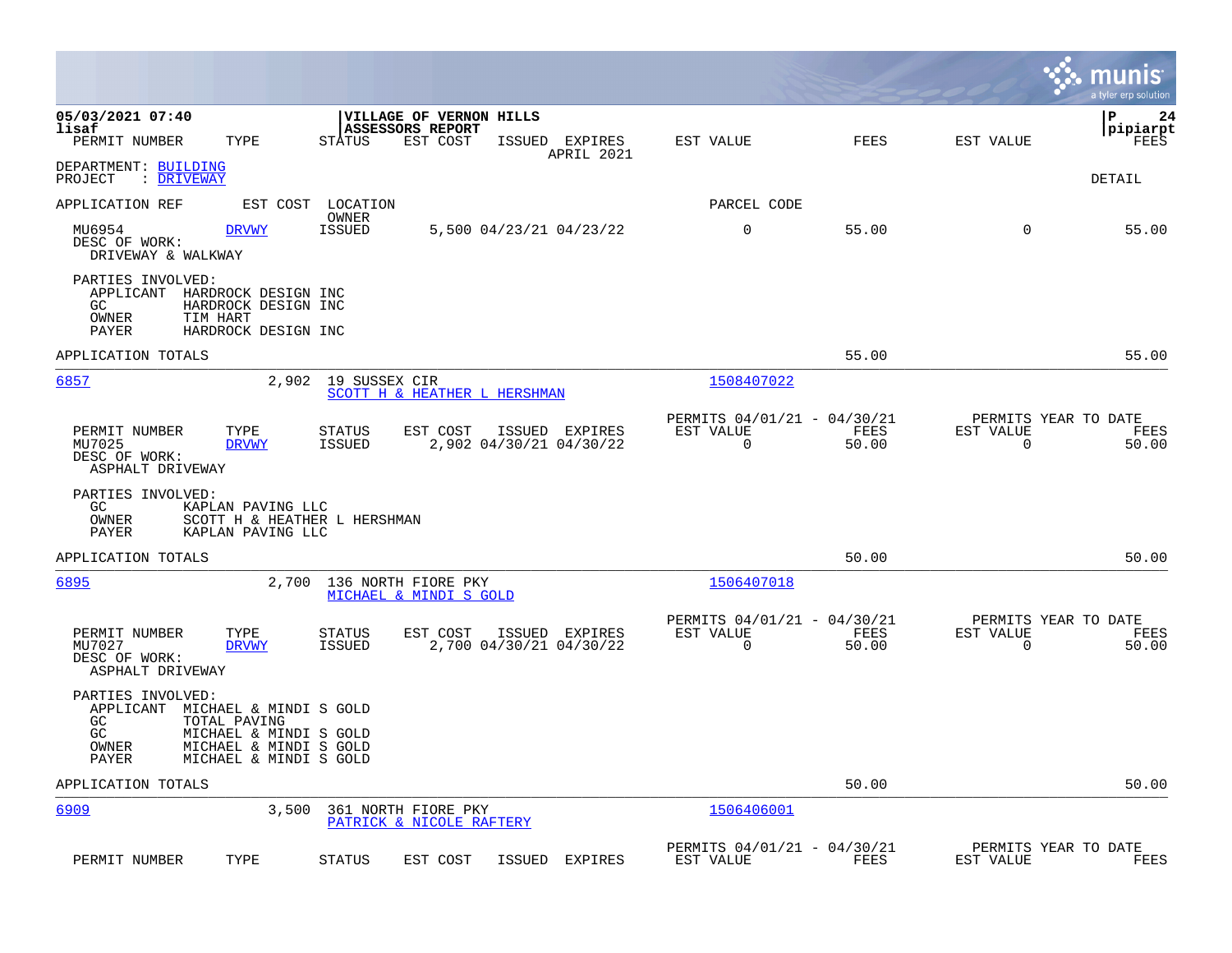|                                                                 |                                                                                                                  |                                              |                         |            |             |                   |   | munis <sup>®</sup><br>a tyler erp solution |
|-----------------------------------------------------------------|------------------------------------------------------------------------------------------------------------------|----------------------------------------------|-------------------------|------------|-------------|-------------------|---|--------------------------------------------|
| 05/03/2021 07:40<br>lisaf                                       |                                                                                                                  | <b>VILLAGE OF</b><br><b>ASSESSORS REPORT</b> | <b>VERNON HILLS</b>     | APRIL 2021 |             |                   |   | 25<br>∣P<br> pipiarpt                      |
| DEPARTMENT: BUILDING<br>PROJECT                                 | : DRIVEWAY                                                                                                       |                                              |                         |            |             |                   |   | DETAIL                                     |
| APPLICATION REF                                                 | EST COST                                                                                                         | LOCATION<br>OWNER                            |                         |            | PARCEL CODE |                   |   |                                            |
| MU7028<br>DESC OF WORK:                                         | <b>DRVWY</b><br>DRIVEWAY AND SIDEWALK                                                                            | ISSUED                                       | 3,500 04/30/21 04/30/22 |            | 0           | 50.00             | 0 | 50.00                                      |
| PARTIES INVOLVED:<br>APPLICANT<br>GC<br>OWNER<br>OWNER<br>PAYER | ANTHONY LABALESTRA<br>ANTHONY LABALESTRA<br>PATRICK & NICOLE RAFTERY<br>ANTHONY LABALESTRA<br>ANTHONY LABALESTRA |                                              |                         |            |             |                   |   |                                            |
| APPLICATION TOTALS<br>PROJECT TOTALS                            |                                                                                                                  |                                              |                         |            | $\mathbf 0$ | 50.00<br>2,525.70 | 0 | 50.00<br>2,525.70                          |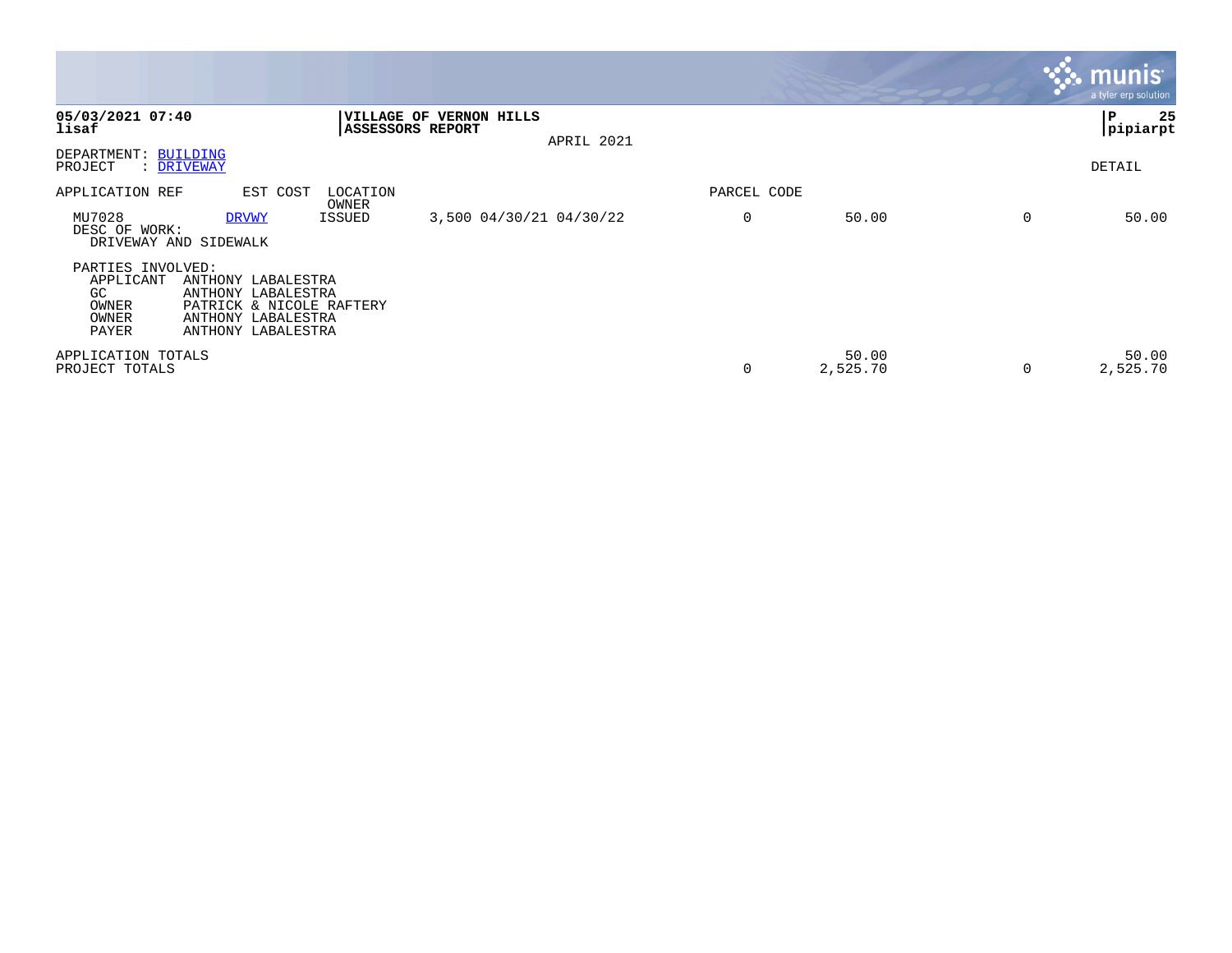|                                                                 |                                                                                       |                   |                                                  |            |                                                      |                  |           | <b>munis</b><br>a tyler erp solution   |
|-----------------------------------------------------------------|---------------------------------------------------------------------------------------|-------------------|--------------------------------------------------|------------|------------------------------------------------------|------------------|-----------|----------------------------------------|
| 05/03/2021 07:40<br>lisaf                                       |                                                                                       |                   | VILLAGE OF VERNON HILLS<br>ASSESSORS REPORT      | APRIL 2021 |                                                      |                  |           | ∣P<br>26<br> pipiarpt                  |
| DEPARTMENT:<br>PROJECT                                          | BUILDING<br>: ELEVATOR                                                                |                   |                                                  |            |                                                      |                  |           | DETAIL                                 |
| APPLICATION REF                                                 | EST COST                                                                              | LOCATION<br>OWNER |                                                  |            | PARCEL CODE                                          |                  |           |                                        |
| 6633                                                            | 350                                                                                   |                   | 175 EAST HAWTHORN PARKWAY<br>JEROME H MEYER & CO |            | 1133303003                                           |                  |           |                                        |
| PERMIT NUMBER<br>MU6844<br>DESC OF WORK:<br>ELEVATOR PIT LADDER | TYPE<br><b>ELEVATOR</b>                                                               | STATUS<br>ISSUED  | EST COST<br>ISSUED<br>350 04/06/21 04/06/22      | EXPIRES    | PERMITS 04/01/21 - 04/30/21<br>EST VALUE<br>$\Omega$ | FEES<br>400.00   | EST VALUE | PERMITS YEAR TO DATE<br>FEES<br>400.00 |
| PARTIES INVOLVED:<br>APPLICANT<br>GC<br>OWNER<br>PAYER          | SCHINDLER ELEVATOR<br>SCHINDLER ELEVATOR<br>JEROME H MEYER & CO<br>SCHINDLER ELEVATOR |                   |                                                  |            |                                                      |                  |           |                                        |
| APPLICATION TOTALS<br>PROJECT TOTALS                            |                                                                                       |                   |                                                  |            | 0                                                    | 400.00<br>400.00 | $\Omega$  | 400.00<br>400.00                       |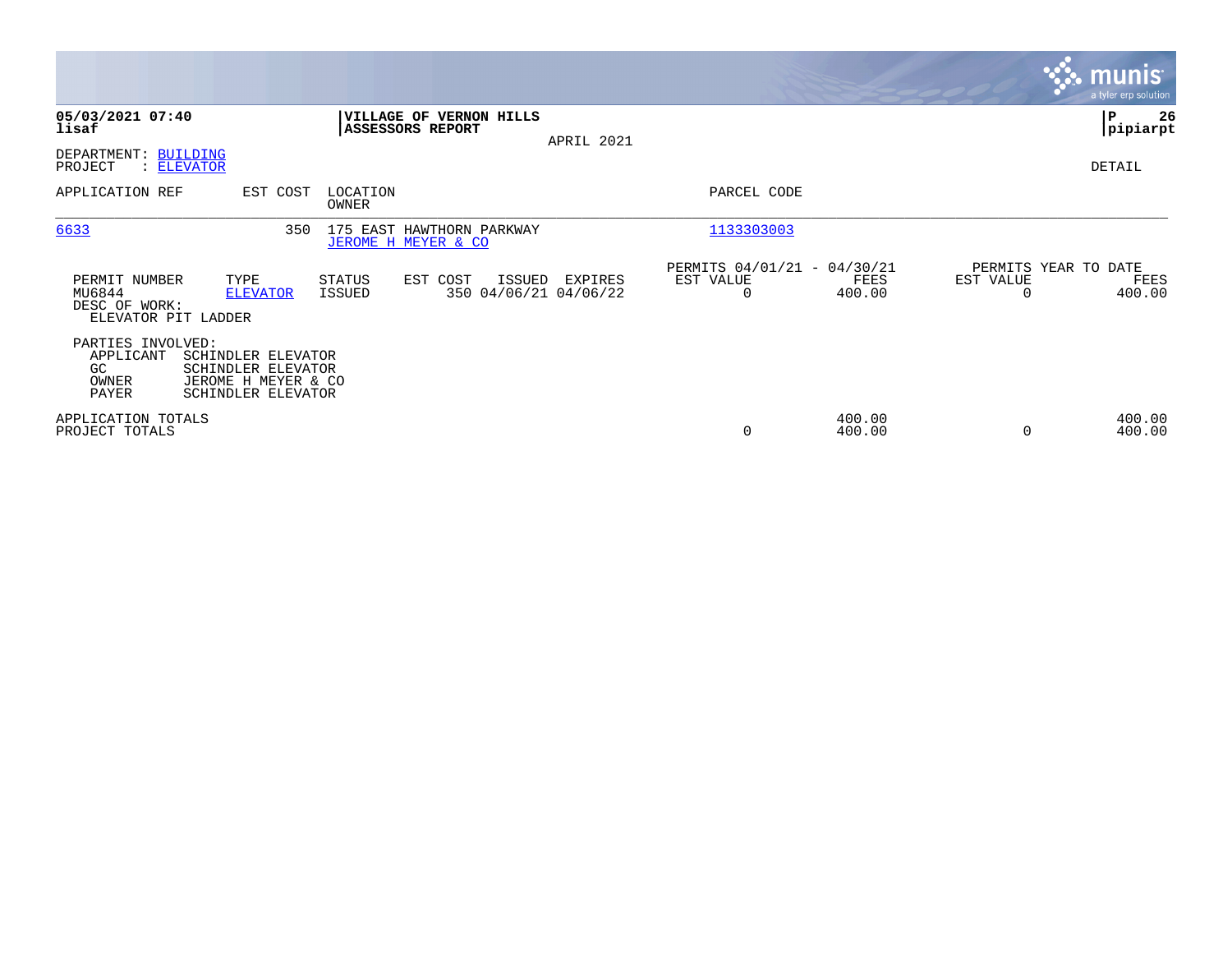|                                                                                                                                                                                                                                          |                                                                |                |                                                         |               |                                               | munis<br>a tyler erp solution |
|------------------------------------------------------------------------------------------------------------------------------------------------------------------------------------------------------------------------------------------|----------------------------------------------------------------|----------------|---------------------------------------------------------|---------------|-----------------------------------------------|-------------------------------|
| 05/03/2021 07:40<br>lisaf                                                                                                                                                                                                                | VILLAGE OF VERNON HILLS<br>ASSESSORS REPORT                    |                |                                                         |               |                                               | ΙP<br>27<br> pipiarpt         |
| DEPARTMENT: BUILDING<br>$:$ FENCE<br>PROJECT                                                                                                                                                                                             |                                                                | APRIL 2021     |                                                         |               |                                               | DETAIL                        |
| APPLICATION REF                                                                                                                                                                                                                          | EST COST LOCATION<br>OWNER                                     |                | PARCEL CODE                                             |               |                                               |                               |
| 5618<br>900                                                                                                                                                                                                                              | 301 ALICE CT<br>TIHOMIR MAJSIC                                 |                | 1505426020                                              |               |                                               |                               |
| PERMIT NUMBER<br>TYPE<br>MU6952<br><b>FENCE</b><br>DESC OF WORK:<br>FENCE                                                                                                                                                                | EST COST<br>STATUS<br><b>ISSUED</b><br>900 04/22/21 04/22/22   | ISSUED EXPIRES | PERMITS 04/01/21 - 04/30/21<br>EST VALUE<br>$\Omega$    | FEES<br>30.00 | PERMITS YEAR TO DATE<br>EST VALUE<br>$\Omega$ | FEES<br>30.00                 |
| PARTIES INVOLVED:<br>APPLICANT<br>TIHOMIR MAJSIC<br>FENCE<br>TIHOMIR MAJSIC<br>GC<br>TIHOMIR MAJSIC<br>OWNER<br>TIHOMIR MAJSIC<br>TIHOMIR MAJSIC<br>PAYER                                                                                |                                                                |                |                                                         |               |                                               |                               |
| APPLICATION TOTALS                                                                                                                                                                                                                       |                                                                |                |                                                         | 30.00         |                                               | 30.00                         |
| 6570<br>4,822                                                                                                                                                                                                                            | 280 SOUTHFIELD DR<br>LEE J & SANDRA N CHAMBERS                 |                | 1506401045                                              |               |                                               |                               |
| PERMIT NUMBER<br>TYPE<br>MU6869<br>FENCE<br>DESC OF WORK:<br>FENCE                                                                                                                                                                       | EST COST<br><b>STATUS</b><br>COMPLT<br>4,822 04/09/21 04/16/22 | ISSUED EXPIRES | PERMITS 04/01/21 - 04/30/21<br>EST VALUE<br>$\mathbf 0$ | FEES<br>50.00 | PERMITS YEAR TO DATE<br>EST VALUE<br>0        | FEES<br>50.00                 |
| PARTIES INVOLVED:<br>APPLICANT LEE J & SANDRA N CHAMBERS<br>FENCE<br>MEIER'S OUTDOOR WORLD<br>GC<br>LEE J & SANDRA N CHAMBERS<br>GC<br>MEIER'S OUTDOOR WORLD<br>LEE J & SANDRA N CHAMBERS<br>OWNER<br>PAYER<br>LEE J & SANDRA N CHAMBERS |                                                                |                |                                                         |               |                                               |                               |
| APPLICATION TOTALS                                                                                                                                                                                                                       |                                                                |                |                                                         | 50.00         |                                               | 50.00                         |
| 6579<br>5,000                                                                                                                                                                                                                            | 403 ALEXANDRIA DR<br>NOEL & ELIZABETH ELLI                     |                | 1505205003                                              |               |                                               |                               |
| PERMIT NUMBER<br>TYPE<br>MU6945<br><b>FENCE</b><br>DESC OF WORK:<br>4 FT FENCE 50% OPENING                                                                                                                                               | EST COST<br><b>STATUS</b><br>5,000 04/22/21 04/22/22<br>ISSUED | ISSUED EXPIRES | PERMITS 04/01/21 - 04/30/21<br>EST VALUE<br>0           | FEES<br>50.00 | PERMITS YEAR TO DATE<br>EST VALUE<br>0        | FEES<br>50.00                 |
| PARTIES INVOLVED:<br>FENCE<br><b>QUETZAL FENCE COMPANY</b><br>GC.<br>NOEL & ELIZABETH ELLI<br>NOEL & ELIZABETH ELLI<br>OWNER<br>PAYER<br>NOEL & ELIZABETH ELLI                                                                           |                                                                |                |                                                         |               |                                               |                               |

**Contract**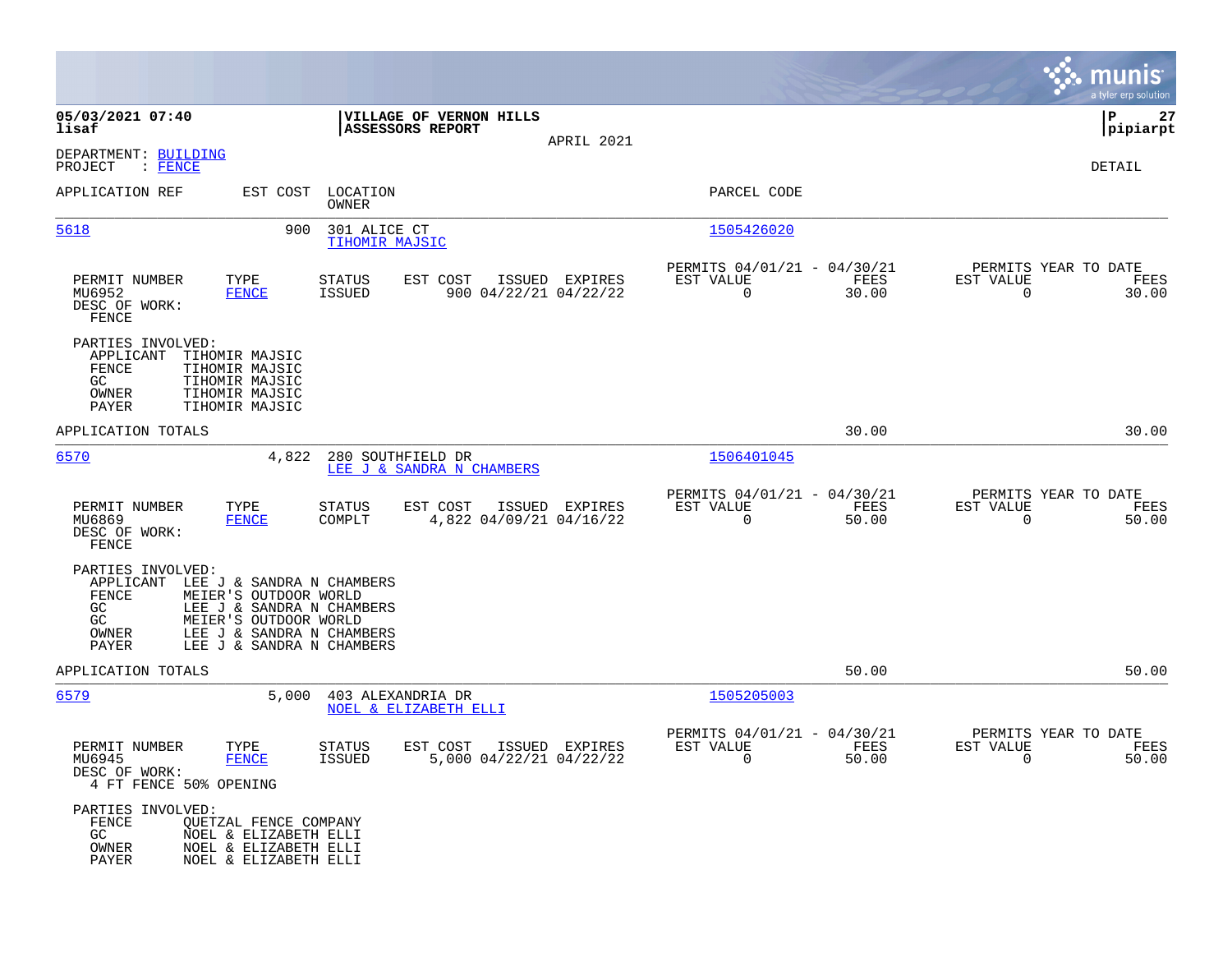|                                                                                                                                                                                                                                                            |                                                                       | munis<br>a tyler erp solution                                     |
|------------------------------------------------------------------------------------------------------------------------------------------------------------------------------------------------------------------------------------------------------------|-----------------------------------------------------------------------|-------------------------------------------------------------------|
| 05/03/2021 07:40<br>VILLAGE OF VERNON HILLS<br>ASSESSORS REPORT<br>lisaf<br>APRIL 2021                                                                                                                                                                     |                                                                       | P<br>28<br> pipiarpt                                              |
| DEPARTMENT: BUILDING<br>$:$ FENCE<br>PROJECT                                                                                                                                                                                                               |                                                                       | DETAIL                                                            |
| APPLICATION REF<br>EST COST<br>LOCATION<br>OWNER                                                                                                                                                                                                           | PARCEL CODE                                                           |                                                                   |
| APPLICATION TOTALS                                                                                                                                                                                                                                         | 50.00                                                                 | 50.00                                                             |
| 6,900<br>6728<br>288 RANNEY AVE<br>SHERRY LYNN HOFFMAN                                                                                                                                                                                                     | 1509308030                                                            |                                                                   |
| TYPE<br>EST COST<br>PERMIT NUMBER<br><b>STATUS</b><br>ISSUED EXPIRES<br>6,900 04/06/21 04/28/22<br>MU6843<br><b>FENCE</b><br><b>ISSUED</b><br>DESC OF WORK:<br>FENCE                                                                                       | PERMITS 04/01/21 - 04/30/21<br>FEES<br>EST VALUE<br>$\Omega$<br>69.00 | PERMITS YEAR TO DATE<br>EST VALUE<br>FEES<br>$\mathbf 0$<br>69.00 |
| PARTIES INVOLVED:<br>APPLICANT<br>ATHANAN FENCE INC<br>FENCE<br>ATHANAN FENCE INC<br>GC<br>ATHANAS FENCE INC<br>SHERRY LYNN HOFFMAN<br>OWNER<br>ATHANAN FENCE INC<br>PAYER                                                                                 |                                                                       |                                                                   |
| APPLICATION TOTALS                                                                                                                                                                                                                                         | 69.00                                                                 | 69.00                                                             |
| 6731<br>3,690<br>84 MONTCLAIR RD<br>DINESH SELVARAJAN & BHAVYA RANGARAJAN                                                                                                                                                                                  | 1508410015                                                            |                                                                   |
| TYPE<br>PERMIT NUMBER<br><b>STATUS</b><br>EST COST<br>ISSUED EXPIRES<br>ISSUED<br>3,690 04/05/21 04/05/22<br>MU6839<br><b>FENCE</b><br>DESC OF WORK:<br>FENCE                                                                                              | PERMITS 04/01/21 - 04/30/21<br>EST VALUE<br>FEES<br>$\Omega$<br>50.00 | PERMITS YEAR TO DATE<br>EST VALUE<br>FEES<br>50.00<br>$\Omega$    |
| PARTIES INVOLVED:<br>APPLICANT<br>DINESH SELVARAJAN & BHAVYA RANGARAJAN<br>FENCE<br><b>ACTION FENCE</b><br>GC<br>DINESH SELVARAJAN & BHAVYA RANGARAJAN<br>OWNER<br>DINESH SELVARAJAN & BHAVYA RANGARAJAN<br>DINESH SELVARAJAN & BHAVYA RANGARAJAN<br>PAYER |                                                                       |                                                                   |
| APPLICATION TOTALS                                                                                                                                                                                                                                         | 50.00                                                                 | 50.00                                                             |
| 6735<br>6,000<br>800 WILLIAMS WAY<br>ROBERT A & JOANNE J JONES                                                                                                                                                                                             | 1508114001                                                            |                                                                   |
| PERMIT NUMBER<br>TYPE<br>EST COST<br><b>STATUS</b><br>ISSUED EXPIRES<br><b>FENCE</b><br>$6,000$ $04/14/21$ $04/16/22$<br>MU6902<br><b>ISSUED</b><br>DESC OF WORK:<br>FENCE                                                                                 | PERMITS 04/01/21 - 04/30/21<br>EST VALUE<br>FEES<br>0<br>60.00        | PERMITS YEAR TO DATE<br>EST VALUE<br>FEES<br>0<br>60.00           |
| PARTIES INVOLVED:<br>APPLICANT<br>AZTEC FENCE COMPANY<br>FENCE<br>AZTEC FENCE COMPANY<br>GC.<br>AZTEC FENCE COMPANY                                                                                                                                        |                                                                       |                                                                   |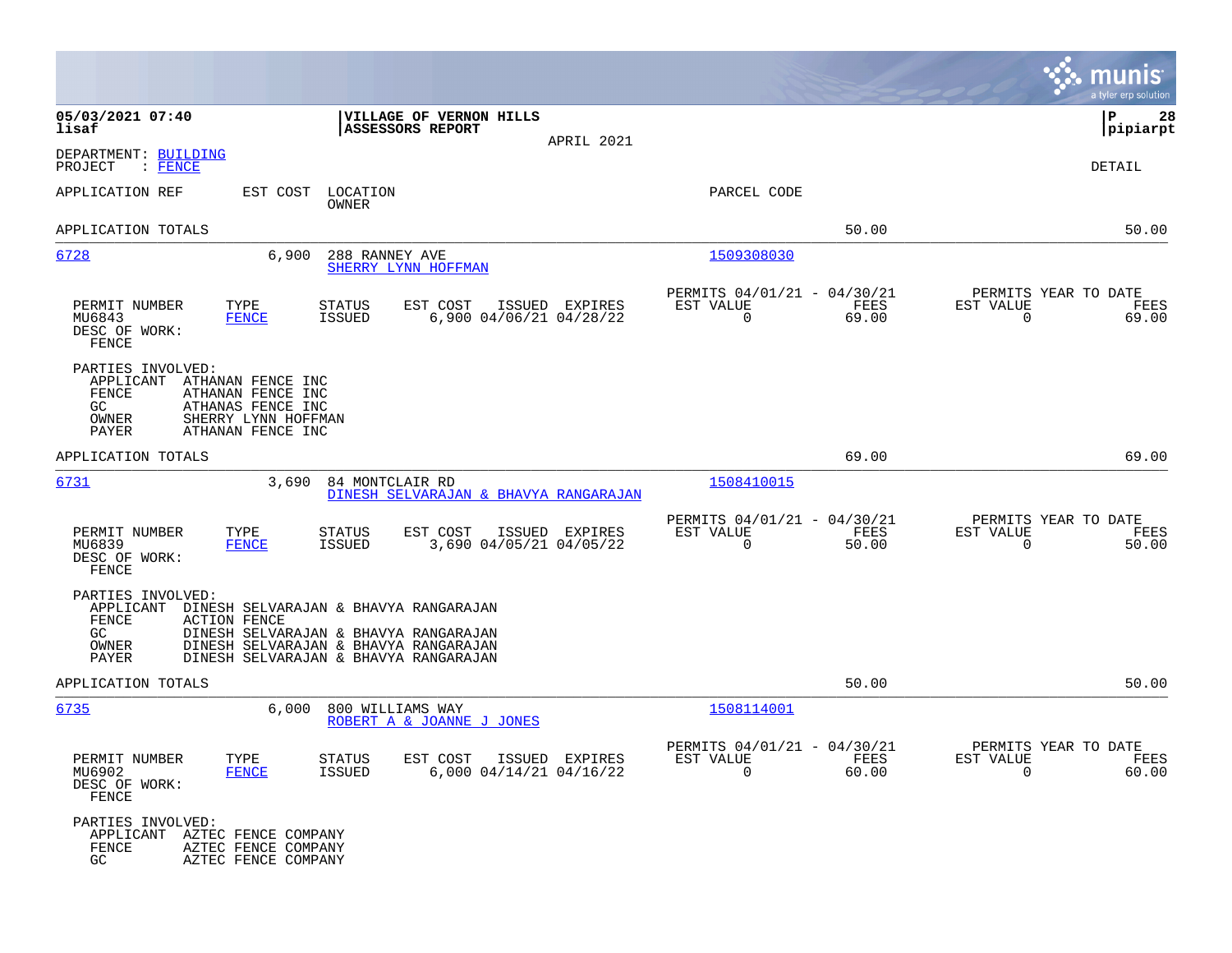|                                                                                                                                                                 |                                                                                  |                                                                             | munis<br>a tyler erp solution                                     |
|-----------------------------------------------------------------------------------------------------------------------------------------------------------------|----------------------------------------------------------------------------------|-----------------------------------------------------------------------------|-------------------------------------------------------------------|
| 05/03/2021 07:40<br>lisaf                                                                                                                                       | VILLAGE OF VERNON HILLS<br>ASSESSORS REPORT<br>APRIL 2021                        |                                                                             | 29<br>P<br> pipiarpt                                              |
| DEPARTMENT: BUILDING<br>PROJECT<br>$\colon$ FENCE                                                                                                               |                                                                                  |                                                                             | DETAIL                                                            |
| APPLICATION REF                                                                                                                                                 | EST COST LOCATION                                                                | PARCEL CODE                                                                 |                                                                   |
| OWNER<br>ROBERT A & JOANNE J JONES                                                                                                                              | OWNER                                                                            |                                                                             |                                                                   |
| APPLICATION TOTALS                                                                                                                                              |                                                                                  | 60.00                                                                       | 60.00                                                             |
| 6743<br>5,000                                                                                                                                                   | 348 RICHARD CT<br><b>BILDAD WEBER</b>                                            | 1508108078                                                                  |                                                                   |
| PERMIT NUMBER<br>TYPE<br>MU6848<br><b>FENCE</b><br>DESC OF WORK:<br>FENCE                                                                                       | EST COST<br>ISSUED EXPIRES<br>STATUS<br>ISSUED<br>5,000 04/07/21 04/28/22        | PERMITS 04/01/21 - 04/30/21<br>FEES<br>EST VALUE<br>$\overline{0}$<br>50.00 | PERMITS YEAR TO DATE<br>EST VALUE<br>FEES<br>$\mathbf 0$<br>50.00 |
| PARTIES INVOLVED:<br>APPLICANT<br>BILDAD WEBER<br><b>BILDAD WEBER</b><br>GC.<br>OWNER<br>BILDAD WEBER<br>PAYER<br><b>BILDAD WEBER</b>                           |                                                                                  |                                                                             |                                                                   |
| APPLICATION TOTALS                                                                                                                                              |                                                                                  | 50.00                                                                       | 50.00                                                             |
| <u>6790</u><br>8,221                                                                                                                                            | 313 SUTCLIFFE CIR<br>MICHAEL S & KRISTI A O'ROARK                                | <u>1508402001</u>                                                           |                                                                   |
| PERMIT NUMBER<br>TYPE<br>MU6916<br><b>FENCE</b><br>DESC OF WORK:<br>FENCE                                                                                       | <b>STATUS</b><br>EST COST<br>ISSUED EXPIRES<br>ISSUED<br>8,221 04/15/21 04/15/22 | PERMITS 04/01/21 - 04/30/21<br>FEES<br>EST VALUE<br>0<br>82.21              | PERMITS YEAR TO DATE<br>EST VALUE<br>FEES<br>0<br>82.21           |
| PARTIES INVOLVED:<br>APPLICANT ARLENE BASS<br>FENCE<br>ATHANAS FENCE INC<br>GC.<br>ARLENE BASS<br>OWNER<br>MICHAEL S & KRISTI A O'ROARK<br>PAYER<br>ARLENE BASS |                                                                                  |                                                                             |                                                                   |
| APPLICATION TOTALS                                                                                                                                              |                                                                                  | 82.21                                                                       | 82.21                                                             |
| 6793<br>1,400                                                                                                                                                   | 128 MIDWAY LN<br>RICHARD ANDREW & TARA L YOUNG                                   | 1509103038                                                                  |                                                                   |
| PERMIT NUMBER<br>TYPE<br>MU6934<br><b>FENCE</b><br>DESC OF WORK:<br>FENCE                                                                                       | <b>STATUS</b><br>EST COST ISSUED EXPIRES<br>1,400 04/19/21 04/19/22<br>ISSUED    | PERMITS 04/01/21 - 04/30/21<br>EST VALUE<br>FEES<br>$\Omega$<br>30.00       | PERMITS YEAR TO DATE<br>EST VALUE<br>FEES<br>30.00<br>$\Omega$    |
| PARTIES INVOLVED:<br>APPLICANT JULIETA RODRIGUEZ<br>GC<br><b>JULIETA RODRIGUEZ</b><br>OWNER<br>RICHARD ANDREW & TARA L YOUNG                                    |                                                                                  |                                                                             |                                                                   |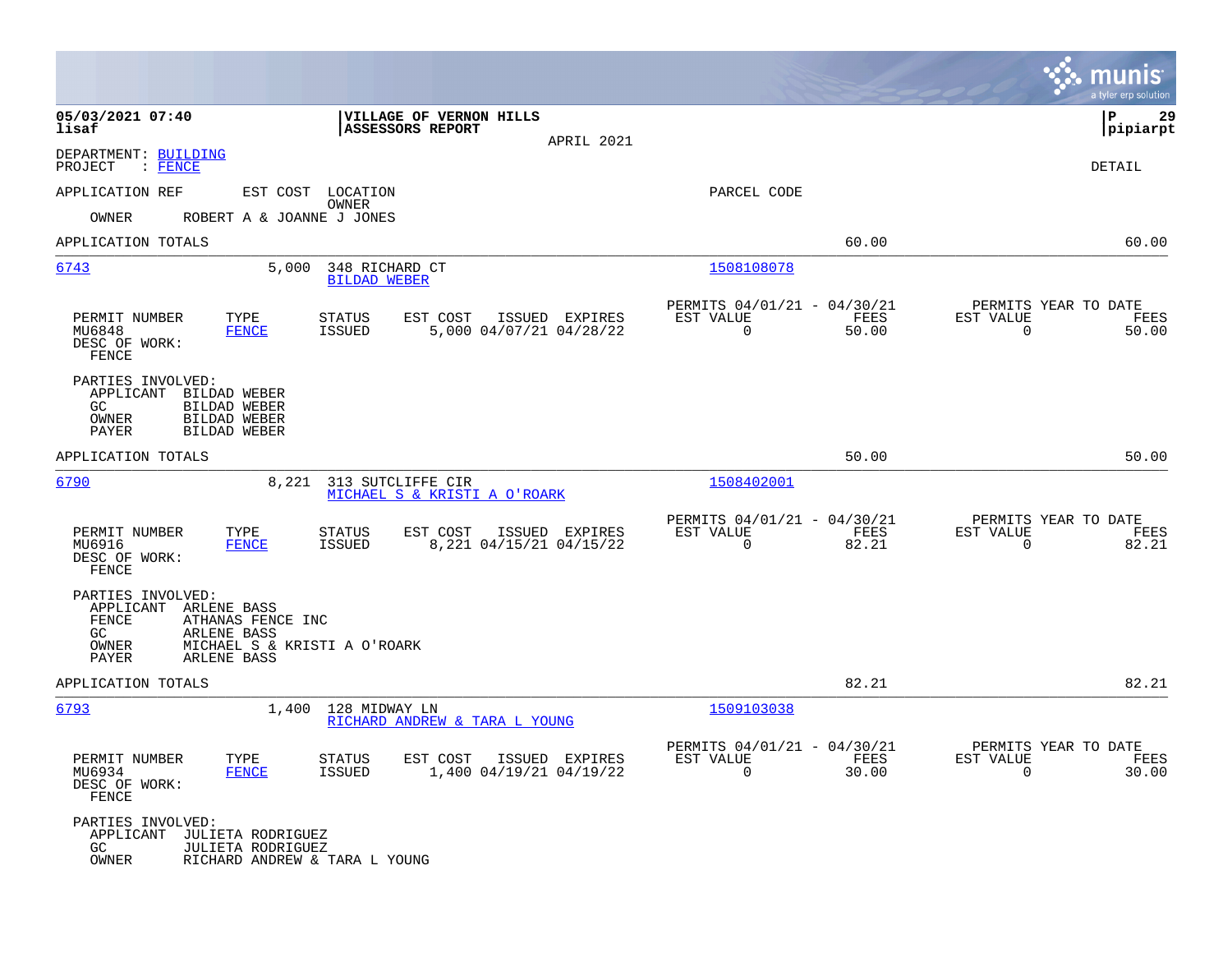|                                                                                                                                                                                                    |                                                                                         |                                                                          | a tyler erp solution                                                 |
|----------------------------------------------------------------------------------------------------------------------------------------------------------------------------------------------------|-----------------------------------------------------------------------------------------|--------------------------------------------------------------------------|----------------------------------------------------------------------|
| 05/03/2021 07:40<br>lisaf                                                                                                                                                                          | VILLAGE OF VERNON HILLS<br><b>ASSESSORS REPORT</b><br>APRIL 2021                        |                                                                          | l P<br>30<br> pipiarpt                                               |
| DEPARTMENT: BUILDING<br>PROJECT<br>$:$ FENCE                                                                                                                                                       |                                                                                         |                                                                          | <b>DETAIL</b>                                                        |
| APPLICATION REF                                                                                                                                                                                    | EST COST LOCATION                                                                       | PARCEL CODE                                                              |                                                                      |
| PAYER<br><b>JULIETA RODRIGUEZ</b>                                                                                                                                                                  | OWNER                                                                                   |                                                                          |                                                                      |
| APPLICATION TOTALS                                                                                                                                                                                 |                                                                                         | 30.00                                                                    | 30.00                                                                |
| 6800<br>6,500                                                                                                                                                                                      | 207 KNOLLWOOD LN<br><b>JOHN HEINZ</b>                                                   | 1504309004                                                               |                                                                      |
| PERMIT NUMBER<br>TYPE<br>MU6915<br><b>FENCE</b><br>DESC OF WORK:<br>REPLACE EXISTING FENCE WITH GATES                                                                                              | EST COST<br>ISSUED EXPIRES<br>STATUS<br>6,500 04/15/21 04/15/22<br><b>ISSUED</b>        | PERMITS 04/01/21 - 04/30/21<br>EST VALUE<br>FEES<br>$\mathbf 0$<br>65.00 | PERMITS YEAR TO DATE<br>EST VALUE<br>FEES<br>$\overline{0}$<br>65.00 |
| PARTIES INVOLVED:<br>APPLICANT HOME SERVICES DIRECT<br>FENCE<br>HOME SERVICES DIRECT<br>GC<br>HOME SERVICES DIRECT<br>OWNER<br>JOHN HEINZ<br>PAYER<br>HOME SERVICES DIRECT                         |                                                                                         |                                                                          |                                                                      |
| APPLICATION TOTALS                                                                                                                                                                                 |                                                                                         | 65.00                                                                    | 65.00                                                                |
| 6835                                                                                                                                                                                               | 7,800 711 WILLIAMS WAY<br><b>ADAM DOW</b>                                               | 1508104056                                                               |                                                                      |
| PERMIT NUMBER<br>TYPE<br>MU6964<br><b>FENCE</b><br>DESC OF WORK:                                                                                                                                   | <b>STATUS</b><br>EST COST<br>ISSUED EXPIRES<br>7,800 04/23/21 04/23/22<br><b>ISSUED</b> | PERMITS 04/01/21 - 04/30/21<br>EST VALUE<br>FEES<br>$\Omega$<br>78.00    | PERMITS YEAR TO DATE<br>EST VALUE<br>FEES<br>$\Omega$<br>78.00       |
| REPLACING EXISTING FENCE WITH WHITE VINYL FENCE<br>PARTIES INVOLVED:<br>APPLICANT ADAM DOW<br>FENCE<br>GOLDEN FENCE INC<br>GC<br><b>GOLDEN FENCE INC</b><br>OWNER<br>ADAM DOW<br>PAYER<br>ADAM DOW |                                                                                         |                                                                          |                                                                      |
| APPLICATION TOTALS                                                                                                                                                                                 |                                                                                         | 78.00                                                                    | 78.00                                                                |
| 6841                                                                                                                                                                                               | 6,635 1083 WEST ROYAL OAK DR<br><b>AMY MORGAN</b>                                       | 1507209005                                                               |                                                                      |
| PERMIT NUMBER<br>TYPE<br>MU6971<br><b>FENCE</b><br>DESC OF WORK:<br>FENCE                                                                                                                          | <b>STATUS</b><br>EST COST<br>ISSUED EXPIRES<br><b>ISSUED</b><br>6,635 04/23/21 04/27/22 | PERMITS 04/01/21 - 04/30/21<br>EST VALUE<br>FEES<br>$\mathbf 0$<br>66.35 | PERMITS YEAR TO DATE<br>EST VALUE<br>FEES<br>$\mathbf 0$<br>66.35    |
| PARTIES INVOLVED:<br>APPLICANT FENCE SOLUTIONS CO<br>FENCE<br>FENCE SOLUTIONS CO                                                                                                                   |                                                                                         |                                                                          |                                                                      |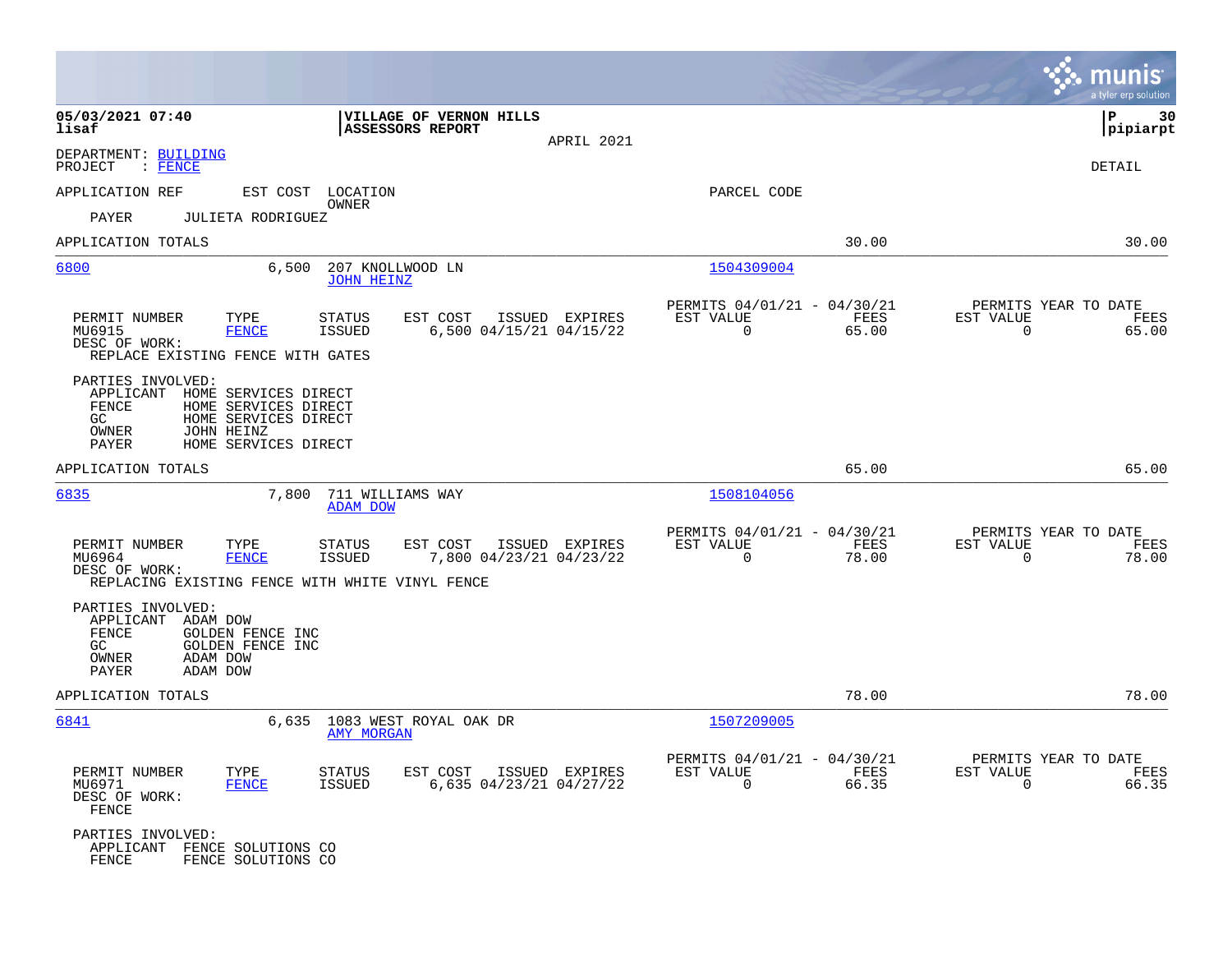|                                                                                                                                               |                                                                                  |                                                                          | munis<br>a tyler erp solution                                     |
|-----------------------------------------------------------------------------------------------------------------------------------------------|----------------------------------------------------------------------------------|--------------------------------------------------------------------------|-------------------------------------------------------------------|
| 05/03/2021 07:40<br>lisaf                                                                                                                     | <b> VILLAGE OF VERNON HILLS</b><br><b>ASSESSORS REPORT</b><br>APRIL 2021         |                                                                          | P<br>31<br> pipiarpt                                              |
| DEPARTMENT: BUILDING<br>PROJECT<br>: FENCE                                                                                                    |                                                                                  |                                                                          | DETAIL                                                            |
| APPLICATION REF                                                                                                                               | EST COST LOCATION<br>OWNER                                                       | PARCEL CODE                                                              |                                                                   |
| GC.<br>FENCE SOLUTIONS CO<br>OWNER<br>AMY MORGAN                                                                                              |                                                                                  |                                                                          |                                                                   |
| APPLICATION TOTALS                                                                                                                            |                                                                                  | 66.35                                                                    | 66.35                                                             |
| 6843<br>3,530                                                                                                                                 | 377 CAMDEN PLACE<br><b>ADAM OLBUR</b>                                            | 1508214003                                                               |                                                                   |
| PERMIT NUMBER<br>TYPE<br>MU6966<br><b>FENCE</b><br>DESC OF WORK:<br>FENCE                                                                     | EST COST<br>ISSUED EXPIRES<br>STATUS<br>3,530 04/23/21 04/23/22<br><b>ISSUED</b> | PERMITS 04/01/21 - 04/30/21<br>EST VALUE<br>FEES<br>$\mathbf 0$<br>50.00 | PERMITS YEAR TO DATE<br>EST VALUE<br>FEES<br>$\mathbf 0$<br>50.00 |
| PARTIES INVOLVED:<br>APPLICANT ADAM OLBUR<br>FENCE<br>QUETZAL FENCE COMPANY<br>GC<br>ADAM OLBUR<br>OWNER<br>ADAM OLBUR<br>PAYER<br>ADAM OLBUR |                                                                                  |                                                                          |                                                                   |
| APPLICATION TOTALS                                                                                                                            |                                                                                  | 50.00                                                                    | 50.00                                                             |
| 6847<br>2,500                                                                                                                                 | 32 MONTEREY DR<br>DOUGLAS W & JENNIFER J FLEENER                                 | 1508202005                                                               |                                                                   |
| TYPE<br>PERMIT NUMBER<br>MU6967<br><b>FENCE</b><br>DESC OF WORK:<br>REPLACE EXISTING FENCE                                                    | EST COST<br>ISSUED EXPIRES<br>STATUS<br>2,500 04/23/21 04/23/22<br>ISSUED        | PERMITS 04/01/21 - 04/30/21<br>EST VALUE<br>FEES<br>$\mathbf 0$<br>50.00 | PERMITS YEAR TO DATE<br>EST VALUE<br>FEES<br>$\Omega$<br>50.00    |
| PARTIES INVOLVED:<br>GC<br>DURABILT FENCE<br>OWNER<br>DOUGLAS W & JENNIFER J FLEENER<br>DOUGLAS W & JENNIFER J FLEENER<br>PAYER               |                                                                                  |                                                                          |                                                                   |
| APPLICATION TOTALS                                                                                                                            |                                                                                  | 50.00                                                                    | 50.00                                                             |
| 6870<br>5,800                                                                                                                                 | 300 SUTCLIFFE CIR<br><b>JACK CAPOZZOLI</b>                                       | 1508214021                                                               |                                                                   |
| PERMIT NUMBER<br>TYPE<br>MU7003<br><b>FENCE</b><br>DESC OF WORK:<br>INSTALL FENCE                                                             | STATUS<br>EST COST ISSUED EXPIRES<br>5,800 04/29/21 04/29/22<br>ISSUED           | PERMITS 04/01/21 - 04/30/21<br>EST VALUE<br>FEES<br>0<br>58.00           | PERMITS YEAR TO DATE<br>EST VALUE<br>FEES<br>$\Omega$<br>58.00    |
| PARTIES INVOLVED:<br>APPLICANT<br>MEJIA FENCE<br>FENCE<br>MEJIA FENCE<br>GC<br>MEJIA FENCE                                                    |                                                                                  |                                                                          |                                                                   |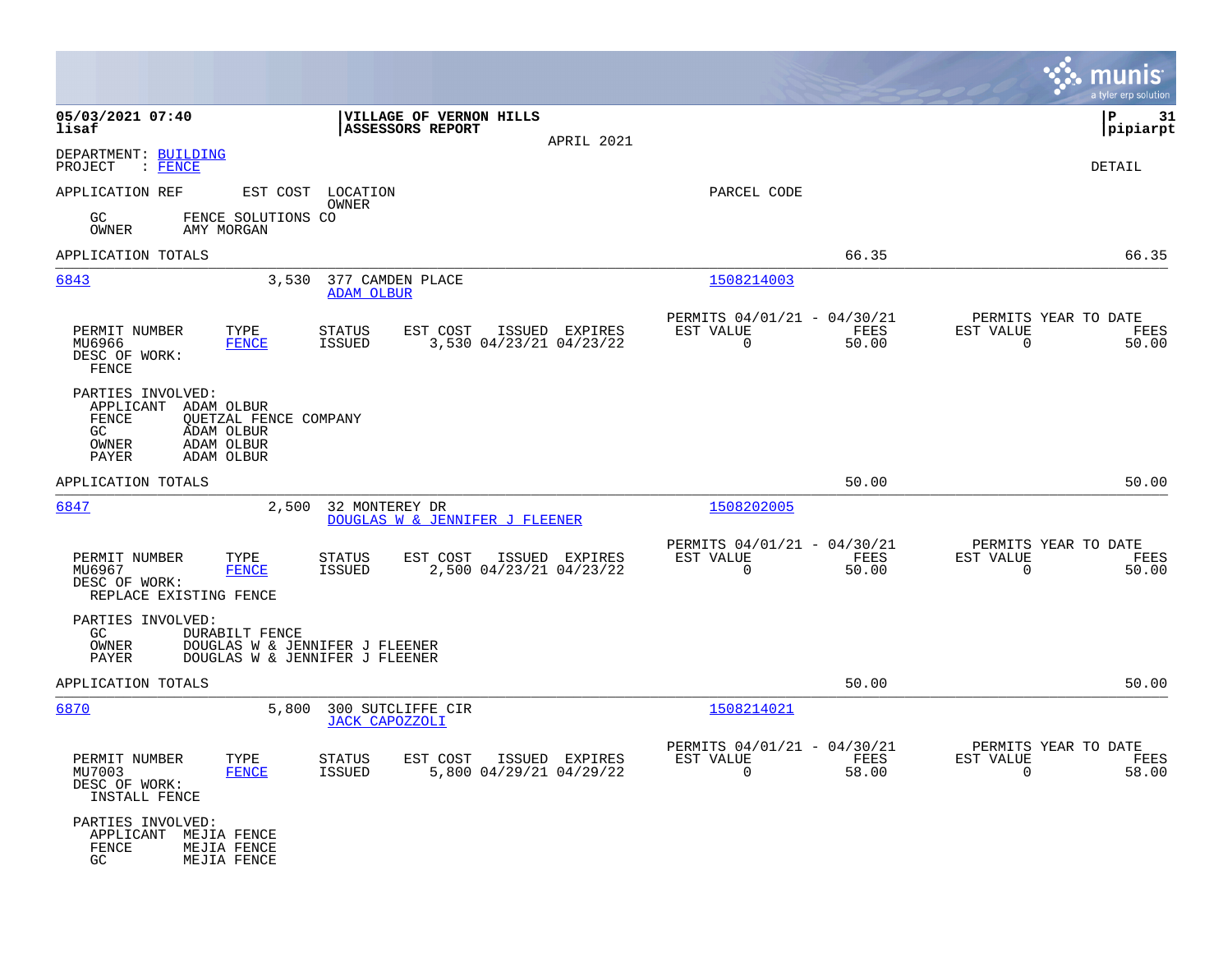|                                                                          |                                                                                |                                          |                                          |                |                                                         |               |                                                  | munis<br>a tyler erp solution |
|--------------------------------------------------------------------------|--------------------------------------------------------------------------------|------------------------------------------|------------------------------------------|----------------|---------------------------------------------------------|---------------|--------------------------------------------------|-------------------------------|
| 05/03/2021 07:40<br>lisaf                                                |                                                                                | ASSESSORS REPORT                         | VILLAGE OF VERNON HILLS                  | APRIL 2021     |                                                         |               |                                                  | ΙP<br>32<br> pipiarpt         |
| DEPARTMENT: BUILDING<br>PROJECT<br>$:$ FENCE                             |                                                                                |                                          |                                          |                |                                                         |               |                                                  | DETAIL                        |
| APPLICATION REF                                                          | EST COST                                                                       | LOCATION<br>OWNER                        |                                          |                | PARCEL CODE                                             |               |                                                  |                               |
| OWNER<br>PAYER                                                           | JACK CAPOZZOLI<br>MEJIA FENCE                                                  |                                          |                                          |                |                                                         |               |                                                  |                               |
| APPLICATION TOTALS                                                       |                                                                                |                                          |                                          |                |                                                         | 58.00         |                                                  | 58.00                         |
| 6872                                                                     | 3,100                                                                          | 1099 WARREN LN                           | JEROME DEUTSCH & XIANGSHA FENG CO TRUSTE |                | 1506404006                                              |               |                                                  |                               |
| PERMIT NUMBER<br>MU7014<br>DESC OF WORK:                                 | TYPE<br><b>FENCE</b>                                                           | <b>STATUS</b><br><b>ISSUED</b>           | EST COST<br>3,100 04/29/21 04/29/22      | ISSUED EXPIRES | PERMITS 04/01/21 - 04/30/21<br>EST VALUE<br>$\Omega$    | FEES<br>50.00 | PERMITS YEAR TO DATE<br>EST VALUE<br>$\Omega$    | FEES<br>50.00                 |
| FENCE<br>PARTIES INVOLVED:<br>APPLICANT<br>FENCE<br>GC<br>OWNER<br>PAYER | EXPERT FENCE<br>EXPERT FENCE<br>EXPERT FENCE<br>EXPERT FENCE                   | JEROME DEUTSCH & XIANGSHA FENG CO TRUSTE |                                          |                |                                                         |               |                                                  |                               |
| APPLICATION TOTALS                                                       |                                                                                |                                          |                                          |                |                                                         | 50.00         |                                                  | 50.00                         |
| 6873                                                                     | 3,500                                                                          | 1091 WARREN LN<br><b>MICHAEL DELMAN</b>  |                                          |                | 1506404007                                              |               |                                                  |                               |
| PERMIT NUMBER<br>MU7005<br>DESC OF WORK:<br>FENCE                        | TYPE<br><b>FENCE</b>                                                           | <b>STATUS</b><br><b>ISSUED</b>           | EST COST<br>3,500 04/29/21 04/29/22      | ISSUED EXPIRES | PERMITS 04/01/21 - 04/30/21<br>EST VALUE<br>$\Omega$    | FEES<br>50.00 | PERMITS YEAR TO DATE<br>EST VALUE<br>$\Omega$    | FEES<br>50.00                 |
| PARTIES INVOLVED:<br>APPLICANT<br>FENCE<br>GC<br>OWNER<br>PAYER          | EXPERT FENCE<br>EXPERT FENCE<br>EXPERT FENCE<br>MICHAEL DELMAN<br>EXPERT FENCE |                                          |                                          |                |                                                         |               |                                                  |                               |
| APPLICATION TOTALS                                                       |                                                                                |                                          |                                          |                |                                                         | 50.00         |                                                  | 50.00                         |
| 6875                                                                     | 3,975                                                                          | 598S HADDON CIR                          | MANIVASAGAM SIVARAMAN & SENTHILNAYAGI MA |                | 1508401035                                              |               |                                                  |                               |
| PERMIT NUMBER<br>MU6956<br>DESC OF WORK:<br>FENCE                        | TYPE<br><b>FENCE</b>                                                           | STATUS<br><b>ISSUED</b>                  | EST COST<br>3,975 04/23/21 04/23/22      | ISSUED EXPIRES | PERMITS 04/01/21 - 04/30/21<br>EST VALUE<br>$\mathbf 0$ | FEES<br>50.00 | PERMITS YEAR TO DATE<br>EST VALUE<br>$\mathbf 0$ | FEES<br>50.00                 |
| PARTIES INVOLVED:<br>APPLICANT MANIVASAGAM SIVARAMAN                     |                                                                                |                                          |                                          |                |                                                         |               |                                                  |                               |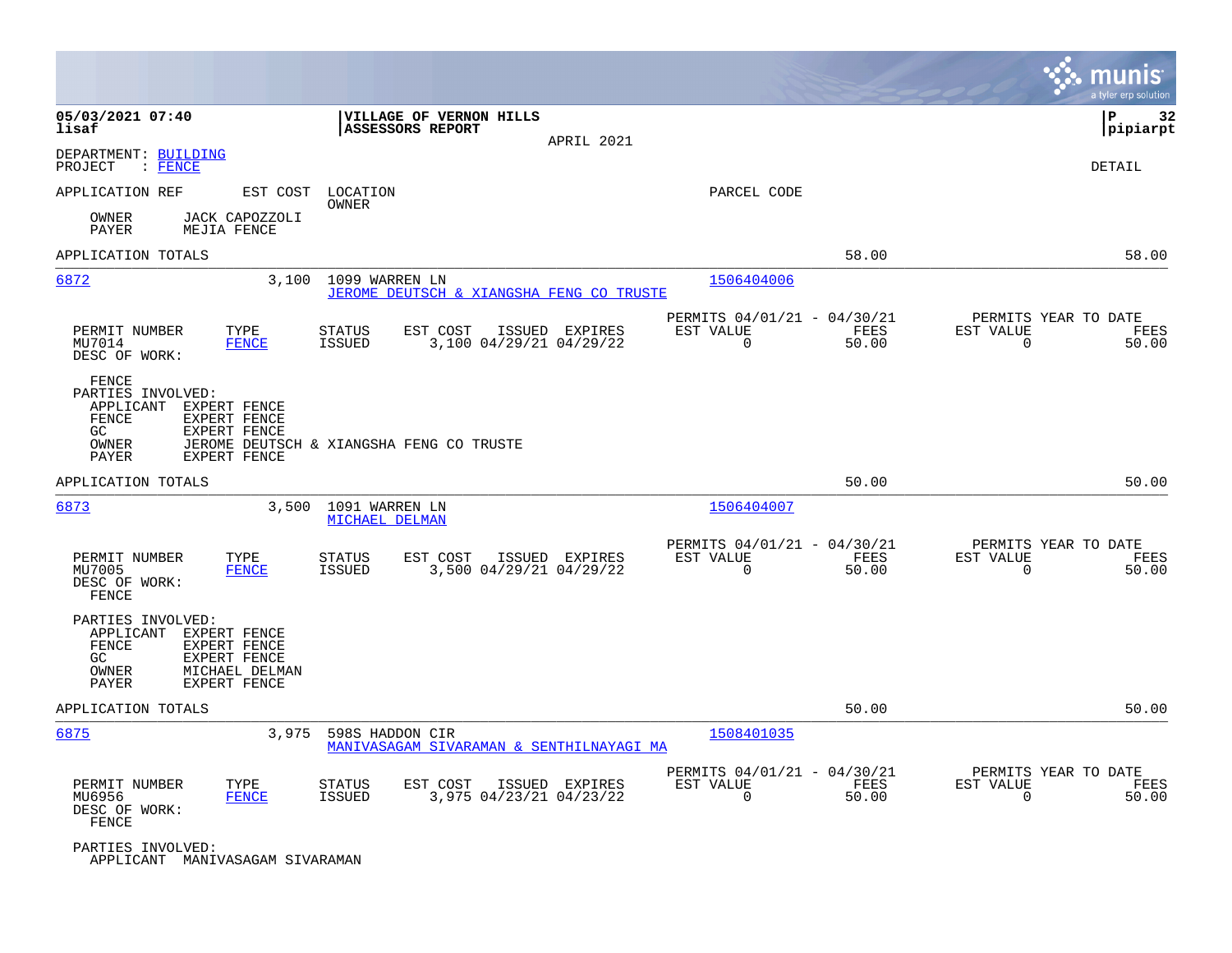|                                                                                                                                                                                    |                                                                                         |                                                                       | munis<br>a tyler erp solution                                     |
|------------------------------------------------------------------------------------------------------------------------------------------------------------------------------------|-----------------------------------------------------------------------------------------|-----------------------------------------------------------------------|-------------------------------------------------------------------|
| 05/03/2021 07:40<br>lisaf                                                                                                                                                          | VILLAGE OF VERNON HILLS<br>ASSESSORS REPORT<br>APRIL 2021                               |                                                                       | lР<br>-33<br> pipiarpt                                            |
| DEPARTMENT: BUILDING<br>PROJECT<br>$:$ FENCE                                                                                                                                       |                                                                                         |                                                                       | <b>DETAIL</b>                                                     |
| APPLICATION REF<br>FENCE<br>SIERRA FENCE<br>GC<br>SIERRA FENCE                                                                                                                     | EST COST LOCATION<br>OWNER                                                              | PARCEL CODE                                                           |                                                                   |
| OWNER<br>PAYER<br>MANIVASAGAM SIVARAMAN                                                                                                                                            | MANIVASAGAM SIVARAMAN & SENTHILNAYAGI MA                                                |                                                                       |                                                                   |
| APPLICATION TOTALS                                                                                                                                                                 |                                                                                         | 50.00                                                                 | 50.00                                                             |
| 6880<br>4,700                                                                                                                                                                      | 299 HURON ST<br>LAURIE B PARNES                                                         | 1509302052                                                            |                                                                   |
| PERMIT NUMBER<br>TYPE<br>MU6985<br><b>FENCE</b><br>DESC OF WORK:<br>FENCE                                                                                                          | <b>STATUS</b><br>EST COST<br>ISSUED EXPIRES<br><b>ISSUED</b><br>4,700 04/26/21 04/26/22 | PERMITS 04/01/21 - 04/30/21<br>EST VALUE<br>FEES<br>$\Omega$<br>50.00 | PERMITS YEAR TO DATE<br>EST VALUE<br>FEES<br>$\Omega$<br>50.00    |
| PARTIES INVOLVED:<br>APPLICANT LAURIE B PARNES<br>GC.<br><b>ACTION FENCE</b><br>OWNER<br>LAURIE B PARNES<br><b>PAYER</b><br>LAURIE B PARNES                                        |                                                                                         |                                                                       |                                                                   |
| APPLICATION TOTALS                                                                                                                                                                 |                                                                                         | 50.00                                                                 | 50.00                                                             |
| 6885<br>2,105                                                                                                                                                                      | 669 SUSSEX CIR<br>R BROMS K ROSENTHAL                                                   | 1508407009                                                            |                                                                   |
| PERMIT NUMBER<br>TYPE<br>MU7021<br><b>FENCE</b><br>DESC OF WORK:<br>FENCE                                                                                                          | <b>STATUS</b><br>EST COST<br>ISSUED EXPIRES<br><b>ISSUED</b><br>2,105 04/30/21 04/30/22 | PERMITS 04/01/21 - 04/30/21<br>EST VALUE<br>FEES<br>$\Omega$<br>50.00 | PERMITS YEAR TO DATE<br>EST VALUE<br>FEES<br>50.00<br>$\mathbf 0$ |
| PARTIES INVOLVED:<br>R BROMS K ROSENTHAL<br>APPLICANT<br>FENCE<br><b>ACTION FENCE</b><br>GC<br><b>ACTION FENCE</b><br>R BROMS K ROSENTHAL<br>OWNER<br>R BROMS K ROSENTHAL<br>PAYER |                                                                                         |                                                                       |                                                                   |
| APPLICATION TOTALS                                                                                                                                                                 |                                                                                         | 50.00                                                                 | 50.00                                                             |
| 6890<br>6,640                                                                                                                                                                      | 313 SOUTHGATE DR<br><b>DWIGHT A &amp; MARY J HEGLUND</b>                                | 1508220003                                                            |                                                                   |
| PERMIT NUMBER<br>TYPE<br>MU7022<br><b>FENCE</b><br>DESC OF WORK:<br>FENCE                                                                                                          | <b>STATUS</b><br>EST COST<br>ISSUED EXPIRES<br><b>ISSUED</b><br>6,640 04/30/21 04/30/22 | PERMITS 04/01/21 - 04/30/21<br>EST VALUE<br>FEES<br>$\Omega$<br>66.40 | PERMITS YEAR TO DATE<br>EST VALUE<br>FEES<br>$\Omega$<br>66.40    |

PARTIES INVOLVED: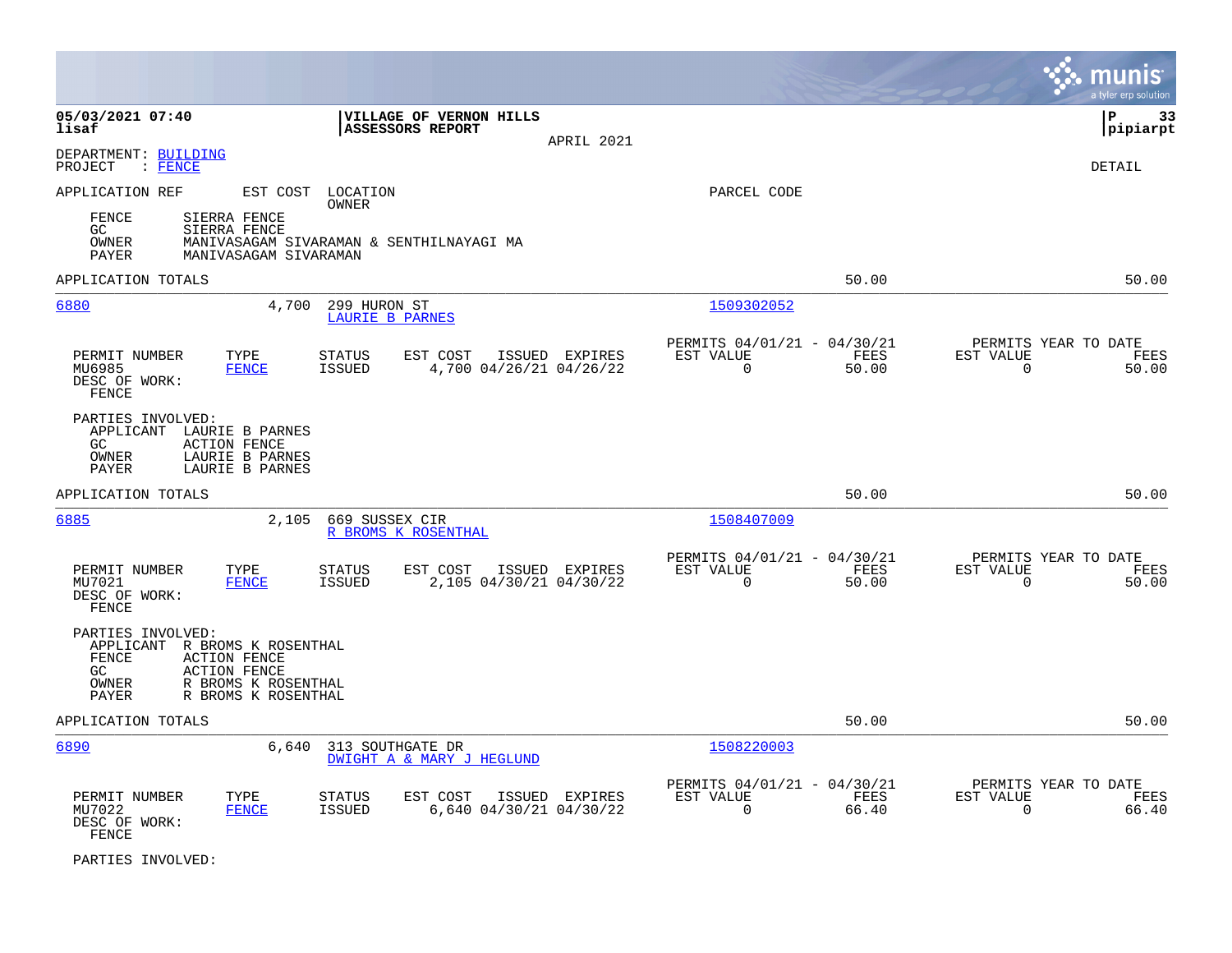|                                                                                                                                                                                                                  |                                                                   |            |                                                      |                   |                       | <b>munis</b><br>a tyler erp solution  |
|------------------------------------------------------------------------------------------------------------------------------------------------------------------------------------------------------------------|-------------------------------------------------------------------|------------|------------------------------------------------------|-------------------|-----------------------|---------------------------------------|
| 05/03/2021 07:40<br>lisaf                                                                                                                                                                                        | <b>VILLAGE OF VERNON HILLS</b><br><b>ASSESSORS REPORT</b>         | APRIL 2021 |                                                      |                   |                       | P<br>34<br> pipiarpt                  |
| DEPARTMENT: BUILDING<br>: FENCE<br>PROJECT                                                                                                                                                                       |                                                                   |            |                                                      |                   |                       | DETAIL                                |
| APPLICATION REF<br>EST COST<br>AZTEC FENCE COMPANY<br>APPLICANT<br>AZTEC FENCE COMPANY<br><b>FENCE</b><br>AZTEC FENCE COMPANY<br>GC<br>DWIGHT A & MARY J HEGLUND<br>OWNER<br>AZTEC FENCE COMPANY<br><b>PAYER</b> | LOCATION<br><b>OWNER</b>                                          |            | PARCEL CODE                                          |                   |                       |                                       |
| APPLICATION TOTALS                                                                                                                                                                                               |                                                                   |            |                                                      | 66.40             |                       | 66.40                                 |
| 6897<br>1,900                                                                                                                                                                                                    | 224 ABILENE LN<br>ANTHONY R & MARY F SANDRI                       |            | 1504305004                                           |                   |                       |                                       |
| PERMIT NUMBER<br>TYPE<br>MU7026<br><b>FENCE</b><br>DESC OF WORK:<br>FENCE REPLACEMENT                                                                                                                            | EST COST<br>STATUS<br>ISSUED<br>1,900 04/30/21 04/30/22<br>ISSUED | EXPIRES    | PERMITS 04/01/21 - 04/30/21<br>EST VALUE<br>$\Omega$ | FEES<br>50.00     | EST VALUE<br>$\Omega$ | PERMITS YEAR TO DATE<br>FEES<br>50.00 |
| PARTIES INVOLVED:<br>APPLICANT<br><b>ACTION FENCE</b><br>FENCE<br><b>ACTION FENCE</b><br>GC.<br>ANTHONY R & MARY F SANDRI<br>ANTHONY R & MARY F SANDRI<br>OWNER<br><b>PAYER</b><br>ANTHONY R & MARY F SANDRI     |                                                                   |            |                                                      |                   |                       |                                       |
| APPLICATION TOTALS<br>PROJECT TOTALS                                                                                                                                                                             |                                                                   |            | $\Omega$                                             | 50.00<br>1,204.96 | $\Omega$              | 50.00<br>1,204.96                     |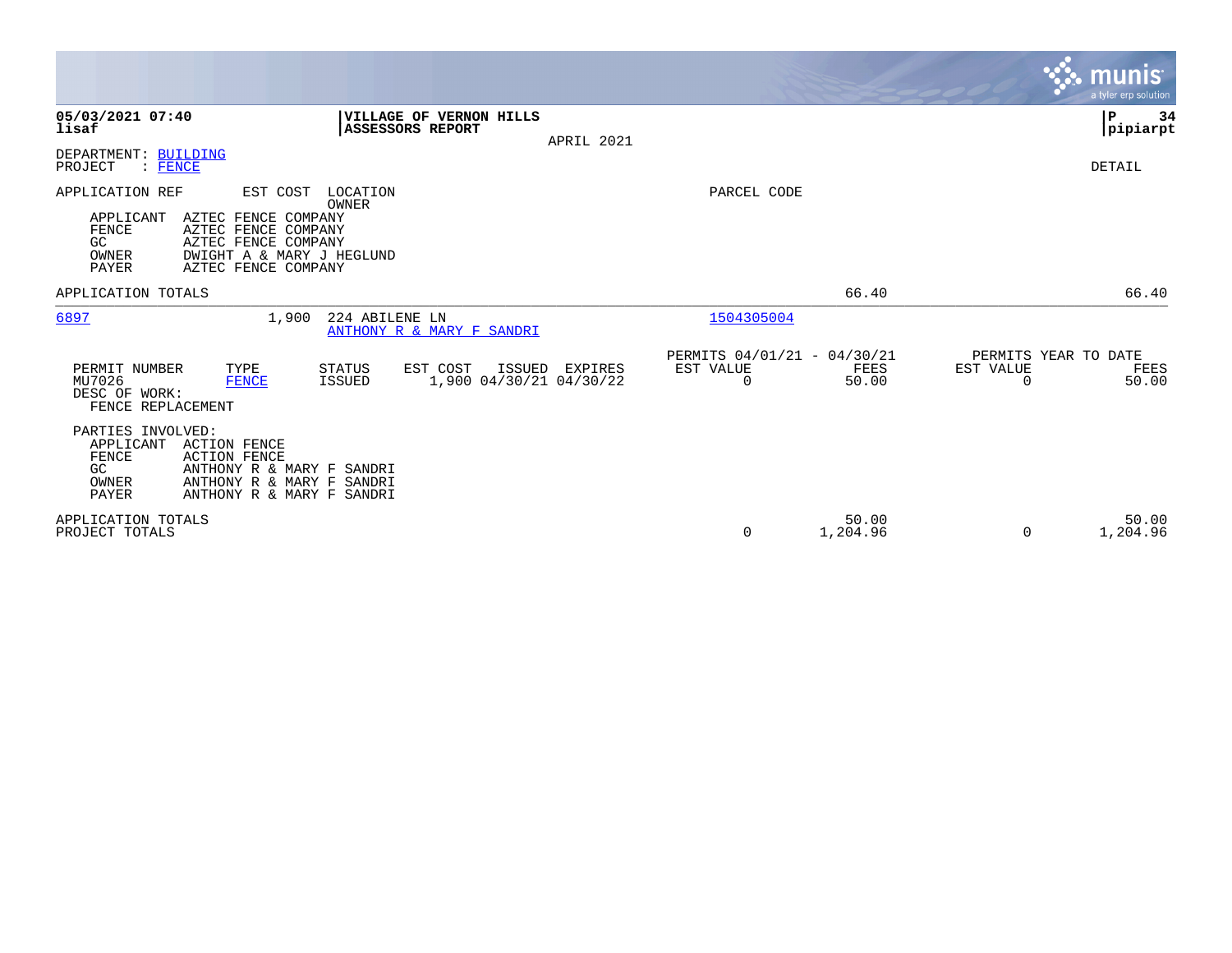|                                                                                                                                                                                                             |                                                                                                                                                                               |                                                                           | munis<br>a tyler erp solution                                      |
|-------------------------------------------------------------------------------------------------------------------------------------------------------------------------------------------------------------|-------------------------------------------------------------------------------------------------------------------------------------------------------------------------------|---------------------------------------------------------------------------|--------------------------------------------------------------------|
| 05/03/2021 07:40<br>lisaf                                                                                                                                                                                   | VILLAGE OF VERNON HILLS<br>ASSESSORS REPORT                                                                                                                                   |                                                                           | ΙP<br>35<br> pipiarpt                                              |
| DEPARTMENT: BUILDING<br>: <u>FIRE ALARM</u><br>PROJECT                                                                                                                                                      | APRIL 2021                                                                                                                                                                    |                                                                           | DETAIL                                                             |
| EST COST<br>APPLICATION REF                                                                                                                                                                                 | LOCATION<br>OWNER                                                                                                                                                             | PARCEL CODE                                                               |                                                                    |
| 6436<br>21,000                                                                                                                                                                                              | 75 NORTH FAIRWAY DR<br>JANKO ALCION VERNON HILLS LLC                                                                                                                          | 1504402016                                                                |                                                                    |
| PERMIT NUMBER<br>TYPE<br>MU6999<br>FIRE ALARM ISSUED<br>DESC OF WORK:<br>FIRE ALARM CONTROL PANEL                                                                                                           | EST COST<br><b>STATUS</b><br>ISSUED EXPIRES<br>21,000 04/29/21 04/29/22                                                                                                       | PERMITS 04/01/21 - 04/30/21<br>EST VALUE<br>FEES<br>$\mathbf 0$<br>460.00 | PERMITS YEAR TO DATE<br>EST VALUE<br>FEES<br>$\mathbf 0$<br>460.00 |
| PARTIES INVOLVED:<br>ALARM<br>APPLICANT<br>GC.<br>OCCUPANT<br>CBRE<br>OWNER<br>PAYER                                                                                                                        | JOHNSON CONTROLS FIRE PROTECTION<br>JOHNSON CONTROLS FIRE PROTECTION<br>JOHNSON CONTROLS FIRE PROTECTION<br>JANKO ALCION VERNON HILLS LLC<br>JOHNSON CONTROLS FIRE PROTECTION |                                                                           |                                                                    |
| APPLICATION TOTALS                                                                                                                                                                                          |                                                                                                                                                                               | 460.00                                                                    | 460.00                                                             |
| 6521<br>5,000                                                                                                                                                                                               | 863 NORTH MILWAUKEE AVENUE 500<br>PASSCO MELODY FARM DST                                                                                                                      | 1134302008                                                                |                                                                    |
| PERMIT NUMBER<br>TYPE<br>MU6924<br>FIRE ALARM ISSUED<br>DESC OF WORK:<br>FIRE ALARM                                                                                                                         | <b>STATUS</b><br>EST COST<br>ISSUED EXPIRES<br>5,000 04/16/21 04/16/22                                                                                                        | PERMITS 04/01/21 - 04/30/21<br>EST VALUE<br>FEES<br>$\Omega$<br>345.00    | PERMITS YEAR TO DATE<br>EST VALUE<br>FEES<br>$\Omega$<br>345.00    |
| PARTIES INVOLVED:<br>ALARM<br>OMEGA PRO SYSTEMS<br>APPLICANT<br>OMEGA PRO SYSTEMS<br>OMEGA PRO SYSTEMS<br>GC<br>OCCUPANT<br>CREDIT UNION 1<br>OWNER<br>PASSCO MELODY FARM DST<br>PAYER<br>OMEGA PRO SYSTEMS |                                                                                                                                                                               |                                                                           |                                                                    |
| APPLICATION TOTALS                                                                                                                                                                                          |                                                                                                                                                                               | 345.00                                                                    | 345.00                                                             |
| 6712<br>37,609                                                                                                                                                                                              | 290 HAWTHORN VILLAGE COMMONS<br>US TRUST-BOA-SAM RES                                                                                                                          | 1133302053                                                                |                                                                    |
| TYPE<br>PERMIT NUMBER<br>MU6845<br>FIRE ALARM ISSUED<br>DESC OF WORK:<br>FIRE ALARM                                                                                                                         | EST COST<br>ISSUED EXPIRES<br>STATUS<br>37,609 04/06/21 04/06/22                                                                                                              | PERMITS 04/01/21 - 04/30/21<br>EST VALUE<br>FEES<br>$\mathbf 0$<br>886.09 | PERMITS YEAR TO DATE<br>EST VALUE<br>FEES<br>$\mathbf 0$<br>886.09 |
| PARTIES INVOLVED:<br>ALARM<br>SMG SECURITY SYSTEMS<br>APPLICANT<br>SMG SECURITY SYSTEMS<br>SMG SECURITY SYSTEMS<br>GC.                                                                                      |                                                                                                                                                                               |                                                                           |                                                                    |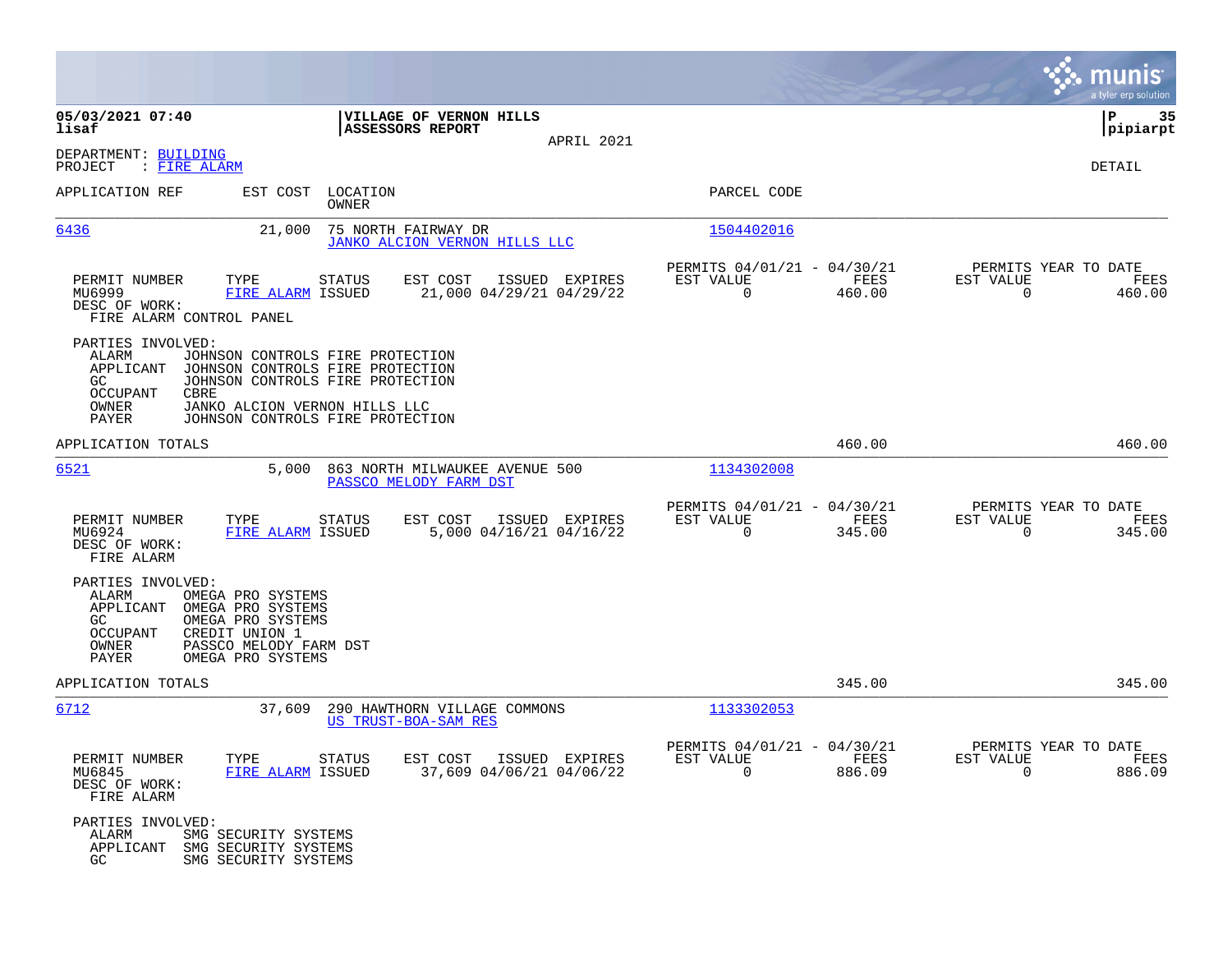|                                                                                                                                                                                                                                                                                               |                                                                           | munis<br>a tyler erp solution                                      |
|-----------------------------------------------------------------------------------------------------------------------------------------------------------------------------------------------------------------------------------------------------------------------------------------------|---------------------------------------------------------------------------|--------------------------------------------------------------------|
| 05/03/2021 07:40<br>VILLAGE OF VERNON HILLS<br>lisaf<br><b>ASSESSORS REPORT</b><br>APRIL 2021                                                                                                                                                                                                 |                                                                           | l P<br>36<br> pipiarpt                                             |
| DEPARTMENT: BUILDING<br>: FIRE ALARM<br>PROJECT                                                                                                                                                                                                                                               |                                                                           | <b>DETAIL</b>                                                      |
| EST COST LOCATION<br>APPLICATION REF<br>OWNER                                                                                                                                                                                                                                                 | PARCEL CODE                                                               |                                                                    |
| BINNY'S<br><b>OCCUPANT</b><br>OWNER<br>US TRUST-BOA-SAM RES<br>PAYER<br>SMG SECURITY SYSTEMS                                                                                                                                                                                                  |                                                                           |                                                                    |
| APPLICATION TOTALS                                                                                                                                                                                                                                                                            | 886.09                                                                    | 886.09                                                             |
| 6733<br>32,616<br>633 HICKORY HILLS DRIVE<br>ZEBRA TECHNOLOGIES CORP                                                                                                                                                                                                                          | 1509403004                                                                |                                                                    |
| PERMIT NUMBER<br>TYPE<br><b>STATUS</b><br>EST COST<br>ISSUED EXPIRES<br>MU6847<br>FIRE ALARM ISSUED<br>32,616 04/06/21 04/06/22<br>DESC OF WORK:<br>FIRE ALARM                                                                                                                                | PERMITS 04/01/21 - 04/30/21<br>EST VALUE<br>FEES<br>$\mathbf 0$<br>974.16 | PERMITS YEAR TO DATE<br>EST VALUE<br>FEES<br>$\mathbf 0$<br>974.16 |
| PARTIES INVOLVED:<br>ALARM<br>UNITED STATES ALLIANCE FIRE PROTECTION<br>APPLICANT<br>UNITED STATES ALLIANCE FIRE PROTECTION<br>GC<br>UNITED STATES ALLIANCE FIRE PROTECTION<br>ZEBRA TECHNOLOGIES CORP<br>OWNER<br>UNITED STATES ALLIANCE FIRE PROTECTION<br>PAYER                            |                                                                           |                                                                    |
| APPLICATION TOTALS                                                                                                                                                                                                                                                                            | 974.16                                                                    | 974.16                                                             |
| 6748<br>6,700<br>701 NORTH MILWAUKEE AVE 302<br>INLAND REAL ESTATE CORPORATION                                                                                                                                                                                                                | 1503102018                                                                |                                                                    |
| PERMIT NUMBER<br>TYPE<br><b>STATUS</b><br>EST COST<br>ISSUED EXPIRES<br>MU6841<br>FIRE ALARM ISSUED<br>6,700 04/06/21 04/06/22<br>DESC OF WORK:<br>FIRE ALARM                                                                                                                                 | PERMITS 04/01/21 - 04/30/21<br>EST VALUE<br>FEES<br>$\Omega$<br>345.00    | PERMITS YEAR TO DATE<br>EST VALUE<br>FEES<br>$\Omega$<br>345.00    |
| PARTIES INVOLVED:<br>ALARM<br>METROPILITAN FIRE PREVENTION CO<br>APPLICANT<br>METROPILITAN FIRE PREVENTION CO<br>METROPOLITAN FIRE PREVENTION CO<br>GC.<br><b>OCCUPANT</b><br>FIVE BELOW<br><b>OWNER</b><br>INLAND REAL ESTATE CORPORATION<br><b>PAYER</b><br>METROPILITAN FIRE PREVENTION CO |                                                                           |                                                                    |
| APPLICATION TOTALS                                                                                                                                                                                                                                                                            | 345.00                                                                    | 345.00                                                             |
| 6930<br>6,500 445 EAST TOWNLINE RD A1<br>MAMOM POWERS, JR                                                                                                                                                                                                                                     | 1504201008                                                                |                                                                    |
| PERMIT NUMBER<br>EST COST<br>TYPE<br><b>STATUS</b><br>ISSUED EXPIRES<br>6,500 04/27/21 04/27/22<br>MU6994<br>FIRE ALARM ISSUED<br>DESC OF WORK:<br>FIRE ALARM PANEL                                                                                                                           | PERMITS 04/01/21 - 04/30/21<br>EST VALUE<br>FEES<br>$\Omega$<br>325.00    | PERMITS YEAR TO DATE<br>EST VALUE<br>FEES<br>$\Omega$<br>325.00    |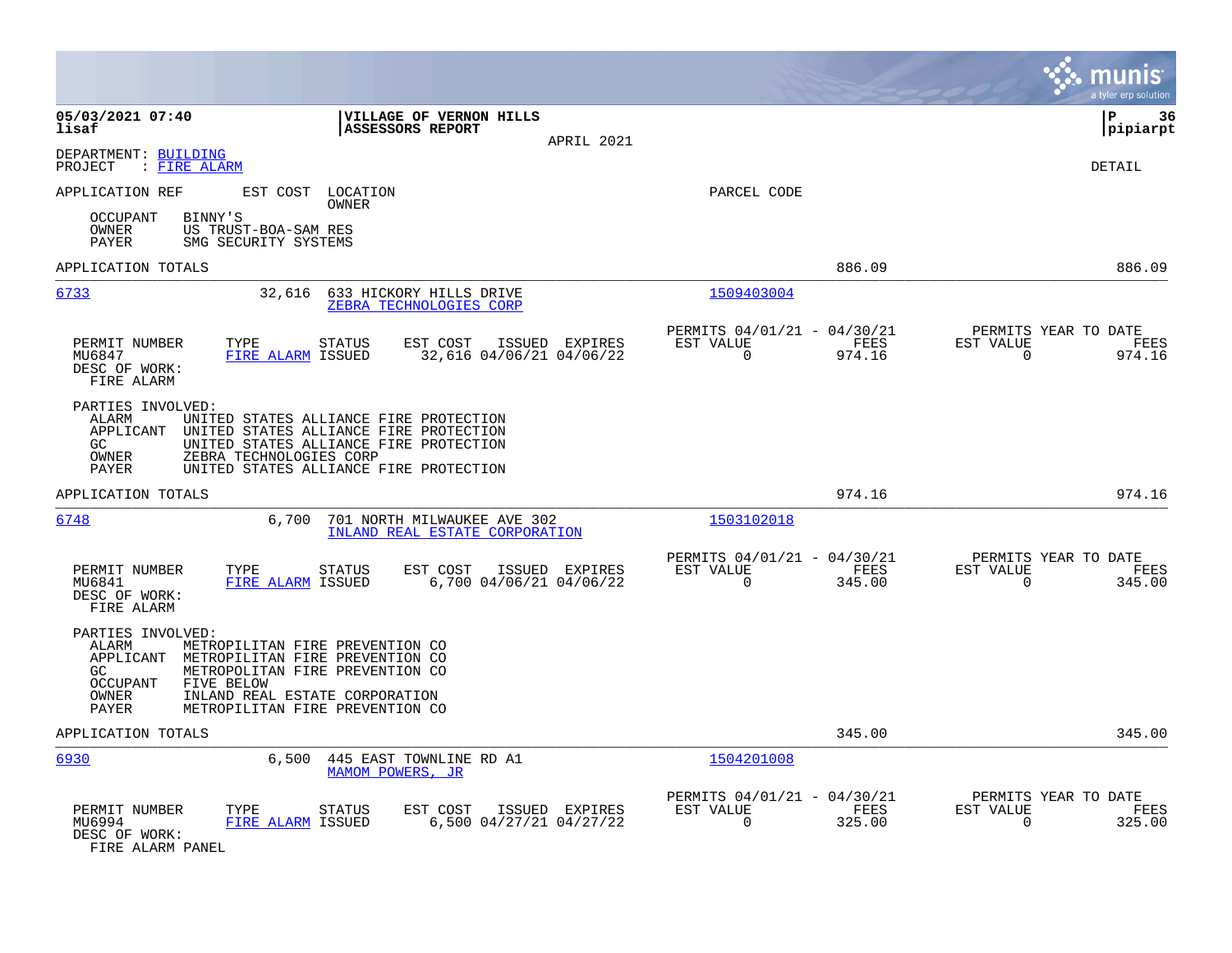|                                                                                                 |                                                                                                                                               |                                                    |            |             |                    |   | <b>munis</b><br>a tyler erp solution |
|-------------------------------------------------------------------------------------------------|-----------------------------------------------------------------------------------------------------------------------------------------------|----------------------------------------------------|------------|-------------|--------------------|---|--------------------------------------|
| 05/03/2021 07:40<br>lisaf                                                                       |                                                                                                                                               | VILLAGE OF VERNON HILLS<br><b>ASSESSORS REPORT</b> | APRIL 2021 |             |                    |   | 37<br>ΙP<br> pipiarpt                |
| DEPARTMENT: BUILDING<br>PROJECT                                                                 | : FIRE ALARM                                                                                                                                  |                                                    |            |             |                    |   | DETAIL                               |
| APPLICATION REF<br>PARTIES INVOLVED:<br>ALARM<br>APPLICANT<br>GC.<br>OCCUPANT<br>OWNER<br>PAYER | EST COST<br>FSS TECHNOLOGIES INC<br>FSS TECHNOLOGIES INC<br>FSS TECHNOLOGIES INC<br>CORNER BAKERY<br>MAMOM POWERS, JR<br>FSS TECHNOLOGIES INC | LOCATION<br>OWNER                                  |            | PARCEL CODE |                    |   |                                      |
| APPLICATION TOTALS<br>PROJECT TOTALS                                                            |                                                                                                                                               |                                                    |            | 0           | 325.00<br>3,335.25 | 0 | 325.00<br>3,335.25                   |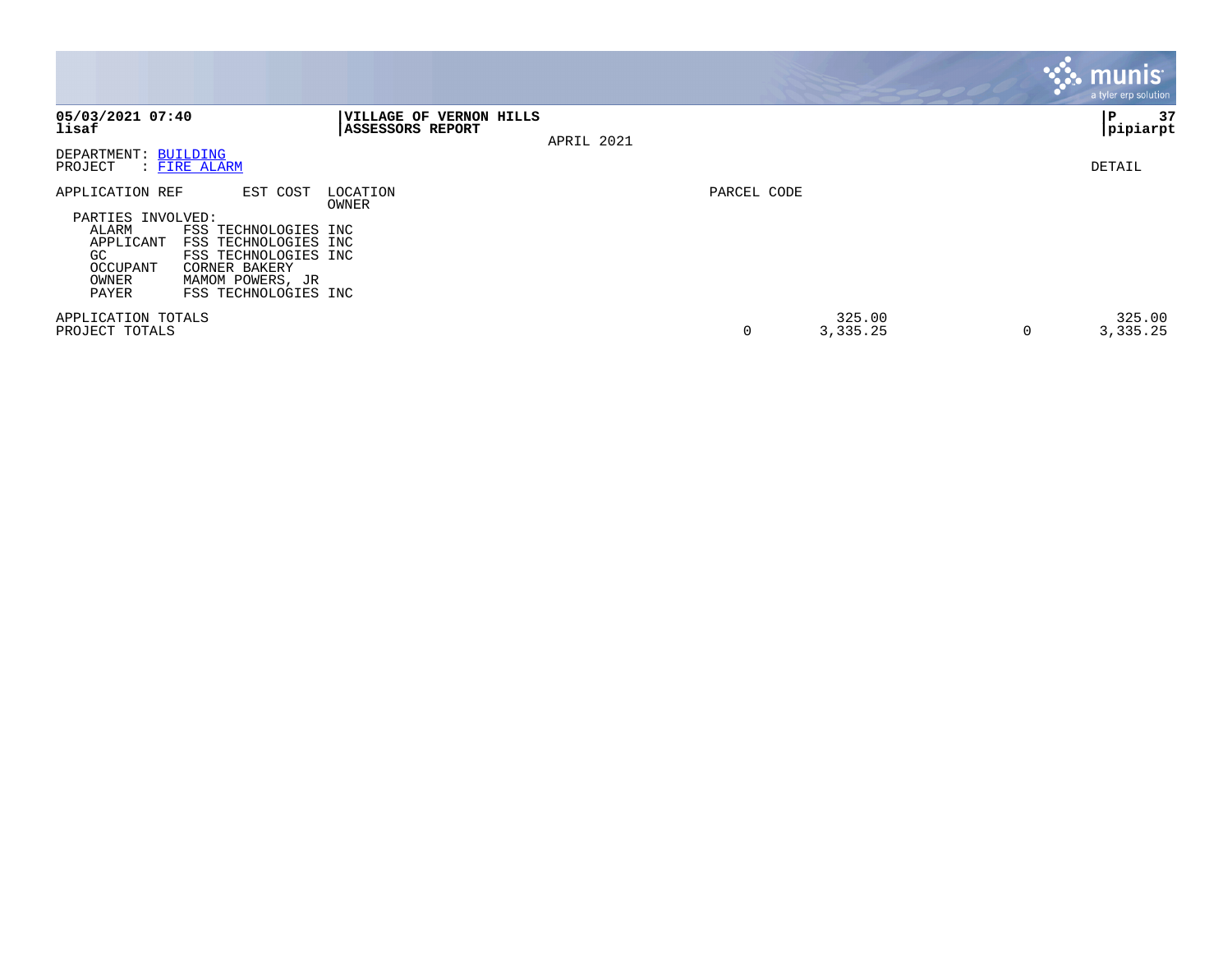|                                                                                                                                             |                                                                                   |                                |                                                           |                |                                                         |                   |                                                  | munis<br>a tyler erp solution |
|---------------------------------------------------------------------------------------------------------------------------------------------|-----------------------------------------------------------------------------------|--------------------------------|-----------------------------------------------------------|----------------|---------------------------------------------------------|-------------------|--------------------------------------------------|-------------------------------|
| 05/03/2021 07:40<br>lisaf                                                                                                                   |                                                                                   |                                | <b>VILLAGE OF VERNON HILLS</b><br><b>ASSESSORS REPORT</b> |                |                                                         |                   |                                                  | l P<br>38<br> pipiarpt        |
| DEPARTMENT: BUILDING<br>: FIRE SPRINKLER<br>PROJECT                                                                                         |                                                                                   |                                |                                                           | APRIL 2021     |                                                         |                   |                                                  | DETAIL                        |
| APPLICATION REF                                                                                                                             | EST COST                                                                          | LOCATION<br>OWNER              |                                                           |                | PARCEL CODE                                             |                   |                                                  |                               |
| 6577                                                                                                                                        | 10,500                                                                            | KIMCO REALTY                   | 700 NORTH MILWAUKEE AVENUE 134                            |                | 1504201051                                              |                   |                                                  |                               |
| PERMIT NUMBER<br>MU7013<br>DESC OF WORK:<br>FIRE SPRINKLERS                                                                                 | TYPE<br>FIRE SPR                                                                  | <b>STATUS</b><br><b>ISSUED</b> | EST COST<br>10,500 04/29/21 04/29/22                      | ISSUED EXPIRES | PERMITS 04/01/21 - 04/30/21<br>EST VALUE<br>$\mathbf 0$ | FEES<br>473.00    | PERMITS YEAR TO DATE<br>EST VALUE<br>0           | FEES<br>473.00                |
| PARTIES INVOLVED:<br>APPLICANT DND FIRE PROTECTION INC<br>FIRE SPRIN DND FIRE PROTECTION INC<br>GC<br><b>OCCUPANT</b><br>OWNER<br>PAYER     | DND FIRE PROTECTION INC<br>LIOUOR BARN<br>KIMCO REALTY<br>DND FIRE PROTECTION INC |                                |                                                           |                |                                                         |                   |                                                  |                               |
| APPLICATION TOTALS                                                                                                                          |                                                                                   |                                |                                                           |                |                                                         | 473.00            |                                                  | 473.00                        |
| 6727                                                                                                                                        | 11,651                                                                            | PLACEHOLDER                    | 548 COUNCIL CIRCLE                                        |                | 1133205040                                              |                   |                                                  |                               |
| PERMIT NUMBER<br>MU6965<br>DESC OF WORK:<br>FIRE SPRINKLERS                                                                                 | TYPE<br>FIRE SPR                                                                  | STATUS<br>ISSUED               | EST COST<br>11,651 04/23/21 04/23/22                      | ISSUED EXPIRES | PERMITS 04/01/21 - 04/30/21<br>EST VALUE<br>$\Omega$    | FEES<br>316.51    | PERMITS YEAR TO DATE<br>EST VALUE<br>$\Omega$    | FEES<br>316.51                |
| PARTIES INVOLVED:<br>APPLICANT NOVA FIRE PROTECTION<br>FIRE SPRIN NOVA FIRE PROTECTION<br>GC<br>OWNER<br><b>PAYER</b>                       | NOVA FIRE PROTECTION<br>PLACEHOLDER<br>NOVA FIRE PROTECTION                       |                                |                                                           |                |                                                         |                   |                                                  |                               |
| APPLICATION TOTALS                                                                                                                          |                                                                                   |                                |                                                           |                |                                                         | 316.51            |                                                  | 316.51                        |
| 6776                                                                                                                                        | 1,525,000                                                                         | 700 HAWTHORN ROW<br>CENTENNIAL |                                                           |                | 1133401089                                              |                   |                                                  |                               |
| PERMIT NUMBER<br>MU7002<br>DESC OF WORK:<br>FIRE SPRINKLER                                                                                  | TYPE<br><b>FIRE SPR</b>                                                           | <b>STATUS</b><br><b>ISSUED</b> | EST COST<br>1,525,000 04/29/21 04/29/22                   | ISSUED EXPIRES | PERMITS 04/01/21 - 04/30/21<br>EST VALUE<br>$\mathbf 0$ | FEES<br>30,943.50 | PERMITS YEAR TO DATE<br>EST VALUE<br>$\mathbf 0$ | FEES<br>30,943.50             |
| PARTIES INVOLVED:<br>FIRE SPRIN UNITED STATES ALLIANCE FIRE PROTECTION<br>FIRE SPRIN UNITED STATES ALLIANCE FIRE PROTECTION<br>GC.<br>OWNER | CENTENNIAL                                                                        |                                | UNITED STATES ALLIANCE FIRE PROTECTION                    |                |                                                         |                   |                                                  |                               |

 $\mathcal{L}^{\text{max}}$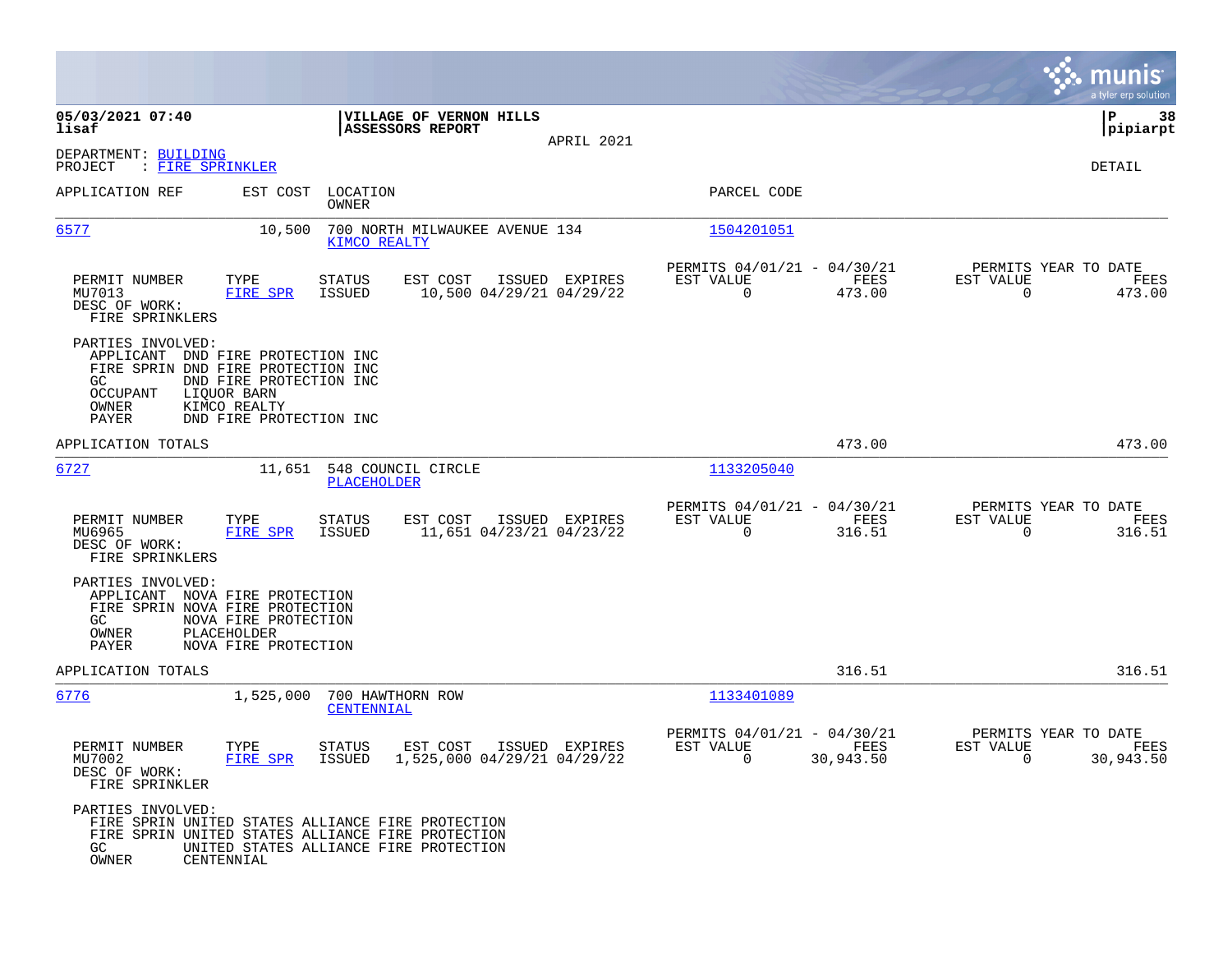|                                                                                                                                                                                                                                                                                             |                                                                           | munis<br>a tyler erp solution                                      |
|---------------------------------------------------------------------------------------------------------------------------------------------------------------------------------------------------------------------------------------------------------------------------------------------|---------------------------------------------------------------------------|--------------------------------------------------------------------|
| 05/03/2021 07:40<br>VILLAGE OF VERNON HILLS<br>lisaf<br>ASSESSORS REPORT<br>APRIL 2021                                                                                                                                                                                                      |                                                                           | lР<br>39<br> pipiarpt                                              |
| DEPARTMENT: BUILDING<br>: FIRE SPRINKLER<br>PROJECT                                                                                                                                                                                                                                         |                                                                           | DETAIL                                                             |
| EST COST LOCATION<br>APPLICATION REF<br><b>OWNER</b><br>PAYER<br>UNITED STATES ALLIANCE FIRE PROTECTION                                                                                                                                                                                     | PARCEL CODE                                                               |                                                                    |
| APPLICATION TOTALS                                                                                                                                                                                                                                                                          | 30,943.50                                                                 | 30,943.50                                                          |
| 6796<br>13,900<br>340 NORTH MILWAUKEE AVE<br>PWA CONTINENTAL EXECUTIVE PARKE, LP                                                                                                                                                                                                            | 1503302029                                                                |                                                                    |
| PERMIT NUMBER<br>TYPE<br>EST COST<br>ISSUED EXPIRES<br><b>STATUS</b><br><b>FIRE SPR</b><br>13,900 04/26/21 04/26/22<br>MU6982<br><b>ISSUED</b><br>DESC OF WORK:<br>FIRE SPRINKLERS                                                                                                          | PERMITS 04/01/21 - 04/30/21<br>EST VALUE<br>FEES<br>$\mathbf 0$<br>633.00 | PERMITS YEAR TO DATE<br>EST VALUE<br>FEES<br>$\mathbf 0$<br>633.00 |
| PARTIES INVOLVED:<br>APPLICANT GREAT LAKES PLUMBING & HEATING CO<br>FIRE SPRIN GREAT LAKES PLUMBING & HEATING CO<br>GC.<br>GREAT LAKES PLUMBING & HEATING CO<br><b>OCCUPANT</b><br><b>BCU</b><br>OWNER<br>PWA CONTINENTAL EXECUTIVE PARKE, LP<br>PAYER<br>GREAT LAKES PLUMBING & HEATING CO |                                                                           |                                                                    |
| APPLICATION TOTALS                                                                                                                                                                                                                                                                          | 633.00                                                                    | 633.00                                                             |
| 6877<br>4,000<br>701 NORTH MILWAUKEE AVE 302<br>INLAND REAL ESTATE CORPORATION                                                                                                                                                                                                              | 1503102018                                                                |                                                                    |
| PERMIT NUMBER<br>TYPE<br>EST COST<br><b>STATUS</b><br>ISSUED EXPIRES<br>4,000 04/29/21 04/29/22<br>MU7007<br><b>FIRE SPR</b><br><b>ISSUED</b><br>DESC OF WORK:<br>FIRE SPRINKLER                                                                                                            | PERMITS 04/01/21 - 04/30/21<br>EST VALUE<br>FEES<br>$\Omega$<br>335.00    | PERMITS YEAR TO DATE<br>EST VALUE<br>FEES<br>$\Omega$<br>335.00    |
| PARTIES INVOLVED:<br>APPLICANT METROLPOLITAN FIRE PROTECTION INC<br>FIRE SPRIN METROLPOLITAN FIRE PROTECTION INC<br>METROLPOLITAN FIRE PROTECTION INC<br>GC.<br>OCCUPANT<br>FIVE BELOW<br>OWNER<br>INLAND REAL ESTATE CORPORATION<br>METROLPOLITAN FIRE PROTECTION INC<br>PAYER             |                                                                           |                                                                    |
| APPLICATION TOTALS                                                                                                                                                                                                                                                                          | 335.00                                                                    | 335.00                                                             |
| 6892<br>10,800<br>660 INSULL DRIVE<br>PLACEHOLDER                                                                                                                                                                                                                                           | 1133216014                                                                |                                                                    |
| PERMIT NUMBER<br>TYPE<br>EST COST<br>ISSUED EXPIRES<br><b>STATUS</b><br><b>FIRE SPR</b><br>10,800 04/29/21 04/29/22<br>MU7009<br><b>ISSUED</b><br>DESC OF WORK:<br>FIRE SPRINKLER                                                                                                           | PERMITS 04/01/21 - 04/30/21<br>EST VALUE<br>FEES<br>$\mathbf 0$<br>335.00 | PERMITS YEAR TO DATE<br>EST VALUE<br>FEES<br>0<br>335.00           |

PARTIES INVOLVED: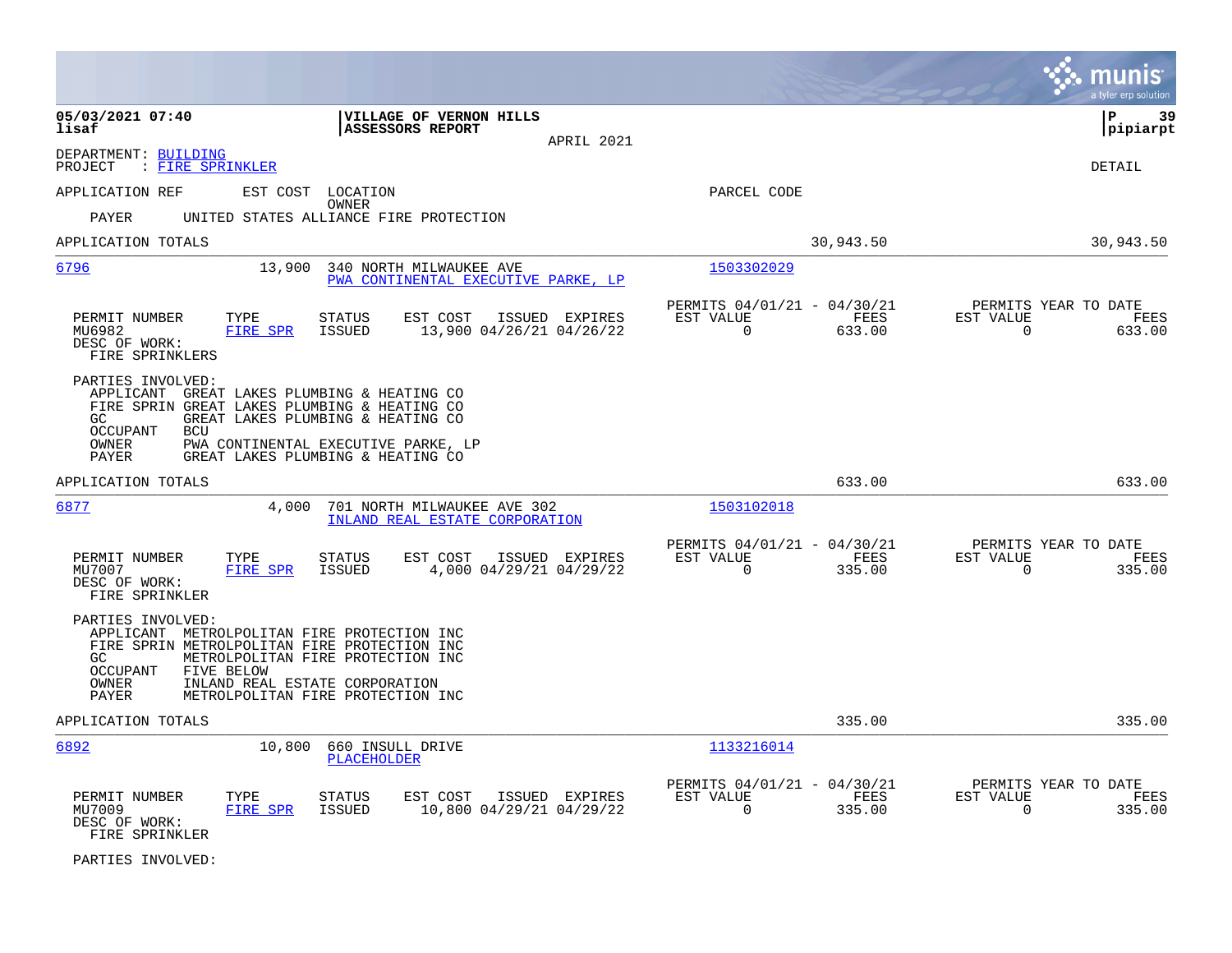|                                                                                                                                                                                               |                                                          |                |                                               |                      |                       | <b>munis</b><br>a tyler erp solution.  |
|-----------------------------------------------------------------------------------------------------------------------------------------------------------------------------------------------|----------------------------------------------------------|----------------|-----------------------------------------------|----------------------|-----------------------|----------------------------------------|
| 05/03/2021 07:40<br>lisaf                                                                                                                                                                     | VILLAGE OF VERNON HILLS<br>ASSESSORS REPORT              | APRIL 2021     |                                               |                      |                       | P<br>40<br> pipiarpt                   |
| DEPARTMENT: BUILDING<br>: FIRE SPRINKLER<br>PROJECT                                                                                                                                           |                                                          |                |                                               |                      |                       | DETAIL                                 |
| APPLICATION REF<br>EST COST<br>NOVA FIRE PROTECTION<br>APPLICANT<br>FIRE SPRIN<br>NOVA FIRE PROTECTION<br>GC<br>NOVA FIRE PROTECTION<br>OWNER<br>PLACEHOLDER<br>PAYER<br>NOVA FIRE PROTECTION | LOCATION<br>OWNER                                        |                | PARCEL CODE                                   |                      |                       |                                        |
| APPLICATION TOTALS                                                                                                                                                                            |                                                          |                |                                               | 335.00               |                       | 335.00                                 |
| 6893<br>11,651                                                                                                                                                                                | 510 COUNCIL CIRCLE<br><b>PLACEHOLDER</b>                 |                | 1133205076                                    |                      |                       |                                        |
| PERMIT NUMBER<br>TYPE<br>MU7010<br><b>FIRE SPR</b><br>DESC OF WORK:<br>FIRE SPRINNKLER                                                                                                        | EST COST<br>STATUS<br>11,651 04/29/21 04/29/22<br>ISSUED | ISSUED EXPIRES | PERMITS 04/01/21 - 04/30/21<br>EST VALUE<br>0 | FEES<br>316.51       | EST VALUE<br>$\Omega$ | PERMITS YEAR TO DATE<br>FEES<br>316.51 |
| PARTIES INVOLVED:<br>APPLICANT<br>NOVA FIRE PROTECTION<br>NOVA FIRE PROTECTION<br>FIRE SPRIN<br>NOVA FIRE PROTECTION<br>GC<br>OWNER<br>PLACEHOLDER<br>PAYER<br>NOVA FIRE PROTECTION           |                                                          |                |                                               |                      |                       |                                        |
| APPLICATION TOTALS<br>PROJECT TOTALS                                                                                                                                                          |                                                          |                | 0                                             | 316.51<br>33, 352.52 | $\Omega$              | 316.51<br>33, 352.52                   |

**Contract**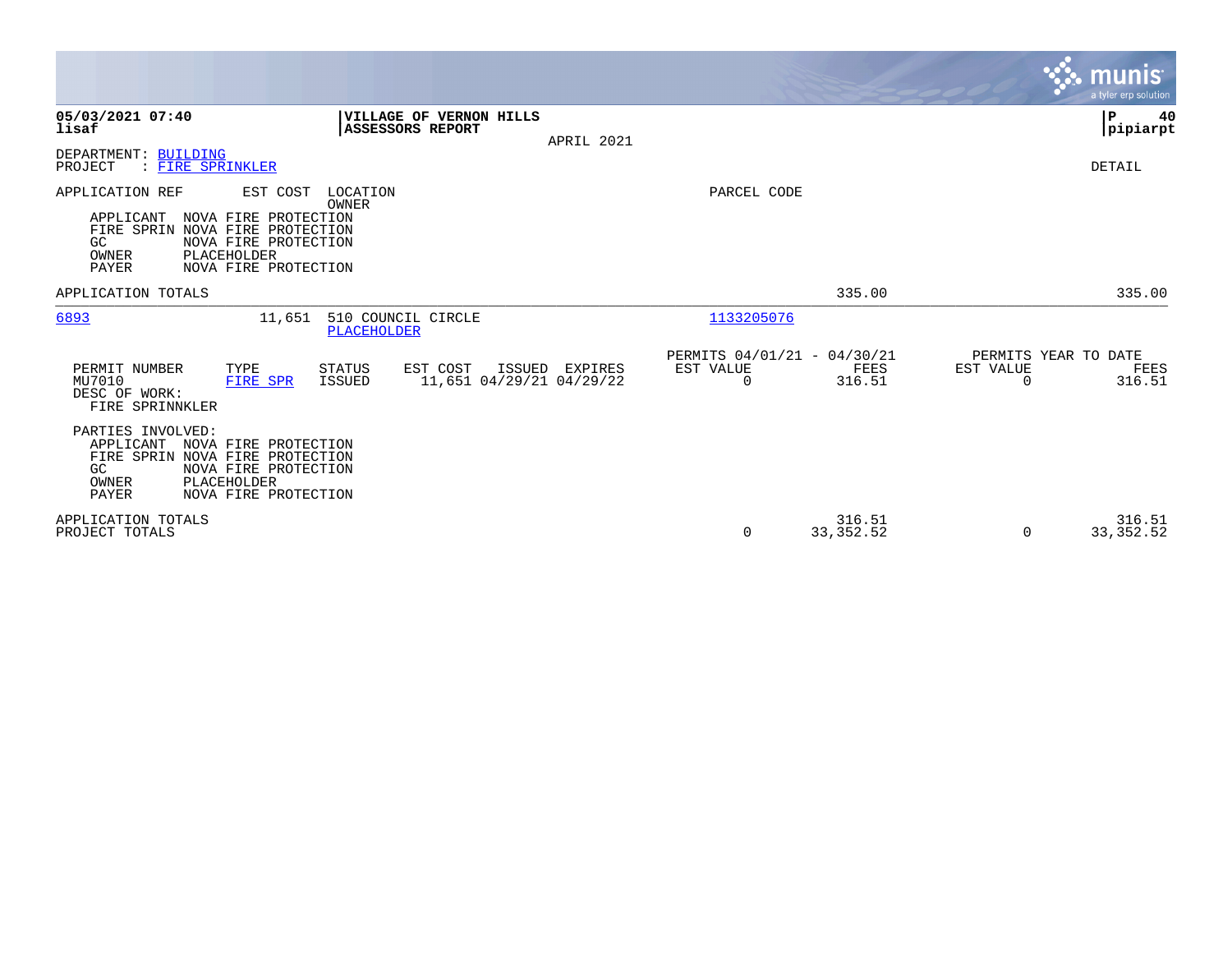|                                                                                                             |                                                                                                    |                                                                          | munis<br>a tyler erp solution                                     |
|-------------------------------------------------------------------------------------------------------------|----------------------------------------------------------------------------------------------------|--------------------------------------------------------------------------|-------------------------------------------------------------------|
| 05/03/2021 07:40<br>lisaf                                                                                   | VILLAGE OF VERNON HILLS<br><b>ASSESSORS REPORT</b><br>APRIL 2021                                   |                                                                          | $\mathbf{P}$<br>41<br> pipiarpt                                   |
| DEPARTMENT: BUILDING<br>: LAWN SPRINKLER<br>PROJECT                                                         |                                                                                                    |                                                                          | <b>DETAIL</b>                                                     |
| APPLICATION REF                                                                                             | EST COST<br>LOCATION<br>OWNER                                                                      | PARCEL CODE                                                              |                                                                   |
| 6765                                                                                                        | 5,000<br>524 COUNCIL CIRCLE<br><b>ANKUR GOSWAMI</b>                                                | 1133205058                                                               |                                                                   |
| PERMIT NUMBER<br>TYPE<br>MU6823<br>DESC OF WORK:<br>IRRIGATION LAWN SPRINKLER                               | EST COST<br>ISSUED EXPIRES<br>STATUS<br>5,000 04/01/21 04/01/22<br><b>LAWN IRRIG ISSUED</b>        | PERMITS 04/01/21 - 04/30/21<br>EST VALUE<br>FEES<br>$\Omega$<br>50.00    | PERMITS YEAR TO DATE<br>EST VALUE<br>FEES<br>$\Omega$<br>50.00    |
| PARTIES INVOLVED:<br>APPLICANT AMERICAN NATIONAL SPRINKLER<br>GC.<br>OWNER<br>ANKUR GOSWAMI<br><b>PAYER</b> | AMERICAN NATIONAL SPRINKLER<br>AMERICAN NATIONAL SPRINKLER                                         |                                                                          |                                                                   |
| APPLICATION TOTALS                                                                                          |                                                                                                    | 50.00                                                                    | 50.00                                                             |
| 6766                                                                                                        | 5,000<br>645 INSULL DRIVE<br>JIM & ABBY STANCIK                                                    | 1133205087                                                               |                                                                   |
| PERMIT NUMBER<br>TYPE<br>MU6824<br>DESC OF WORK:<br>IRRIGATION LAWN SPRINKLER                               | EST COST<br>ISSUED EXPIRES<br><b>STATUS</b><br><b>LAWN IRRIG ISSUED</b><br>5,000 04/01/21 04/01/22 | PERMITS 04/01/21 - 04/30/21<br>EST VALUE<br>FEES<br>$\mathbf 0$<br>50.00 | PERMITS YEAR TO DATE<br>EST VALUE<br>FEES<br>$\mathbf 0$<br>50.00 |
| PARTIES INVOLVED:<br>APPLICANT<br>GC.<br>OWNER<br>JIM & ABBY STANCIK<br>PAYER                               | AMERICAN NATIONAL SPRINKLER<br>AMERICAN NATIONAL SPRINKLER<br>AMERICAN NATIONAL SPRINKLER          |                                                                          |                                                                   |
| APPLICATION TOTALS                                                                                          |                                                                                                    | 50.00                                                                    | 50.00                                                             |
| 6827                                                                                                        | 4,500<br>536 COUNCIL CIRCLE<br>PLACEHOLDER                                                         | 1133205052                                                               |                                                                   |
| PERMIT NUMBER<br>TYPE<br>MU6876<br>DESC OF WORK:<br>LAWN SPRINKLER                                          | EST COST<br>ISSUED EXPIRES<br><b>STATUS</b><br>4,500 04/09/21 04/09/22<br><b>LAWN IRRIG ISSUED</b> | PERMITS 04/01/21 - 04/30/21<br>EST VALUE<br>FEES<br>$\Omega$<br>50.00    | PERMITS YEAR TO DATE<br>EST VALUE<br>FEES<br>0<br>50.00           |
| PARTIES INVOLVED:<br>APPLICANT<br>GC.<br>PLACEHOLDER<br>OWNER<br>PLUMBER<br>PAYER                           | ALANIZ IRRIGATION INC<br>ALANIZ IRRIGATION INC<br>ALANIZ IRRIGATION INC<br>ALANIZ IRRIGATION INC   |                                                                          |                                                                   |
| APPLICATION TOTALS                                                                                          |                                                                                                    | 50.00                                                                    | 50.00                                                             |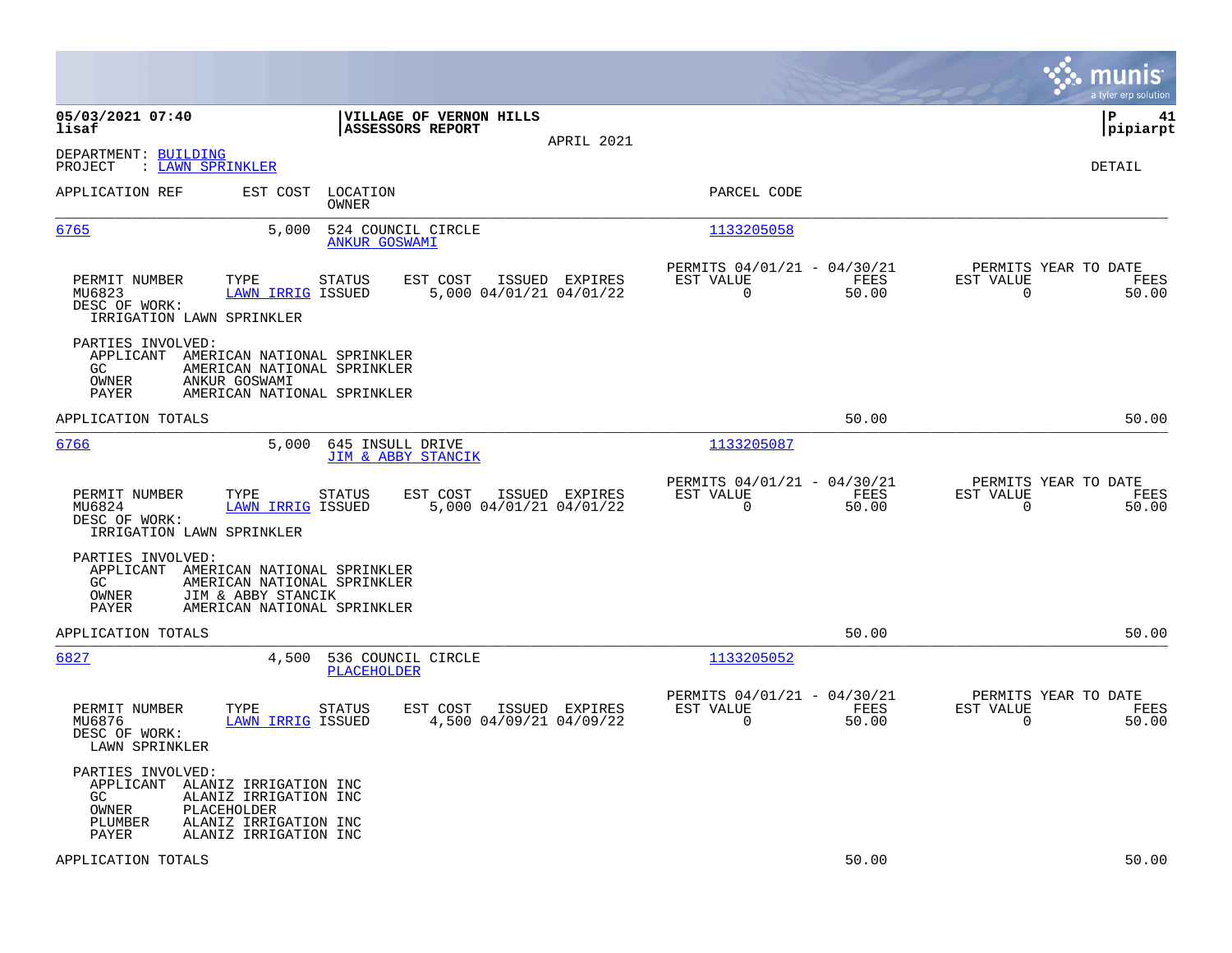|                                                                                                                                                                         |                                                      |                |                                                         |               |                                                  | munis<br>a tyler erp solution |
|-------------------------------------------------------------------------------------------------------------------------------------------------------------------------|------------------------------------------------------|----------------|---------------------------------------------------------|---------------|--------------------------------------------------|-------------------------------|
| 05/03/2021 07:40<br>lisaf                                                                                                                                               | VILLAGE OF VERNON HILLS<br><b>ASSESSORS REPORT</b>   |                |                                                         |               |                                                  | ΙP<br>42<br> pipiarpt         |
| DEPARTMENT: BUILDING<br>PROJECT<br>: <u>LAWN SPRINKLER</u>                                                                                                              |                                                      | APRIL 2021     |                                                         |               |                                                  | <b>DETAIL</b>                 |
| APPLICATION REF<br>EST COST                                                                                                                                             | LOCATION<br>OWNER                                    |                | PARCEL CODE                                             |               |                                                  |                               |
| 6905<br>4,300                                                                                                                                                           | 67 SHELBY CT<br>GENE A & CAROL LAMBERTI              |                | 1507212011                                              |               |                                                  |                               |
| PERMIT NUMBER<br>TYPE<br>MU6950<br>LAWN IRRIG ISSUED<br>DESC OF WORK:<br>IRRIGATION SYSTEM INSTALLATION                                                                 | <b>STATUS</b><br>EST COST<br>4,300 04/22/21 04/22/22 | ISSUED EXPIRES | PERMITS 04/01/21 - 04/30/21<br>EST VALUE<br>$\mathbf 0$ | FEES<br>50.00 | PERMITS YEAR TO DATE<br>EST VALUE<br>$\mathbf 0$ | FEES<br>50.00                 |
| PARTIES INVOLVED:<br>APPLICANT WATER WORKS INC<br>GC<br>WATER WORKS INC<br>IRRIGATION WATER WORKS INC<br>GENE A & CAROL LAMBERTI<br>OWNER<br>PLUMBER<br>WATER WORKS INC |                                                      |                |                                                         |               |                                                  |                               |
| APPLICATION TOTALS                                                                                                                                                      |                                                      |                |                                                         | 50.00         |                                                  | 50.00                         |
| 6906<br>9,000                                                                                                                                                           | 1613 NICKLAUS CT<br><b>BANK OF AMERICA/NA</b>        |                | 1128309030                                              |               |                                                  |                               |
| PERMIT NUMBER<br>TYPE<br><b>LAWN IRRIG ISSUED</b><br>MU6951<br>DESC OF WORK:<br>IRRIGATION SYSTEM INSTALLATION                                                          | EST COST<br><b>STATUS</b><br>9,000 04/22/21 04/22/22 | ISSUED EXPIRES | PERMITS 04/01/21 - 04/30/21<br>EST VALUE<br>0           | FEES<br>90.00 | PERMITS YEAR TO DATE<br>EST VALUE<br>$\mathbf 0$ | FEES<br>90.00                 |
| PARTIES INVOLVED:<br>APPLICANT<br>WATER WORKS INC<br>GC.<br>WATER WORKS INC<br>OWNER<br>BANK OF AMERICA/NA<br>WATER WORKS INC<br>PLUMBER<br>WATER WORKS INC<br>PAYER    |                                                      |                |                                                         |               |                                                  |                               |
| APPLICATION TOTALS                                                                                                                                                      |                                                      |                |                                                         | 90.00         |                                                  | 90.00                         |
| 6907<br>4,800                                                                                                                                                           | 515 COUNCIL CIRCLE<br><b>PLACEHOLDER</b>             |                | 1133213016                                              |               |                                                  |                               |
| PERMIT NUMBER<br>TYPE<br>MU6953<br>LAWN IRRIG ISSUED<br>DESC OF WORK:<br>LANDSCAPE IRRIGATION SYSTEM                                                                    | <b>STATUS</b><br>EST COST<br>4,800 04/23/21 04/23/22 | ISSUED EXPIRES | PERMITS 04/01/21 - 04/30/21<br>EST VALUE<br>$\Omega$    | FEES<br>50.00 | PERMITS YEAR TO DATE<br>EST VALUE<br>$\Omega$    | FEES<br>50.00                 |
| PARTIES INVOLVED:<br>APPLICANT D AND D LANDSCAPE<br>GC<br>D AND D LANDSCAPE<br>OWNER<br>PLACEHOLDER<br>D AND D LANDSCAPE<br>PAYER                                       |                                                      |                |                                                         |               |                                                  |                               |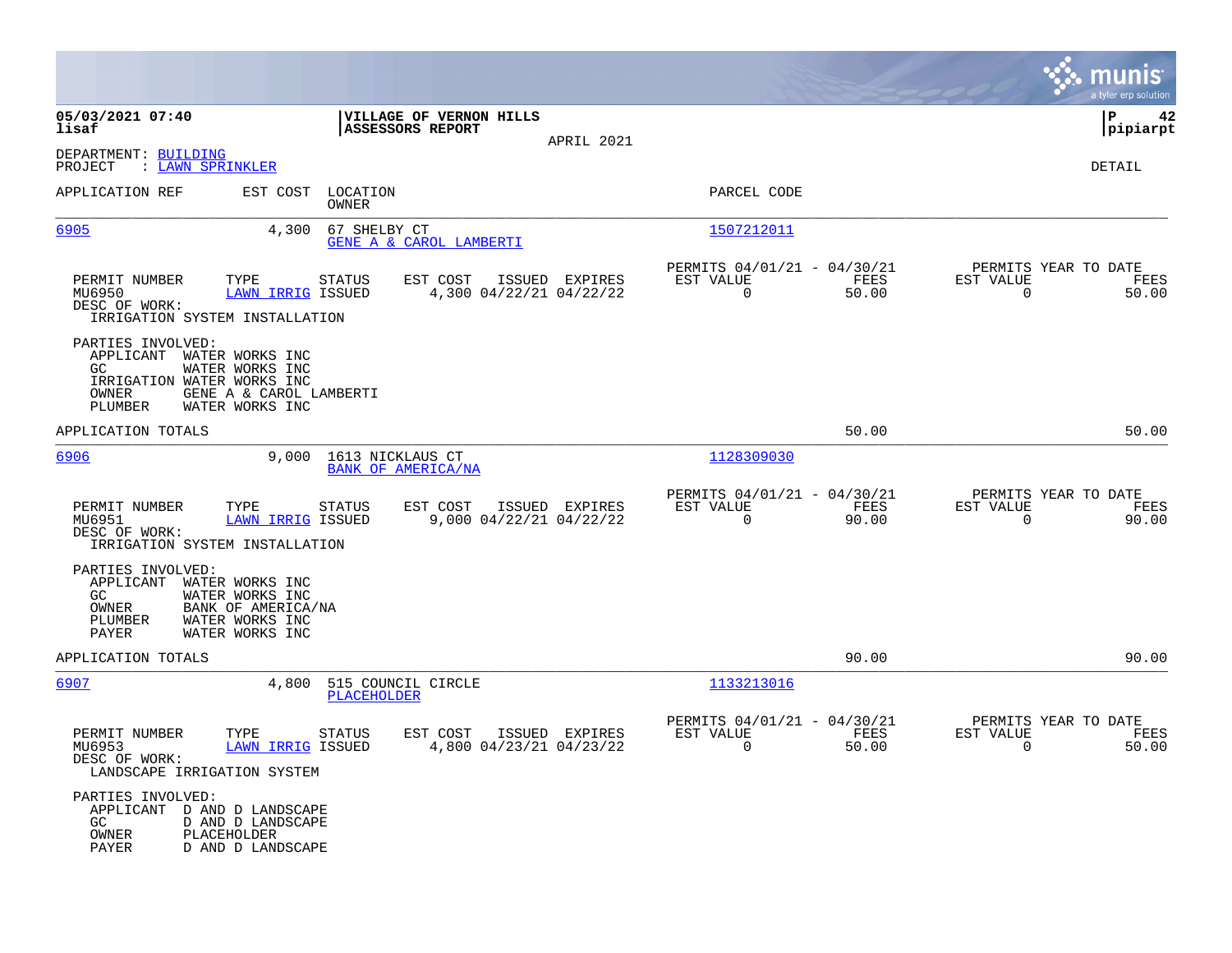|                                                               |                                                                                      |                                             |                                               |            |                                                      |                 |           | <b>munis</b><br>a tyler erp solution  |
|---------------------------------------------------------------|--------------------------------------------------------------------------------------|---------------------------------------------|-----------------------------------------------|------------|------------------------------------------------------|-----------------|-----------|---------------------------------------|
| 05/03/2021 07:40<br>lisaf<br>APPLICATION TOTALS               |                                                                                      | <b>ASSESSORS REPORT</b>                     | <b>VILLAGE OF VERNON HILLS</b>                | APRIL 2021 |                                                      | 50.00           |           | P.<br>43<br><b>pipiarpt</b><br>50.00  |
| DEPARTMENT: BUILDING<br>PROJECT                               | : LAWN SPRINKLER                                                                     |                                             |                                               |            |                                                      |                 |           | DETAIL                                |
| APPLICATION REF                                               | EST COST                                                                             | LOCATION<br>OWNER                           |                                               |            | PARCEL CODE                                          |                 |           |                                       |
| 6908                                                          | 7,000                                                                                | 530 COUNCIL CIRCLE<br>MILAN JARMILA BRUNCKO |                                               |            | 1133205055                                           |                 |           |                                       |
| PERMIT NUMBER<br>MU6955<br>DESC OF WORK:                      | TYPE<br>LAWN IRRIG ISSUED<br>LAWN IRRIGATION SPRINKLER SYSTEM INSTALL                | STATUS                                      | EST COST<br>ISSUED<br>7,000 04/23/21 04/23/22 | EXPIRES    | PERMITS 04/01/21 - 04/30/21<br>EST VALUE<br>$\Omega$ | FEES<br>70.00   | EST VALUE | PERMITS YEAR TO DATE<br>FEES<br>70.00 |
| PARTIES INVOLVED:<br>APPLICANT<br>GC<br>OWNER<br><b>PAYER</b> | D AND D LANDSCAPE<br>D AND D LANDSCAPE<br>MILAN JARMILA BRUNCKO<br>D AND D LANDSCAPE |                                             |                                               |            |                                                      |                 |           |                                       |
| APPLICATION TOTALS<br>PROJECT TOTALS                          |                                                                                      |                                             |                                               |            | 0                                                    | 70.00<br>410.00 | $\Omega$  | 70.00<br>410.00                       |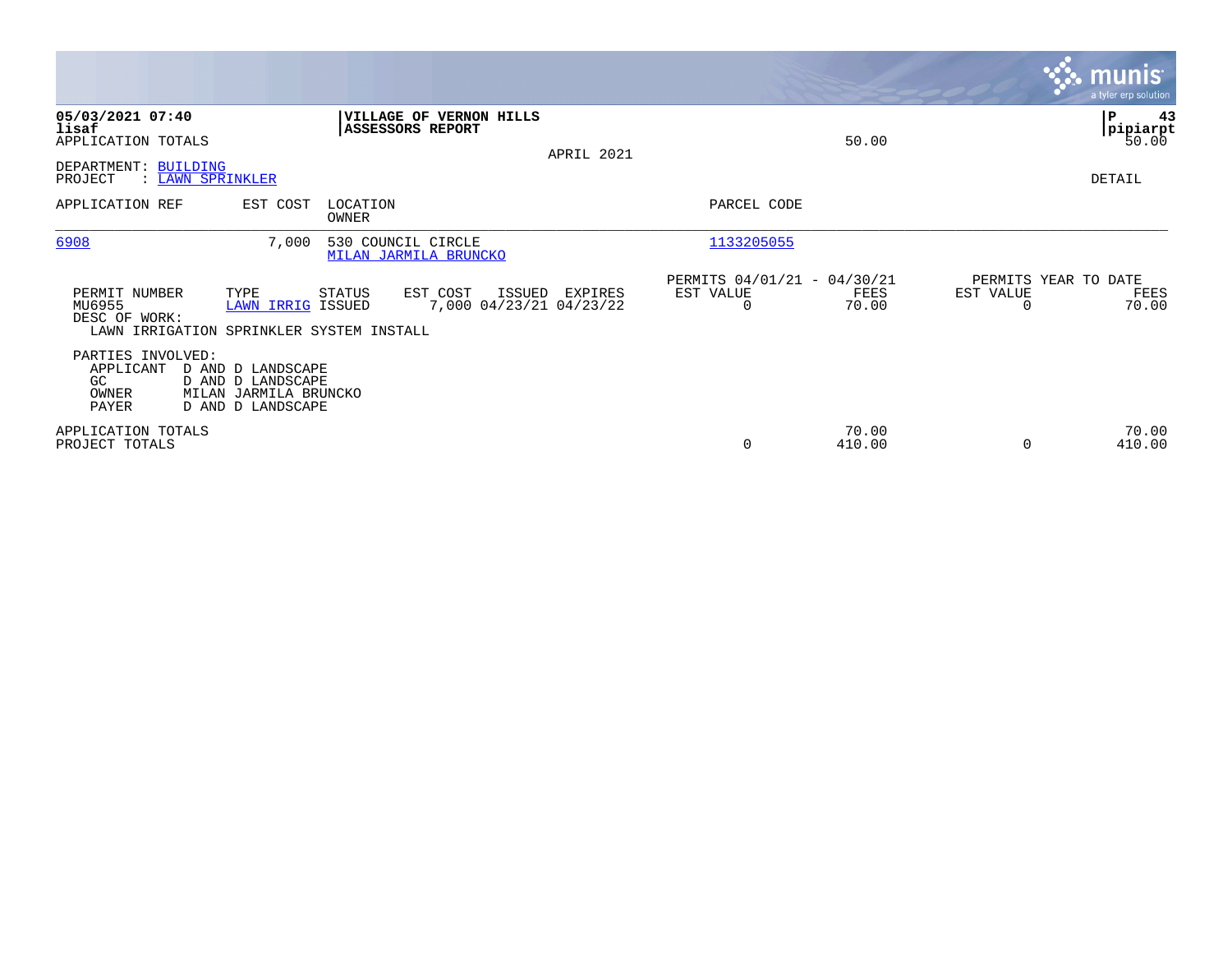|                                                                                 |                                                                                       |                   |                                                         |            |                                                      |                  |                                   | <b>munis</b><br>a tyler erp solution |
|---------------------------------------------------------------------------------|---------------------------------------------------------------------------------------|-------------------|---------------------------------------------------------|------------|------------------------------------------------------|------------------|-----------------------------------|--------------------------------------|
| 05/03/2021 07:40<br>lisaf                                                       |                                                                                       |                   | VILLAGE OF VERNON HILLS<br>ASSESSORS REPORT             | APRIL 2021 |                                                      |                  |                                   | ∣P<br>44<br> pipiarpt                |
| DEPARTMENT: BUILDING<br>PROJECT                                                 | : MISC COMMERCIAL                                                                     |                   |                                                         |            |                                                      |                  |                                   | DETAIL                               |
| APPLICATION REF                                                                 | EST COST                                                                              | LOCATION<br>OWNER |                                                         |            | PARCEL CODE                                          |                  |                                   |                                      |
| 6811                                                                            | 30,000                                                                                |                   | 870 WEST END COURT<br>WEST END BUTTERFIELD HOLDINGS LLC |            | 1132305032                                           |                  |                                   |                                      |
| PERMIT NUMBER<br>MU6900<br>DESC OF WORK:<br>INTERNAL DEMOLITION                 | TYPE<br>MISC COMM                                                                     | STATUS<br>ISSUED  | EST COST<br>ISSUED<br>30,000 04/13/21 04/13/22          | EXPIRES    | PERMITS 04/01/21 - 04/30/21<br>EST VALUE<br>$\Omega$ | FEES<br>300.00   | PERMITS YEAR TO DATE<br>EST VALUE | FEES<br>300.00                       |
| PARTIES INVOLVED:<br>GC<br>MISCELLANE ASPEN GROUP<br>OCCUPANT<br>OWNER<br>PAYER | ASPEN GROUP<br>THE ORCHARD<br>WEST END BUTTERFIELD HOLDINGS LLC<br><b>ASPEN GROUP</b> |                   |                                                         |            |                                                      |                  |                                   |                                      |
| APPLICATION TOTALS<br>PROJECT TOTALS                                            |                                                                                       |                   |                                                         |            | $\Omega$                                             | 300.00<br>300.00 |                                   | 300.00<br>300.00                     |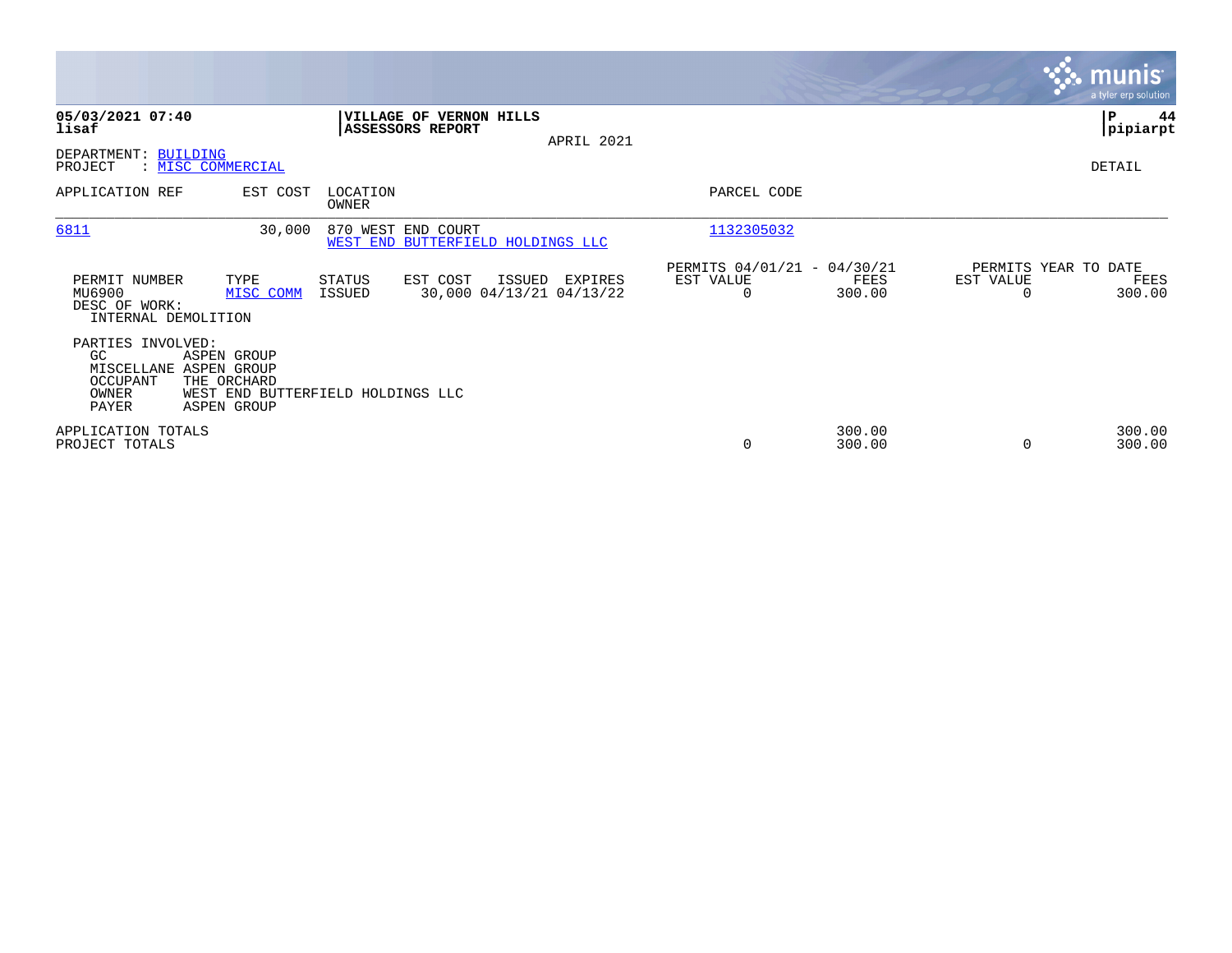|                                                                    |                                                                                    |                         |                                                       |            |                                               |                |                                               | munist<br>a tyler erp solution. |
|--------------------------------------------------------------------|------------------------------------------------------------------------------------|-------------------------|-------------------------------------------------------|------------|-----------------------------------------------|----------------|-----------------------------------------------|---------------------------------|
| 05/03/2021 07:40<br>lisaf                                          |                                                                                    | <b>ASSESSORS REPORT</b> | <b>VILLAGE OF VERNON HILLS</b>                        | APRIL 2021 |                                               |                |                                               | 45<br>P<br> pipiarpt            |
| DEPARTMENT: BUILDING<br>PROJECT                                    | : MISC ELECTRIC COMM                                                               |                         |                                                       |            |                                               |                |                                               | DETAIL                          |
| APPLICATION REF                                                    | EST COST                                                                           | LOCATION<br>OWNER       |                                                       |            | PARCEL CODE                                   |                |                                               |                                 |
| 6947                                                               | 5,000                                                                              |                         | 1111 NORTH MILWAUKEE AVENUE<br>PASSCO MELODY FARM DST |            | 1134302008                                    |                |                                               |                                 |
| PERMIT NUMBER<br>MU6996<br>DESC OF WORK:                           | TYPE<br>MISC ELEC<br>EV CHARGER INSTALLATION                                       | STATUS<br>ISSUED        | EST COST<br>ISSUED<br>5,000 04/28/21 04/28/22         | EXPIRES    | PERMITS 04/01/21 - 04/30/21<br>EST VALUE<br>0 | FEES<br>75.00  | PERMITS YEAR TO DATE<br>EST VALUE<br>$\Omega$ | FEES<br>75.00                   |
| PARTIES INVOLVED:<br>APPLICANT<br>GC<br>OCCUPANT<br>OWNER<br>PAYER | LANE VALENTE<br>LANE VALENTE<br>GREYSTAR<br>PASSCO MELODY FARM DST<br>LANE VALENTE |                         |                                                       |            |                                               |                |                                               |                                 |
| APPLICATION TOTALS<br>PROJECT TOTALS                               |                                                                                    |                         |                                                       |            | 0                                             | 75.00<br>75.00 | $\Omega$                                      | 75.00<br>75.00                  |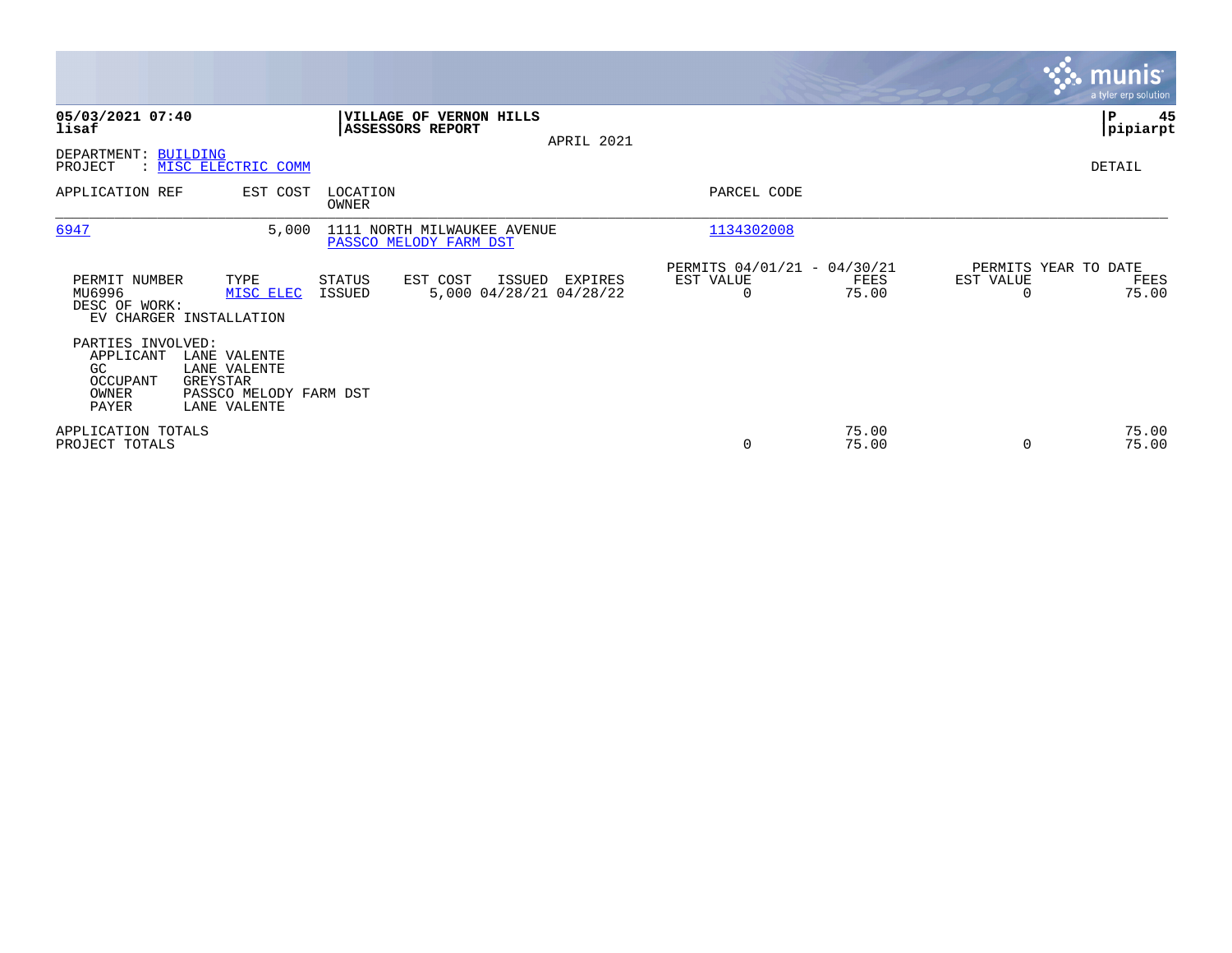|                                                                      |                                                                                                               |                                                |                                                |            |                                               |                  |                                   | <b>munis</b><br>a tyler erp solution |
|----------------------------------------------------------------------|---------------------------------------------------------------------------------------------------------------|------------------------------------------------|------------------------------------------------|------------|-----------------------------------------------|------------------|-----------------------------------|--------------------------------------|
| 05/03/2021 07:40<br>lisaf                                            |                                                                                                               | ASSESSORS REPORT                               | VILLAGE OF VERNON HILLS                        | APRIL 2021 |                                               |                  |                                   | IΡ<br>46<br> pipiarpt                |
| DEPARTMENT:<br><b>BUILDING</b><br>PROJECT                            | : MIS ELEC RESIDENTIAL                                                                                        |                                                |                                                |            |                                               |                  |                                   | DETAIL                               |
| APPLICATION REF                                                      | EST COST                                                                                                      | LOCATION<br><b>OWNER</b>                       |                                                |            | PARCEL CODE                                   |                  |                                   |                                      |
| 6912                                                                 | 26,676                                                                                                        | 179 NORTH FIORE PKY                            | GENNADY & ALLA POLISHCHUK                      |            | 1506409016                                    |                  |                                   |                                      |
| PERMIT NUMBER<br>MU6986<br>DESC OF WORK:<br>ROOFTOP SOLAR PANELS     | TYPE<br>ELEC RES                                                                                              | STATUS<br>ISSUED                               | EST COST<br>ISSUED<br>26,676 04/26/21 04/26/22 | EXPIRES    | PERMITS 04/01/21 - 04/30/21<br>EST VALUE<br>0 | FEES<br>266.76   | PERMITS YEAR TO DATE<br>EST VALUE | FEES<br>266.76                       |
| PARTIES INVOLVED:<br>APPLICANT<br>ELECTRICIA<br>GC<br>OWNER<br>PAYER | SUNRUN<br>SUNRUN<br>SUNRUN INSTALLATION SERVICES<br>GENNADY & ALLA POLISHCHUK<br>SUNRUN INSTALLATION SERVICES | INSTALLATION SERVICES<br>INSTALLATION SERVICES |                                                |            |                                               |                  |                                   |                                      |
| APPLICATION TOTALS<br>PROJECT TOTALS                                 |                                                                                                               |                                                |                                                |            | 0                                             | 266.76<br>266.76 |                                   | 266.76<br>266.76                     |

**Contract**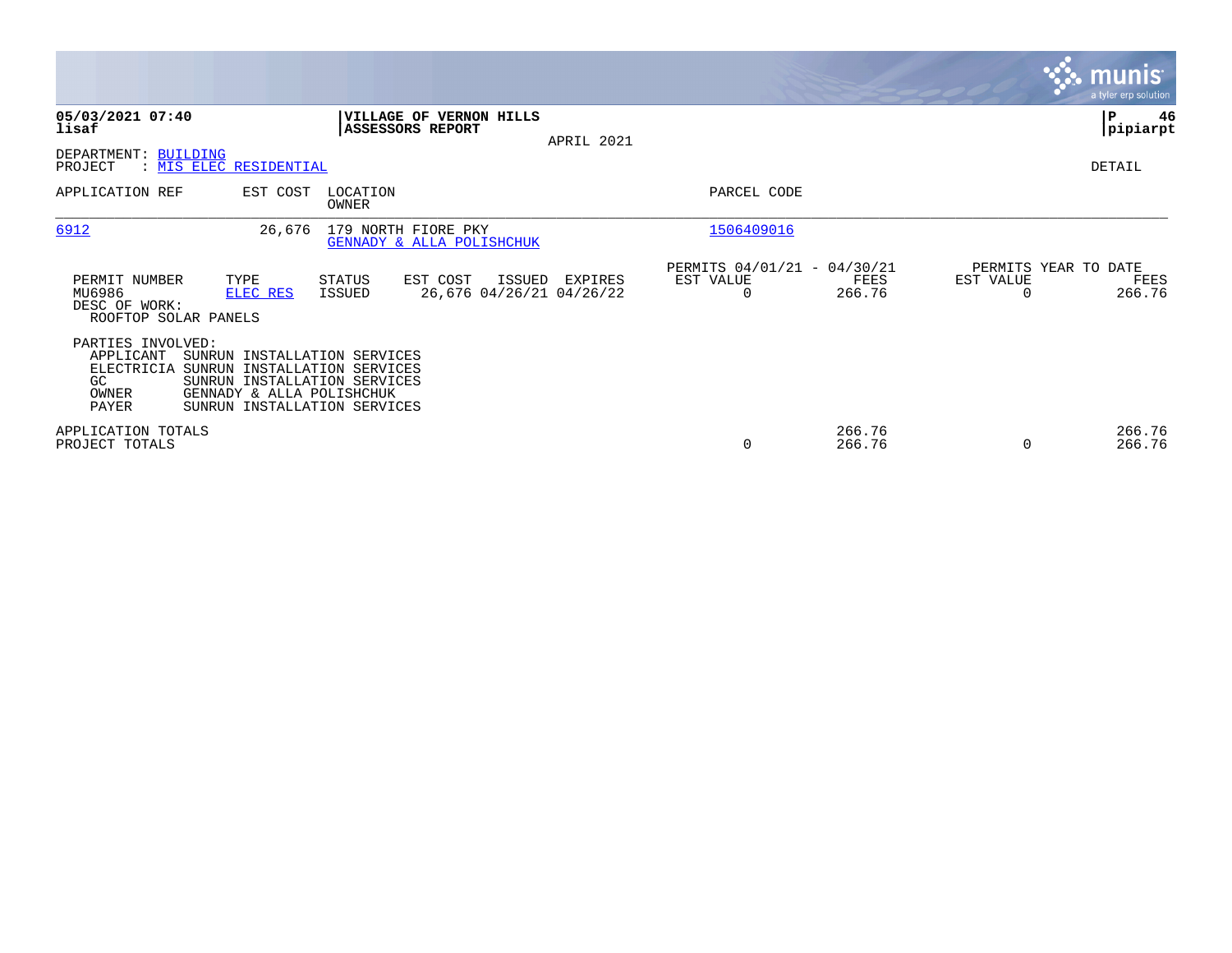|                                                                                                                                                                                                                                                                                                                          |                                                                                           |                                                                          | munis<br>a tyler erp solution                                      |
|--------------------------------------------------------------------------------------------------------------------------------------------------------------------------------------------------------------------------------------------------------------------------------------------------------------------------|-------------------------------------------------------------------------------------------|--------------------------------------------------------------------------|--------------------------------------------------------------------|
| 05/03/2021 07:40<br>lisaf                                                                                                                                                                                                                                                                                                | VILLAGE OF VERNON HILLS<br>ASSESSORS REPORT                                               |                                                                          | ΙP<br>47<br> pipiarpt                                              |
| DEPARTMENT: BUILDING<br>: <u>MISC RESIDENTIAL</u><br>PROJECT                                                                                                                                                                                                                                                             | APRIL 2021                                                                                |                                                                          | DETAIL                                                             |
| EST COST<br>APPLICATION REF                                                                                                                                                                                                                                                                                              | LOCATION<br>OWNER                                                                         | PARCEL CODE                                                              |                                                                    |
| 6701<br>25,625                                                                                                                                                                                                                                                                                                           | 211E ARCADIA CT<br>RYAN & ELIZABETH RAY                                                   | 1505204018                                                               |                                                                    |
| PERMIT NUMBER<br>TYPE<br>MISC RES<br>MU6827<br>DESC OF WORK:<br>PATIO, FIRE PIT W/ GAS, STOOP & STAIRS                                                                                                                                                                                                                   | <b>STATUS</b><br>EST COST<br>ISSUED EXPIRES<br>ISSUED<br>25,625 04/01/21 04/23/22         | PERMITS 04/01/21 - 04/30/21<br>EST VALUE<br>FEES<br>0<br>256.25          | PERMITS YEAR TO DATE<br>EST VALUE<br>FEES<br>$\mathbf 0$<br>256.25 |
| PARTIES INVOLVED:<br>APPLICANT<br>3D BRICK PAVING INC<br>GC.<br>3D BRICK PAVING INC<br>GC<br>RYAN & ELIZABETH RAY<br>OWNER<br>RYAN & ELIZABETH RAY<br>PAYER<br>RYAN & ELIZABETH RAY                                                                                                                                      |                                                                                           |                                                                          |                                                                    |
| APPLICATION TOTALS                                                                                                                                                                                                                                                                                                       |                                                                                           | 256.25                                                                   | 256.25                                                             |
| 6710<br>186,837                                                                                                                                                                                                                                                                                                          | 645 INSULL DRIVE<br>JIM & ABBY STANCIK                                                    | 1133205087                                                               |                                                                    |
| PERMIT NUMBER<br>TYPE<br>MISC RES<br>MU6886<br>DESC OF WORK:<br>BASEMENT REMODEL                                                                                                                                                                                                                                         | <b>STATUS</b><br>EST COST<br>ISSUED EXPIRES<br><b>ISSUED</b><br>186,837 04/09/21 04/09/22 | PERMITS 04/01/21 - 04/30/21<br>EST VALUE<br>FEES<br>$\Omega$<br>1,868.37 | PERMITS YEAR TO DATE<br>EST VALUE<br>FEES<br>$\Omega$<br>1,868.37  |
| PARTIES INVOLVED:<br>APPLICANT RYDER HOMES LLC<br>CARPENTER<br>RYDER HOMES LLC<br>ELECTRICIA ADAMS NORTHFIELD ELECTRIC<br>GC<br>RYDER HOMES LLC<br><b>HVAC</b><br>TEUTONIC TWMPERTURE CONTROL<br>OWNER<br>JIM & ABBY STANCIK<br>PFEIFER PLUMBING<br>PLUMBER<br>RYDER HOMES LLC<br>PAYER<br>PAYER<br>JEFFERET D BRONSWICK |                                                                                           |                                                                          |                                                                    |
| APPLICATION TOTALS                                                                                                                                                                                                                                                                                                       |                                                                                           | 1,868.37                                                                 | 1,868.37                                                           |
| 6778<br>8,250                                                                                                                                                                                                                                                                                                            | 211 ALPINE DR<br>TADEUSZ ZBROZEK                                                          | 1505422001                                                               |                                                                    |
| PERMIT NUMBER<br>TYPE<br>MU6833<br>MISC RES<br>DESC OF WORK:<br>CRAWL SPACE ENCAPSULATION                                                                                                                                                                                                                                | <b>STATUS</b><br>EST COST<br>ISSUED EXPIRES<br>8,250 04/05/21 04/14/22<br><b>ISSUED</b>   | PERMITS 04/01/21 - 04/30/21<br>EST VALUE<br>FEES<br>$\mathbf 0$<br>82.50 | PERMITS YEAR TO DATE<br>EST VALUE<br>FEES<br>$\mathbf 0$<br>82.50  |
| PARTIES INVOLVED:<br>APPLICANT PERMASEAL BASEMENT SYSTEM, INC                                                                                                                                                                                                                                                            |                                                                                           |                                                                          |                                                                    |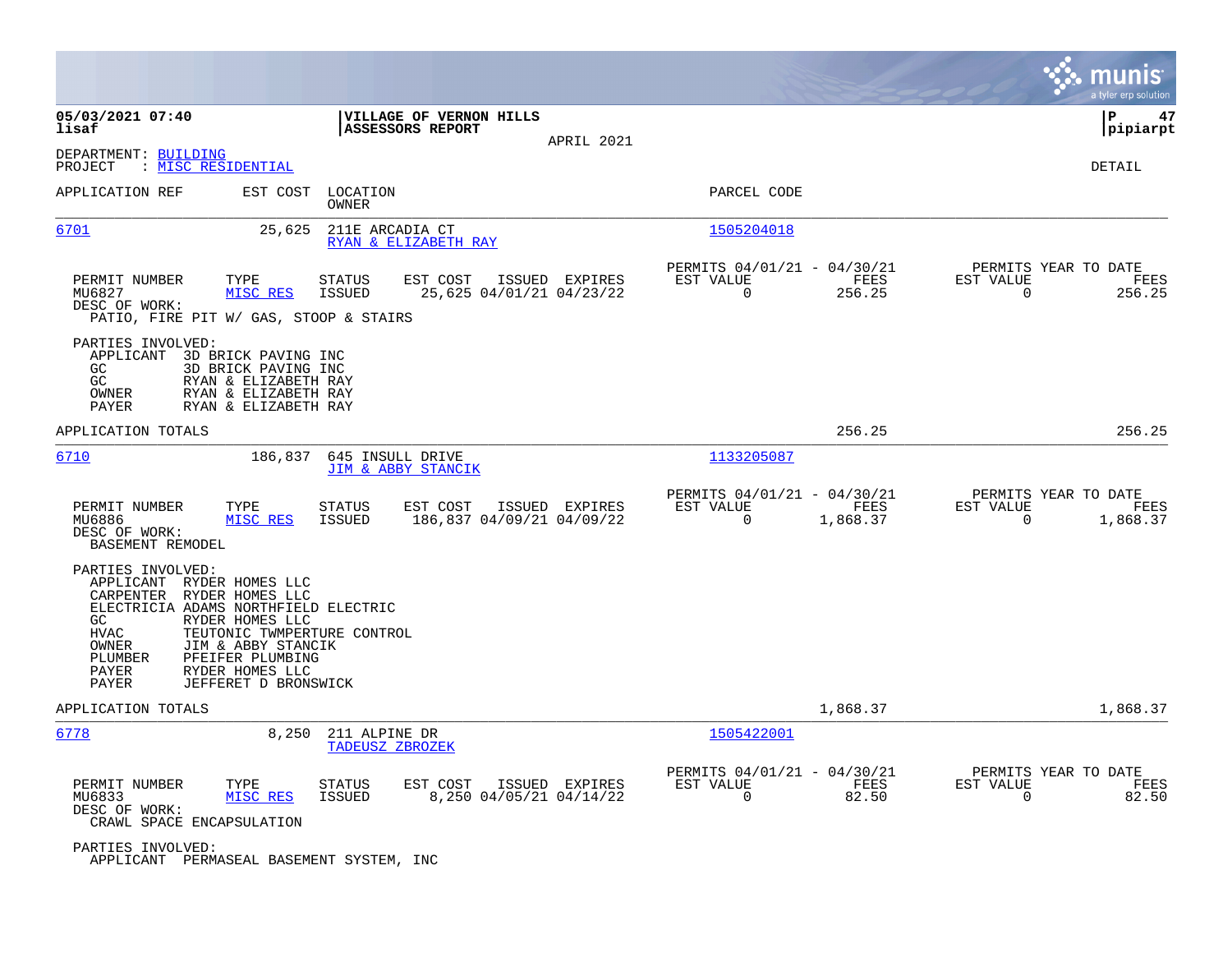|                                                                                                                                                                                                                                                                                                                                                                                                                                                                                                                                                        |                                                                             | munis<br>a tyler erp solution                                        |
|--------------------------------------------------------------------------------------------------------------------------------------------------------------------------------------------------------------------------------------------------------------------------------------------------------------------------------------------------------------------------------------------------------------------------------------------------------------------------------------------------------------------------------------------------------|-----------------------------------------------------------------------------|----------------------------------------------------------------------|
| 05/03/2021 07:40<br>VILLAGE OF VERNON HILLS<br>lisaf<br><b>ASSESSORS REPORT</b><br>APRIL 2021                                                                                                                                                                                                                                                                                                                                                                                                                                                          |                                                                             | l P<br>48<br> pipiarpt                                               |
| DEPARTMENT: BUILDING<br>PROJECT<br>: MISC RESIDENTIAL                                                                                                                                                                                                                                                                                                                                                                                                                                                                                                  |                                                                             | <b>DETAIL</b>                                                        |
| EST COST LOCATION<br>APPLICATION REF<br>OWNER<br>GC<br>PERMASEAL BASEMENT SYSTEM, INC<br>OWNER<br>TADEUSZ ZBROZEK<br>PERMASEAL BASEMENT SYSTEM, INC<br>PLUMBER<br>PERMASEAL BASEMENT SYSTEM, INC<br>PAYER                                                                                                                                                                                                                                                                                                                                              | PARCEL CODE                                                                 |                                                                      |
| APPLICATION TOTALS                                                                                                                                                                                                                                                                                                                                                                                                                                                                                                                                     | 82.50                                                                       | 82.50                                                                |
| 6787<br>122,800<br>1800 SAWGRASS STREET<br>MATTHEW ZIVKOVIC                                                                                                                                                                                                                                                                                                                                                                                                                                                                                            | 1128308012                                                                  |                                                                      |
| EST COST<br>PERMIT NUMBER<br>TYPE<br>STATUS<br>ISSUED EXPIRES<br>MISC RES<br>ISSUED<br>122,800 04/14/21 04/14/22<br>MU6903<br>DESC OF WORK:<br>BASEMENT REMODEL<br>ADDING 1 SINK/1 TOILET<br>PARTIES INVOLVED:<br>APPLICANT MATRIX HOME SOLUTIONS<br>CARPENTER XIAOMIN LU & BAOQI CHEN<br>DRYWALL<br>MATRIX HOME SOLUTIONS<br>ELECTRICIA JUAN MORALES - ELECTRICIAN<br>MATRIX HOME SOLUTIONS<br>GC<br><b>HVAC</b><br>COMMANDE SERVICE CENTER INC<br>OWNER<br>MATTHEW ZIVKOVIC<br>PLUMBER<br>MC PLUMBING SERVICES INC<br>MATRIX HOME SOLUTIONS<br>PAYER | PERMITS 04/01/21 - 04/30/21<br>EST VALUE<br>FEES<br>$\mathbf 0$<br>1,228.00 | PERMITS YEAR TO DATE<br>EST VALUE<br>FEES<br>$\mathbf 0$<br>1,228.00 |
| APPLICATION TOTALS                                                                                                                                                                                                                                                                                                                                                                                                                                                                                                                                     | 1,228.00                                                                    | 1,228.00                                                             |
| 6788<br>15,000<br>304 MEREDITH PL<br>KENNETH G & LORIE L SUCHOMSKI<br>PERMIT NUMBER<br>EST COST<br>ISSUED EXPIRES<br>TYPE<br>STATUS                                                                                                                                                                                                                                                                                                                                                                                                                    | 1132301009<br>PERMITS 04/01/21 - 04/30/21<br>EST VALUE<br>FEES              | PERMITS YEAR TO DATE<br>EST VALUE<br>FEES                            |
| MU6926<br>MISC RES<br>ISSUED<br>15,000 04/16/21 04/16/22<br>DESC OF WORK:<br>BATHROOM REMODEL X2<br>PARTIES INVOLVED:<br>APPLICANT MODERN RE-BATH<br>GC<br>MODERN RE-BATH<br>OWNER<br>KENNETH G & LORIE L SUCHOMSKI<br>PFEIFER PLUMBING<br>PLUMBER<br>PAYER<br>MODERN RE-BATH                                                                                                                                                                                                                                                                          | $\mathbf 0$<br>150.00                                                       | $\Omega$<br>150.00                                                   |
| APPLICATION TOTALS                                                                                                                                                                                                                                                                                                                                                                                                                                                                                                                                     | 150.00                                                                      | 150.00                                                               |
| 6802<br>90,105<br>311 ABBEY LN<br><b>ANDREW KAPROSY</b>                                                                                                                                                                                                                                                                                                                                                                                                                                                                                                | 1505424047                                                                  |                                                                      |
| PERMIT NUMBER<br>TYPE<br><b>STATUS</b><br>EST COST<br>ISSUED EXPIRES                                                                                                                                                                                                                                                                                                                                                                                                                                                                                   | PERMITS 04/01/21 - 04/30/21<br>EST VALUE<br>FEES                            | PERMITS YEAR TO DATE<br>EST VALUE<br>FEES                            |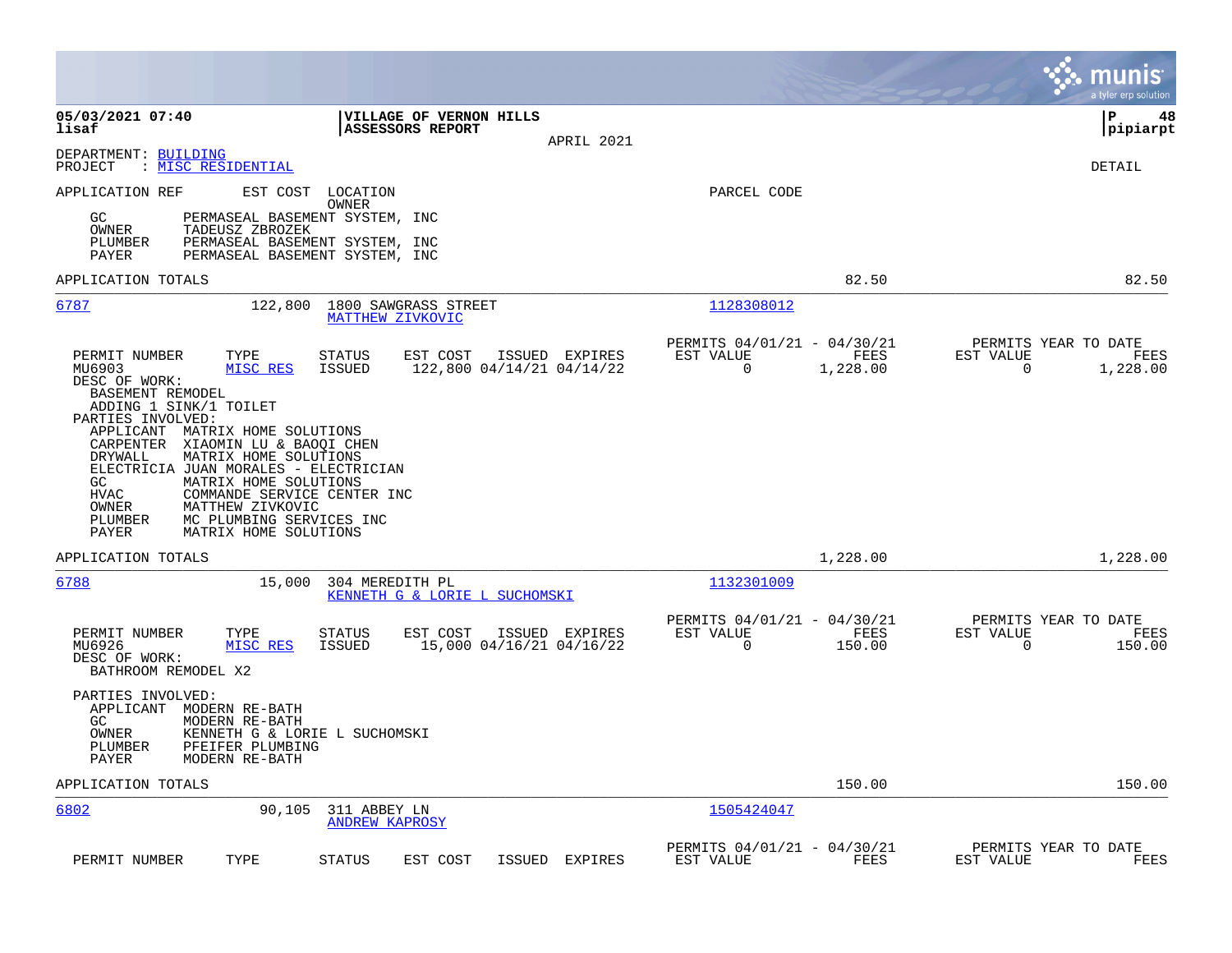|                                                                                                                                                                                                                                                                                                                       |                                                           |                                                      |                  |                                                  | munis<br>a tyler erp solution |
|-----------------------------------------------------------------------------------------------------------------------------------------------------------------------------------------------------------------------------------------------------------------------------------------------------------------------|-----------------------------------------------------------|------------------------------------------------------|------------------|--------------------------------------------------|-------------------------------|
| 05/03/2021 07:40<br>lisaf                                                                                                                                                                                                                                                                                             | VILLAGE OF VERNON HILLS<br>ASSESSORS REPORT<br>APRIL 2021 |                                                      |                  |                                                  | l P<br>49<br> pipiarpt        |
| DEPARTMENT: BUILDING<br>: MISC RESIDENTIAL<br>PROJECT                                                                                                                                                                                                                                                                 |                                                           |                                                      |                  |                                                  | <b>DETAIL</b>                 |
| APPLICATION REF<br>EST COST<br>LOCATION<br>OWNER                                                                                                                                                                                                                                                                      |                                                           | PARCEL CODE                                          |                  |                                                  |                               |
| MU6947<br>MISC RES<br><b>ISSUED</b><br>DESC OF WORK:<br>GARAGE REBUILD                                                                                                                                                                                                                                                | 90,105 04/22/21 04/22/22                                  | $\mathbf 0$                                          | 901.05           | $\Omega$                                         | 901.05                        |
| PARTIES INVOLVED:<br>APPLICANT<br>JSMM INC<br>CARPENTER<br>JSMM INC<br>ELECTRICIA RBY ELECTRIC<br>GC.<br>JSMM INC<br>GC<br>ANDREW KAPROSY<br>OWNER<br>ANDREW KAPROSY<br>PAYER<br>JSMM INC                                                                                                                             |                                                           |                                                      |                  |                                                  |                               |
| APPLICATION TOTALS                                                                                                                                                                                                                                                                                                    |                                                           |                                                      | 901.05           |                                                  | 901.05                        |
| 6809<br>30,000                                                                                                                                                                                                                                                                                                        | 749 SUSSEX CIR<br>MICHAEL A HENSON & KATHLEEN A HENSON    | 1508407016                                           |                  |                                                  |                               |
| PERMIT NUMBER<br>TYPE<br><b>STATUS</b><br>MISC RES<br>MU6932<br><b>ISSUED</b><br>DESC OF WORK:<br>PERGOLA, PATIO, TERRACE,<br>FIRE PIT & FENCE                                                                                                                                                                        | EST COST<br>ISSUED EXPIRES<br>30,000 04/19/21 04/19/22    | PERMITS 04/01/21 - 04/30/21<br>EST VALUE<br>$\Omega$ | FEES<br>300.00   | PERMITS YEAR TO DATE<br>EST VALUE<br>$\Omega$    | FEES<br>300.00                |
| PARTIES INVOLVED:<br>APPLICANT MICHAEL A HENSON & KATHLEEN A HENSON<br>V&A LANDSCAPE CONTRACTORS<br>GC.<br>OWNER<br>MICHAEL A HENSON & KATHLEEN A HENSON<br>PAYER<br>MICHAEL A HENSON & KATHLEEN A HENSON                                                                                                             |                                                           |                                                      |                  |                                                  |                               |
| APPLICATION TOTALS                                                                                                                                                                                                                                                                                                    |                                                           |                                                      | 300.00           |                                                  | 300.00                        |
| 6832<br>163,262                                                                                                                                                                                                                                                                                                       | 653 INSULL DRIVE<br>JEFF AND KARIN BRONSWICK              | 1133205088                                           |                  |                                                  |                               |
| PERMIT NUMBER<br>TYPE<br><b>STATUS</b><br>MU6987<br>MISC RES<br>ISSUED<br>DESC OF WORK:<br>BASEMENT REMODEL                                                                                                                                                                                                           | EST COST<br>ISSUED EXPIRES<br>163,262 04/26/21 04/26/22   | PERMITS 04/01/21 - 04/30/21<br>EST VALUE<br>0        | FEES<br>1,632.60 | PERMITS YEAR TO DATE<br>EST VALUE<br>$\mathbf 0$ | FEES<br>1,632.60              |
| PARTIES INVOLVED:<br>APPLICANT RYDER HOMES LLC<br>CARPENTER RYDER HOMES LLC<br>ELECTRICIA ADAMS NORTHFIELD ELECTRIC<br>GC.<br>RYDER HOMES LLC<br>HVAC<br>TEUTONIC TEMPERTURE CONTROL<br>JEFF AND KARIN BRONSWICK<br>OWNER<br>PFEIFER PLUMBING<br>PLUMBER<br>PAYER<br>RYDER HOMES LLC<br>PAYER<br>JEFFERET D BRONSWICK |                                                           |                                                      |                  |                                                  |                               |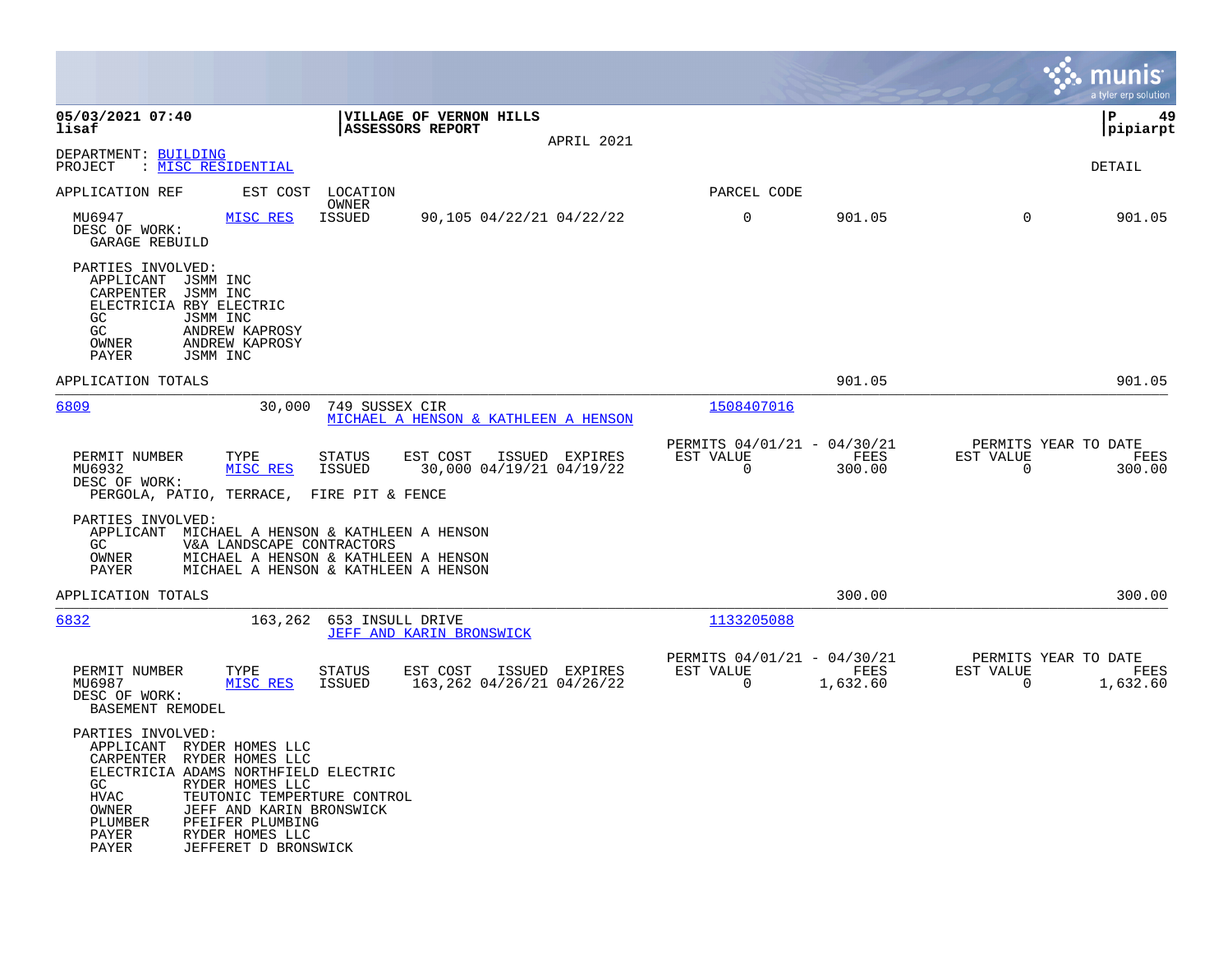|                                                                                                                                                                                                                                                                                                                                                                                                            |                |                                                                          | munis<br>a tyler erp solution                                   |
|------------------------------------------------------------------------------------------------------------------------------------------------------------------------------------------------------------------------------------------------------------------------------------------------------------------------------------------------------------------------------------------------------------|----------------|--------------------------------------------------------------------------|-----------------------------------------------------------------|
| 05/03/2021 07:40<br>VILLAGE OF VERNON HILLS<br><b>ASSESSORS REPORT</b><br>lisaf<br>APPLICATION TOTALS                                                                                                                                                                                                                                                                                                      | APRIL 2021     | 1,632.60                                                                 | ΙP<br>50<br> pipiarpt<br>1,632.60                               |
| DEPARTMENT: BUILDING<br>: MISC RESIDENTIAL<br>PROJECT                                                                                                                                                                                                                                                                                                                                                      |                |                                                                          | DETAIL                                                          |
| APPLICATION REF<br>EST COST<br>LOCATION<br><b>OWNER</b>                                                                                                                                                                                                                                                                                                                                                    |                | PARCEL CODE                                                              |                                                                 |
| 6834<br>9,353 176 RANNEY AVE<br><b>JOCELYN F COHEN</b>                                                                                                                                                                                                                                                                                                                                                     |                | 1509301016                                                               |                                                                 |
| PERMIT NUMBER<br>TYPE<br><b>STATUS</b><br>EST COST<br>MU6904<br>MISC RES<br>$9,353$ $04/14/21$ $04/14/22$<br>ISSUED<br>DESC OF WORK:<br>REPLACING ALL PIPING FOR PLUMB, ELECT & HVAC                                                                                                                                                                                                                       | ISSUED EXPIRES | PERMITS 04/01/21 - 04/30/21<br>EST VALUE<br>FEES<br>93.23<br>$\mathbf 0$ | PERMITS YEAR TO DATE<br>EST VALUE<br>FEES<br>$\Omega$<br>93.23  |
| PARTIES INVOLVED:<br>APPLICANT RAVINIA PLUMBING & HEATING<br>ELECTRICIA RAVINIA PLUMBING & HEATING<br>GC<br>RAVINIA PLUMBING & HEATING<br>OWNER<br>JOCELYN F COHEN                                                                                                                                                                                                                                         |                |                                                                          |                                                                 |
| APPLICATION TOTALS                                                                                                                                                                                                                                                                                                                                                                                         |                | 93.23                                                                    | 93.23                                                           |
| 6842<br>306 OAKWOOD RD<br>45,000<br><b>GREGORY NAWROCKI</b>                                                                                                                                                                                                                                                                                                                                                |                | 1508111003                                                               |                                                                 |
| PERMIT NUMBER<br>TYPE<br>EST COST<br><b>STATUS</b><br>MU6957<br>45,000 04/23/21 04/23/22<br>MISC RES<br><b>ISSUED</b><br>DESC OF WORK:<br>ADD BATHROOM/COMBINE KITCHEN & DINING ROOM/REBUID DECK<br>ADD TOILET, 2 SINKS, TUB<br>PARTIES INVOLVED:<br>APPLICANT<br>GREGORY NAWROCKI<br>CARPENTER<br>GREGORY NAWROCKI<br>GREGORY NAWROCKI<br>GC.<br>GREGORY NAWROCKI<br>OWNER<br>GREGORY NAWROCKI<br>PLUMBER | ISSUED EXPIRES | PERMITS 04/01/21 - 04/30/21<br>EST VALUE<br>FEES<br>$\Omega$<br>450.00   | PERMITS YEAR TO DATE<br>EST VALUE<br>FEES<br>$\Omega$<br>450.00 |
| APPLICATION TOTALS<br>PROJECT TOTALS                                                                                                                                                                                                                                                                                                                                                                       |                | 450.00<br>0<br>6,962.00                                                  | 450.00<br>6,962.00<br>$\Omega$                                  |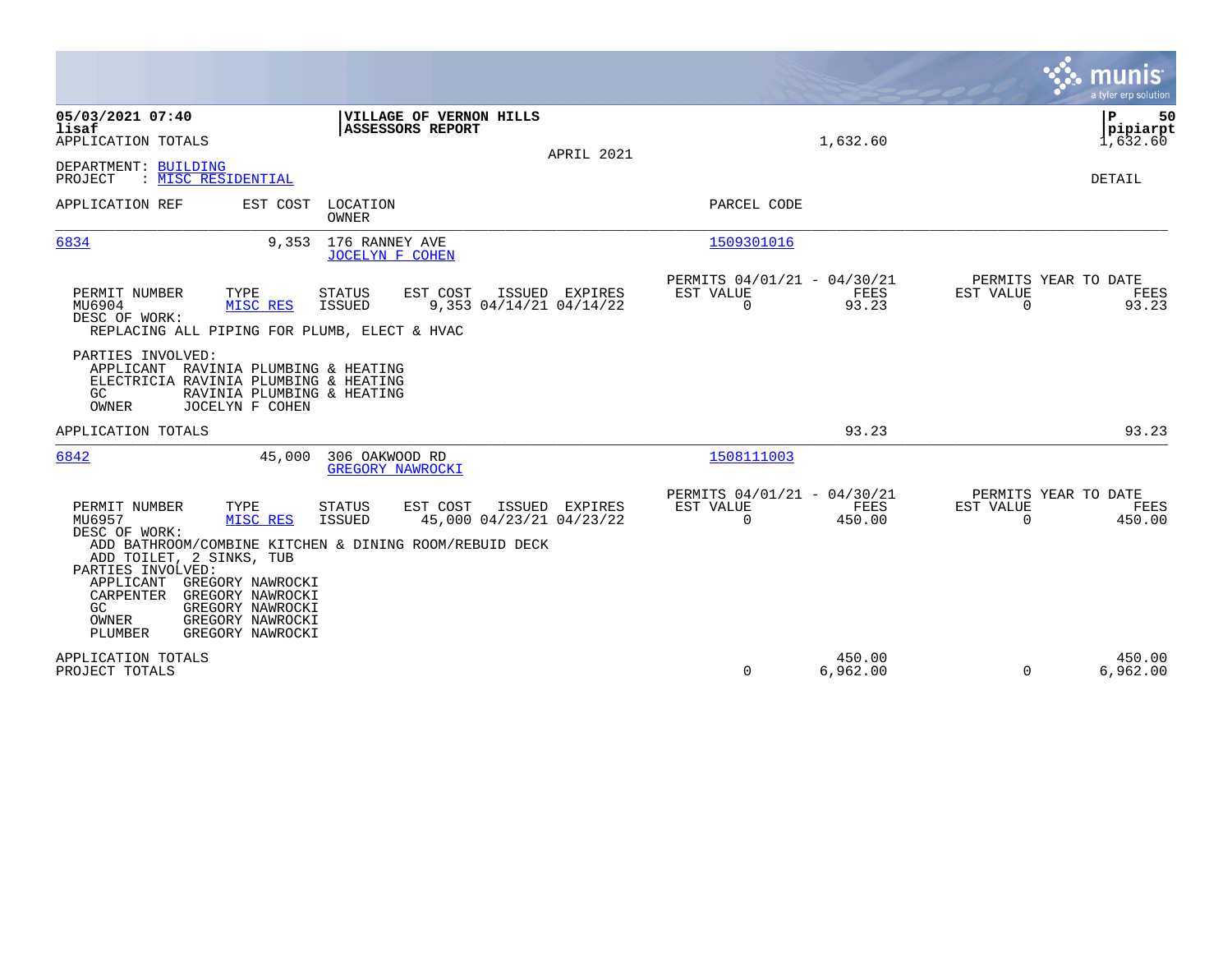|                                                                                  |                                                                                               |                         |                                                    |                |                                                         |                  |                                                  | munis<br>a tyler erp solution |
|----------------------------------------------------------------------------------|-----------------------------------------------------------------------------------------------|-------------------------|----------------------------------------------------|----------------|---------------------------------------------------------|------------------|--------------------------------------------------|-------------------------------|
| 05/03/2021 07:40<br>lisaf                                                        |                                                                                               |                         | VILLAGE OF VERNON HILLS<br>ASSESSORS REPORT        |                |                                                         |                  |                                                  | ΙP<br>51<br> pipiarpt         |
| DEPARTMENT: BUILDING<br>PROJECT<br>: <u>PARKING LOT</u>                          |                                                                                               |                         |                                                    | APRIL 2021     |                                                         |                  |                                                  | DETAIL                        |
| APPLICATION REF                                                                  | EST COST                                                                                      | LOCATION<br>OWNER       |                                                    |                | PARCEL CODE                                             |                  |                                                  |                               |
| 6723                                                                             | 11,880                                                                                        |                         | 1660 NORTH MILWAUKEE AVE<br>LOWES HOME CENTERS INC |                | 1128411005                                              |                  |                                                  |                               |
| PERMIT NUMBER<br>MU6888<br>DESC OF WORK:<br>PARKINGLOT R&R                       | TYPE<br>PKG LOT                                                                               | STATUS<br>ISSUED        | EST COST<br>11,880 04/12/21 04/12/22               | ISSUED EXPIRES | PERMITS 04/01/21 - 04/30/21<br>EST VALUE<br>$\mathbf 0$ | FEES<br>475.20   | PERMITS YEAR TO DATE<br>EST VALUE<br>$\Omega$    | FEES<br>475.20                |
| PARTIES INVOLVED:<br>APPLICANT<br>GC.<br>OCCUPANT<br>OWNER<br>PAYER              | ROSE PAVING<br>ROSE PAVING<br>LOWES HOME CENTERS INC<br>LOWES HOME CENTERS INC<br>ROSE PAVING |                         |                                                    |                |                                                         |                  |                                                  |                               |
| APPLICATION TOTALS                                                               |                                                                                               |                         |                                                    |                |                                                         | 475.20           |                                                  | 475.20                        |
| 6724                                                                             | 38,415                                                                                        |                         | 675 WOODLANDS PKY<br>BRE/ESA PROPERTIES            |                | 1510306007                                              |                  |                                                  |                               |
| PERMIT NUMBER<br>MU6887<br>DESC OF WORK:<br>PARKING LOT                          | TYPE<br>PKG LOT                                                                               | STATUS<br>ISSUED        | EST COST<br>38,415 04/12/21 04/26/22               | ISSUED EXPIRES | PERMITS 04/01/21 - 04/30/21<br>EST VALUE<br>$\mathbf 0$ | FEES<br>1,088.00 | PERMITS YEAR TO DATE<br>EST VALUE<br>$\mathbf 0$ | FEES<br>1,088.00              |
| PARTIES INVOLVED:<br>APPLICANT ROSE PAVING<br>GC.<br>OCCUPANT<br>OWNER<br>PAYER  | ROSE PAVING<br>EXTENDED STAY AMERICA<br>BRE/ESA PROPERTIES<br>ROSE PAVING                     |                         |                                                    |                |                                                         |                  |                                                  |                               |
| APPLICATION TOTALS                                                               |                                                                                               |                         |                                                    |                |                                                         | 1,088.00         |                                                  | 1,088.00                      |
| 6876                                                                             |                                                                                               | 45,644 103 OAK LEAF LN  | RHR OAKS VERNON HILLS LLC                          |                | 1516205004                                              |                  |                                                  |                               |
| PERMIT NUMBER<br>MU7018<br>DESC OF WORK:<br>PARKING LOT                          | TYPE<br>PKG LOT                                                                               | STATUS<br><b>ISSUED</b> | EST COST<br>45,644 04/30/21 04/30/22               | ISSUED EXPIRES | PERMITS 04/01/21 - 04/30/21<br>EST VALUE<br>0           | FEES<br>337.00   | PERMITS YEAR TO DATE<br>EST VALUE<br>0           | FEES<br>337.00                |
| PARTIES INVOLVED:<br>APPLICANT BRIGGS PAVING<br>GC<br>OCCUPANT<br>OWNER<br>PAYER | BRIGGS PAVING<br>RHR OAKS OF VERNON HILLS, LLC<br>RHR OAKS VERNON HILLS LLC<br>BRIGGS PAVING  |                         |                                                    |                |                                                         |                  |                                                  |                               |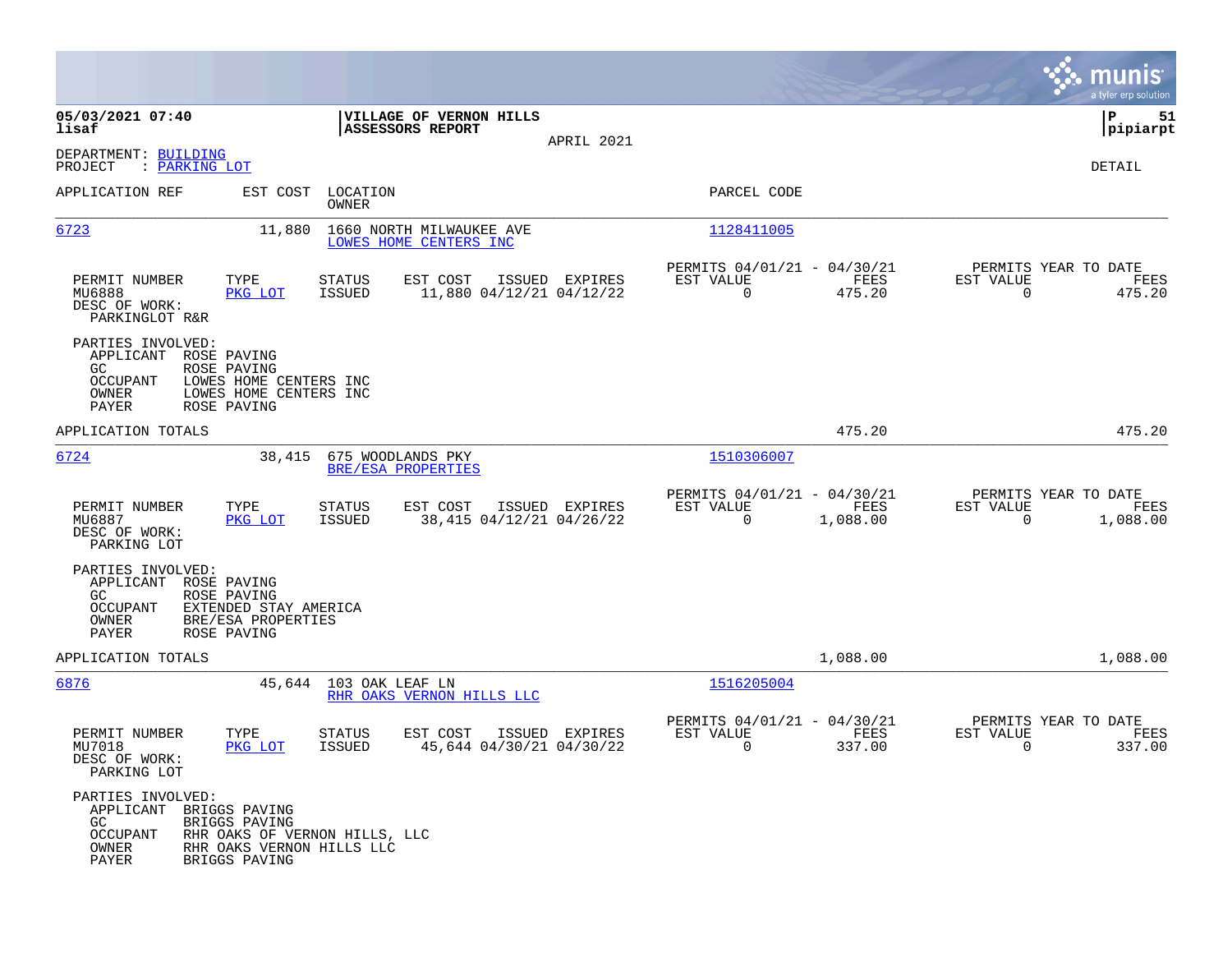|                                                                                                                                               |                                                                              |                                                              | <b>munis</b><br>a tyler erp solution             |
|-----------------------------------------------------------------------------------------------------------------------------------------------|------------------------------------------------------------------------------|--------------------------------------------------------------|--------------------------------------------------|
| 05/03/2021 07:40<br>lisaf                                                                                                                     | VILLAGE OF VERNON HILLS<br><b>ASSESSORS REPORT</b><br>APRIL 2021             |                                                              | 52<br>∣P<br> pipiarpt                            |
| DEPARTMENT: BUILDING<br>PROJECT<br>: PARKING LOT                                                                                              |                                                                              |                                                              | DETAIL                                           |
| EST COST<br>APPLICATION REF                                                                                                                   | LOCATION<br>OWNER                                                            | PARCEL CODE                                                  |                                                  |
| APPLICATION TOTALS                                                                                                                            |                                                                              | 337.00                                                       | 337.00                                           |
| 6970                                                                                                                                          | 1,977<br>280 CORPORATE WOODS PARKWAY<br>LAFORCE INC                          | 1509401073                                                   |                                                  |
| TYPE<br>PERMIT NUMBER<br>MU7023<br>PKG LOT<br>DESC OF WORK:<br>SEALCOATING & STRIPE                                                           | STATUS<br>EST COST<br>ISSUED<br>EXPIRES<br>1,977 04/30/21 04/30/22<br>ISSUED | PERMITS 04/01/21 - 04/30/21<br>EST VALUE<br>FEES<br>.00<br>0 | PERMITS YEAR TO DATE<br>EST VALUE<br>FEES<br>.00 |
| PARTIES INVOLVED:<br>APPLICANT<br>RG ASPHALT AND CONCRETE<br>RG ASPHALT AND CONCRETE<br>GC<br>OCCUPANT<br>LAFORCE INC<br>OWNER<br>LAFORCE INC |                                                                              |                                                              |                                                  |
| APPLICATION TOTALS<br>PROJECT TOTALS                                                                                                          |                                                                              | .00<br>1,900.20<br>0                                         | .00<br>1,900.20                                  |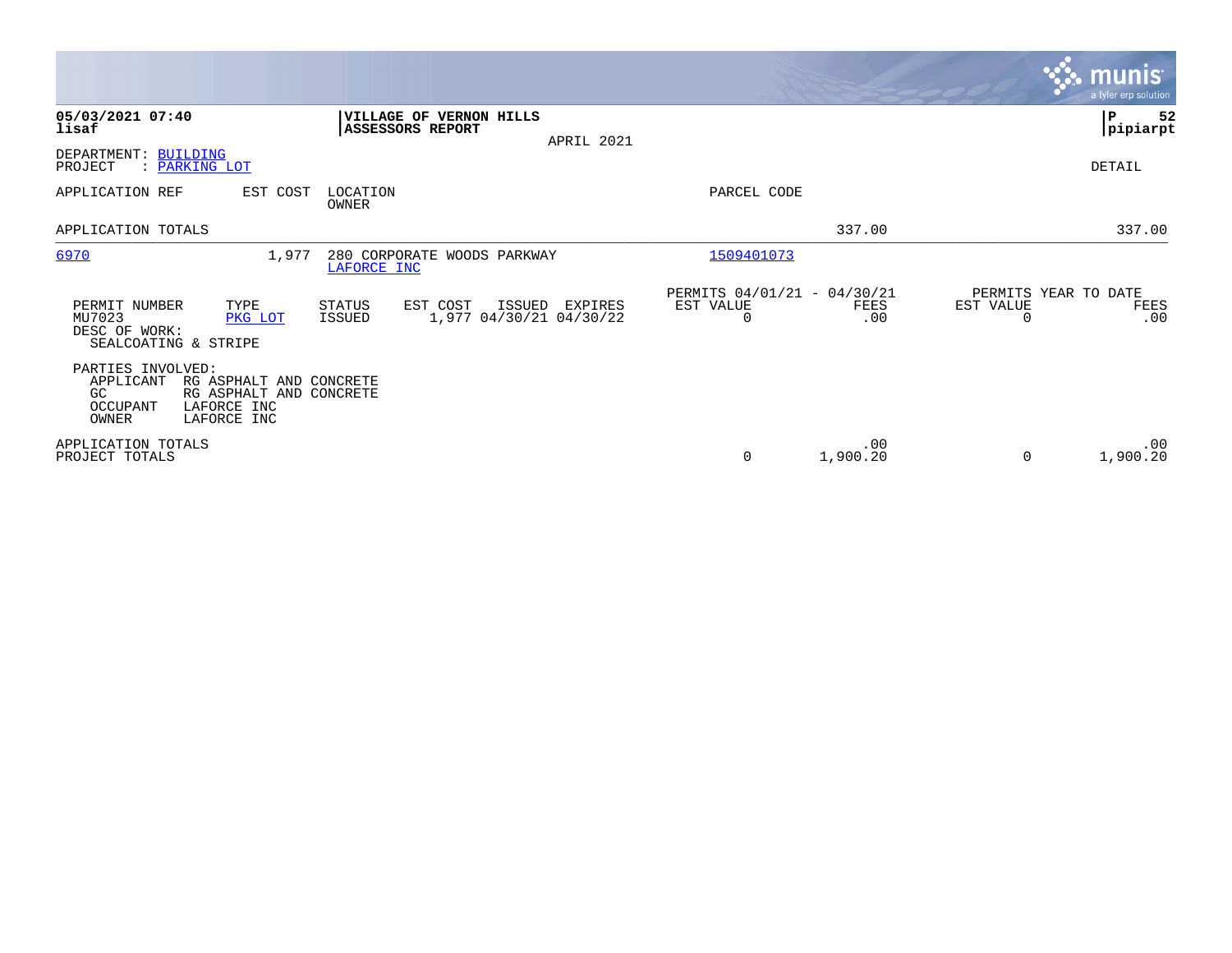|                                                                     |                                                                                                                                     |                                |                                                 |                |                                                         |                |                                                  | munis<br>a tyler erp solution |
|---------------------------------------------------------------------|-------------------------------------------------------------------------------------------------------------------------------------|--------------------------------|-------------------------------------------------|----------------|---------------------------------------------------------|----------------|--------------------------------------------------|-------------------------------|
| 05/03/2021 07:40<br>lisaf                                           |                                                                                                                                     |                                | VILLAGE OF VERNON HILLS<br>ASSESSORS REPORT     | APRIL 2021     |                                                         |                |                                                  | P<br>53<br> pipiarpt          |
| DEPARTMENT: BUILDING<br>: PATIO<br>PROJECT                          |                                                                                                                                     |                                |                                                 |                |                                                         |                |                                                  | DETAIL                        |
| APPLICATION REF                                                     | EST COST                                                                                                                            | LOCATION<br>OWNER              |                                                 |                | PARCEL CODE                                             |                |                                                  |                               |
| 6720                                                                | 30,000                                                                                                                              |                                | 2340 HAZELTIME DR<br>LINDSAY & MIKE KENDRICK    |                | 1129207005                                              |                |                                                  |                               |
| PERMIT NUMBER<br>MU6929<br>DESC OF WORK:<br>PAVER PATIO             | TYPE<br><b>PATIO</b>                                                                                                                | <b>STATUS</b><br>ISSUED        | EST COST<br>30,000 04/16/21 04/29/22            | ISSUED EXPIRES | PERMITS 04/01/21 - 04/30/21<br>EST VALUE<br>$\mathbf 0$ | FEES<br>300.00 | PERMITS YEAR TO DATE<br>EST VALUE<br>0           | FEES<br>300.00                |
| PARTIES INVOLVED:<br>APPLICANT<br>GC<br>GC<br>OWNER<br>PAYER        | JAMES MARTIN ASSOCIATES<br>JAMES MARTIN ASSOCIATES<br>LINDSAY & MIKE KENDRICK<br>LINDSAY & MIKE KENDRICK<br>JAMES MARTIN ASSOCIATES |                                |                                                 |                |                                                         |                |                                                  |                               |
| APPLICATION TOTALS                                                  |                                                                                                                                     |                                |                                                 |                |                                                         | 300.00         |                                                  | 300.00                        |
| 6729                                                                | 1,800                                                                                                                               |                                | 103 BIRMINGHAM PL<br>VLADYMYR & VALENTYNA BABIN |                | 1504303075                                              |                |                                                  |                               |
| PERMIT NUMBER<br>MU6837<br>DESC OF WORK:<br>PAVER PATIO             | TYPE<br>PATIO                                                                                                                       | <b>STATUS</b><br><b>ISSUED</b> | EST COST<br>1,800 04/05/21 04/19/22             | ISSUED EXPIRES | PERMITS 04/01/21 - 04/30/21<br>EST VALUE<br>$\mathbf 0$ | FEES<br>50.00  | PERMITS YEAR TO DATE<br>EST VALUE<br>0           | FEES<br>50.00                 |
| PARTIES INVOLVED:<br>APPLICANT<br>GC<br>OWNER<br>PAYER              | VLADYMYR & VALENTYNA BABIN<br>VLADYMYR & VALENTYNA BABIN<br>VLADYMYR & VALENTYNA BABIN<br>VLADYMYR & VALENTYNA BABIN                |                                |                                                 |                |                                                         |                |                                                  |                               |
| APPLICATION TOTALS                                                  |                                                                                                                                     |                                |                                                 |                |                                                         | 50.00          |                                                  | 50.00                         |
| 6732                                                                | 20,725                                                                                                                              | PLACEHOLDER                    | 0 GEORGE TOWN SQUARE                            |                | 1128410009                                              |                |                                                  |                               |
| PERMIT NUMBER<br>MU6828<br>DESC OF WORK:<br>PATIO-SIDEWALK-WALKWAYS | TYPE<br><b>PATIO</b>                                                                                                                | <b>STATUS</b><br><b>ISSUED</b> | EST COST<br>20,725 04/02/21 04/02/22            | ISSUED EXPIRES | PERMITS 04/01/21 - 04/30/21<br>EST VALUE<br>$\mathbf 0$ | FEES<br>207.25 | PERMITS YEAR TO DATE<br>EST VALUE<br>$\mathbf 0$ | FEES<br>207.25                |
| PARTIES INVOLVED:<br>GC<br>GC<br>OCCUPANT<br>OWNER<br>PAYER         | <b>JRS CONCRETE</b><br>FOSTER/PREMIER INC.<br>FOSTER/PREMIER INC.<br>PLACEHOLDER<br><b>JRS CONCRETE</b>                             |                                |                                                 |                |                                                         |                |                                                  |                               |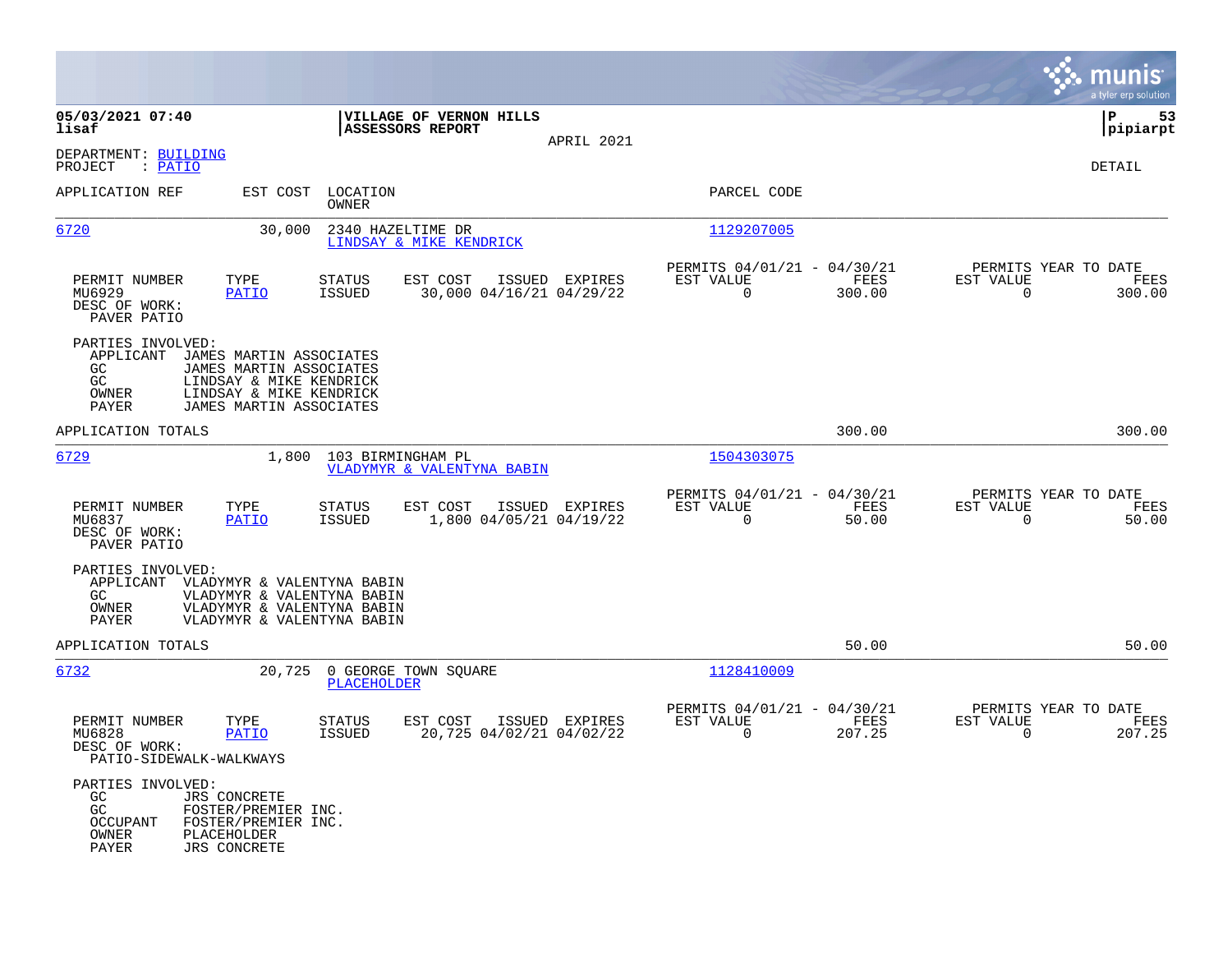|                                                                                                                                                                                        |                                                                          | munis<br>a tyler erp solution                                     |
|----------------------------------------------------------------------------------------------------------------------------------------------------------------------------------------|--------------------------------------------------------------------------|-------------------------------------------------------------------|
| 05/03/2021 07:40<br>VILLAGE OF VERNON HILLS<br>lisaf<br>ASSESSORS REPORT<br>APPLICATION TOTALS<br>APRIL 2021                                                                           | 207.25                                                                   | lР<br>54<br> pipiarpt<br>207.25                                   |
| DEPARTMENT: BUILDING<br>: PATIO<br>PROJECT                                                                                                                                             |                                                                          | DETAIL                                                            |
| EST COST<br>LOCATION<br>APPLICATION REF<br>OWNER                                                                                                                                       | PARCEL CODE                                                              |                                                                   |
| 6747<br>7,087<br>208 ASHLAND CT<br>JAMES M & HEATHER RABBITT                                                                                                                           | 1505406025                                                               |                                                                   |
| PERMIT NUMBER<br>TYPE<br>EST COST<br>ISSUED EXPIRES<br>STATUS<br><b>ISSUED</b><br>7,087 04/07/21 04/07/22<br>MU6855<br>PATIO<br>DESC OF WORK:<br>PAVER PATIO                           | PERMITS 04/01/21 - 04/30/21<br>EST VALUE<br>FEES<br>$\Omega$<br>70.87    | PERMITS YEAR TO DATE<br>EST VALUE<br>FEES<br>$\Omega$<br>70.87    |
| PARTIES INVOLVED:<br>APPLICANT<br>ECOSCAPE ARCHITECTURAL DESIGN<br>GC<br>ECOSCAPE ARCHITECTURAL DESIGN<br>OWNER<br>JAMES M & HEATHER RABBITT<br>PAYER<br>ECOSCAPE ARCHITECTURAL DESIGN |                                                                          |                                                                   |
| APPLICATION TOTALS                                                                                                                                                                     | 70.87                                                                    | 70.87                                                             |
| 6755<br>4,788<br>1923 TREVINO TER<br><b>VADIM LOVINSKY</b>                                                                                                                             | 1129311098                                                               |                                                                   |
| PERMIT NUMBER<br>TYPE<br><b>STATUS</b><br>EST COST<br>ISSUED EXPIRES<br>PATIO<br><b>ISSUED</b><br>4,788 04/08/21 04/08/22<br>MU6862<br>DESC OF WORK:<br>PATIO                          | PERMITS 04/01/21 - 04/30/21<br>EST VALUE<br>FEES<br>0<br>50.00           | PERMITS YEAR TO DATE<br>EST VALUE<br>FEES<br>50.00<br>$\mathbf 0$ |
| PARTIES INVOLVED:<br>APPLICANT<br>DUBOIS PAVING COMPANY<br>GC<br>DUBOIS PAVING COMPANY<br>OWNER<br>VADIM LOVINSKY<br>PAYER<br>CUSTOM BUILT FENCE                                       |                                                                          |                                                                   |
| APPLICATION TOTALS                                                                                                                                                                     | 50.00                                                                    | 50.00                                                             |
| 6756<br>4,788<br>1876 TREVINO TER<br>VIVEK AWSTHI & SUCHI DUBEY                                                                                                                        | 1129315016                                                               |                                                                   |
| PERMIT NUMBER<br>TYPE<br><b>STATUS</b><br>EST COST<br>ISSUED EXPIRES<br><b>ISSUED</b><br>4,788 04/08/21 04/08/22<br>MU6863<br><b>PATIO</b><br>DESC OF WORK:<br>PATIO                   | PERMITS 04/01/21 - 04/30/21<br>EST VALUE<br>FEES<br>$\mathbf 0$<br>50.00 | PERMITS YEAR TO DATE<br>EST VALUE<br>FEES<br>$\mathbf 0$<br>50.00 |
| PARTIES INVOLVED:<br>APPLICANT<br>DUBOIS PAVING COMPANY<br>GC.<br>DUBOIS PAVING COMPANY<br>OWNER<br>VIVEK AWSTHI & SUCHI DUBEY<br>DUBOIS PAVING COMPANY<br>PAYER                       |                                                                          |                                                                   |
| APPLICATION TOTALS                                                                                                                                                                     | 50.00                                                                    | 50.00                                                             |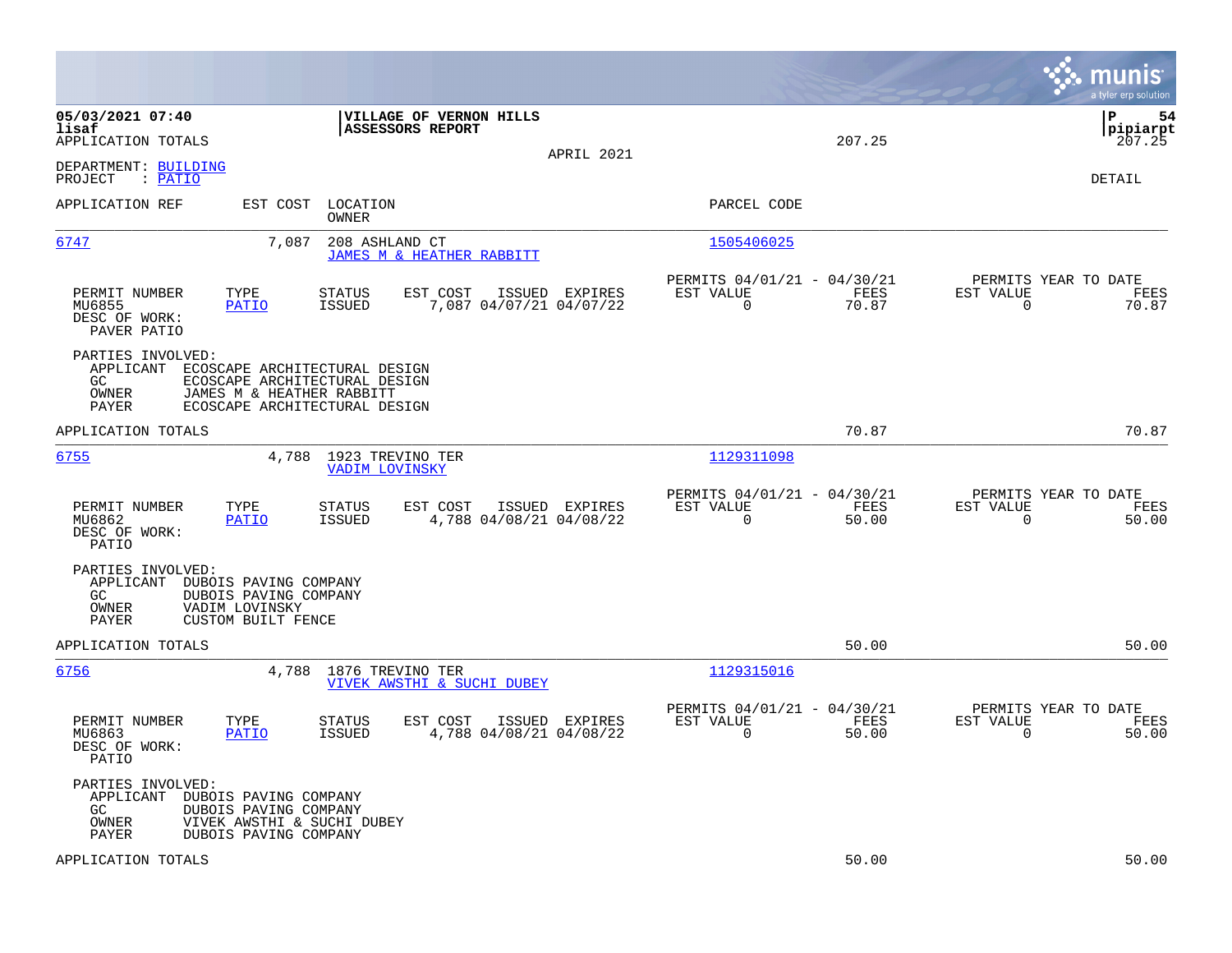|                                                                                                                                                                                 | munis<br>a tyler erp solution                                                                                                                   |
|---------------------------------------------------------------------------------------------------------------------------------------------------------------------------------|-------------------------------------------------------------------------------------------------------------------------------------------------|
| 05/03/2021 07:40<br>VILLAGE OF VERNON HILLS<br><b>ASSESSORS REPORT</b><br>lisaf<br>APRIL 2021                                                                                   | lР<br>55<br> pipiarpt                                                                                                                           |
| DEPARTMENT: BUILDING<br>: PATIO<br>PROJECT                                                                                                                                      | DETAIL                                                                                                                                          |
| APPLICATION REF<br>EST COST LOCATION<br>OWNER                                                                                                                                   | PARCEL CODE                                                                                                                                     |
| 6762<br>15,000<br>47 SOUTHFIELD DR<br>GARRY S SITTLER                                                                                                                           | 1506417011                                                                                                                                      |
| PERMIT NUMBER<br>TYPE<br><b>STATUS</b><br>EST COST<br>ISSUED EXPIRES<br><b>PATIO</b><br>ISSUED<br>15,000 04/07/21 04/07/22<br>MU6854<br>DESC OF WORK:<br>PATIO, WALKWAY & STEPS | PERMITS 04/01/21 - 04/30/21<br>PERMITS YEAR TO DATE<br>EST VALUE<br>EST VALUE<br>FEES<br>FEES<br>$\mathbf 0$<br>150.00<br>$\mathbf 0$<br>150.00 |
| PARTIES INVOLVED:<br>APPLICANT<br>GARRY S SITTLER<br>GC<br>MARK GOEBEL ENTERPRISES INC<br>OWNER<br>GARRY S SITTLER<br>PAYER<br>GARRY S SITTLER                                  |                                                                                                                                                 |
| APPLICATION TOTALS                                                                                                                                                              | 150.00<br>150.00                                                                                                                                |
| 6786<br>11,550<br>339 BARN SWALLOW LN<br>PRAMOD DESHPANDE                                                                                                                       | 1509106009                                                                                                                                      |
| PERMIT NUMBER<br>TYPE<br><b>STATUS</b><br>EST COST<br>ISSUED EXPIRES<br>MU6927<br>PATIO<br>ISSUED<br>11,550 04/16/21 04/16/22<br>DESC OF WORK:<br>PAVER PATIO                   | PERMITS 04/01/21 - 04/30/21<br>PERMITS YEAR TO DATE<br>EST VALUE<br>FEES<br>EST VALUE<br>FEES<br>$\mathbf 0$<br>115.50<br>115.50<br>0           |
| PARTIES INVOLVED:<br>APPLICANT PRAMOD DESHPANDE<br>GC<br>ADRIAN'S LANDSCAPE<br>OWNER<br>PRAMOD DESHPANDE<br><b>PAYER</b><br>PRAMOD DESHPANDE                                    |                                                                                                                                                 |
| APPLICATION TOTALS                                                                                                                                                              | 115.50<br>115.50                                                                                                                                |
| 6789<br>5,200<br>103 SOUTHFIELD DR<br>ASHLEY & RACHEL PLOTKIN                                                                                                                   | 1506415003                                                                                                                                      |
| PERMIT NUMBER<br>TYPE<br>EST COST<br>ISSUED EXPIRES<br>STATUS<br>5,200 04/14/21 04/14/22<br>MU6905<br><b>PATIO</b><br><b>ISSUED</b><br>DESC OF WORK:<br>PATIO                   | PERMITS 04/01/21 - 04/30/21<br>PERMITS YEAR TO DATE<br>EST VALUE<br>FEES<br>EST VALUE<br>FEES<br>$\Omega$<br>52.00<br>$\mathbf 0$<br>52.00      |
| PARTIES INVOLVED:<br>APPLICANT ASHLEY PLOTKIN<br>GC.<br>WCC CONCRETE & ASPHALT<br>OWNER<br>ASHLEY & RACHEL PLOTKIN<br>ASHLEY PLOTKIN<br>PAYER                                   |                                                                                                                                                 |
| APPLICATION TOTALS                                                                                                                                                              | 52.00<br>52.00                                                                                                                                  |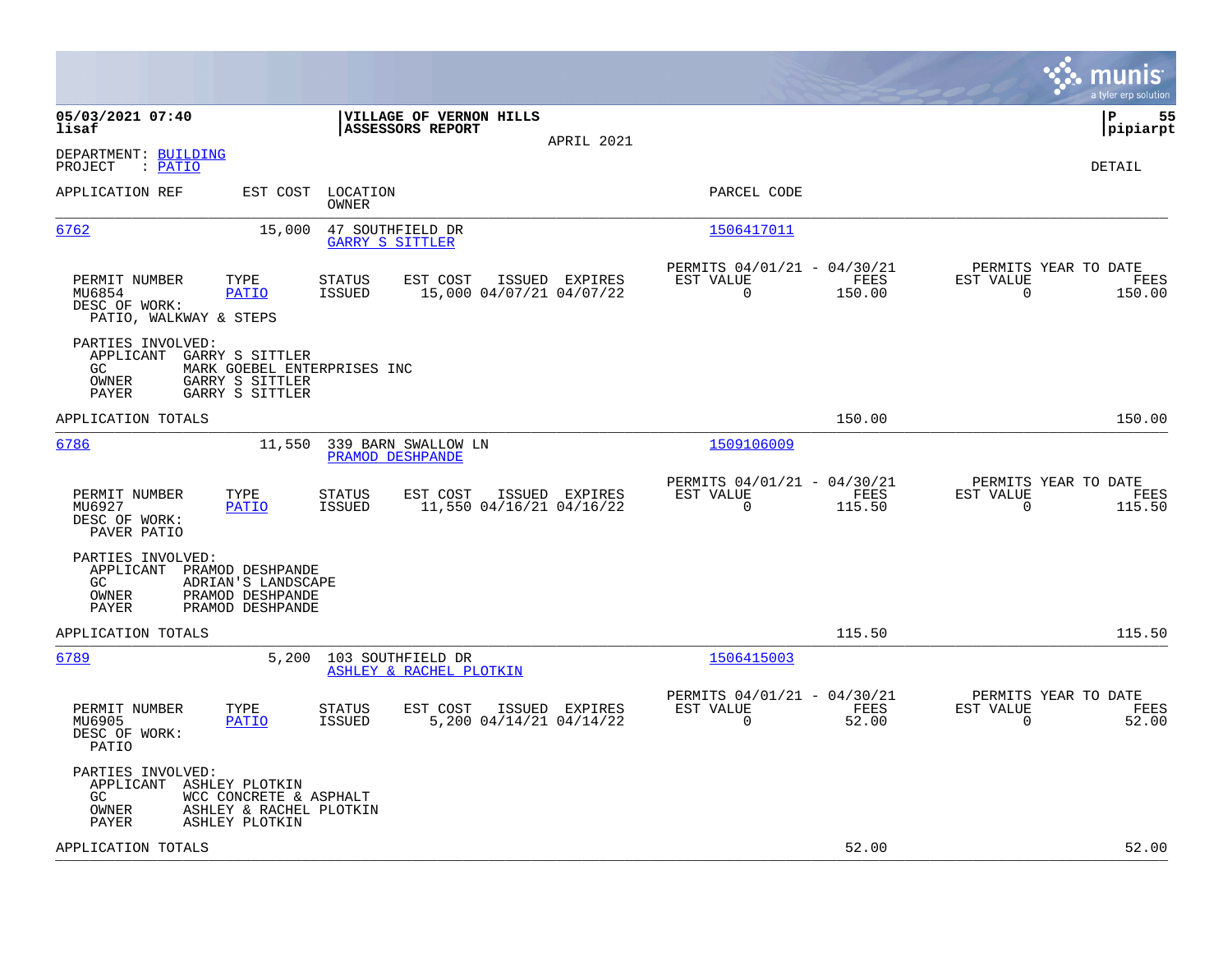|                                                                                 |                                                                            |                                       |                                                    |                                            |                                                            |                |                                               | nis<br>mu<br>a tyler erp solution |
|---------------------------------------------------------------------------------|----------------------------------------------------------------------------|---------------------------------------|----------------------------------------------------|--------------------------------------------|------------------------------------------------------------|----------------|-----------------------------------------------|-----------------------------------|
| 05/03/2021 07:40<br>lisaf<br>6794                                               | 16,450                                                                     | 218 LASALLE ST<br>TREVOR BENSON       | VILLAGE OF VERNON HILLS<br><b>ASSESSORS REPORT</b> |                                            | 1509302004                                                 |                |                                               | l P<br>56<br> pipiarpt            |
| PERMIT NUMBER                                                                   | TYPE                                                                       | STATUS                                | EST COST                                           | ISSUED EXPIRES<br>APRIL 2021               | PERMITS 04/01/21 - 04/30/21<br>EST VALUE                   | FEES           | PERMITS YEAR TO DATE<br>EST VALUE             | FEES                              |
| DEPARTMENT: BUILDING<br>PROJECT : PATIO                                         |                                                                            |                                       |                                                    |                                            |                                                            |                |                                               | DETAIL                            |
| APPLICATION REF                                                                 |                                                                            | EST COST LOCATION<br>OWNER            |                                                    |                                            | PARCEL CODE                                                |                |                                               |                                   |
| MU6933<br>DESC OF WORK:<br>PATIO, STOOP AND SEATWALLS                           | <b>PATIO</b>                                                               | ISSUED                                |                                                    | 16,450 04/19/21 04/26/22                   | 0                                                          | 164.50         | $\Omega$                                      | 164.50                            |
| PARTIES INVOLVED:<br>APPLICANT TREVOR BENSON<br>GC.<br>OWNER<br>PAYER           | COUNTRY BRICK PAVING AND LANDSCAPING<br>TREVOR BENSON<br>TREVOR BENSON     |                                       |                                                    |                                            |                                                            |                |                                               |                                   |
| APPLICATION TOTALS                                                              |                                                                            |                                       |                                                    |                                            |                                                            | 164.50         |                                               | 164.50                            |
| 6812                                                                            | 10,000                                                                     | 677 INSULL DRIVE<br>PLACEHOLDER       |                                                    |                                            | 1133205091                                                 |                |                                               |                                   |
| PERMIT NUMBER<br>MU6918<br>DESC OF WORK:<br>PATIO PAVERS                        | TYPE<br><b>PATIO</b>                                                       | STATUS<br>ISSUED                      | EST COST                                           | ISSUED EXPIRES<br>10,000 04/15/21 04/30/22 | PERMITS 04/01/21 - 04/30/21<br>EST VALUE<br>$\overline{0}$ | FEES<br>100.00 | PERMITS YEAR TO DATE<br>EST VALUE<br>0        | FEES<br>100.00                    |
| PARTIES INVOLVED:<br>APPLICANT DAVID POWERS<br>GC.<br>OWNER<br>PAYER            | MOANE LANDSCAPING<br>PLACEHOLDER<br>DAVID POWERS                           |                                       |                                                    |                                            |                                                            |                |                                               |                                   |
| APPLICATION TOTALS                                                              |                                                                            |                                       |                                                    |                                            |                                                            | 100.00         |                                               | 100.00                            |
| 6838                                                                            | 16,825                                                                     | 203 ALPINE DR<br><b>MATTHEW HUSER</b> |                                                    |                                            | 1505422005                                                 |                |                                               |                                   |
| PERMIT NUMBER<br>MU6962<br>DESC OF WORK:<br>REMOVING DECK ADDING PATIO          | TYPE<br><b>PATIO</b>                                                       | STATUS<br><b>ISSUED</b>               | EST COST                                           | ISSUED EXPIRES<br>16,825 04/23/21 04/23/22 | PERMITS 04/01/21 - 04/30/21<br>EST VALUE<br>$\Omega$       | FEES<br>168.25 | PERMITS YEAR TO DATE<br>EST VALUE<br>$\Omega$ | FEES<br>168.25                    |
| PARTIES INVOLVED:<br>APPLICANT JAMES MARTIN ASSOCIATES<br>GC.<br>OWNER<br>PAYER | JAMES MARTIN ASSOCIATES<br><b>MATTHEW HUSER</b><br>JAMES MARTIN ASSOCIATES |                                       |                                                    |                                            |                                                            |                |                                               |                                   |
| APPLICATION TOTALS                                                              |                                                                            |                                       |                                                    |                                            |                                                            | 168.25         |                                               | 168.25                            |
| 6848                                                                            |                                                                            | 14,310 424 WOODLAND CHASE LANE        |                                                    |                                            | 1516104033                                                 |                |                                               |                                   |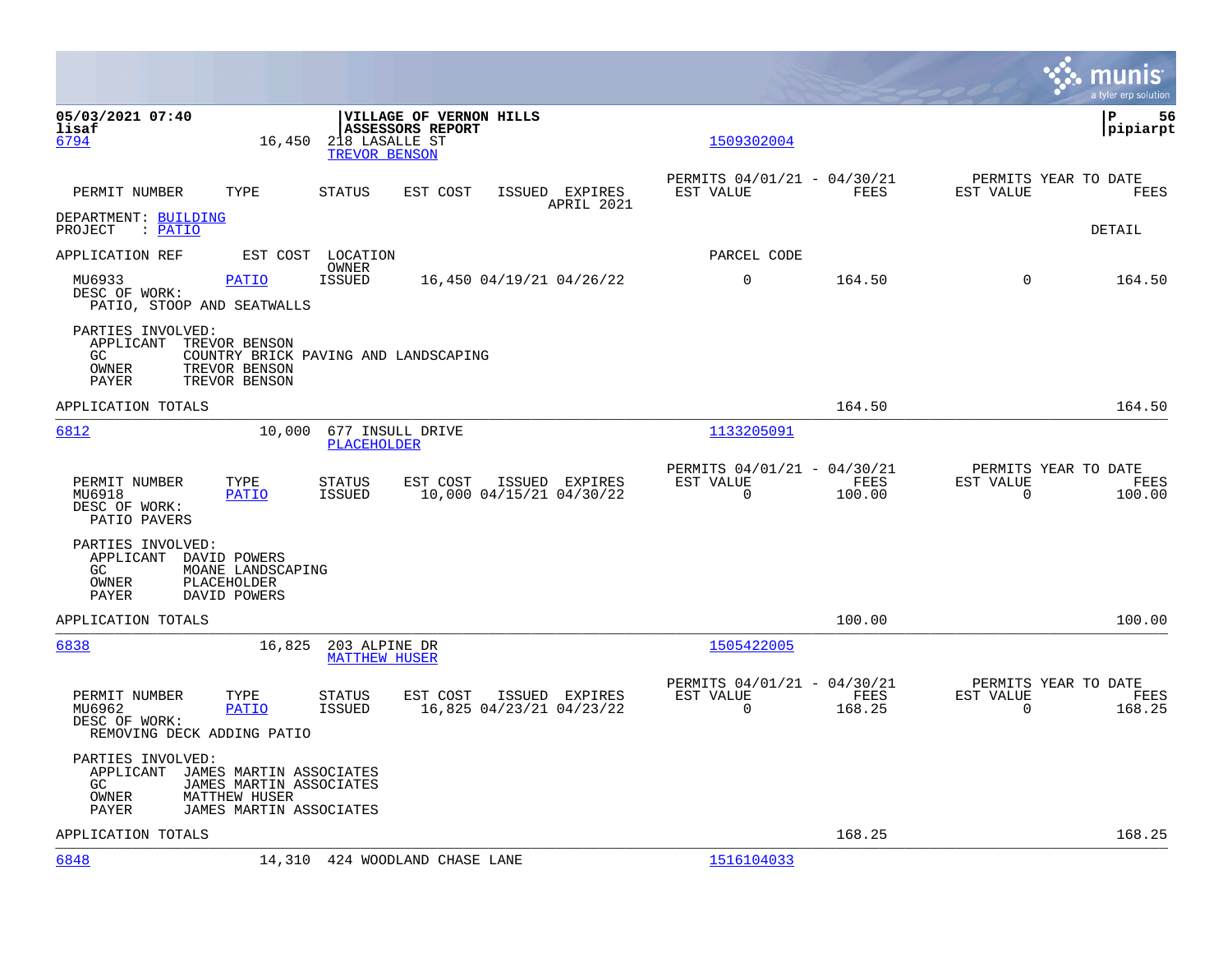|                                                                                                                                                    |                                                                          |                                            |                                               | munis<br>a tyler erp solution                                            |
|----------------------------------------------------------------------------------------------------------------------------------------------------|--------------------------------------------------------------------------|--------------------------------------------|-----------------------------------------------|--------------------------------------------------------------------------|
| 05/03/2021 07:40<br>lisaf                                                                                                                          | VILLAGE OF VERNON HILLS<br><b>ASSESSORS REPORT</b><br><b>PLACEHOLDER</b> |                                            |                                               | lР<br>57<br> pipiarpt                                                    |
| PERMIT NUMBER<br>TYPE                                                                                                                              | <b>STATUS</b><br>EST COST                                                | ISSUED EXPIRES<br>EST VALUE<br>APRIL 2021  | PERMITS 04/01/21 - 04/30/21<br>FEES           | PERMITS YEAR TO DATE<br><b>EST VALUE</b><br>FEES                         |
| DEPARTMENT: BUILDING<br>PROJECT : PATIO                                                                                                            |                                                                          |                                            |                                               | DETAIL                                                                   |
| APPLICATION REF                                                                                                                                    | EST COST LOCATION<br>OWNER                                               | PARCEL CODE                                |                                               |                                                                          |
| MU6958<br><b>PATIO</b><br>DESC OF WORK:<br>PATIO AND STEP                                                                                          | ISSUED<br>14,310 04/23/21 04/28/22                                       | $\mathbf 0$                                | 143.10                                        | $\Omega$<br>143.10                                                       |
| PARTIES INVOLVED:<br>APPLICANT GREENWORKS LANDSCAPE<br>GC.<br>GREENWORKS LANDSCAPE<br>OWNER<br>PLACEHOLDER<br><b>PAYER</b><br>GREENWORKS LANDSCAPE |                                                                          |                                            |                                               |                                                                          |
| APPLICATION TOTALS                                                                                                                                 |                                                                          |                                            | 143.10                                        | 143.10                                                                   |
| 6853                                                                                                                                               | 5,000<br>6 SOUTH DEERPATH DR<br><b>COLLEEN MARTINEK</b>                  | 1509101003                                 |                                               |                                                                          |
| PERMIT NUMBER<br>TYPE<br>MU6938<br><b>PATIO</b><br>DESC OF WORK:<br>BRICK PATIO                                                                    | <b>STATUS</b><br>EST COST<br>5,000 04/20/21 04/27/22<br>ISSUED           | EST VALUE<br>ISSUED EXPIRES<br>$\mathbf 0$ | PERMITS 04/01/21 - 04/30/21<br>FEES<br>50.00  | PERMITS YEAR TO DATE<br><b>EST VALUE</b><br>FEES<br>$\mathbf 0$<br>50.00 |
| PARTIES INVOLVED:<br>GC.<br>FER-ACOSTAS LANDSCAPING<br>OWNER<br><b>COLLEEN MARTINEK</b><br>PAYER<br><b>COLLEEN MARTINEK</b>                        |                                                                          |                                            |                                               |                                                                          |
| APPLICATION TOTALS                                                                                                                                 |                                                                          |                                            | 50.00                                         | 50.00                                                                    |
| 6854<br>10,000                                                                                                                                     | 685 INSULL DRIVE<br><b>JENNIFER BENNETT</b>                              | 1133205092                                 |                                               |                                                                          |
| PERMIT NUMBER<br>TYPE<br>MU6937<br>PATIO<br>DESC OF WORK:<br>INSTALL OF BRICKPAVER PATIO                                                           | <b>STATUS</b><br>EST COST<br>ISSUED<br>10,000 04/20/21 04/30/22          | EST VALUE<br>ISSUED EXPIRES<br>$\Omega$    | PERMITS 04/01/21 - 04/30/21<br>FEES<br>100.00 | PERMITS YEAR TO DATE<br>EST VALUE<br>FEES<br>$\Omega$<br>100.00          |
| PARTIES INVOLVED:<br>APPLICANT<br>JENNIFER BENNETT<br>GC<br>MOANE LANDSCAPING<br>OWNER<br>JENNIFER BENNETT<br>PAYER<br>JENNIFER BENNETT            |                                                                          |                                            |                                               |                                                                          |
| APPLICATION TOTALS                                                                                                                                 |                                                                          |                                            | 100.00                                        | 100.00                                                                   |
| 6881                                                                                                                                               | 7,000<br>1036 CREEK VIEW DR<br>HERMANT KHATOD                            | 1516103003                                 |                                               |                                                                          |

**College**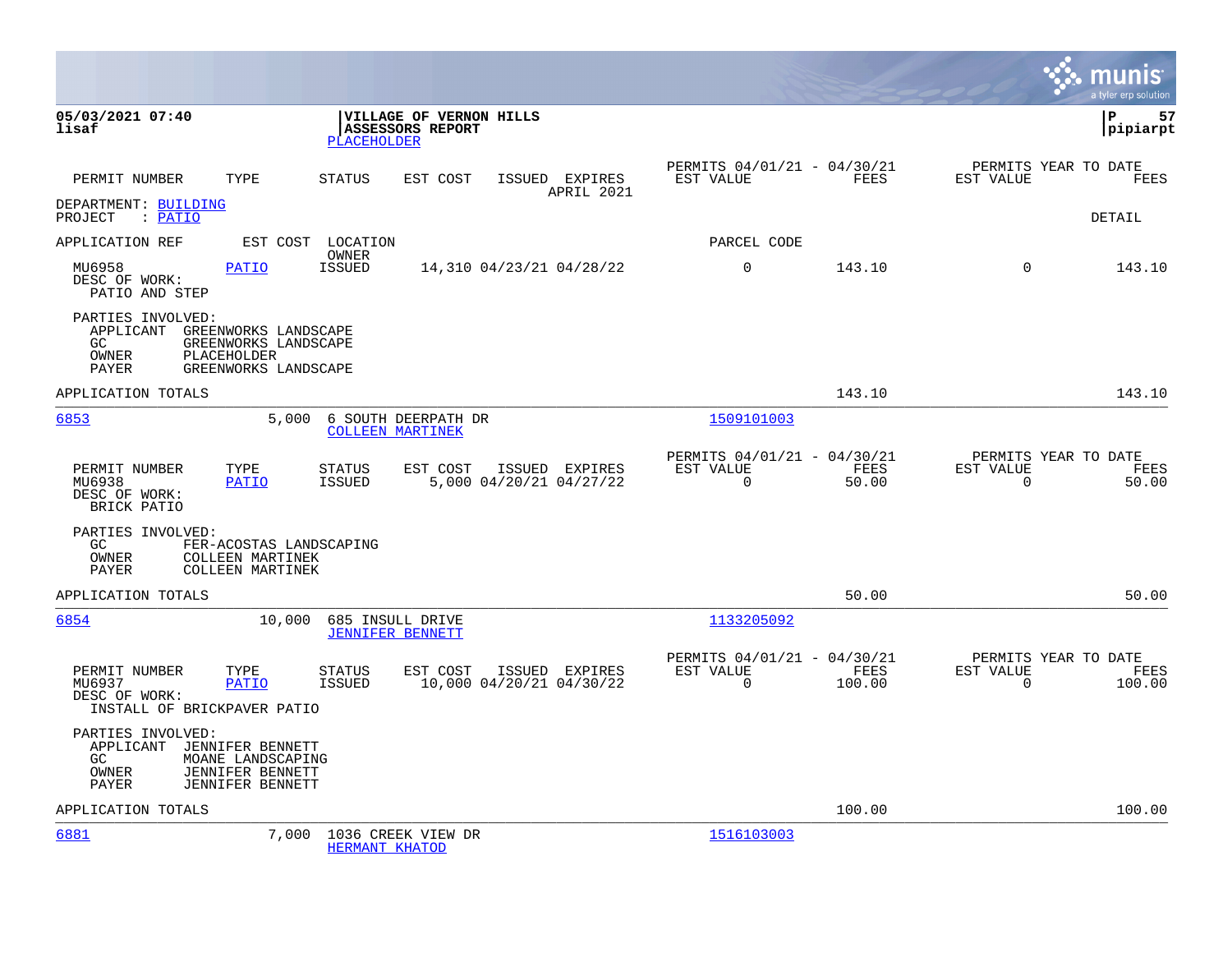|                                                                                   |                                                                                                        |                                |                                             |        |                                           |                                                      |                   |                          | munis<br>a tyler erp solution                |
|-----------------------------------------------------------------------------------|--------------------------------------------------------------------------------------------------------|--------------------------------|---------------------------------------------|--------|-------------------------------------------|------------------------------------------------------|-------------------|--------------------------|----------------------------------------------|
| 05/03/2021 07:40<br>lisaf                                                         |                                                                                                        |                                | VILLAGE OF VERNON HILLS<br>ASSESSORS REPORT |        |                                           | PERMITS 04/01/21 - 04/30/21                          |                   |                          | ΙP<br>58<br>pipiarpt<br>PERMITS YEAR TO DATE |
| PERMIT NUMBER                                                                     | TYPE                                                                                                   | <b>STATUS</b>                  | EST COST                                    |        | ISSUED EXPIRES<br>APRIL 2021              | EST VALUE                                            | FEES              | EST VALUE                | FEES                                         |
| DEPARTMENT: BUILDING<br>: PATIO<br>PROJECT                                        |                                                                                                        |                                |                                             |        |                                           |                                                      |                   |                          | <b>DETAIL</b>                                |
| APPLICATION REF                                                                   |                                                                                                        | EST COST LOCATION<br>OWNER     |                                             |        |                                           | PARCEL CODE                                          |                   |                          |                                              |
| MU7019<br>DESC OF WORK:<br>REMOVING EXISTING DECK WITH A CONCRETE PATIO           | <b>PATIO</b>                                                                                           | <b>ISSUED</b>                  |                                             |        | 7,000 04/30/21 04/30/22                   | $\mathbf 0$                                          | 70.00             | $\mathbf 0$              | 70.00                                        |
| PARTIES INVOLVED:<br>APPLICANT HERMANT KHATOD<br>GC<br>OWNER<br>PAYER             | HERMANT KHATOD<br>HERMANT KHATOD<br>HERMANT KHATOD                                                     |                                |                                             |        |                                           |                                                      |                   |                          |                                              |
| APPLICATION TOTALS                                                                |                                                                                                        |                                |                                             |        |                                           |                                                      | 70.00             |                          | 70.00                                        |
| 6882                                                                              | 4,859                                                                                                  | 140 JANSEN LN                  | PAUL G & CHERYL A JAECKEL                   |        |                                           | 1506414022                                           |                   |                          |                                              |
| PERMIT NUMBER<br>MU7020<br>DESC OF WORK:<br>PAVERT PATIO                          | TYPE<br>PATIO                                                                                          | <b>STATUS</b><br>ISSUED        | EST COST                                    | ISSUED | EXPIRES<br>4,859 04/30/21 04/30/22        | PERMITS 04/01/21 - 04/30/21<br>EST VALUE<br>0        | FEES<br>50.00     | EST VALUE<br>$\mathbf 0$ | PERMITS YEAR TO DATE<br>FEES<br>50.00        |
| PARTIES INVOLVED:<br>APPLICANT PAUL G & CHERYL A JAECKEL<br>GC.<br>OWNER<br>PAYER | PAUL G & CHERYL A JAECKEL<br>PAUL G & CHERYL A JAECKEL<br>PAUL G & CHERYL A JAECKEL                    |                                |                                             |        |                                           |                                                      |                   |                          |                                              |
| APPLICATION TOTALS                                                                |                                                                                                        |                                |                                             |        |                                           |                                                      | 50.00             |                          | 50.00                                        |
| 6900                                                                              | 6,960                                                                                                  | 6 MALVERN LN                   | KEVIN J & KIMBERLY D MCAULIFFE              |        |                                           | 1504313005                                           |                   |                          |                                              |
| PERMIT NUMBER<br>MU7024<br>DESC OF WORK:<br>PATIO                                 | TYPE<br>PATIO                                                                                          | <b>STATUS</b><br><b>ISSUED</b> | EST COST                                    |        | ISSUED EXPIRES<br>6,960 04/30/21 04/30/22 | PERMITS 04/01/21 - 04/30/21<br>EST VALUE<br>$\Omega$ | FEES<br>69.60     | EST VALUE<br>$\Omega$    | PERMITS YEAR TO DATE<br>FEES<br>69.60        |
| PARTIES INVOLVED:<br>APPLICANT<br>GC.<br>OWNER<br>PAYER                           | STONEMARK HARDSCAPES<br>STONEMARK HARDSCAPES<br>KEVIN J & KIMBERLY D MCAULIFFE<br>STONEMARK HARDSCAPES |                                |                                             |        |                                           |                                                      |                   |                          |                                              |
| APPLICATION TOTALS<br>PROJECT TOTALS                                              |                                                                                                        |                                |                                             |        |                                           | $\mathbf 0$                                          | 69.60<br>1,961.07 | $\mathbf 0$              | 69.60<br>1,961.07                            |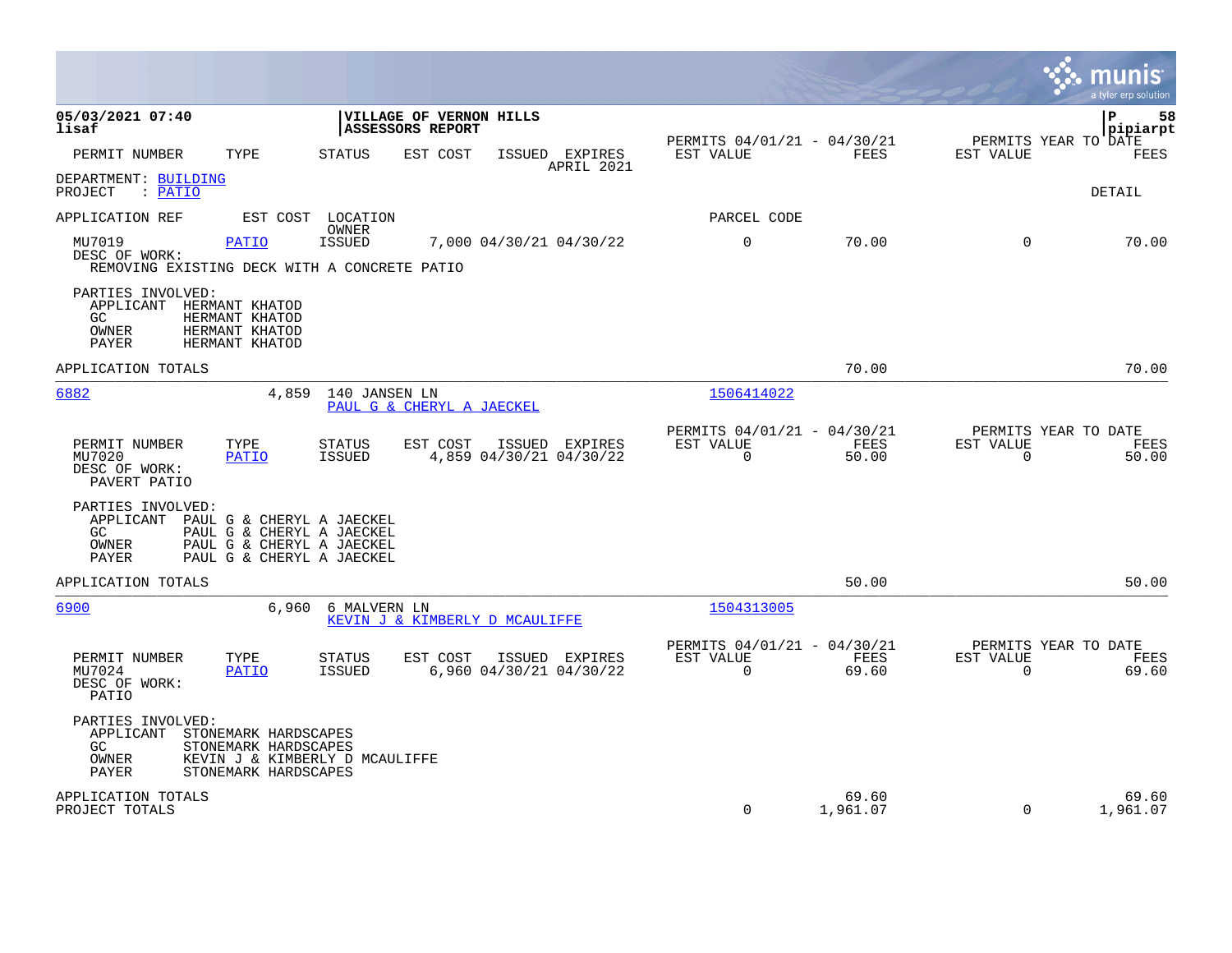|                                                                 |                                                                                                  |                                             |                                            |                                                         |                |                                                  | munis<br>a tyler erp solution |
|-----------------------------------------------------------------|--------------------------------------------------------------------------------------------------|---------------------------------------------|--------------------------------------------|---------------------------------------------------------|----------------|--------------------------------------------------|-------------------------------|
| 05/03/2021 07:40<br>lisaf                                       |                                                                                                  | VILLAGE OF VERNON HILLS<br>ASSESSORS REPORT | APRIL 2021                                 |                                                         |                |                                                  | l P<br>59<br> pipiarpt        |
| DEPARTMENT: BUILDING<br>: SIDEWALK<br>PROJECT                   |                                                                                                  |                                             |                                            |                                                         |                |                                                  | DETAIL                        |
| APPLICATION REF                                                 | EST COST<br>OWNER                                                                                | LOCATION                                    |                                            | PARCEL CODE                                             |                |                                                  |                               |
| 6753                                                            | 1,900                                                                                            | 1867 TREVINO TER<br>NED & SUSAN MILLER      |                                            | 1129311105                                              |                |                                                  |                               |
| PERMIT NUMBER<br>MU6861<br>DESC OF WORK:<br>SIDEWALK & STEP     | TYPE<br><b>STATUS</b><br><b>ISSUED</b><br><b>SIDEWALK</b>                                        | EST COST                                    | ISSUED EXPIRES<br>1,900 04/08/21 04/08/22  | PERMITS 04/01/21 - 04/30/21<br>EST VALUE<br>$\Omega$    | FEES<br>50.00  | PERMITS YEAR TO DATE<br>EST VALUE<br>$\Omega$    | FEES<br>50.00                 |
| PARTIES INVOLVED:<br>APPLICANT<br>GC.<br>OWNER<br><b>PAYER</b>  | DUBOIS PAVING COMPANY<br>DUBOIS PAVING COMPANY<br>NED & SUSAN MILLER<br>DUBOIS PAVING COMPANY    |                                             |                                            |                                                         |                |                                                  |                               |
| APPLICATION TOTALS                                              |                                                                                                  |                                             |                                            |                                                         | 50.00          |                                                  | 50.00                         |
| 6754                                                            | 1,250                                                                                            | 1955 TREVINO TER<br>SHERI & BRUCE MARSDEN   |                                            | 1129311094                                              |                |                                                  |                               |
| PERMIT NUMBER<br>MU6860<br>DESC OF WORK:<br>2 STEPS             | TYPE<br><b>STATUS</b><br><b>SIDEWALK</b><br><b>ISSUED</b>                                        | EST COST                                    | ISSUED EXPIRES<br>1,250 04/08/21 04/08/22  | PERMITS 04/01/21 - 04/30/21<br>EST VALUE<br>$\mathbf 0$ | FEES<br>30.00  | PERMITS YEAR TO DATE<br>EST VALUE<br>$\mathbf 0$ | FEES<br>30.00                 |
| PARTIES INVOLVED:<br>APPLICANT<br>GC.<br>OWNER<br>PAYER         | DUBOIS PAVING COMPANY<br>DUBOIS PAVING COMPANY<br>SHERI & BRUCE MARSDEN<br>DUBOIS PAVING COMPANY |                                             |                                            |                                                         |                |                                                  |                               |
| APPLICATION TOTALS                                              |                                                                                                  |                                             |                                            |                                                         | 30.00          |                                                  | 30.00                         |
| 6758                                                            |                                                                                                  | 65,842 SADDLE BROOK LANE<br>PLACEHOLDER     |                                            | 1133405001                                              |                |                                                  |                               |
| PERMIT NUMBER<br>MU6858<br>DESC OF WORK:<br>SIDEWALKS AND STEPS | TYPE<br>STATUS<br><b>SIDEWALK</b><br>ISSUED                                                      | EST COST                                    | ISSUED EXPIRES<br>65,842 04/08/21 04/08/22 | PERMITS 04/01/21 - 04/30/21<br>EST VALUE<br>0           | FEES<br>658.42 | PERMITS YEAR TO DATE<br>EST VALUE<br>0           | FEES<br>658.42                |
| PARTIES INVOLVED:<br>APPLICANT<br>GC.<br>OWNER<br>PAYER         | DUBOIS PAVING COMPANY<br>DUBOIS PAVING COMPANY<br>PLACEHOLDER<br>DUBOIS PAVING COMPANY           |                                             |                                            |                                                         |                |                                                  |                               |
| APPLICATION TOTALS                                              |                                                                                                  |                                             |                                            |                                                         | 658.42         |                                                  | 658.42                        |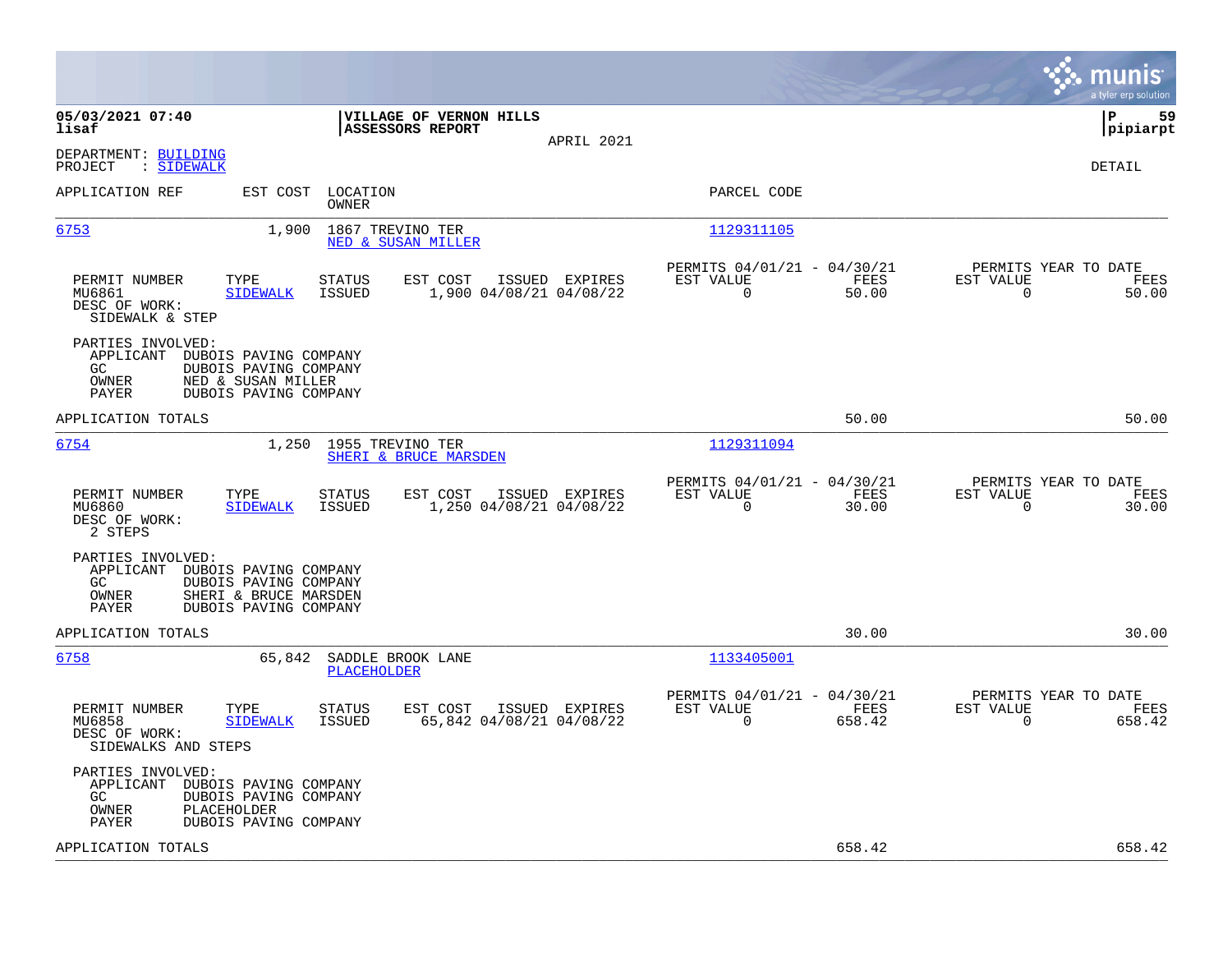|                                                                                                                                                                              |                                                                        | munis<br>a tyler erp solution                                   |
|------------------------------------------------------------------------------------------------------------------------------------------------------------------------------|------------------------------------------------------------------------|-----------------------------------------------------------------|
| 05/03/2021 07:40<br>VILLAGE OF VERNON HILLS<br>lisaf<br><b>ASSESSORS REPORT</b><br>494 HARVEY LAKE DR<br>6759<br>1,420<br><b>PLACEHOLDER</b>                                 | 1133402042                                                             | P<br>60<br> pipiarpt                                            |
| PERMIT NUMBER<br>TYPE<br>STATUS<br>EST COST<br>ISSUED EXPIRES<br>APRIL 2021<br>DEPARTMENT: BUILDING                                                                          | PERMITS 04/01/21 - 04/30/21<br>EST VALUE<br>FEES                       | PERMITS YEAR TO DATE<br>EST VALUE<br>FEES                       |
| : SIDEWALK<br>PROJECT<br>APPLICATION REF<br>EST COST<br>LOCATION                                                                                                             | PARCEL CODE                                                            | DETAIL                                                          |
| OWNER<br>ISSUED<br>MU6859<br>1,420 04/08/21 04/08/22<br><b>SIDEWALK</b><br>DESC OF WORK:<br>STOOP & SIDEWLAKS                                                                | 0<br>30.00                                                             | 30.00<br>$\Omega$                                               |
| PARTIES INVOLVED:<br>APPLICANT<br>DUBOIS PAVING COMPANY<br>GC<br>DUBOIS PAVING COMPANY<br>PLACEHOLDER<br>OWNER<br><b>PAYER</b><br>DUBOIS PAVING COMPANY                      |                                                                        |                                                                 |
| APPLICATION TOTALS                                                                                                                                                           | 30.00                                                                  | 30.00                                                           |
| 6898<br>25,788<br>527S SUPERIOR ST<br>ARTHUR B & DEBRA J REINSTEIN                                                                                                           | 1509312004                                                             |                                                                 |
| PERMIT NUMBER<br>TYPE<br><b>STATUS</b><br>EST COST<br>ISSUED<br>EXPIRES<br>25,788 04/30/21 04/30/22<br>MU7017<br>ISSUED<br><b>PATIO</b><br>DESC OF WORK:<br>SIDEWALK/WALKWAY | PERMITS 04/01/21 - 04/30/21<br>EST VALUE<br>FEES<br>$\Omega$<br>257.88 | PERMITS YEAR TO DATE<br>EST VALUE<br>FEES<br>257.88<br>$\Omega$ |
| PARTIES INVOLVED:<br>GC<br>STONEMARK HARDSCAPES<br>OWNER<br>ARTHUR B & DEBRA J REINSTEIN                                                                                     |                                                                        |                                                                 |
| APPLICATION TOTALS<br>PROJECT TOTALS                                                                                                                                         | 257.88<br>0<br>1,026.30                                                | 257.88<br>1,026.30<br>$\Omega$                                  |

 $\mathcal{L}^{\text{max}}$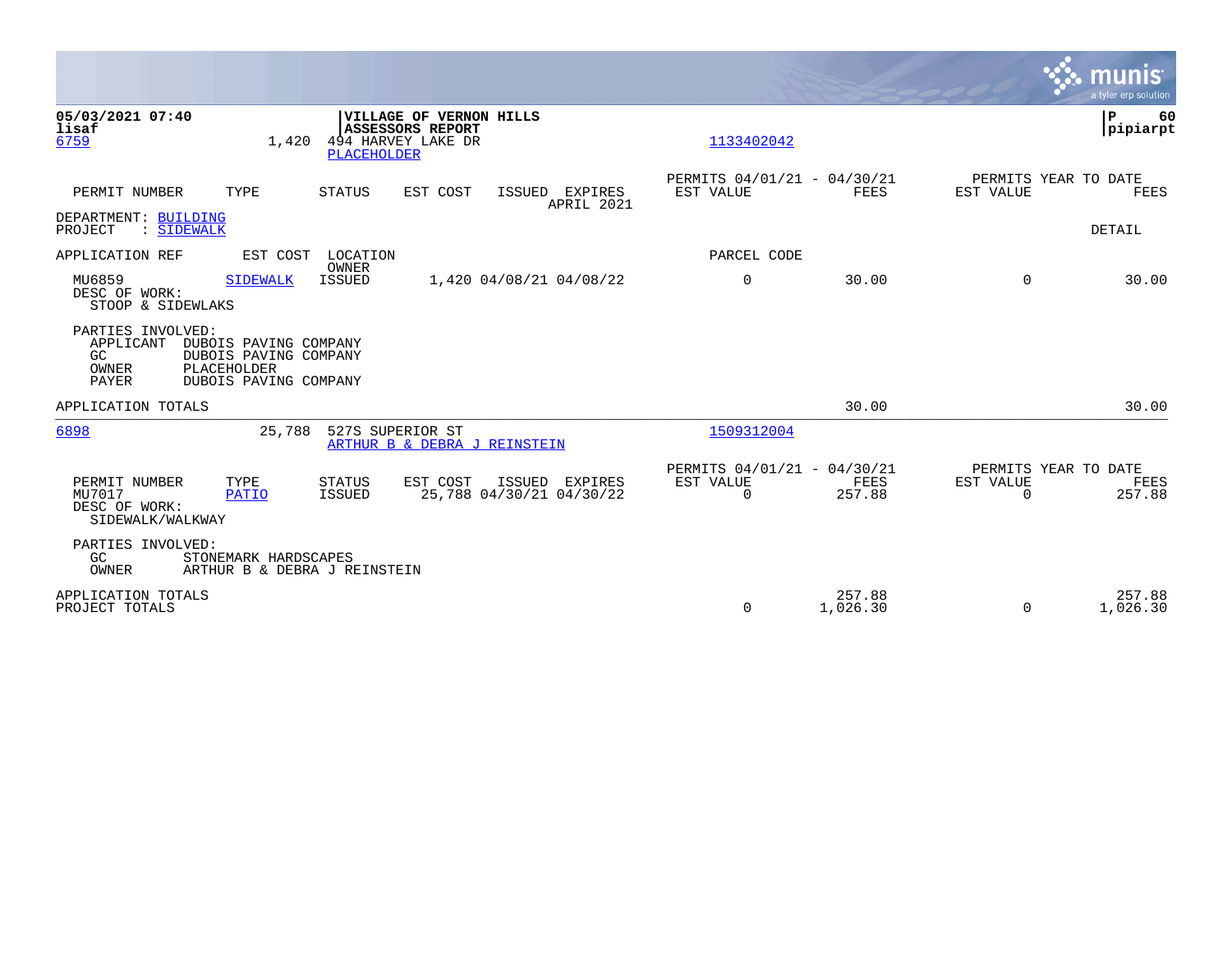|                                                                                                                                         |                                                                                                                               |                                      |                |                                                         |                |                                                  | munis<br>a tyler erp solution |
|-----------------------------------------------------------------------------------------------------------------------------------------|-------------------------------------------------------------------------------------------------------------------------------|--------------------------------------|----------------|---------------------------------------------------------|----------------|--------------------------------------------------|-------------------------------|
| 05/03/2021 07:40<br>lisaf                                                                                                               | <b>ASSESSORS REPORT</b>                                                                                                       | VILLAGE OF VERNON HILLS              | APRIL 2021     |                                                         |                |                                                  | 61<br>l P<br> pipiarpt        |
| DEPARTMENT: BUILDING<br>: REROOF<br>PROJECT                                                                                             |                                                                                                                               |                                      |                |                                                         |                |                                                  | DETAIL                        |
| APPLICATION REF                                                                                                                         | EST COST LOCATION<br>OWNER                                                                                                    |                                      |                | PARCEL CODE                                             |                |                                                  |                               |
| 6795                                                                                                                                    | 12,969<br>139 NAPIER CT                                                                                                       | ALEX & ELLEN BRAZNICHENKO            |                | 1506413007                                              |                |                                                  |                               |
| TYPE<br>PERMIT NUMBER<br>MU6849<br><b>REROOF</b><br>DESC OF WORK:                                                                       | <b>STATUS</b><br><b>ISSUED</b><br>REMOVE OLD ASPHALT SINGLE REPLACE WITH NEW -ROOF                                            | EST COST<br>12,969 04/07/21 04/07/22 | ISSUED EXPIRES | PERMITS 04/01/21 - 04/30/21<br>EST VALUE<br>0           | FEES<br>129.69 | PERMITS YEAR TO DATE<br>EST VALUE<br>$\mathbf 0$ | FEES<br>129.69                |
| PARTIES INVOLVED:<br>APPLICANT<br>GC.<br>OWNER<br>PAYER<br><b>ROOFER</b>                                                                | RANDALL & SON ROOFING<br>RANDALL & SON ROOFING<br>ALEX & ELLEN BRAZNICHENKO<br>RANDALL & SON ROOFING<br>RANDALL & SON ROOFING |                                      |                |                                                         |                |                                                  |                               |
| APPLICATION TOTALS                                                                                                                      |                                                                                                                               |                                      |                |                                                         | 129.69         |                                                  | 129.69                        |
| <u>6797</u>                                                                                                                             | 695 CHERRY VALLEY RD<br>30,657<br><b>JUDITH J TURYNA</b>                                                                      |                                      |                | 1508108054                                              |                |                                                  |                               |
| PERMIT NUMBER<br>TYPE<br>MU6850<br>DESC OF WORK:<br>SIDING, SOFFIT, FASCIA, GUTTERS                                                     | <b>STATUS</b><br><b>REROOF</b><br>ISSUED                                                                                      | EST COST<br>30,657 04/07/21 04/07/22 | ISSUED EXPIRES | PERMITS 04/01/21 - 04/30/21<br>EST VALUE<br>$\mathbf 0$ | FEES<br>306.57 | PERMITS YEAR TO DATE<br>EST VALUE<br>$\mathbf 0$ | FEES<br>306.57                |
| PARTIES INVOLVED:<br>GC.<br>WHY NOT ROOFING<br>OWNER<br>JUDITH J TURYNA<br>PAYER<br>WHY NOT ROOFING<br>WHY NOT ROOFING<br><b>ROOFER</b> |                                                                                                                               |                                      |                |                                                         |                |                                                  |                               |
| APPLICATION TOTALS                                                                                                                      |                                                                                                                               |                                      |                |                                                         | 306.57         |                                                  | 306.57                        |
| 6807                                                                                                                                    | 12,800<br>1848 SAINT ANDREW DR<br>MICHAEL & RACHAEL GLUCK                                                                     |                                      |                | 1129311013                                              |                |                                                  |                               |
| PERMIT NUMBER<br>TYPE<br>MU6865<br>DESC OF WORK:<br>REROOF                                                                              | <b>STATUS</b><br><b>REROOF</b><br>COMPLT                                                                                      | EST COST<br>12,800 04/08/21 04/23/22 | ISSUED EXPIRES | PERMITS 04/01/21 - 04/30/21<br>EST VALUE<br>$\mathbf 0$ | FEES<br>128.00 | PERMITS YEAR TO DATE<br>EST VALUE<br>$\mathbf 0$ | FEES<br>128.00                |
| PARTIES INVOLVED:<br>APPLICANT E&L ROOFING & WINDOWS LLC<br>GC<br>OWNER<br>PAYER<br>ROOFER                                              | E&L ROOFING & WINDOWS LLC<br>MICHAEL & RACHAEL GLUCK<br>E&L ROOFING & WINDOWS LLC<br>E&L ROOFING & WINDOWS LLC                |                                      |                |                                                         |                |                                                  |                               |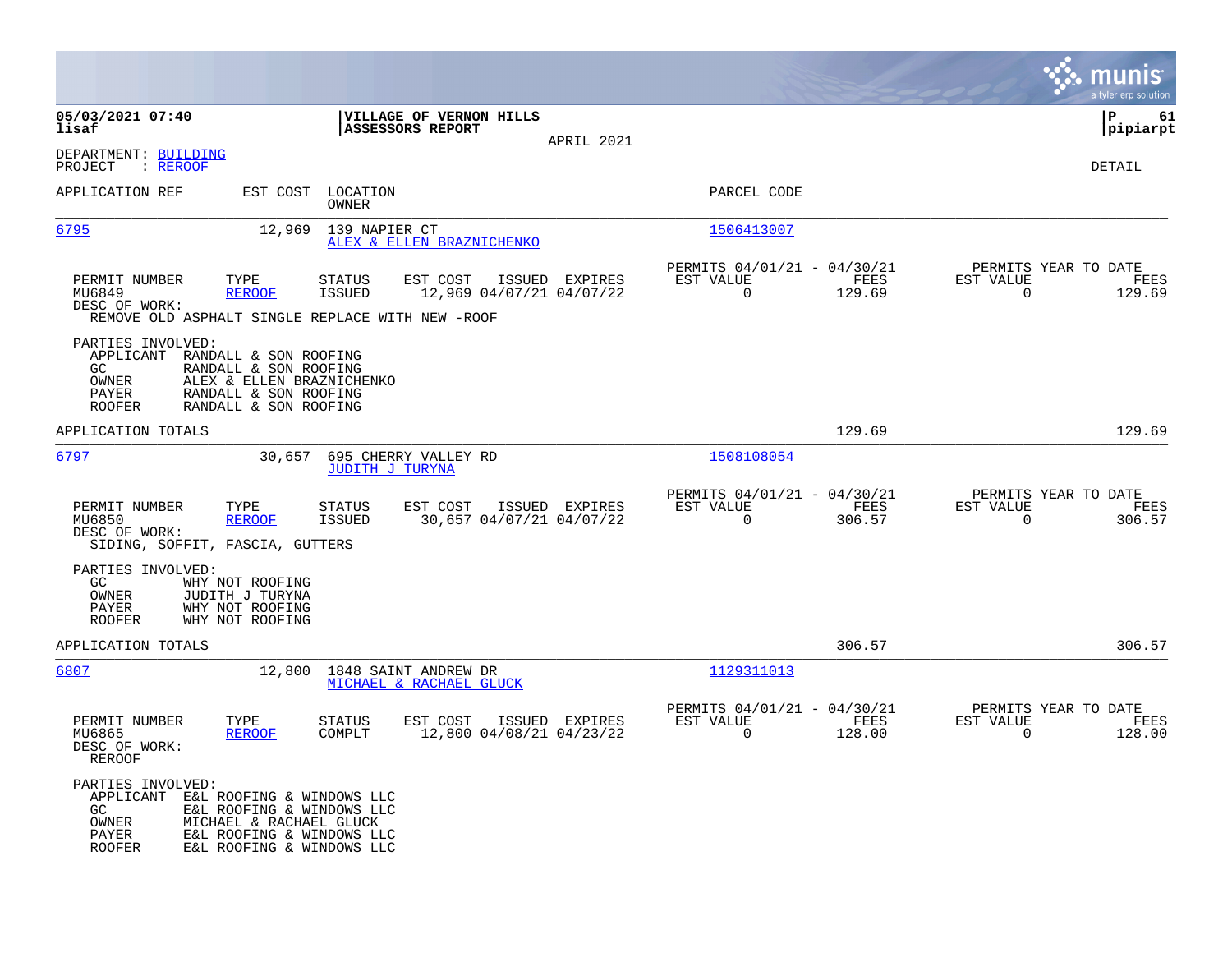|                                                                                                    |                                                                                                                |                            |                                                       |                |                                                            |                |                                                     | munis<br>a tyler erp solution  |
|----------------------------------------------------------------------------------------------------|----------------------------------------------------------------------------------------------------------------|----------------------------|-------------------------------------------------------|----------------|------------------------------------------------------------|----------------|-----------------------------------------------------|--------------------------------|
| 05/03/2021 07:40<br>lisaf<br>APPLICATION TOTALS                                                    |                                                                                                                |                            | VILLAGE OF VERNON HILLS<br>ASSESSORS REPORT           | APRIL 2021     |                                                            | 128.00         |                                                     | ΙP<br>62<br>pipiarpt<br>128.00 |
| DEPARTMENT: BUILDING<br>PROJECT<br>: REROOF                                                        |                                                                                                                |                            |                                                       |                |                                                            |                |                                                     | DETAIL                         |
| APPLICATION REF                                                                                    |                                                                                                                | EST COST LOCATION<br>OWNER |                                                       |                | PARCEL CODE                                                |                |                                                     |                                |
| 6808                                                                                               | 8,370                                                                                                          | 1 ALTOONA CT               | DENISE R KAPLAN TRUSTEE                               |                | 1504306016                                                 |                |                                                     |                                |
| PERMIT NUMBER<br>MU6867<br>DESC OF WORK:<br>TEAR OFF AND REROOF                                    | TYPE<br><b>REROOF</b>                                                                                          | STATUS<br>COMPLT           | EST COST<br>8,370 04/08/21 04/23/22                   | ISSUED EXPIRES | PERMITS 04/01/21 - 04/30/21<br>EST VALUE<br>$\mathbf 0$    | FEES<br>83.70  | PERMITS YEAR TO DATE<br>EST VALUE<br>$\mathbf 0$    | FEES<br>83.70                  |
| PARTIES INVOLVED:<br>APPLICANT E&L ROOFING & WINDOWS LLC<br>GC.<br>OWNER<br>PAYER<br><b>ROOFER</b> | E&L ROOFING & WINDOWS LLC<br>DENISE R KAPLAN TRUSTEE<br>E&L ROOFING & WINDOWS LLC<br>E&L ROOFING & WINDOWS LLC |                            |                                                       |                |                                                            |                |                                                     |                                |
| APPLICATION TOTALS                                                                                 |                                                                                                                |                            |                                                       |                |                                                            | 83.70          |                                                     | 83.70                          |
| 6836                                                                                               |                                                                                                                |                            | 13,600 1651 HAIG POINT LN<br>NINGYU & JULIA WANG CHEN |                | 1128306005                                                 |                |                                                     |                                |
| PERMIT NUMBER<br>MU6891<br>DESC OF WORK:<br>TEAR OFF ROOF                                          | TYPE<br><b>REROOF</b>                                                                                          | STATUS<br>ISSUED           | EST COST<br>13,600 04/12/21 04/12/22                  | ISSUED EXPIRES | PERMITS 04/01/21 - 04/30/21<br>EST VALUE<br>$\Omega$       | FEES<br>136.00 | PERMITS YEAR TO DATE<br>EST VALUE<br>$\Omega$       | FEES<br>136.00                 |
| PARTIES INVOLVED:<br>APPLICANT<br>GC<br>OWNER<br>PAYER<br><b>ROOFER</b>                            | WHY NOT ROOFING<br>WHY NOT ROOFING<br>NINGYU & JULIA WANG CHEN<br>WHY NOT ROOFING<br>WHY NOT ROOFING           |                            |                                                       |                |                                                            |                |                                                     |                                |
| APPLICATION TOTALS                                                                                 |                                                                                                                |                            |                                                       |                |                                                            | 136.00         |                                                     | 136.00                         |
| 6839                                                                                               | 29,077                                                                                                         | 213 ALPINE DR              | TOMAS & SUSAN A URBAN                                 |                | 1505422025                                                 |                |                                                     |                                |
| PERMIT NUMBER<br>MU6894<br>DESC OF WORK:<br>REROOF AND SIDING                                      | TYPE<br><b>REROOF</b>                                                                                          | <b>STATUS</b><br>ISSUED    | EST COST<br>29,077 04/12/21 04/12/22                  | ISSUED EXPIRES | PERMITS 04/01/21 - 04/30/21<br>EST VALUE<br>$\overline{0}$ | FEES<br>290.77 | PERMITS YEAR TO DATE<br>EST VALUE<br>$\overline{0}$ | FEES<br>290.77                 |
| PARTIES INVOLVED:<br>APPLICANT U.S. EXTERIOR BY SEIDEL<br>GC<br>OWNER<br>PAYER                     | U.S. EXTERIOR BY SEIDEL<br>TOMAS & SUSAN A URBAN<br>U.S. EXTERIOR BY SEIDEL                                    |                            |                                                       |                |                                                            |                |                                                     |                                |

**Contract**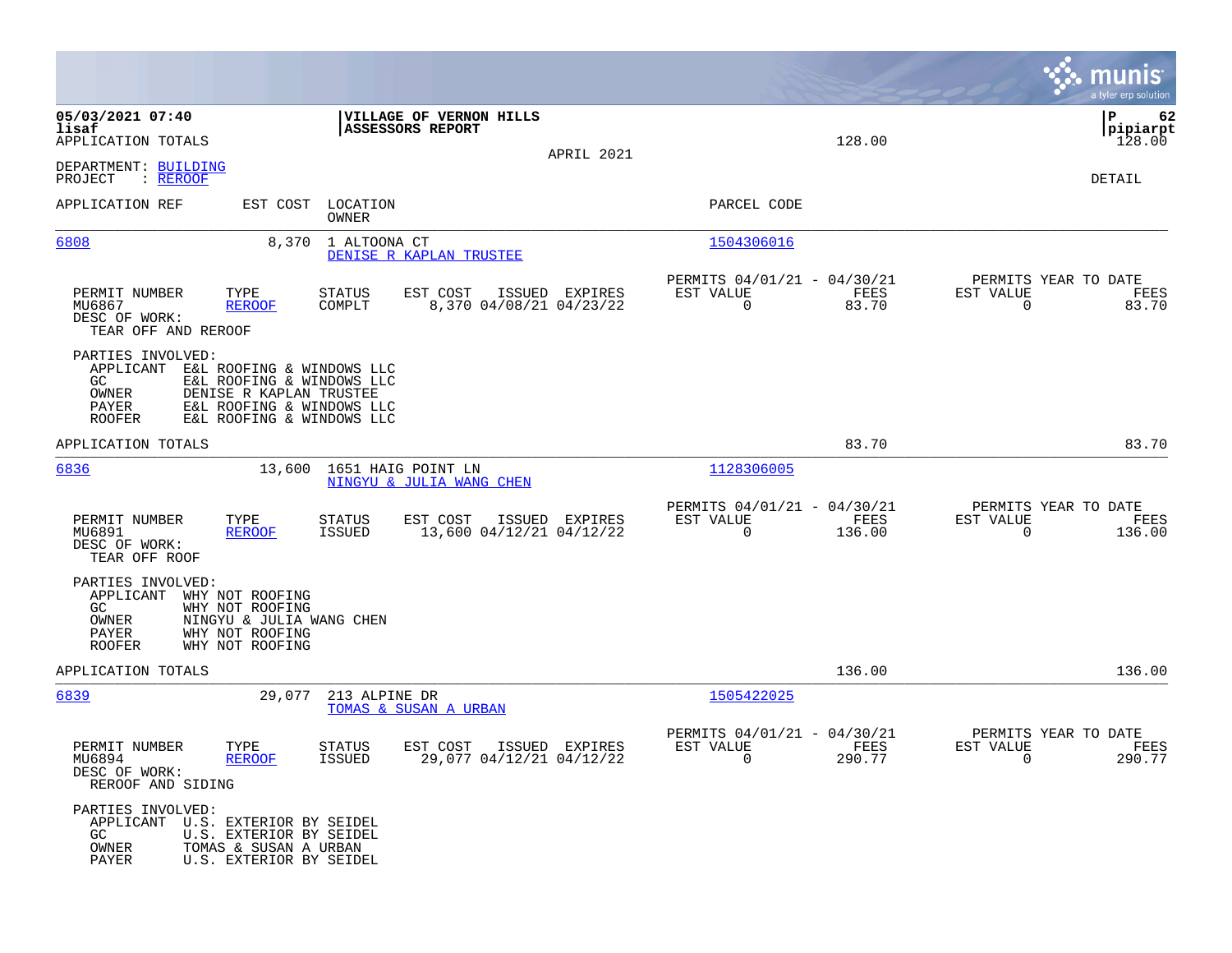|                                                                                                                                                                                                   |                                                                                          |                                                                           | munis<br>a tyler erp solution                                      |
|---------------------------------------------------------------------------------------------------------------------------------------------------------------------------------------------------|------------------------------------------------------------------------------------------|---------------------------------------------------------------------------|--------------------------------------------------------------------|
| 05/03/2021 07:40<br>lisaf                                                                                                                                                                         | VILLAGE OF VERNON HILLS<br>ASSESSORS REPORT<br>APRIL 2021                                |                                                                           | P<br>63<br> pipiarpt                                               |
| DEPARTMENT: BUILDING<br>PROJECT<br>: <u>REROOF</u>                                                                                                                                                |                                                                                          |                                                                           | DETAIL                                                             |
| APPLICATION REF                                                                                                                                                                                   | EST COST LOCATION                                                                        | PARCEL CODE                                                               |                                                                    |
| <b>ROOFER</b><br>U.S. EXTERIOR BY SEIDEL                                                                                                                                                          | OWNER                                                                                    |                                                                           |                                                                    |
| APPLICATION TOTALS                                                                                                                                                                                |                                                                                          | 290.77                                                                    | 290.77                                                             |
| 6863<br>7,590                                                                                                                                                                                     | 8 KESWICK LN<br>ROBERT JASZKOWSKI                                                        | 1504303069                                                                |                                                                    |
| PERMIT NUMBER<br>TYPE<br><b>REROOF</b><br>MU6914<br>DESC OF WORK:<br><b>REROOF</b>                                                                                                                | <b>STATUS</b><br>EST COST<br>ISSUED EXPIRES<br><b>ISSUED</b><br>7,590 04/15/21 04/15/22  | PERMITS 04/01/21 - 04/30/21<br>FEES<br>EST VALUE<br>$\mathbf 0$<br>75.90  | PERMITS YEAR TO DATE<br>EST VALUE<br>FEES<br>$\mathbf 0$<br>75.90  |
| PARTIES INVOLVED:<br>APPLICANT W BROTHERS ROOFING INC<br>GC<br>W BROTHERS ROOFING INC<br>OWNER<br>ROBERT JASZKOWSKI<br>W BROTHERS ROOFING INC<br>PAYER<br><b>ROOFER</b><br>W BROTHERS ROOFING INC |                                                                                          |                                                                           |                                                                    |
| APPLICATION TOTALS                                                                                                                                                                                |                                                                                          | 75.90                                                                     | 75.90                                                              |
| 6865<br>19,600                                                                                                                                                                                    | 1890 TURTLE BAY RD<br><b>BRENDAN DORNBUSCH</b>                                           | 1129401005                                                                |                                                                    |
| PERMIT NUMBER<br>TYPE<br>MU6920<br><b>REROOF</b><br>DESC OF WORK:<br><b>REROOF</b>                                                                                                                | EST COST<br>ISSUED EXPIRES<br><b>STATUS</b><br>19,600 04/16/21 04/16/22<br><b>ISSUED</b> | PERMITS 04/01/21 - 04/30/21<br>FEES<br>EST VALUE<br>$\mathbf 0$<br>196.00 | PERMITS YEAR TO DATE<br>EST VALUE<br>FEES<br>$\mathbf 0$<br>196.00 |
| PARTIES INVOLVED:<br>APPLICANT<br>RANDALL AND SON<br>RANDALL AND SON<br>GC.<br>BRENDAN DORNBUSCH<br>OWNER<br>PAYER<br>RANDALL AND SON<br><b>ROOFER</b><br>RANDALL AND SON                         |                                                                                          |                                                                           |                                                                    |
| APPLICATION TOTALS                                                                                                                                                                                |                                                                                          | 196.00                                                                    | 196.00                                                             |
| 10,750<br>6866                                                                                                                                                                                    | 1095 PINE MEADOW CT<br>DANIEL & SARAH BAKER                                              | 1507209029                                                                |                                                                    |
| PERMIT NUMBER<br>TYPE<br>MU6921<br><b>REROOF</b><br>DESC OF WORK:<br>REROOF                                                                                                                       | <b>STATUS</b><br>EST COST<br>ISSUED EXPIRES<br><b>ISSUED</b><br>10,750 04/16/21 04/16/22 | PERMITS 04/01/21 - 04/30/21<br>EST VALUE<br>FEES<br>$\mathbf 0$<br>107.50 | PERMITS YEAR TO DATE<br>EST VALUE<br>FEES<br>$\Omega$<br>107.50    |
| PARTIES INVOLVED:<br>APPLICANT RANDALL AND SON<br>RANDALL AND SON<br>GC.                                                                                                                          |                                                                                          |                                                                           |                                                                    |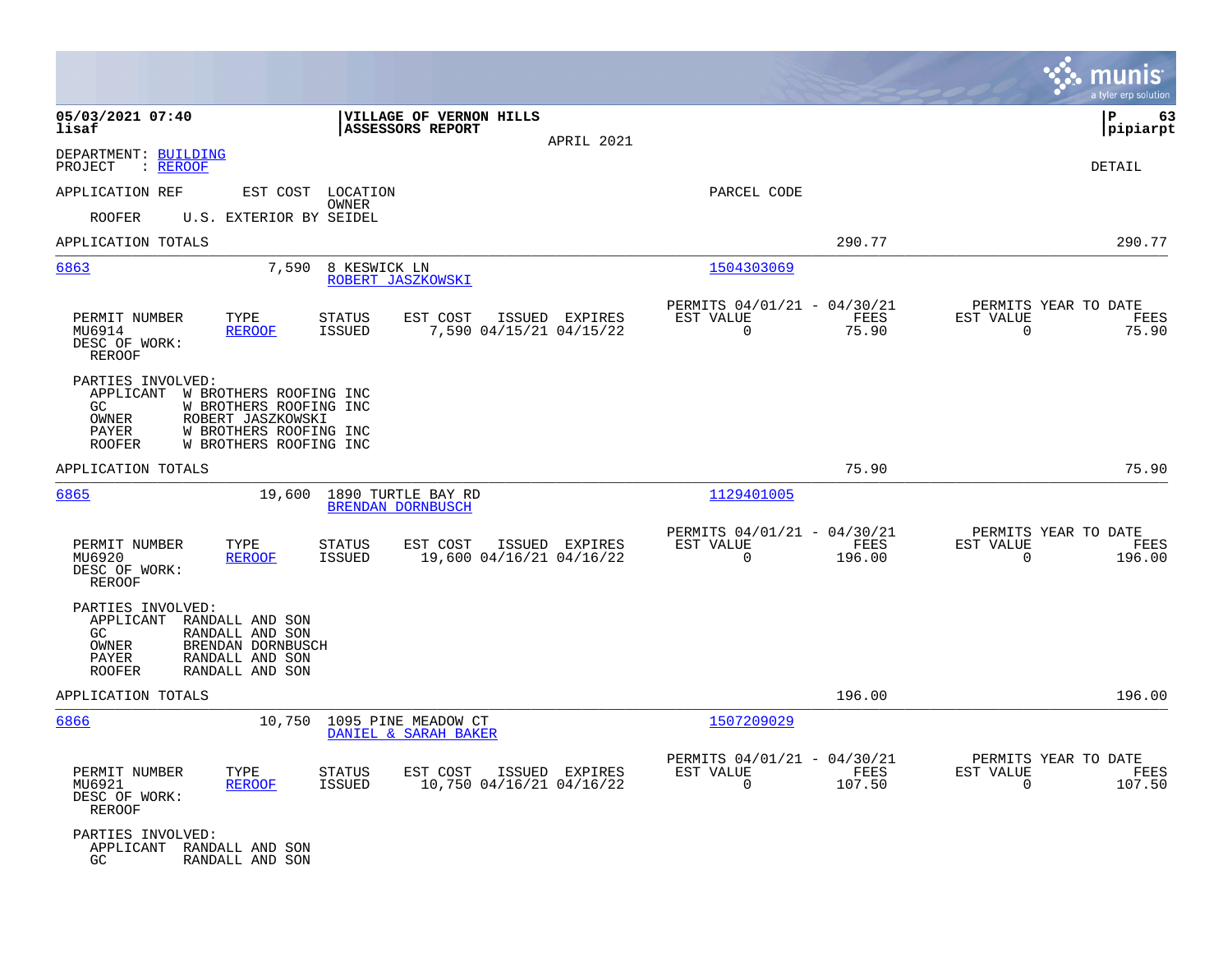|                                                                                                                                                      |                                                                                                                               |                                                                           | munis<br>a tyler erp solution                                      |
|------------------------------------------------------------------------------------------------------------------------------------------------------|-------------------------------------------------------------------------------------------------------------------------------|---------------------------------------------------------------------------|--------------------------------------------------------------------|
| 05/03/2021 07:40<br>lisaf                                                                                                                            | VILLAGE OF VERNON HILLS<br>ASSESSORS REPORT<br>APRIL 2021                                                                     |                                                                           | lР<br>64<br> pipiarpt                                              |
| DEPARTMENT: BUILDING<br>: REROOF<br>PROJECT                                                                                                          |                                                                                                                               |                                                                           | <b>DETAIL</b>                                                      |
| APPLICATION REF<br>EST COST LOCATION<br>OWNER<br>DANIEL & SARAH BAKER<br>PAYER<br>RANDALL AND SON<br><b>ROOFER</b><br>RANDALL AND SON                | OWNER                                                                                                                         | PARCEL CODE                                                               |                                                                    |
| APPLICATION TOTALS                                                                                                                                   |                                                                                                                               | 107.50                                                                    | 107.50                                                             |
| 6867<br>19,684                                                                                                                                       | 2067W LAUREL VALLEY DR<br>RICHARD DAVID & KIMBERLY DENISE KOPIN                                                               | 1129208006                                                                |                                                                    |
| PERMIT NUMBER<br>TYPE<br>MU6922<br><b>REROOF</b><br>DESC OF WORK:<br><b>REROOF</b>                                                                   | EST COST<br>ISSUED EXPIRES<br>STATUS<br><b>ISSUED</b><br>19,684 04/16/21 04/16/22                                             | PERMITS 04/01/21 - 04/30/21<br>FEES<br>EST VALUE<br>$\mathbf 0$<br>196.84 | PERMITS YEAR TO DATE<br>EST VALUE<br>FEES<br>$\mathbf 0$<br>196.84 |
| PARTIES INVOLVED:<br>APPLICANT<br>RANDALL AND SON<br>GC.<br>RANDALL AND SON<br>OWNER<br>RANDALL AND SON<br>PAYER<br>RANDALL AND SON<br><b>ROOFER</b> | RICHARD DAVID & KIMBERLY DENISE KOPIN                                                                                         |                                                                           |                                                                    |
| APPLICATION TOTALS                                                                                                                                   |                                                                                                                               | 196.84                                                                    | 196.84                                                             |
| 6901<br>23,017                                                                                                                                       | 418 SUTCLIFFE CIR<br>MARK L & PATRICE L ORBELL                                                                                | 1508401002                                                                |                                                                    |
| PERMIT NUMBER<br>TYPE<br>MU6948<br><b>REROOF</b><br>DESC OF WORK:<br><b>REROOF</b>                                                                   | <b>STATUS</b><br>EST COST<br>ISSUED EXPIRES<br><b>ISSUED</b><br>23,017 04/22/21 04/22/22                                      | PERMITS 04/01/21 - 04/30/21<br>EST VALUE<br>FEES<br>$\Omega$<br>230.17    | PERMITS YEAR TO DATE<br>EST VALUE<br>FEES<br>$\Omega$<br>230.17    |
| PARTIES INVOLVED:<br>APPLICANT<br>WINDY CITYLUGGAGE AND REPAIR<br>GC.<br>MARK L & PATRICE L ORBELL<br>OWNER<br>PAYER<br>ROOFER                       | WINDY CITY ROOFING & SIDING CONTRACTORS<br>WINDY CITY ROOFING & SIDING CONTRACTORS<br>WINDY CITY ROOFING & SIDING CONTRACTORS |                                                                           |                                                                    |
| APPLICATION TOTALS                                                                                                                                   |                                                                                                                               | 230.17                                                                    | 230.17                                                             |
| 6902<br>7,800                                                                                                                                        | 304 SPRING LN<br>YU CHENG GUO & MEI LI                                                                                        | 1504303003                                                                |                                                                    |
| PERMIT NUMBER<br>TYPE<br>MU6944<br><b>REROOF</b><br>DESC OF WORK:<br><b>REROOF</b>                                                                   | <b>STATUS</b><br>EST COST<br>ISSUED EXPIRES<br>7,800 04/22/21 04/22/22<br><b>ISSUED</b>                                       | PERMITS 04/01/21 - 04/30/21<br>EST VALUE<br>FEES<br>$\Omega$<br>78.00     | PERMITS YEAR TO DATE<br>EST VALUE<br>FEES<br>$\Omega$<br>78.00     |

PARTIES INVOLVED: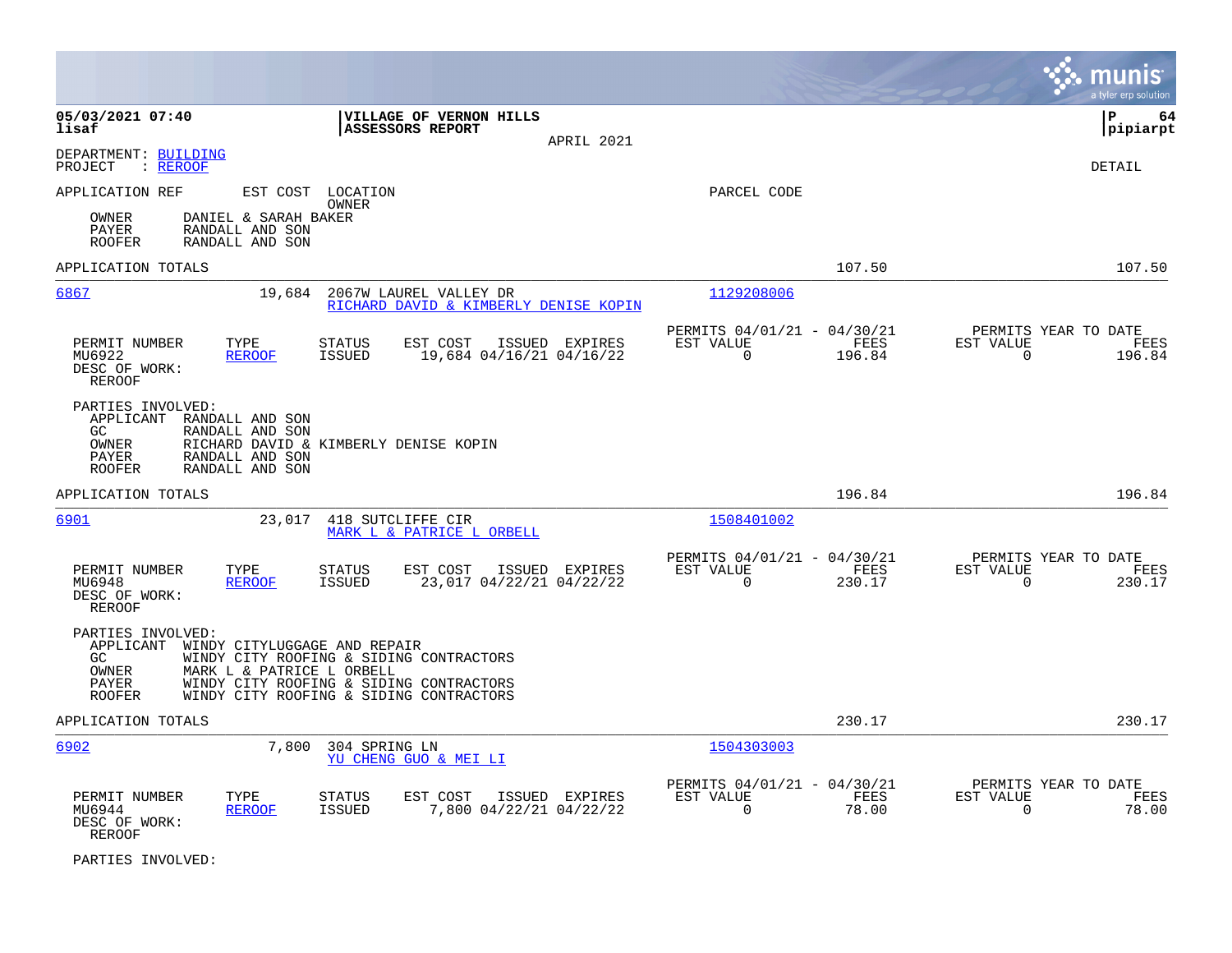|                                                                                                                                                                                                                  |                                                                  |                                                                             | munis<br>a tyler erp solution                                      |
|------------------------------------------------------------------------------------------------------------------------------------------------------------------------------------------------------------------|------------------------------------------------------------------|-----------------------------------------------------------------------------|--------------------------------------------------------------------|
| 05/03/2021 07:40<br>lisaf                                                                                                                                                                                        | VILLAGE OF VERNON HILLS<br><b>ASSESSORS REPORT</b><br>APRIL 2021 |                                                                             | lР<br>65<br> pipiarpt                                              |
| DEPARTMENT: BUILDING<br>PROJECT<br>: REROOF                                                                                                                                                                      |                                                                  |                                                                             | <b>DETAIL</b>                                                      |
| APPLICATION REF<br>EST COST<br>LOCATION<br>OWNER                                                                                                                                                                 |                                                                  | PARCEL CODE                                                                 |                                                                    |
| AMBRIZ EXTERIORS<br>APPLICANT<br>AMBRIZ EXTERIORS<br>GC<br><b>OWNER</b><br>YU CHENG GUO & MEI LI                                                                                                                 |                                                                  |                                                                             |                                                                    |
| APPLICATION TOTALS                                                                                                                                                                                               |                                                                  | 78.00                                                                       | 78.00                                                              |
| 6904<br>17,000                                                                                                                                                                                                   | 2164 BEAVER CREEK DR<br>A LITMAN I SHUSTERMAN                    | 1129201088                                                                  |                                                                    |
| PERMIT NUMBER<br>TYPE<br>STATUS<br>MU6949<br><b>REROOF</b><br>ISSUED<br>DESC OF WORK:<br>ASPHALT SHINGLES                                                                                                        | EST COST<br>ISSUED EXPIRES<br>17,000 04/22/21 04/22/22           | PERMITS 04/01/21 - 04/30/21<br>EST VALUE<br>FEES<br>$\mathbf 0$<br>170.00   | PERMITS YEAR TO DATE<br>EST VALUE<br>FEES<br>$\mathbf 0$<br>170.00 |
| PARTIES INVOLVED:<br>APPLICANT<br>BETTER HOME CONSTRUCTION<br>GC<br>BETTER HOME CONSTRUCTION<br>OWNER<br>A LITMAN I SHUSTERMAN<br>BETTER HOME CONSTRUCTION<br>PAYER<br>BETTER HOME CONSTRUCTION<br><b>ROOFER</b> |                                                                  |                                                                             |                                                                    |
| APPLICATION TOTALS                                                                                                                                                                                               |                                                                  | 170.00                                                                      | 170.00                                                             |
| 6910<br>12,000                                                                                                                                                                                                   | 1679 STANWICH RD<br>WAYNE C & ANDREA B LYONS                     | 1129314003                                                                  |                                                                    |
| PERMIT NUMBER<br>TYPE<br>STATUS<br>ISSUED<br>MU6961<br><b>REROOF</b><br>DESC OF WORK:<br>REROOF                                                                                                                  | EST COST<br>ISSUED EXPIRES<br>12,000 04/23/21 04/23/22           | PERMITS 04/01/21 - 04/30/21<br>EST VALUE<br>FEES<br>$\mathbf 0$<br>120.00   | PERMITS YEAR TO DATE<br>EST VALUE<br>FEES<br>$\mathbf 0$<br>120.00 |
| PARTIES INVOLVED:<br>APPLICANT<br>E&L ROOFING & WINDOWS LLC<br>GC<br>E&L ROOFING & WINDOWS LLC<br>OWNER<br>WAYNE C & ANDREA B LYONS<br>E&L ROOFING & WINDOWS LLC<br>PAYER                                        |                                                                  |                                                                             |                                                                    |
| APPLICATION TOTALS                                                                                                                                                                                               |                                                                  | 120.00                                                                      | 120.00                                                             |
| 6916<br>8,600                                                                                                                                                                                                    | 27 NORTH STERLING HEIGHTS RD<br>DIANE LICHNER                    | 1506409031                                                                  |                                                                    |
| PERMIT NUMBER<br>STATUS<br>TYPE<br>MU6973<br>ISSUED<br><b>REROOF</b><br>DESC OF WORK:<br><b>REOOF</b>                                                                                                            | EST COST<br>ISSUED EXPIRES<br>8,600 04/23/21 04/23/22            | PERMITS 04/01/21 - 04/30/21<br>EST VALUE<br>FEES<br>$\overline{0}$<br>86.00 | PERMITS YEAR TO DATE<br>EST VALUE<br>FEES<br>$\mathbf 0$<br>86.00  |
| PARTIES INVOLVED:<br>APPLICANT ALOHA CONSTRUCTION                                                                                                                                                                |                                                                  |                                                                             |                                                                    |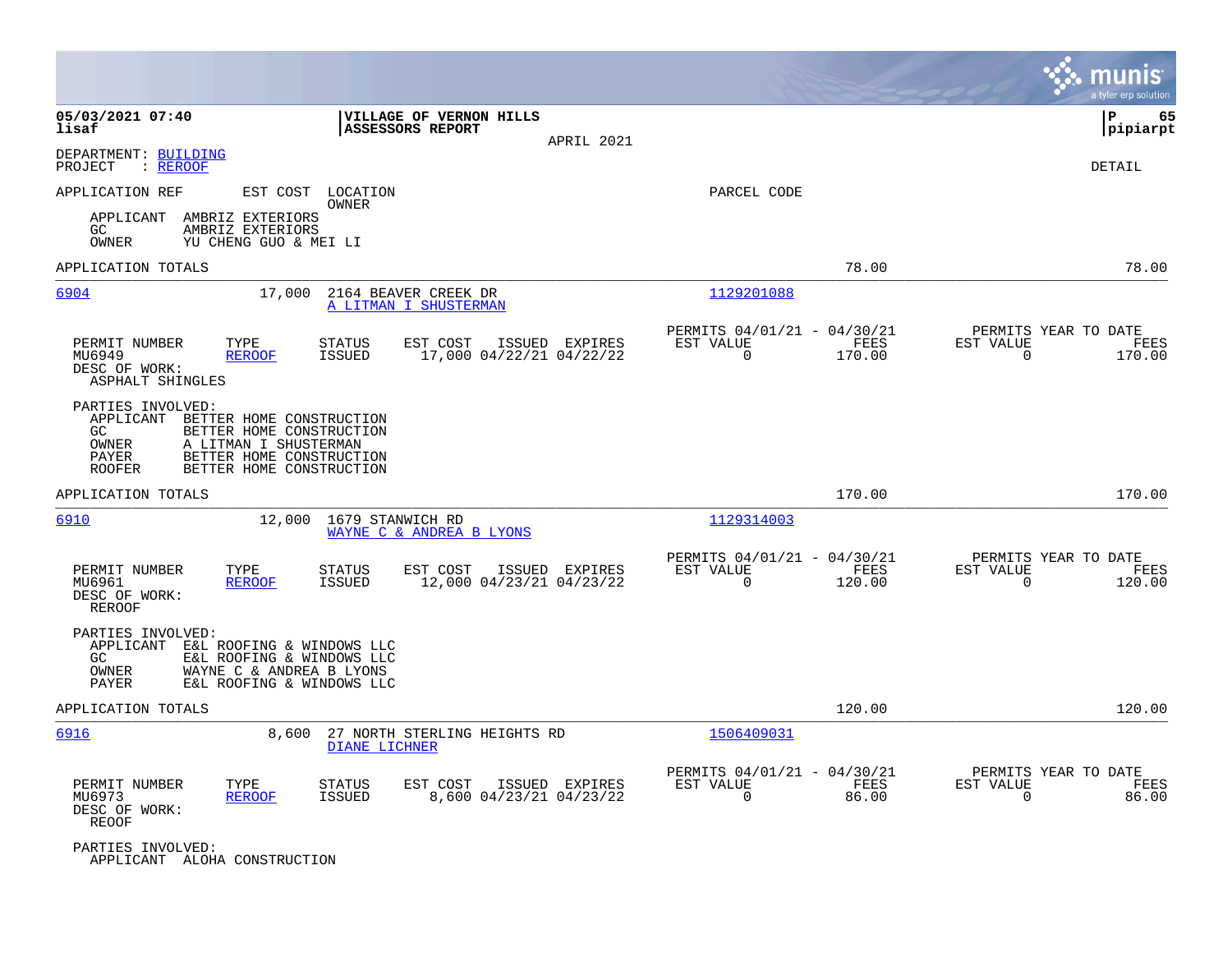|                                                                                                                                                                                                                      |                                                                           | munis<br>a tyler erp solution                                      |
|----------------------------------------------------------------------------------------------------------------------------------------------------------------------------------------------------------------------|---------------------------------------------------------------------------|--------------------------------------------------------------------|
| 05/03/2021 07:40<br>VILLAGE OF VERNON HILLS<br>lisaf<br><b>ASSESSORS REPORT</b><br>APRIL 2021                                                                                                                        |                                                                           | ΙP<br>66<br> pipiarpt                                              |
| DEPARTMENT: BUILDING<br>PROJECT<br>: REROOF                                                                                                                                                                          |                                                                           | DETAIL                                                             |
| APPLICATION REF<br>EST COST LOCATION<br><b>OWNER</b><br>ALOHA CONSTRUCTION<br>GC<br>OWNER<br>DIANE LICHNER<br>PAYER<br>ALOHA CONSTRUCTION<br>EKA ROOFING<br><b>ROOFER</b>                                            | PARCEL CODE                                                               |                                                                    |
| APPLICATION TOTALS                                                                                                                                                                                                   | 86.00                                                                     | 86.00                                                              |
| 6917<br>18,842<br>210 RANNEY AVE<br><b>JOSHUA M HERBST</b>                                                                                                                                                           | 1509308004                                                                |                                                                    |
| PERMIT NUMBER<br>TYPE<br>EST COST<br>ISSUED EXPIRES<br><b>STATUS</b><br><b>ISSUED</b><br>18,842 04/23/21 04/23/22<br>MU6975<br><b>REROOF</b><br>DESC OF WORK:<br><b>REROOF</b>                                       | PERMITS 04/01/21 - 04/30/21<br>EST VALUE<br>FEES<br>$\Omega$<br>188.42    | PERMITS YEAR TO DATE<br>EST VALUE<br>FEES<br>$\Omega$<br>188.42    |
| PARTIES INVOLVED:<br>APPLICANT ETRUSCAN GUTTERS & ROOF<br>ETRUSCAN GUTTERS & ROOF<br>GC<br>OWNER<br>JOSHUA M HERBST<br>PAYER<br>ETRUSCAN GUTTERS & ROOF<br>ETRUSCAN GUTTERS & ROOF<br><b>ROOFER</b>                  |                                                                           |                                                                    |
| APPLICATION TOTALS                                                                                                                                                                                                   | 188.42                                                                    | 188.42                                                             |
| 15,500<br>6918<br>1684 CYPRESS POINTE DR<br><b>GURBUX &amp; USHA SALUJA</b>                                                                                                                                          | 1129403004                                                                |                                                                    |
| PERMIT NUMBER<br>TYPE<br><b>STATUS</b><br>EST COST<br>ISSUED EXPIRES<br>15,500 04/23/21 04/23/22<br>MU6976<br><b>REROOF</b><br>ISSUED<br>DESC OF WORK:<br><b>REROOF</b>                                              | PERMITS 04/01/21 - 04/30/21<br>EST VALUE<br>FEES<br>$\Omega$<br>155.00    | PERMITS YEAR TO DATE<br>EST VALUE<br>FEES<br>$\Omega$<br>155.00    |
| PARTIES INVOLVED:<br>APPLICANT EXTERIOR RESTORATION GROUP<br>EXTERIOR RESTORATION GROUP<br>GC<br>OWNER<br>GURBUX & USHA SALUJA<br>PAYER<br>EXTERIOR RESTORATION GROUP<br>EXTERIOR RESTORATION GROUP<br><b>ROOFER</b> |                                                                           |                                                                    |
| APPLICATION TOTALS                                                                                                                                                                                                   | 155.00                                                                    | 155.00                                                             |
| 6924<br>28,820<br>1275 SARAH BLVD<br>MARGARET J CUCCI                                                                                                                                                                | 1515307006                                                                |                                                                    |
| PERMIT NUMBER<br>TYPE<br>EST COST<br>ISSUED EXPIRES<br>STATUS<br>28,820 04/26/21 04/26/22<br>MU6978<br><b>REROOF</b><br>ISSUED<br>DESC OF WORK:<br>0.01.3007.300                                                     | PERMITS 04/01/21 - 04/30/21<br>EST VALUE<br>FEES<br>$\mathbf 0$<br>288.20 | PERMITS YEAR TO DATE<br>EST VALUE<br>FEES<br>$\mathbf 0$<br>288.20 |

REOOF -1275,1281,1287,1299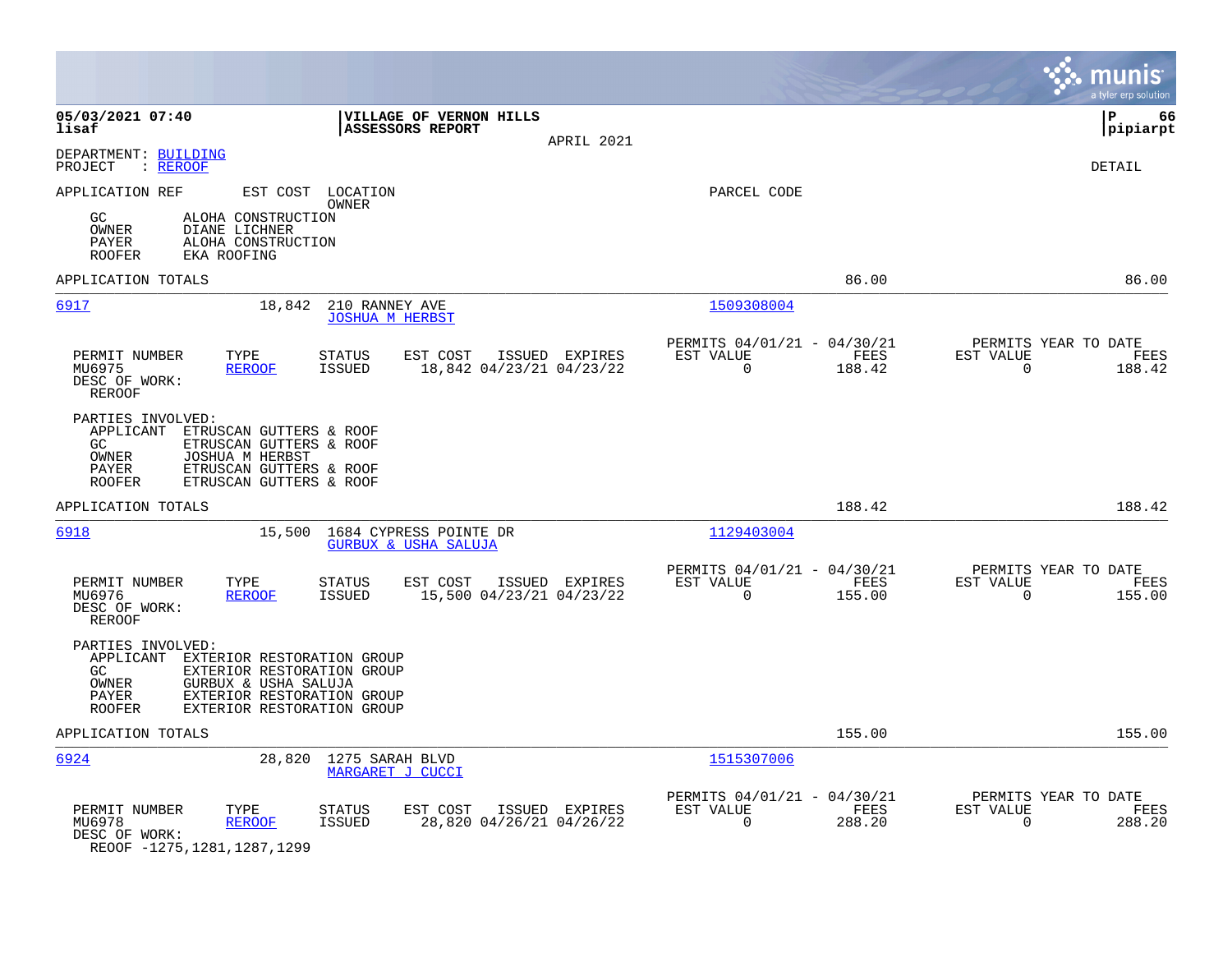|                                                                                                                                                                                                                |                                                                        |                |                                                         |                | munis<br>a tyler erp solution                                      |
|----------------------------------------------------------------------------------------------------------------------------------------------------------------------------------------------------------------|------------------------------------------------------------------------|----------------|---------------------------------------------------------|----------------|--------------------------------------------------------------------|
| 05/03/2021 07:40<br>lisaf                                                                                                                                                                                      | <b>VILLAGE OF VERNON HILLS</b><br><b>ASSESSORS REPORT</b>              | APRIL 2021     |                                                         |                | l P<br>67<br> pipiarpt                                             |
| DEPARTMENT: BUILDING<br>PROJECT<br>$:$ REROOF                                                                                                                                                                  |                                                                        |                |                                                         |                | DETAIL                                                             |
| APPLICATION REF                                                                                                                                                                                                | EST COST LOCATION<br>OWNER                                             |                | PARCEL CODE                                             |                |                                                                    |
| PARTIES INVOLVED:<br>APPLICANT ETRUSCAN GUTTERS & ROOF<br>GC.<br>ETRUSCAN GUTTERS & ROOF<br>OWNER<br>MARGARET J CUCCI<br><b>PAYER</b><br>ETRUSCAN GUTTERS & ROOF<br><b>ROOFER</b><br>ETRUSCAN GUTTERS & ROOF   |                                                                        |                |                                                         |                |                                                                    |
| APPLICATION TOTALS                                                                                                                                                                                             |                                                                        |                |                                                         | 288.20         | 288.20                                                             |
| 6925<br>28,820                                                                                                                                                                                                 | 1345 ASHLEY COURT<br>BRUCE & DONNA ZIMMERMAN                           |                | 1515308012                                              |                |                                                                    |
| PERMIT NUMBER<br>TYPE<br>MU6979<br><b>REROOF</b><br>DESC OF WORK:<br>REROOF 1345, 1339, 1333, 1327                                                                                                             | <b>STATUS</b><br>EST COST<br><b>ISSUED</b><br>28,820 04/26/21 04/26/22 | ISSUED EXPIRES | PERMITS 04/01/21 - 04/30/21<br>EST VALUE<br>$\mathbf 0$ | FEES<br>288.20 | PERMITS YEAR TO DATE<br>EST VALUE<br>FEES<br>$\Omega$<br>288.20    |
| PARTIES INVOLVED:<br>APPLICANT<br>ETRUSCAN GUTTERS & ROOF<br>ETRUSCAN GUTTERS & ROOF<br>GC<br>OWNER<br>BRUCE & DONNA ZIMMERMAN<br>ETRUSCAN GUTTERS & ROOF<br>PAYER<br><b>ROOFER</b><br>ETRUSCAN GUTTERS & ROOF |                                                                        |                |                                                         |                |                                                                    |
| APPLICATION TOTALS                                                                                                                                                                                             |                                                                        |                |                                                         | 288.20         | 288.20                                                             |
| 6926                                                                                                                                                                                                           | 19,340 1260 ASHLEY COURT<br>MAHEEDHAR GUNTUPALLI                       |                | 1515307010                                              |                |                                                                    |
| PERMIT NUMBER<br>TYPE<br>MU6980<br><b>REROOF</b><br>DESC OF WORK:<br>REROOF 1260, 1266, 1272                                                                                                                   | <b>STATUS</b><br>EST COST<br>ISSUED<br>19,340 04/26/21 04/26/22        | ISSUED EXPIRES | PERMITS 04/01/21 - 04/30/21<br>EST VALUE<br>$\Omega$    | FEES<br>193.40 | PERMITS YEAR TO DATE<br>EST VALUE<br>FEES<br>$\Omega$<br>193.40    |
| PARTIES INVOLVED:<br>APPLICANT ETRUSCAN GUTTERS & ROOF<br>GC.<br>ETRUSCAN GUTTERS & ROOF<br>OWNER<br>MAHEEDHAR GUNTUPALLI<br>ETRUSCAN GUTTERS & ROOF<br>PAYER<br><b>ROOFER</b><br>ETRUSCAN GUTTERS & ROOF      |                                                                        |                |                                                         |                |                                                                    |
| APPLICATION TOTALS                                                                                                                                                                                             |                                                                        |                |                                                         | 193.40         | 193.40                                                             |
| 6927<br>28,820                                                                                                                                                                                                 | 1278 ASHLEY COURT<br>NATALIE BECKER                                    |                | 1515307013                                              |                |                                                                    |
| PERMIT NUMBER<br>TYPE<br><b>REROOF</b><br>MU6981<br>DESC OF WORK:                                                                                                                                              | <b>STATUS</b><br>EST COST<br><b>ISSUED</b><br>28,820 04/26/21 04/26/22 | ISSUED EXPIRES | PERMITS 04/01/21 - 04/30/21<br>EST VALUE<br>0           | FEES<br>288.20 | PERMITS YEAR TO DATE<br>EST VALUE<br>FEES<br>$\mathbf 0$<br>288.20 |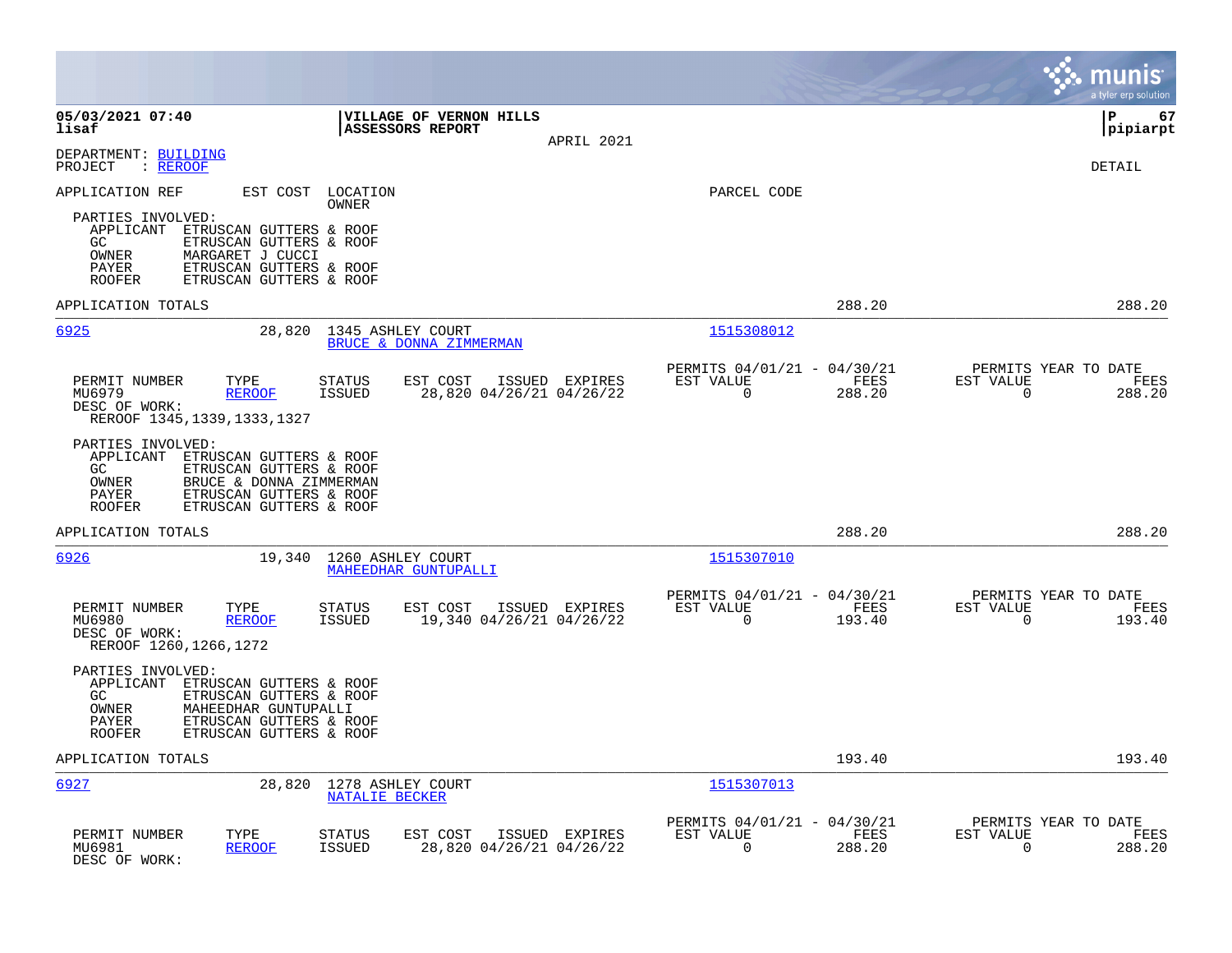|                                                                                                                                                                                                                                                       |                                                                           | munis<br>a tyler erp solution                                   |
|-------------------------------------------------------------------------------------------------------------------------------------------------------------------------------------------------------------------------------------------------------|---------------------------------------------------------------------------|-----------------------------------------------------------------|
| 05/03/2021 07:40<br>VILLAGE OF VERNON HILLS<br>ASSESSORS REPORT<br>lisaf<br>REROOF 1278, 1284, 1290, 1296                                                                                                                                             |                                                                           | l P<br>68<br> pipiarpt                                          |
| APRIL 2021<br>DEPARTMENT: BUILDING<br>PROJECT<br>: REROOF                                                                                                                                                                                             |                                                                           | DETAIL                                                          |
| APPLICATION REF<br>EST COST LOCATION<br>OWNER<br>PARTIES INVOLVED:<br>APPLICANT ETRUSCAN GUTTERS & ROOF<br>GC<br>ETRUSCAN GUTTERS & ROOF<br>OWNER<br>NATALIE BECKER<br>PAYER<br>ETRUSCAN GUTTERS & ROOF<br>PAYER<br>ETRUSCAN GUTTERS & ROOF           | PARCEL CODE                                                               |                                                                 |
| APPLICATION TOTALS                                                                                                                                                                                                                                    | 288.20                                                                    | 288.20                                                          |
| 6928<br>15,000<br>573 CROOKED STICK CT<br><b>ANNETTE ASHBACHER</b>                                                                                                                                                                                    | 1132310007                                                                |                                                                 |
| PERMIT NUMBER<br>TYPE<br><b>STATUS</b><br>EST COST<br>ISSUED EXPIRES<br>MU6983<br><b>REROOF</b><br><b>ISSUED</b><br>15,000 04/26/21 04/26/22<br>DESC OF WORK:<br><b>REROOF</b>                                                                        | PERMITS 04/01/21 - 04/30/21<br>EST VALUE<br>FEES<br>$\mathbf 0$<br>150.00 | PERMITS YEAR TO DATE<br>EST VALUE<br>FEES<br>0<br>150.00        |
| PARTIES INVOLVED:<br>APPLICANT PRATE ROOFING & INSTALLATIONS LLC<br>PRATE ROOFING & INSTALLATIONS LLC<br>GC.<br>OWNER<br>ANNETTE ASHBACHER<br><b>PAYER</b><br>PRATE ROOFING & INSTALLATIONS LLC<br>PRATE ROOFING & INSTALLATIONS LLC<br><b>ROOFER</b> |                                                                           |                                                                 |
| APPLICATION TOTALS                                                                                                                                                                                                                                    | 150.00                                                                    | 150.00                                                          |
| 6937<br>57,173<br>328 BAY TREE CIR<br>ANTONIO & LILIANA PORTILLO                                                                                                                                                                                      | 1133104023                                                                |                                                                 |
| PERMIT NUMBER<br>EST COST<br>ISSUED EXPIRES<br>TYPE<br>STATUS<br>MU6988<br>57,173 04/27/21 04/27/22<br><b>REROOF</b><br><b>ISSUED</b><br>DESC OF WORK:<br>REROOF 328-338 BAY TREE CIRCLE                                                              | PERMITS 04/01/21 - 04/30/21<br>EST VALUE<br>FEES<br>$\Omega$<br>571.73    | PERMITS YEAR TO DATE<br>EST VALUE<br>FEES<br>$\Omega$<br>571.73 |
| PARTIES INVOLVED:<br>APPLICANT AMERICAN BUILDING CONTRACTORS<br>GC.<br>AMERICAN BUILDING CONTRACTORS<br>OWNER<br>ANTONIO & LILIANA PORTILLO<br>AMERICAN BUILDING CONTRACTORS<br>PAYER<br>AMERICAN BUILDING CONTRACTORS<br>ROOFER                      |                                                                           |                                                                 |
| APPLICATION TOTALS                                                                                                                                                                                                                                    | 571.73                                                                    | 571.73                                                          |
| 6938<br>40,500<br>458 BAY TREE CIR<br><b>PLACEHOLDER</b>                                                                                                                                                                                              | 1133208024                                                                |                                                                 |
| PERMIT NUMBER<br>TYPE<br><b>STATUS</b><br>EST COST<br>ISSUED<br>EXPIRES                                                                                                                                                                               | PERMITS 04/01/21 - 04/30/21<br>EST VALUE<br>FEES                          | PERMITS YEAR TO DATE<br>EST VALUE<br>FEES                       |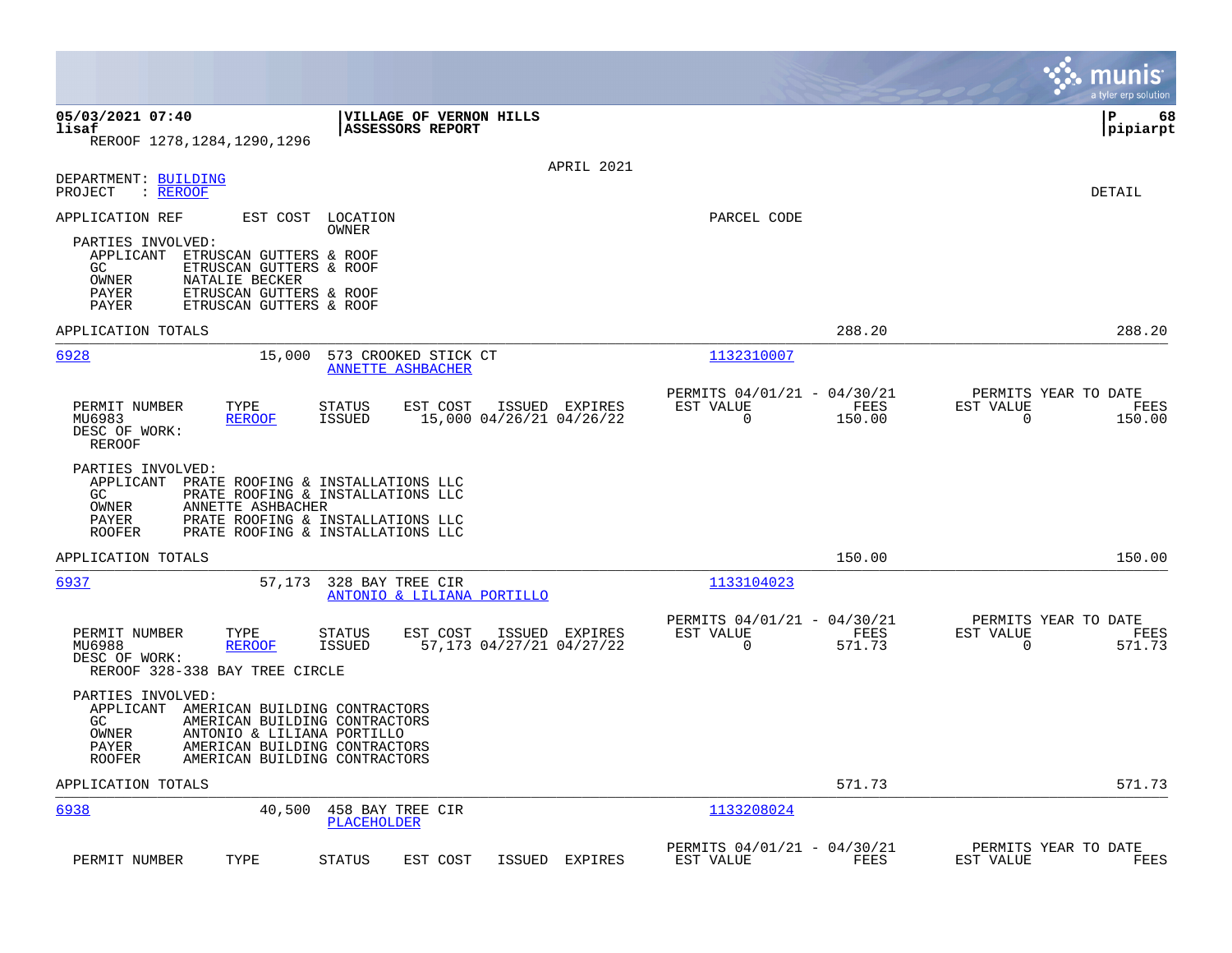|                                                                                                                                                                                                                            |                                                                        | munis<br>a tyler erp solution                                   |
|----------------------------------------------------------------------------------------------------------------------------------------------------------------------------------------------------------------------------|------------------------------------------------------------------------|-----------------------------------------------------------------|
| 05/03/2021 07:40<br>VILLAGE OF VERNON HILLS<br><b>ASSESSORS REPORT</b><br>lisaf<br>APRIL 2021                                                                                                                              |                                                                        | lР<br>69<br> pipiarpt                                           |
| DEPARTMENT: BUILDING<br>: REROOF<br>PROJECT                                                                                                                                                                                |                                                                        | DETAIL                                                          |
| APPLICATION REF<br>EST COST LOCATION                                                                                                                                                                                       | PARCEL CODE                                                            |                                                                 |
| OWNER<br>MU6989<br><b>REROOF</b><br><b>ISSUED</b><br>40,500 04/27/21 04/27/22<br>DESC OF WORK:<br>REROOF - 458-464 BAY TREE CIRCLE                                                                                         | $\mathbf 0$<br>405.00                                                  | $\Omega$<br>405.00                                              |
| PARTIES INVOLVED:<br>APPLICANT<br>AMERICAN BUILDING CONTRACTORS<br>GC<br>AMERICAN BUILDING CONTRACTORS<br>OWNER<br>PLACEHOLDER<br>PAYER<br>AMERICAN BUILDING CONTRACTORS<br>AMERICAN BUILDING CONTRACTORS<br><b>ROOFER</b> |                                                                        |                                                                 |
| APPLICATION TOTALS                                                                                                                                                                                                         | 405.00                                                                 | 405.00                                                          |
| 6939<br>40,500<br>357 BAY TREE CIR<br><b>PLACEHOLDER</b>                                                                                                                                                                   | 1133118022                                                             |                                                                 |
| EST COST<br>PERMIT NUMBER<br>TYPE<br><b>STATUS</b><br>ISSUED EXPIRES<br>MU6990<br><b>REROOF</b><br><b>ISSUED</b><br>40,500 04/27/21 04/27/22<br>DESC OF WORK:<br>REROOF 357-363 BAY TREE CIRCLE                            | PERMITS 04/01/21 - 04/30/21<br>EST VALUE<br>FEES<br>$\Omega$<br>405.00 | PERMITS YEAR TO DATE<br>EST VALUE<br>FEES<br>$\Omega$<br>405.00 |
| PARTIES INVOLVED:<br>APPLICANT AMERICAN BUILDING CONTRACTORS<br>GC.<br>AMERICAN BUILDING CONTRACTORS<br>OWNER<br>PLACEHOLDER<br>AMERICAN BUILDING CONTRACTORS<br>PAYER<br><b>ROOFER</b><br>AMERICAN BUILDING CONTRACTORS   |                                                                        |                                                                 |
| APPLICATION TOTALS                                                                                                                                                                                                         | 405.00                                                                 | 405.00                                                          |
| 6940<br>40,500<br>486 BAY TREE CIR<br>PLACEHOLDER                                                                                                                                                                          | 1133208032                                                             |                                                                 |
| EST COST<br>PERMIT NUMBER<br>TYPE<br><b>STATUS</b><br>ISSUED EXPIRES<br>MU6991<br><b>REROOF</b><br><b>ISSUED</b><br>40,500 04/27/21 04/27/22<br>DESC OF WORK:<br>REROOF 486-492 BAY TREE                                   | PERMITS 04/01/21 - 04/30/21<br>EST VALUE<br>FEES<br>405.00<br>0        | PERMITS YEAR TO DATE<br>EST VALUE<br>FEES<br>0<br>405.00        |
| PARTIES INVOLVED:<br>APPLICANT AMERICAN BUILDING CONTRACTORS<br>AMERICAN BUILDING CONTRACTORS<br>GC.<br>OWNER<br>PLACEHOLDER<br><b>PAYER</b><br>AMERICAN BUILDING CONTRACTORS<br>PAYER<br>AMERICAN BUILDING CONTRACTORS    |                                                                        |                                                                 |
| APPLICATION TOTALS                                                                                                                                                                                                         | 405.00                                                                 | 405.00                                                          |
| 6949<br>9,500<br>723 NORTH LAKESIDE DR<br>ARAMIS & ESPERANZA PUENTE                                                                                                                                                        | 1508106003                                                             |                                                                 |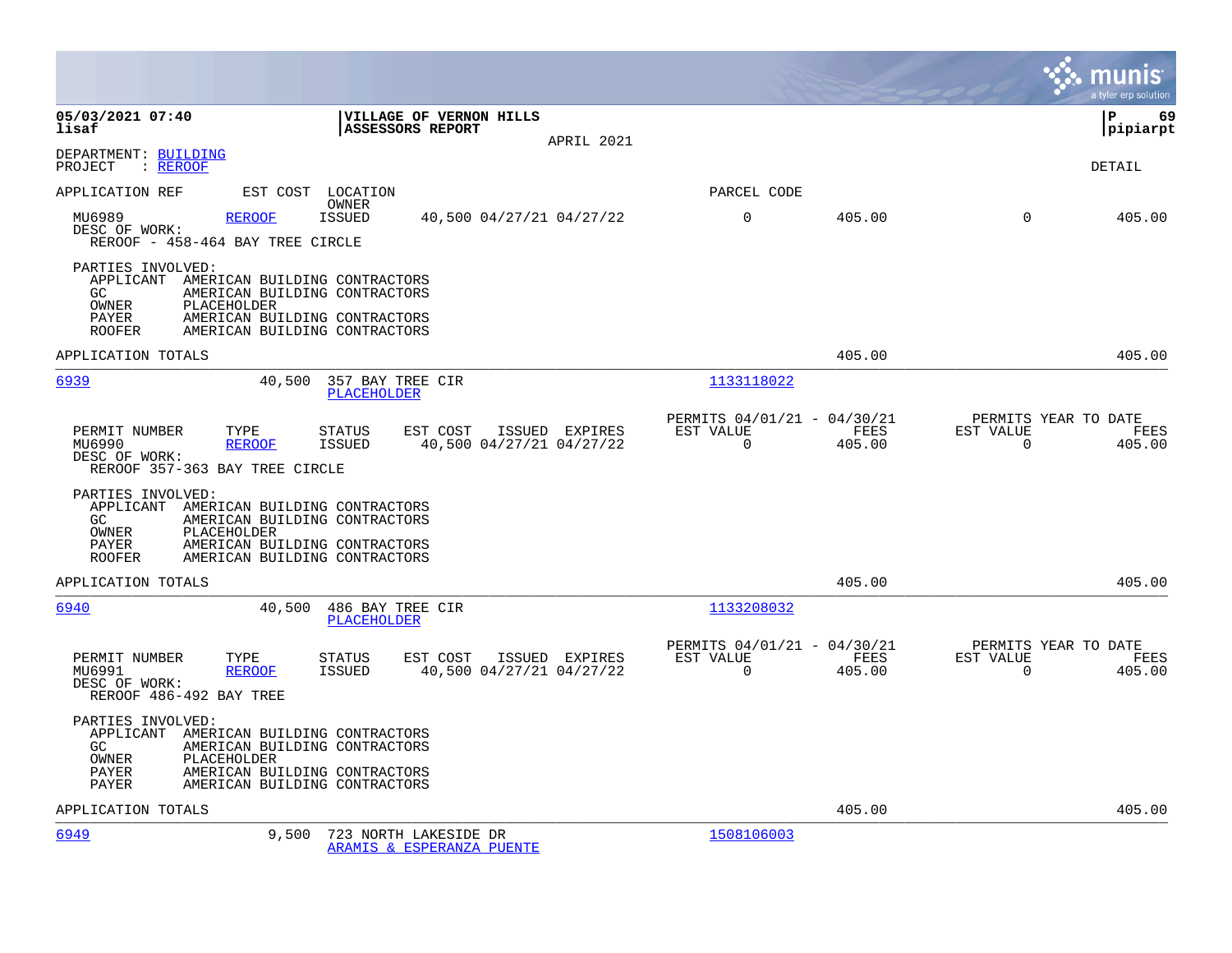|                                                                                                                                                                                                                     |                                                                            |                                                                        | munis<br>a tyler erp solution                                      |
|---------------------------------------------------------------------------------------------------------------------------------------------------------------------------------------------------------------------|----------------------------------------------------------------------------|------------------------------------------------------------------------|--------------------------------------------------------------------|
| 05/03/2021 07:40<br>lisaf                                                                                                                                                                                           | VILLAGE OF VERNON HILLS<br><b>ASSESSORS REPORT</b>                         | PERMITS 04/01/21 - 04/30/21                                            | l P<br>70<br>pipiarpt<br>PERMITS YEAR TO DATE                      |
| PERMIT NUMBER<br>TYPE                                                                                                                                                                                               | <b>STATUS</b><br>EST COST<br>ISSUED EXPIRES<br>APRIL 2021                  | EST VALUE<br>FEES                                                      | EST VALUE<br>FEES                                                  |
| DEPARTMENT: BUILDING<br>PROJECT<br>: REROOF                                                                                                                                                                         |                                                                            |                                                                        | DETAIL                                                             |
| APPLICATION REF                                                                                                                                                                                                     | EST COST LOCATION<br>OWNER                                                 | PARCEL CODE                                                            |                                                                    |
| MU6997<br><b>REROOF</b><br>DESC OF WORK:<br>REROOF                                                                                                                                                                  | <b>ISSUED</b><br>9,500 04/28/21 04/28/22                                   | $\mathbf 0$<br>95.00                                                   | $\mathbf 0$<br>95.00                                               |
| PARTIES INVOLVED:<br>APPLICANT 153 HOME IMPROVEMENT<br>GC.<br>153 HOME IMPROVEMENT<br>OWNER<br>ARAMIS & ESPERANZA PUENTE<br>153 HOME IMPROVEMENT<br>PAYER<br>ROOFER<br>153 HOME IMPROVEMENT                         |                                                                            |                                                                        |                                                                    |
| APPLICATION TOTALS                                                                                                                                                                                                  |                                                                            | 95.00                                                                  | 95.00                                                              |
| 6962<br>21,000                                                                                                                                                                                                      | 2127 BEAVER CREEK DR<br>S MANGTANI B SAWNANI                               | 1129210004                                                             |                                                                    |
| PERMIT NUMBER<br>TYPE<br>MU7015<br><b>REROOF</b><br>DESC OF WORK:<br>REROOF                                                                                                                                         | STATUS<br>EST COST<br>ISSUED EXPIRES<br>21,000 04/29/21 04/29/22<br>ISSUED | PERMITS 04/01/21 - 04/30/21<br>EST VALUE<br>FEES<br>$\Omega$<br>210.00 | PERMITS YEAR TO DATE<br>EST VALUE<br>FEES<br>$\mathbf 0$<br>210.00 |
| PARTIES INVOLVED:<br>APPLICANT BETTER HOME CONSTRUCTION<br>GC<br>BETTER HOME CONSTRUCTION<br><b>OWNER</b><br>S MANGTANI B SAWNANI<br>BETTER HOME CONSTRUCTION<br>PAYER<br>BETTER HOME CONSTRUCTION<br><b>ROOFER</b> |                                                                            |                                                                        |                                                                    |
| APPLICATION TOTALS                                                                                                                                                                                                  |                                                                            | 210.00                                                                 | 210.00                                                             |
| 6964                                                                                                                                                                                                                | 14,700 1588 CYPRESS POINTE DR<br><b>JEROME &amp; STACY REID</b>            | 1132212001                                                             |                                                                    |
| PERMIT NUMBER<br>TYPE<br>MU7016<br><b>REROOF</b><br>DESC OF WORK:<br>REROOF                                                                                                                                         | STATUS<br>EST COST<br>ISSUED EXPIRES<br>14,700 04/29/21 04/29/22<br>ISSUED | PERMITS 04/01/21 - 04/30/21<br>EST VALUE<br>FEES<br>$\Omega$<br>147.00 | PERMITS YEAR TO DATE<br>EST VALUE<br>FEES<br>$\Omega$<br>147.00    |
| PARTIES INVOLVED:<br>APPLICANT<br>JNO ROOFING<br>GC.<br>JNO ROOFING<br>OWNER<br>JEROME & STACY REID<br>PAYER<br>JNO ROOFING<br><b>ROOFER</b><br>JNO ROOFING                                                         |                                                                            |                                                                        |                                                                    |
| APPLICATION TOTALS<br>PROJECT TOTALS                                                                                                                                                                                |                                                                            | 147.00<br>$\Omega$<br>6,125.29                                         | 147.00<br>$\Omega$<br>6,125.29                                     |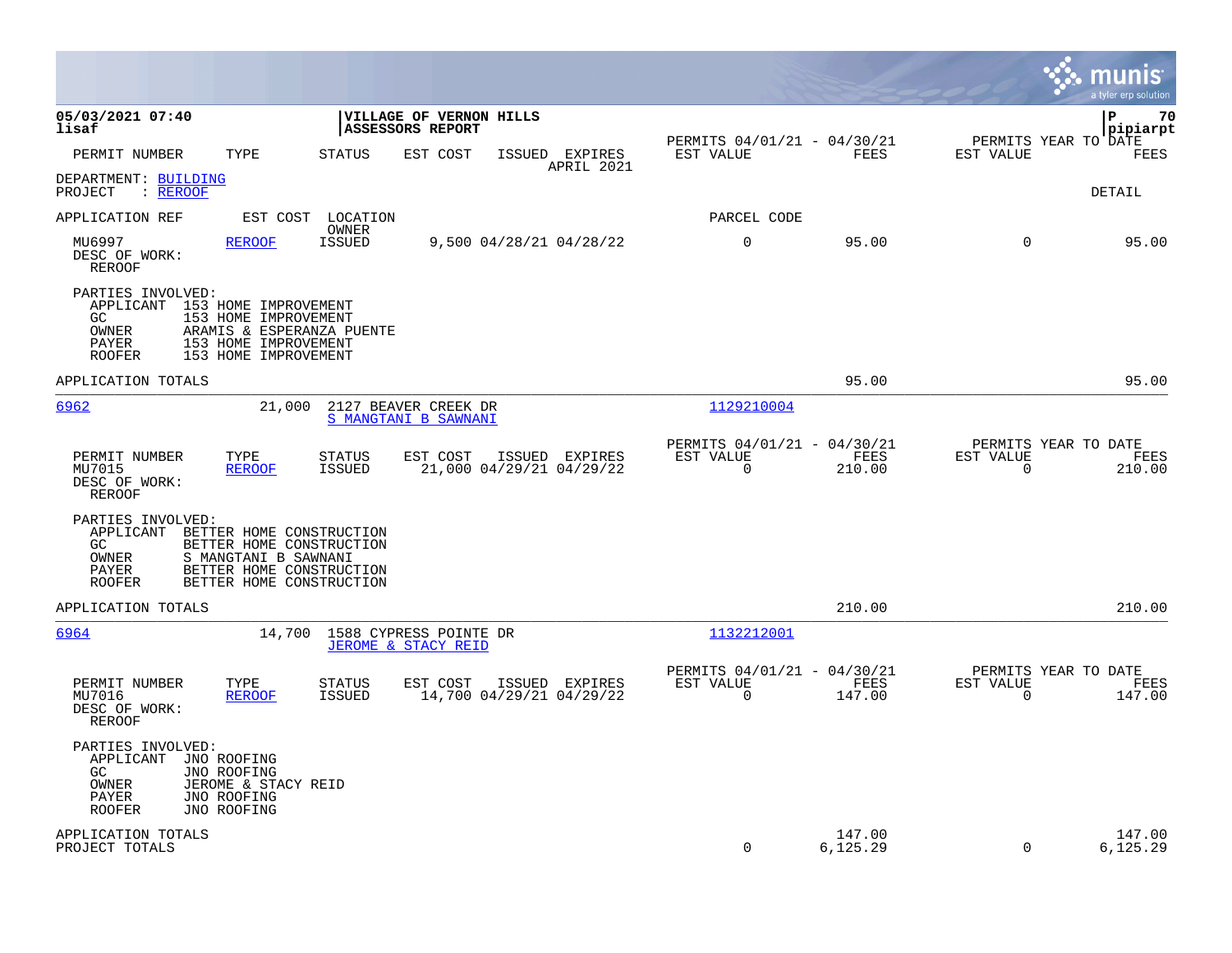|                                                                                                                                                                           |                                                      |                                     |                |                                                            |               |                                                  | munis<br>a tyler erp solution |
|---------------------------------------------------------------------------------------------------------------------------------------------------------------------------|------------------------------------------------------|-------------------------------------|----------------|------------------------------------------------------------|---------------|--------------------------------------------------|-------------------------------|
| 05/03/2021 07:40<br>lisaf                                                                                                                                                 | ASSESSORS REPORT                                     | VILLAGE OF VERNON HILLS             |                |                                                            |               |                                                  | ΙP<br>71<br> pipiarpt         |
| DEPARTMENT: BUILDING<br>: SEWER REPAIR<br>PROJECT                                                                                                                         |                                                      |                                     | APRIL 2021     |                                                            |               |                                                  | DETAIL                        |
| APPLICATION REF                                                                                                                                                           | EST COST LOCATION<br>OWNER                           |                                     |                | PARCEL CODE                                                |               |                                                  |                               |
| 6764                                                                                                                                                                      | 4,050<br>2254 SARAZEN DR<br>JEFFREY & CYNTHIA GEIER  |                                     |                | 1129201047                                                 |               |                                                  |                               |
| PERMIT NUMBER<br>TYPE<br>MU6822<br><b>SEWER REP</b><br>DESC OF WORK:<br>SEWER EMERGENCY                                                                                   | <b>STATUS</b><br>COMPLT                              | EST COST<br>4,050 04/01/21 04/02/22 | ISSUED EXPIRES | PERMITS 04/01/21 - 04/30/21<br>EST VALUE<br>$\overline{0}$ | FEES<br>50.00 | PERMITS YEAR TO DATE<br>EST VALUE<br>$\Omega$    | FEES<br>50.00                 |
| PARTIES INVOLVED:<br>APPLICANT<br>BLANTON PLUMBING<br>GC.<br>BLANTON PLUMBING<br>OWNER<br>PLUMBER<br>BLANTON PLUMBING<br>PAYER<br><b>BLANTON PLUMBING</b>                 | JEFFREY & CYNTHIA GEIER                              |                                     |                |                                                            |               |                                                  |                               |
| APPLICATION TOTALS                                                                                                                                                        |                                                      |                                     |                |                                                            | 50.00         |                                                  | 50.00                         |
| 6768                                                                                                                                                                      | 4,000<br>561 NORTH MILWAUKEE AVE<br>TMK PARTNERS LLC |                                     |                | 1503102014                                                 |               |                                                  |                               |
| PERMIT NUMBER<br>TYPE<br>MU6825<br><b>SEWER REP</b><br>DESC OF WORK:<br>SEWER REPAIR                                                                                      | <b>STATUS</b><br>COMPLT                              | EST COST<br>4,000 04/01/21 04/05/22 | ISSUED EXPIRES | PERMITS 04/01/21 - 04/30/21<br>EST VALUE<br>$\mathbf 0$    | FEES<br>75.00 | PERMITS YEAR TO DATE<br>EST VALUE<br>$\mathbf 0$ | FEES<br>75.00                 |
| PARTIES INVOLVED:<br>APPLICANT<br>TSUKASA OF TOKYO<br>TSUKASA OF TOKYO<br>GC.<br>OWNER<br>TMK PARTNERS LLC<br>PLUMBER<br>BOSTON PLUMBING INC<br>PAYER<br>TSUKASA OF TOKYO |                                                      |                                     |                |                                                            |               |                                                  |                               |
| APPLICATION TOTALS                                                                                                                                                        |                                                      |                                     |                |                                                            | 75.00         |                                                  | 75.00                         |
| 6804                                                                                                                                                                      | 4,880<br>132 WINDSOR DR                              | ELISEI SEMENOV & MARIA SEMENOVA     |                | 1132416061                                                 |               |                                                  |                               |
| PERMIT NUMBER<br>TYPE<br>MU6856<br>SEWER REP<br>DESC OF WORK:<br>SEWER REPAIR                                                                                             | STATUS<br>COMPLT                                     | EST COST<br>4,880 04/08/21 04/12/22 | ISSUED EXPIRES | PERMITS 04/01/21 - 04/30/21<br>EST VALUE<br>0              | FEES<br>50.00 | PERMITS YEAR TO DATE<br>EST VALUE<br>0           | FEES<br>50.00                 |
| PARTIES INVOLVED:<br>APPLICANT AHS PLUMBING<br>GC<br>AHS PLUMBING<br>OWNER<br>PLUMBER<br>AHS PLUMBING<br>PAYER<br>AHS PLUMBING                                            | ELISEI SEMENOV & MARIA SEMENOVA                      |                                     |                |                                                            |               |                                                  |                               |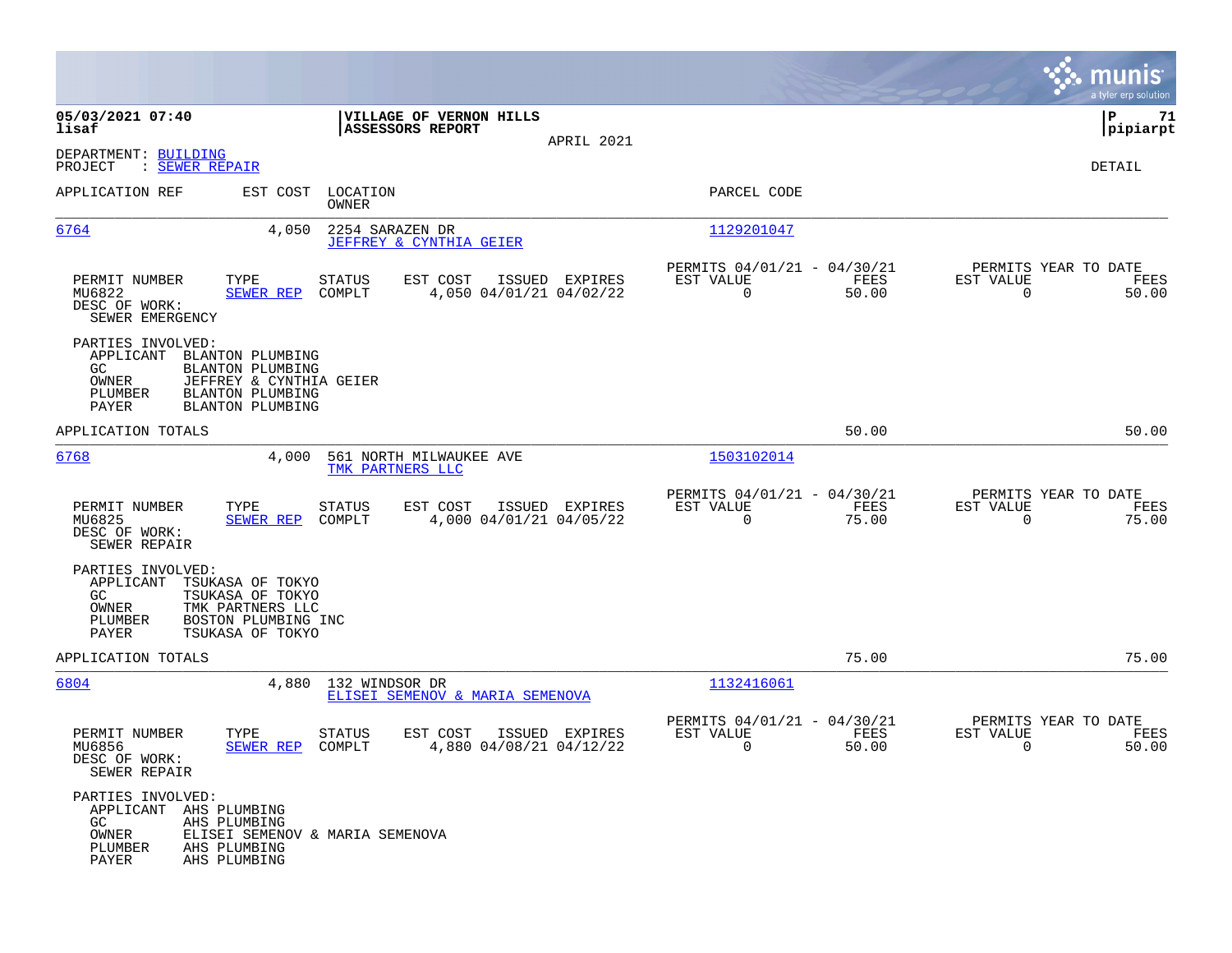|                                                                                                                                                                                                                                 |                                                                          | <b>munis</b><br>a tyler erp solution               |
|---------------------------------------------------------------------------------------------------------------------------------------------------------------------------------------------------------------------------------|--------------------------------------------------------------------------|----------------------------------------------------|
| 05/03/2021 07:40<br>VILLAGE OF VERNON HILLS<br>lisaf<br><b>ASSESSORS REPORT</b><br>APRIL 2021                                                                                                                                   |                                                                          | ∣P<br>72<br> pipiarpt                              |
| DEPARTMENT: BUILDING<br>PROJECT<br>: SEWER REPAIR                                                                                                                                                                               |                                                                          | DETAIL                                             |
| EST COST<br>LOCATION<br>APPLICATION REF<br>OWNER                                                                                                                                                                                | PARCEL CODE                                                              |                                                    |
| APPLICATION TOTALS                                                                                                                                                                                                              | 50.00                                                                    | 50.00                                              |
| 6919<br>4,500<br>311 CHERRY VALLEY RD<br>JOSE LUIS & ROSARIO HERRERA                                                                                                                                                            | 1508107037                                                               |                                                    |
| PERMIT NUMBER<br>TYPE<br>STATUS<br>EST COST<br>ISSUED<br>EXPIRES<br>4,500 04/23/21 04/23/22<br>MU6977<br>ISSUED<br>SEWER REP<br>DESC OF WORK:<br>SEWER REPAIR                                                                   | PERMITS 04/01/21 - 04/30/21<br>EST VALUE<br>FEES<br>$\mathbf 0$<br>50.00 | PERMITS YEAR TO DATE<br>EST VALUE<br>FEES<br>50.00 |
| PARTIES INVOLVED:<br>APPLICANT<br>SCHWERMAN PLUMBING COMPANY<br>GC<br>SCHWERMAN PLUMBING COMPANY<br>OWNER<br>JOSE LUIS & ROSARIO HERRERA<br>PLUMBER<br>SCHWERMAN PLUMBING COMPANY<br><b>PAYER</b><br>SCHWERMAN PLUMBING COMPANY |                                                                          |                                                    |
| APPLICATION TOTALS<br>PROJECT TOTALS                                                                                                                                                                                            | 50.00<br>$\mathbf 0$<br>225.00                                           | 50.00<br>225.00                                    |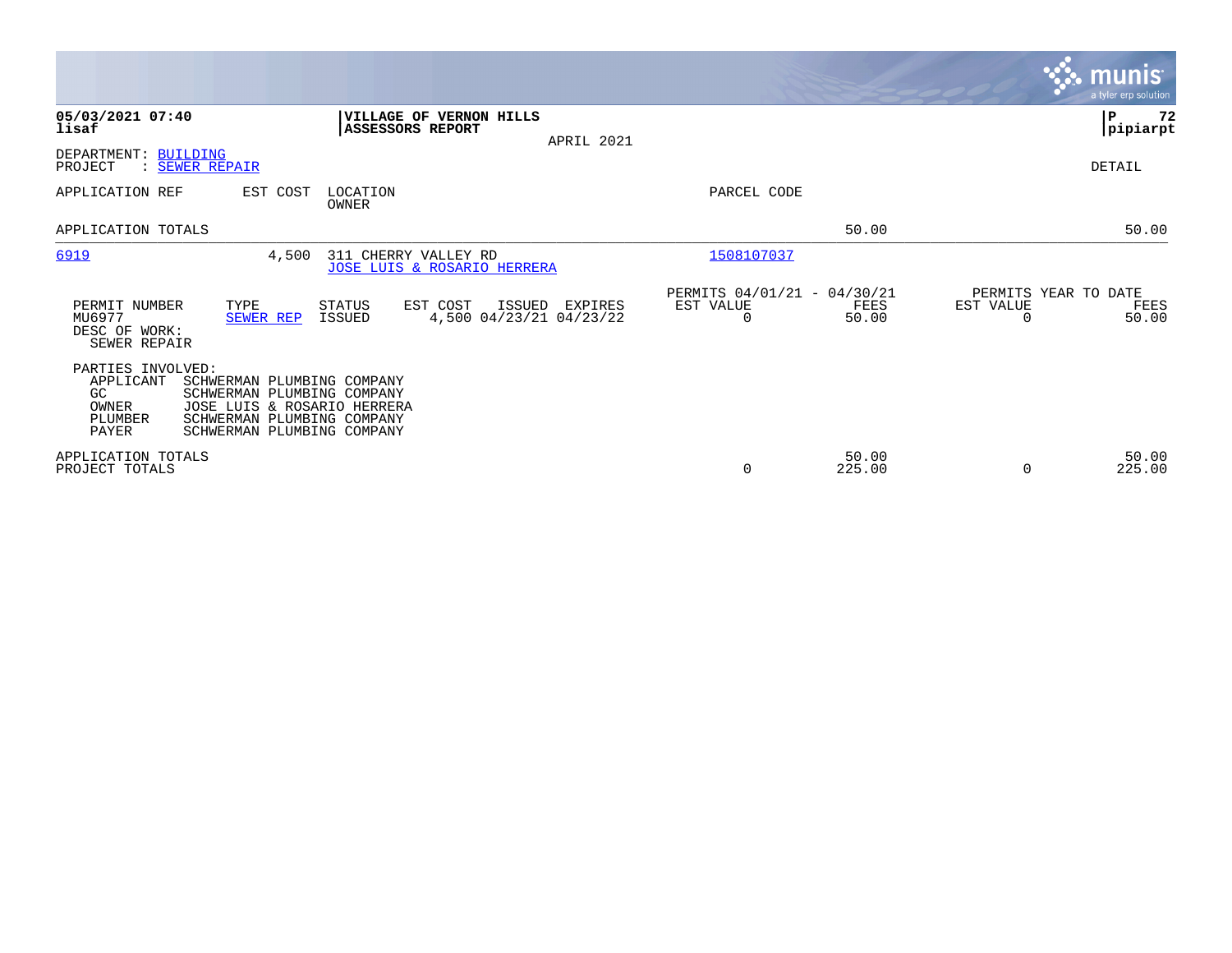|                                                                                                                                                        |                                                                              |                                         |                                             |                                           |                                                         |                |                          | munis<br>a tyler erp solution         |
|--------------------------------------------------------------------------------------------------------------------------------------------------------|------------------------------------------------------------------------------|-----------------------------------------|---------------------------------------------|-------------------------------------------|---------------------------------------------------------|----------------|--------------------------|---------------------------------------|
| 05/03/2021 07:40<br>lisaf                                                                                                                              |                                                                              |                                         | VILLAGE OF VERNON HILLS<br>ASSESSORS REPORT |                                           |                                                         |                |                          | P<br>73<br> pipiarpt                  |
| DEPARTMENT: BUILDING<br>PROJECT<br>$\mathcal{S}$ . SHED                                                                                                |                                                                              |                                         |                                             | APRIL 2021                                |                                                         |                |                          | DETAIL                                |
| APPLICATION REF                                                                                                                                        | EST COST LOCATION                                                            | <b>OWNER</b>                            |                                             |                                           | PARCEL CODE                                             |                |                          |                                       |
| 6742                                                                                                                                                   | 1,650                                                                        | 104 HASTINGS CT<br><b>SCOTT BRENNER</b> |                                             |                                           | 1132204017                                              |                |                          |                                       |
| PERMIT NUMBER<br>MU6840<br>DESC OF WORK:<br><b>SHED</b>                                                                                                | TYPE<br><b>SHED</b>                                                          | STATUS<br><b>ISSUED</b>                 | EST COST                                    | ISSUED EXPIRES<br>1,650 04/05/21 04/15/22 | PERMITS 04/01/21 - 04/30/21<br>EST VALUE<br>$\mathbf 0$ | FEES<br>50.00  | EST VALUE<br>$\mathbf 0$ | PERMITS YEAR TO DATE<br>FEES<br>50.00 |
| PARTIES INVOLVED:<br>APPLICANT<br><b>SCOTT BRENNER</b><br><b>SCOTT BRENNER</b><br>GC<br><b>SCOTT BRENNER</b><br>OWNER<br>PAYER<br><b>SCOTT BRENNER</b> |                                                                              |                                         |                                             |                                           |                                                         |                |                          |                                       |
| APPLICATION TOTALS                                                                                                                                     |                                                                              |                                         |                                             |                                           |                                                         | 50.00          |                          | 50.00                                 |
| 6806                                                                                                                                                   | 850                                                                          | 209 AUGUSTA DR                          | BATBAYAR DUGANCH                            |                                           | 1505405056                                              |                |                          |                                       |
| PERMIT NUMBER<br>TYPE<br>MU6969<br>DESC OF WORK:<br>SHED                                                                                               | <b>SHED</b>                                                                  | <b>STATUS</b><br><b>ISSUED</b>          | EST COST                                    | ISSUED EXPIRES<br>850 04/23/21 04/23/22   | PERMITS 04/01/21 - 04/30/21<br>EST VALUE<br>$\Omega$    | FEES<br>30.00  | EST VALUE<br>$\Omega$    | PERMITS YEAR TO DATE<br>FEES<br>30.00 |
| PARTIES INVOLVED:<br>APPLICANT<br>GC<br>OWNER<br>PAYER                                                                                                 | BATBAYAR DUGANCH<br>BATBAYAR DUGANCH<br>BATBAYAR DUGANCH<br>BATBAYAR DUGANCH |                                         |                                             |                                           |                                                         |                |                          |                                       |
| APPLICATION TOTALS<br>PROJECT TOTALS                                                                                                                   |                                                                              |                                         |                                             |                                           | 0                                                       | 30.00<br>80.00 | 0                        | 30.00<br>80.00                        |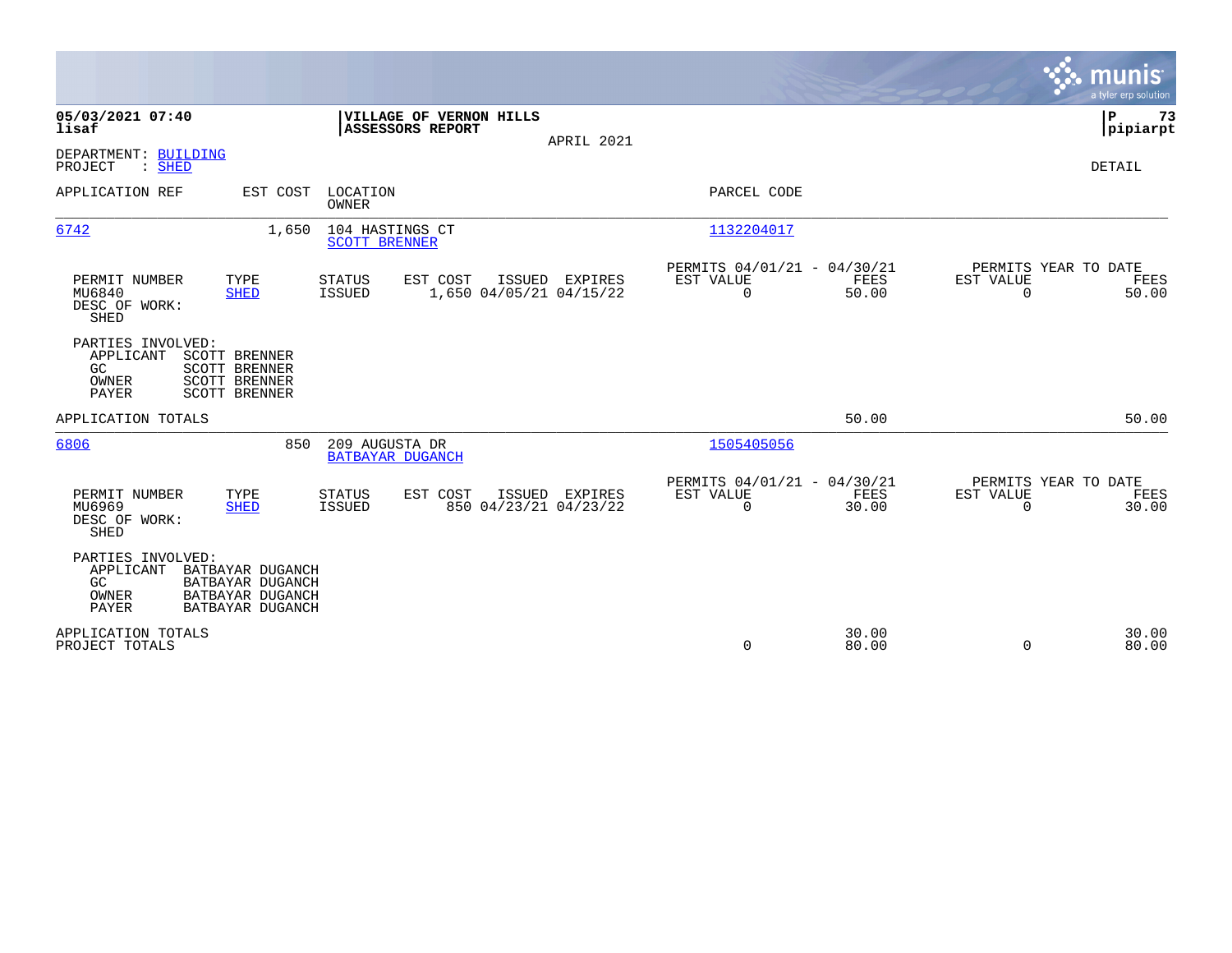|                                                                                                                                                                      |                                                                                          |                                                                           | munis<br>a tyler erp solution                                        |
|----------------------------------------------------------------------------------------------------------------------------------------------------------------------|------------------------------------------------------------------------------------------|---------------------------------------------------------------------------|----------------------------------------------------------------------|
| 05/03/2021 07:40<br>lisaf                                                                                                                                            | VILLAGE OF VERNON HILLS<br><b>ASSESSORS REPORT</b>                                       | APRIL 2021                                                                | l P<br>74<br> pipiarpt                                               |
| DEPARTMENT: BUILDING<br>PROJECT<br>: SIDING                                                                                                                          |                                                                                          |                                                                           | DETAIL                                                               |
| EST COST LOCATION<br>APPLICATION REF                                                                                                                                 | OWNER                                                                                    | PARCEL CODE                                                               |                                                                      |
| 6785<br>4,700                                                                                                                                                        | 276 NORTH FIORE PKY<br>MICHAEL & SUSAN SHAMBERG                                          | 1506408012                                                                |                                                                      |
| TYPE<br>PERMIT NUMBER<br>MU6838<br>SIDING<br>DESC OF WORK:<br>SIDING                                                                                                 | EST COST<br><b>STATUS</b><br>ISSUED EXPIRES<br>4,700 04/05/21 04/05/22<br>ISSUED         | PERMITS 04/01/21 - 04/30/21<br>FEES<br>EST VALUE<br>$\mathbf 0$<br>50.00  | PERMITS YEAR TO DATE<br>EST VALUE<br>FEES<br>$\overline{0}$<br>50.00 |
| PARTIES INVOLVED:<br>APPLICANT<br>CHICAGO BUILDERS<br>GC<br>CHICAGO BUILDERS<br>OWNER<br>MICHAEL & SUSAN SHAMBERG<br>PAYER<br>CHICAGO BUILDERS                       |                                                                                          |                                                                           |                                                                      |
| APPLICATION TOTALS                                                                                                                                                   |                                                                                          | 50.00                                                                     | 50.00                                                                |
| 6826                                                                                                                                                                 | 21,394 269 DANBURY DR<br>GWENDOLYNN & CHRISTOPHER JANZEN                                 | 1508221006                                                                |                                                                      |
| PERMIT NUMBER<br>TYPE<br>MU6874<br>SIDING<br>DESC OF WORK:<br>SIDING/SOFFIT/FACIA                                                                                    | <b>STATUS</b><br>EST COST<br>ISSUED EXPIRES<br><b>ISSUED</b><br>21,394 04/09/21 04/09/22 | PERMITS 04/01/21 - 04/30/21<br>EST VALUE<br>FEES<br>$\Omega$<br>213.94    | PERMITS YEAR TO DATE<br>EST VALUE<br>FEES<br>$\Omega$<br>213.94      |
| PARTIES INVOLVED:<br>APPLICANT VINTLTECH INC<br>GC<br>VINTLTECH INC<br>OWNER<br>GWENDOLYNN & CHRISTOPHER JANZEN<br>PAYER<br>VINTLTECH INC                            |                                                                                          |                                                                           |                                                                      |
| APPLICATION TOTALS                                                                                                                                                   |                                                                                          | 213.94                                                                    | 213.94                                                               |
| 6833                                                                                                                                                                 | 19,382 31 SOUTHFIELD DR<br><b>HOWARD PRAGER</b>                                          | 1506417007                                                                |                                                                      |
| PERMIT NUMBER<br>TYPE<br>MU6889<br>SIDING<br>DESC OF WORK:<br>SIDING                                                                                                 | EST COST<br>ISSUED EXPIRES<br>STATUS<br>COMPLT<br>19,382 04/12/21 04/22/22               | PERMITS 04/01/21 - 04/30/21<br>EST VALUE<br>FEES<br>$\mathbf 0$<br>193.82 | PERMITS YEAR TO DATE<br>EST VALUE<br>FEES<br>$\mathbf 0$<br>193.82   |
| PARTIES INVOLVED:<br>APPLICANT<br>NEW RESTORATION SYSTEMS LLC<br>GC<br>NEW RESTORATION SYSTEMS LLC<br>HOWARD PRAGER<br>OWNER<br>PAYER<br>NEW RESTORATION SYSTEMS LLC |                                                                                          |                                                                           |                                                                      |
| APPLICATION TOTALS                                                                                                                                                   |                                                                                          | 193.82                                                                    | 193.82                                                               |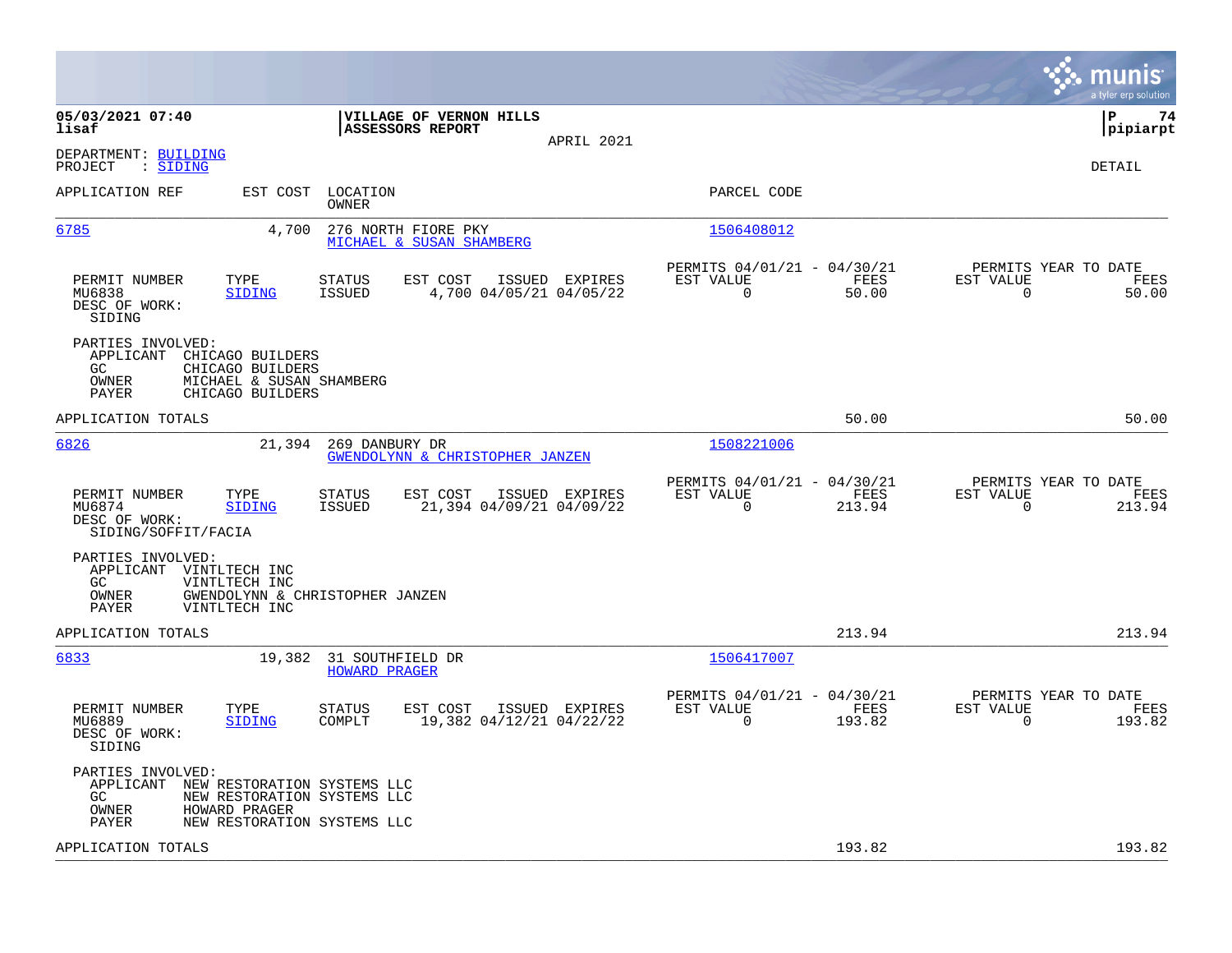|                                                         |                                                                                                   |                   |                                                                                             |        |                          |                                          |                  |           | <b>munis</b><br>a tyler erp solution |
|---------------------------------------------------------|---------------------------------------------------------------------------------------------------|-------------------|---------------------------------------------------------------------------------------------|--------|--------------------------|------------------------------------------|------------------|-----------|--------------------------------------|
| 05/03/2021 07:40<br>lisaf<br>6858                       | 18,500                                                                                            | 109 ANNAPOLIS DR  | <b>VILLAGE OF VERNON HILLS</b><br><b>ASSESSORS REPORT</b><br><b>GORAN &amp; MARIA LAZIC</b> |        |                          | 1504310008                               |                  |           | P<br>75<br> pipiarpt                 |
| PERMIT NUMBER                                           | TYPE                                                                                              | <b>STATUS</b>     | EST COST                                                                                    | ISSUED | EXPIRES<br>APRIL 2021    | PERMITS 04/01/21 - 04/30/21<br>EST VALUE | FEES             | EST VALUE | PERMITS YEAR TO DATE<br>FEES         |
| DEPARTMENT: BUILDING<br>PROJECT<br>: SIDING             |                                                                                                   |                   |                                                                                             |        |                          |                                          |                  |           | DETAIL                               |
| APPLICATION REF                                         | EST COST                                                                                          | LOCATION<br>OWNER |                                                                                             |        |                          | PARCEL CODE                              |                  |           |                                      |
| MU6909<br>DESC OF WORK:<br>SIDING                       | SIDING                                                                                            | ISSUED            |                                                                                             |        | 18,500 04/15/21 04/15/22 | 0                                        | 185.00           | $\Omega$  | 185.00                               |
| PARTIES INVOLVED:<br>APPLICANT<br>GC.<br>OWNER<br>PAYER | SIDING & WINDOWS GROUP<br>SIDING & WINDOWS GROUP<br>GORAN & MARIA LAZIC<br>SIDING & WINDOWS GROUP |                   |                                                                                             |        |                          |                                          |                  |           |                                      |
| APPLICATION TOTALS<br>PROJECT TOTALS                    |                                                                                                   |                   |                                                                                             |        |                          | 0                                        | 185.00<br>642.76 |           | 185.00<br>642.76                     |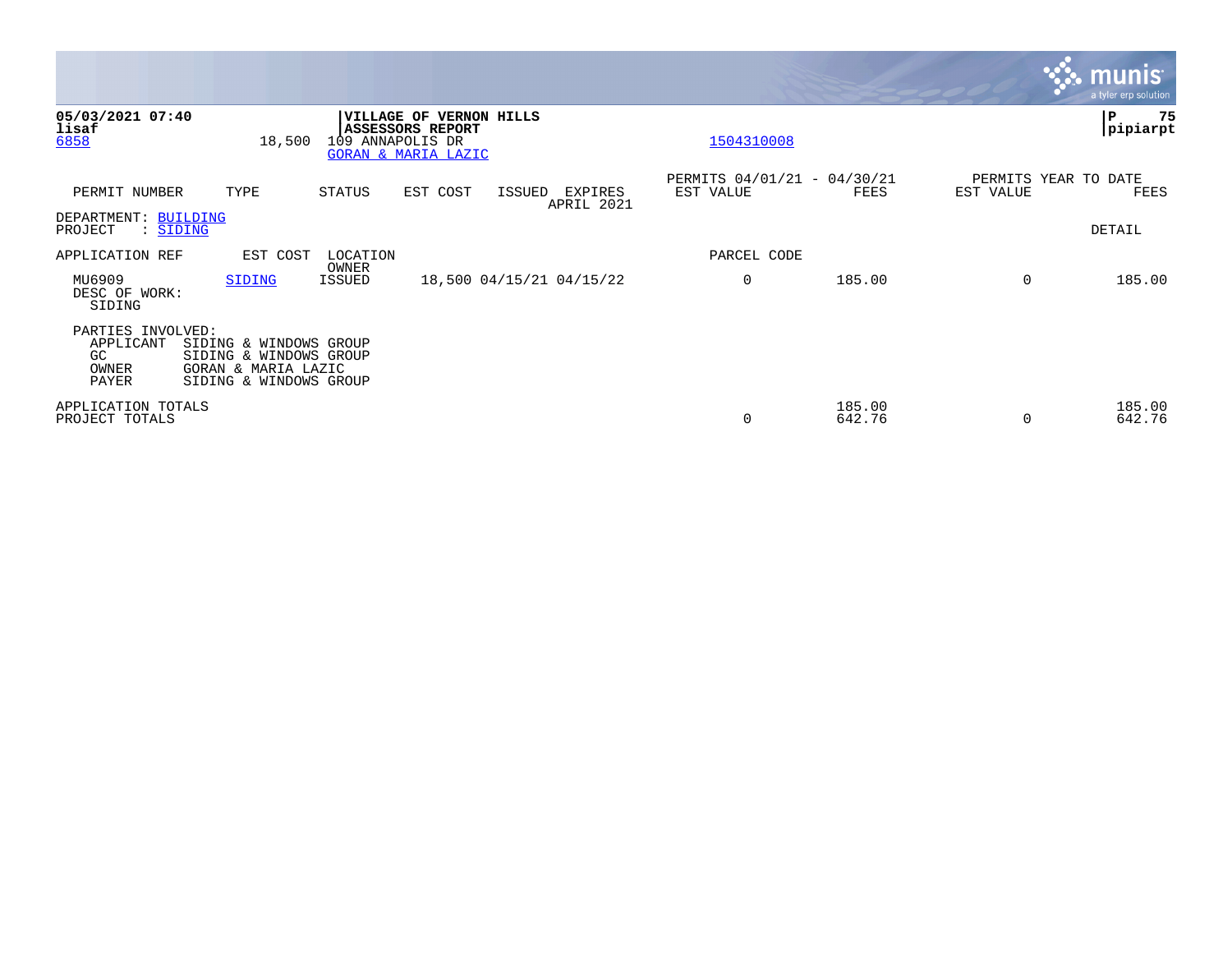|                                                                                                       |                                                                                                                                          |                   |                                                     |        |                                      |                                                      |                        |           | <b>munis</b><br>a tyler erp solution      |
|-------------------------------------------------------------------------------------------------------|------------------------------------------------------------------------------------------------------------------------------------------|-------------------|-----------------------------------------------------|--------|--------------------------------------|------------------------------------------------------|------------------------|-----------|-------------------------------------------|
| 05/03/2021 07:40<br>lisaf                                                                             |                                                                                                                                          |                   | VILLAGE OF VERNON HILLS<br>ASSESSORS REPORT         |        | APRIL 2021                           |                                                      |                        |           | 76<br>P<br> pipiarpt                      |
| DEPARTMENT: BUILDING<br>PROJECT                                                                       | : SITE WORK                                                                                                                              |                   |                                                     |        |                                      |                                                      |                        |           | DETAIL                                    |
| APPLICATION REF                                                                                       | EST COST                                                                                                                                 | LOCATION<br>OWNER |                                                     |        |                                      | PARCEL CODE                                          |                        |           |                                           |
| 6568                                                                                                  | 359,879                                                                                                                                  |                   | 650 EAST TOWNLINE ROAD<br>BONSTORES REALTY TWO, LLC |        |                                      | 1133401006                                           |                        |           |                                           |
| PERMIT NUMBER<br>MU6842<br>DESC OF WORK:                                                              | TYPE<br><b>SITE WORK</b><br>SITEWORK FOR SLEEP NUMBER                                                                                    | STATUS<br>ISSUED  | EST COST                                            | ISSUED | EXPIRES<br>359,879 04/06/21 04/06/22 | PERMITS 04/01/21 - 04/30/21<br>EST VALUE<br>$\Omega$ | FEES<br>16,023.00      | EST VALUE | PERMITS YEAR TO DATE<br>FEES<br>16,023.00 |
| PARTIES INVOLVED:<br>APPLICANT<br><b>EXCAVATOR</b><br>GC.<br><b>OCCUPANT</b><br>OWNER<br><b>SEWER</b> | CENTENNIAL REAL ESTATE<br>LIMA EXCAVATION<br>W.E. O'NEIL CONSTRUCTION CO<br>SLEEP NUMBER<br>BONSTORES REALTY TWO, LLC<br>LIMA EXCAVATION |                   |                                                     |        |                                      |                                                      |                        |           |                                           |
| APPLICATION TOTALS<br>PROJECT TOTALS                                                                  |                                                                                                                                          |                   |                                                     |        |                                      | 0                                                    | 16,023.00<br>16,023.00 | $\Omega$  | 16,023.00<br>16,023.00                    |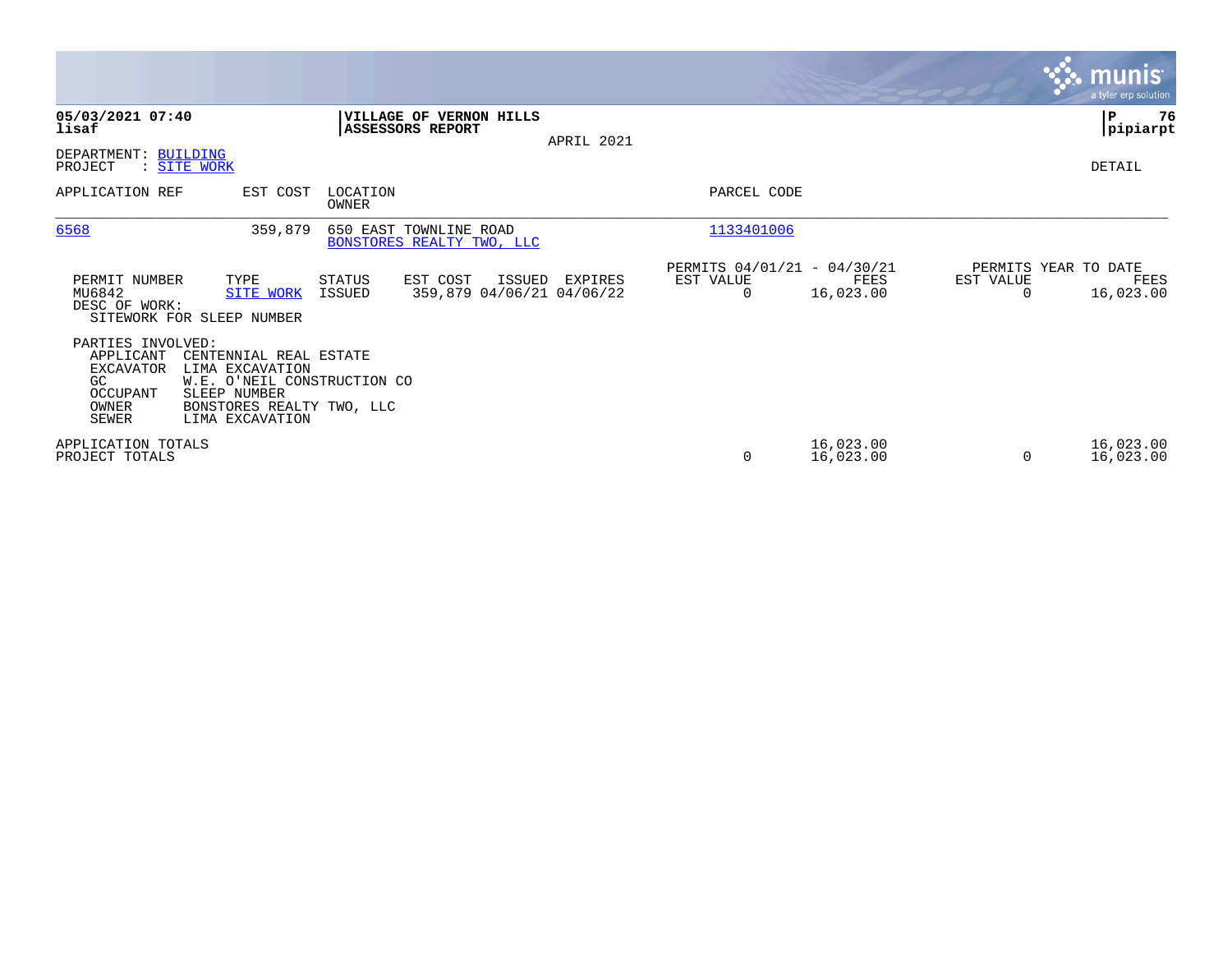|                                                           |                                                                                                  |                                             |                                             |            |                                               |             |                                   | $\overline{\mathsf{m} \mathsf{u}}$ nıs $\overline{\mathsf{m} \mathsf{u}}$<br>a tyler erp solution |
|-----------------------------------------------------------|--------------------------------------------------------------------------------------------------|---------------------------------------------|---------------------------------------------|------------|-----------------------------------------------|-------------|-----------------------------------|---------------------------------------------------------------------------------------------------|
| 05/03/2021 07:40<br>lisaf                                 |                                                                                                  | <b>ASSESSORS REPORT</b>                     | VILLAGE OF VERNON HILLS                     | APRIL 2021 |                                               |             |                                   | 77<br>IΡ<br> pipiarpt                                                                             |
| DEPARTMENT: BUILDING<br>PROJECT<br>$:$ TENT               |                                                                                                  |                                             |                                             |            |                                               |             |                                   | DETAIL                                                                                            |
| APPLICATION REF                                           | EST COST                                                                                         | LOCATION<br>OWNER                           |                                             |            | PARCEL CODE                                   |             |                                   |                                                                                                   |
| 6954                                                      | $\Omega$                                                                                         | 701 NORTH ASPEN DR<br>COOK MEMORIAL LIBRARY |                                             |            | 1505209002                                    |             |                                   |                                                                                                   |
| PERMIT NUMBER<br>MU7006<br>DESC OF WORK:                  | TYPE<br><b>TENT</b><br>TENT 13X20X30 - 60 SEAT CAPACITY                                          | STATUS<br>ISSUED                            | EST COST<br>ISSUED<br>$0$ 04/29/21 04/29/22 | EXPIRES    | PERMITS 04/01/21 - 04/30/21<br>EST VALUE<br>0 | FEES<br>.00 | PERMITS YEAR TO DATE<br>EST VALUE | FEES<br>.00                                                                                       |
| PARTIES INVOLVED:<br>APPLICANT<br>GC<br>OCCUPANT<br>OWNER | COOK MEMORIAL LIBRARY<br>COOK MEMORIAL LIBRARY<br>COOK MEMORIAL LIBRARY<br>COOK MEMORIAL LIBRARY |                                             |                                             |            |                                               |             |                                   |                                                                                                   |
| APPLICATION TOTALS<br>PROJECT TOTALS                      |                                                                                                  |                                             |                                             |            | 0                                             | .00<br>.00  |                                   | .00<br>.00                                                                                        |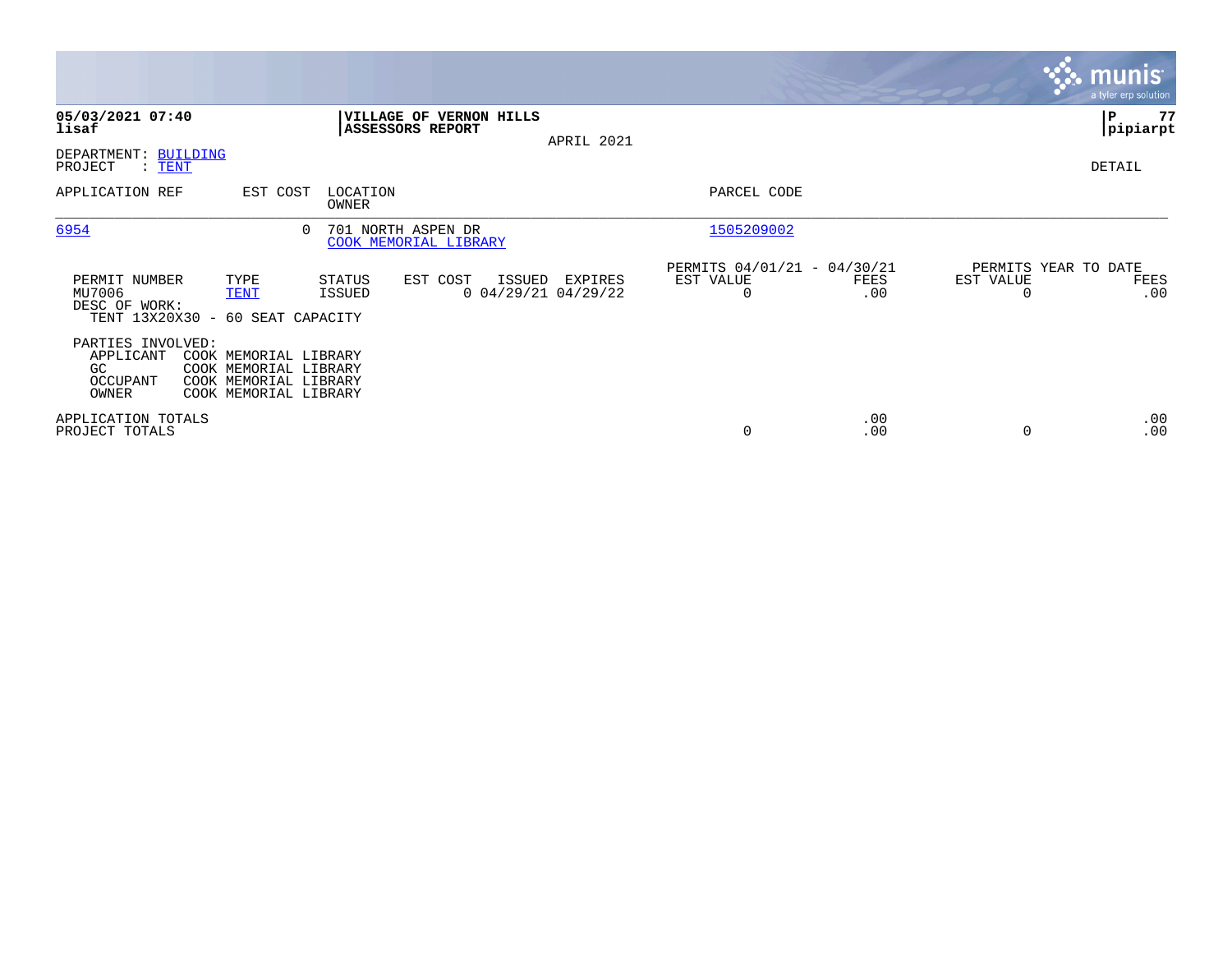|                                                                                                                                                                                                        |                                                                    |                |                                                                        | munis<br>a tyler erp solution                                   |
|--------------------------------------------------------------------------------------------------------------------------------------------------------------------------------------------------------|--------------------------------------------------------------------|----------------|------------------------------------------------------------------------|-----------------------------------------------------------------|
| 05/03/2021 07:40<br>lisaf                                                                                                                                                                              | <b> VILLAGE OF VERNON HILLS</b><br><b>ASSESSORS REPORT</b>         | APRIL 2021     |                                                                        | 78<br>ΙP<br> pipiarpt                                           |
| DEPARTMENT: BUILDING<br>PROJECT<br>: VOICE/DATA                                                                                                                                                        |                                                                    |                |                                                                        | DETAIL                                                          |
| APPLICATION REF                                                                                                                                                                                        | EST COST LOCATION<br>OWNER                                         |                | PARCEL CODE                                                            |                                                                 |
| 6780<br>14,242                                                                                                                                                                                         | 565 LAKEVIEW PKY 105<br>GLOBE PROPERTY MANAGEMENT                  |                | 1504201016                                                             |                                                                 |
| PERMIT NUMBER<br>TYPE<br>MU6832<br><b>VOICE/DATA ISSUED</b><br>DESC OF WORK:<br>LOW VOLTAGE                                                                                                            | <b>STATUS</b><br>EST COST<br>14,242 04/02/21 04/02/22              | ISSUED EXPIRES | PERMITS 04/01/21 - 04/30/21<br>EST VALUE<br>FEES<br>$\Omega$<br>142.42 | PERMITS YEAR TO DATE<br>EST VALUE<br>FEES<br>$\Omega$<br>142.42 |
| PARTIES INVOLVED:<br>APPLICANT ANDROMEDA TECHNOLOGY SOLUTIONS<br>GC.<br>LOW VOLTAG ANDROMEDA TECHNOLOGY SOLUTIONS<br>OCCUPANT<br>LAKE FOREST PEDIATRICS<br>OWNER<br>GLOBE PROPERTY MANAGEMENT<br>PAYER | ANDROMEDA TECHNOLOGY SOLUTIONS<br>ANDROMEDA TECHNOLOGY SOLUTIONS   |                |                                                                        |                                                                 |
| APPLICATION TOTALS                                                                                                                                                                                     |                                                                    |                | 142.42                                                                 | 142.42                                                          |
| 6805                                                                                                                                                                                                   | 75,710 633 HICKORY HILLS DRIVE<br>ZEBRA TECHNOLOGIES CORP          |                | 1509403004                                                             |                                                                 |
| PERMIT NUMBER<br>TYPE<br>MU6864<br>VOICE/DATA COMPLT<br>DESC OF WORK:<br>DATA - LOW VOLTAGE                                                                                                            | <b>STATUS</b><br>EST COST<br>75,710 04/08/21 04/14/22              | ISSUED EXPIRES | PERMITS 04/01/21 - 04/30/21<br>EST VALUE<br>FEES<br>$\Omega$<br>757.10 | PERMITS YEAR TO DATE<br>EST VALUE<br>FEES<br>757.10<br>$\Omega$ |
| PARTIES INVOLVED:<br>APPLICANT REX ELECTRIC<br>GC.<br>REX ELECTRIC<br>LOW VOLTAG REX ELECTRIC<br>OCCUPANT<br>AKG<br>OWNER<br>ZEBRA TECHNOLOGIES CORP<br>PAYER<br>REX ELECTRIC                          |                                                                    |                |                                                                        |                                                                 |
| APPLICATION TOTALS                                                                                                                                                                                     |                                                                    |                | 757.10                                                                 | 757.10                                                          |
| 6861<br>15,900                                                                                                                                                                                         | 340 NORTH MILWAUKEE AVE<br>PWA CONTINENTAL EXECUTIVE PARKE, LP     |                | 1503302029                                                             |                                                                 |
| PERMIT NUMBER<br>MU6913<br><b>VOICE/DATA ISSUED</b><br>DESC OF WORK:<br>LOW VOLTAGE                                                                                                                    | TYPE STATUS<br>EST COST ISSUED EXPIRES<br>15,900 04/15/21 04/15/22 |                | PERMITS 04/01/21 - 04/30/21<br>EST VALUE<br>FEES<br>$\Omega$<br>159.00 | PERMITS YEAR TO DATE<br>EST VALUE<br>FEES<br>$\Omega$<br>159.00 |
| PARTIES INVOLVED:<br>APPLICANT TERRANCE ELECTRIC & TECHNOLOGY CO<br>GC<br>OCCUPANT<br>BCU                                                                                                              | TERRANCE ELECTRIC & TECHNOLOGY CO                                  |                |                                                                        |                                                                 |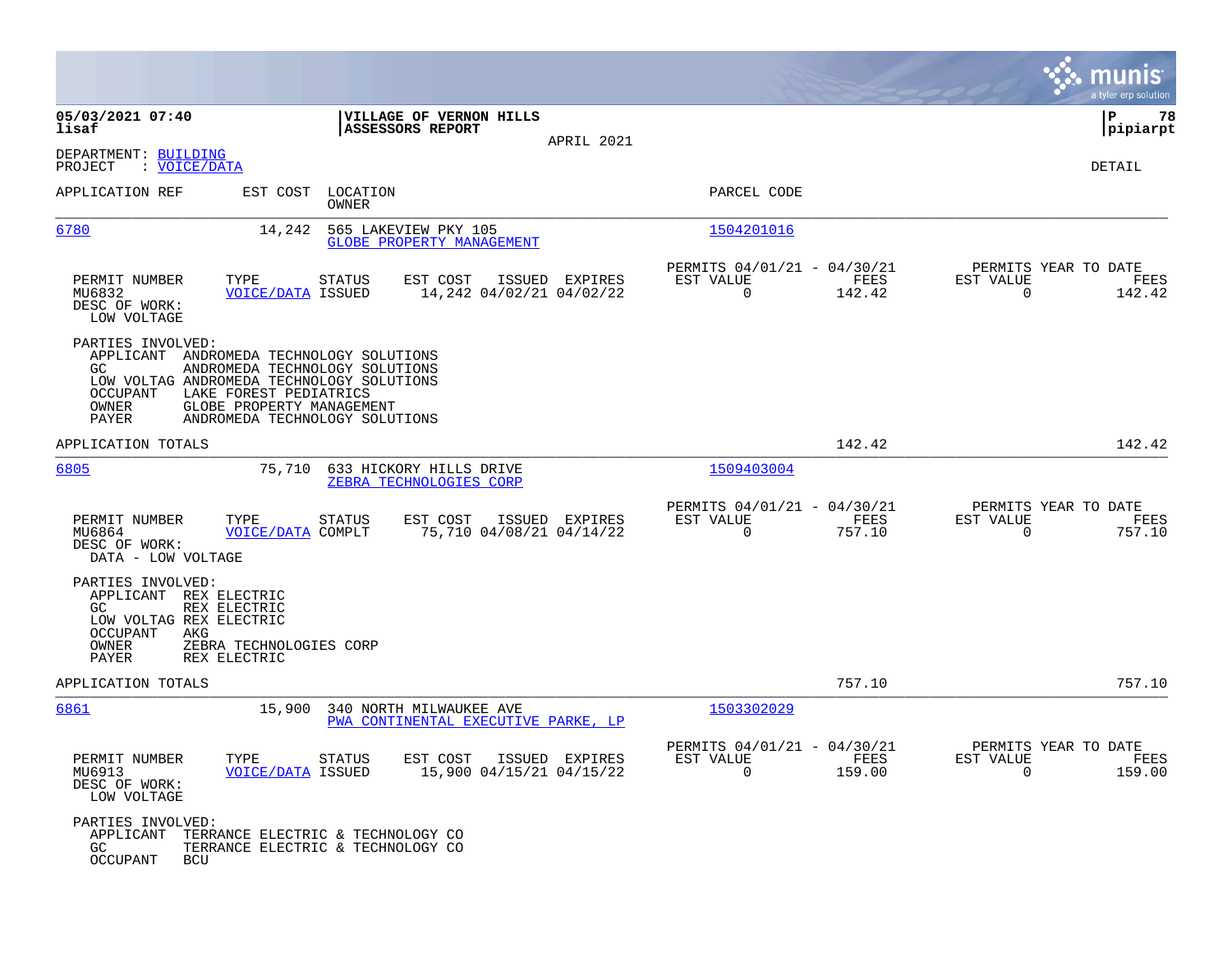|                                                                                                                                                                                                       |                                                                                                                         |                                            |                                                                |                       |                                               | munis<br>a tyler erp solution |
|-------------------------------------------------------------------------------------------------------------------------------------------------------------------------------------------------------|-------------------------------------------------------------------------------------------------------------------------|--------------------------------------------|----------------------------------------------------------------|-----------------------|-----------------------------------------------|-------------------------------|
| 05/03/2021 07:40<br>lisaf                                                                                                                                                                             | VILLAGE OF VERNON HILLS<br>ASSESSORS REPORT                                                                             | APRIL 2021                                 |                                                                |                       |                                               | 79<br>ΙP<br>pipiarpt          |
| DEPARTMENT: BUILDING<br>PROJECT<br>: VOICE/DATA                                                                                                                                                       |                                                                                                                         |                                            |                                                                |                       |                                               | DETAIL                        |
| APPLICATION REF<br>OWNER<br>PAYER                                                                                                                                                                     | EST COST LOCATION<br>OWNER<br>PWA CONTINENTAL EXECUTIVE PARKE, LP<br>TERRANCE ELECTRIC & TECHNOLOGY CO                  |                                            | PARCEL CODE                                                    |                       |                                               |                               |
| APPLICATION TOTALS                                                                                                                                                                                    |                                                                                                                         |                                            |                                                                | 159.00                |                                               | 159.00                        |
| 6869                                                                                                                                                                                                  | 863 NORTH MILWAUKEE AVENUE 500<br>12,880<br>PASSCO MELODY FARM DST                                                      |                                            | 1134302008                                                     |                       |                                               |                               |
| PERMIT NUMBER<br>TYPE<br>MU6923<br>DESC OF WORK:<br>DATA LOW VOLTAGE WIRING                                                                                                                           | <b>STATUS</b><br>EST COST<br><b>VOICE/DATA ISSUED</b>                                                                   | ISSUED EXPIRES<br>12,880 04/16/21 04/16/22 | PERMITS 04/01/21 - 04/30/21<br>EST VALUE<br>$\overline{0}$     | <b>FEES</b><br>128.80 | PERMITS YEAR TO DATE<br>EST VALUE<br>$\Omega$ | FEES<br>128.80                |
| PARTIES INVOLVED:<br>GC.<br>WINDY CITY SURVEILLANCE<br>LOW VOLTAG WINDY CITY SURVEILLANCE<br>OCCUPANT<br>CREDIT UNION 1<br>OWNER<br>PASSCO MELODY FARM DST<br><b>PAYER</b><br>WINDY CITY SURVEILLANCE |                                                                                                                         |                                            |                                                                |                       |                                               |                               |
| APPLICATION TOTALS                                                                                                                                                                                    |                                                                                                                         |                                            |                                                                | 128.80                |                                               | 128.80                        |
| 6915                                                                                                                                                                                                  | 863 NORTH MILWAUKEE AVENUE 500<br>49,104<br>PASSCO MELODY FARM DST                                                      |                                            | 1134302008                                                     |                       |                                               |                               |
| PERMIT NUMBER<br>TYPE<br>MU6972<br>DESC OF WORK:<br>LOW VOTAGE                                                                                                                                        | EST COST<br><b>STATUS</b><br><b>VOICE/DATA ISSUED</b>                                                                   | ISSUED EXPIRES<br>49,104 04/23/21 04/23/22 | PERMITS 04/01/21 - 04/30/21<br><b>EST VALUE</b><br>$\mathbf 0$ | FEES<br>491.04        | PERMITS YEAR TO DATE<br>EST VALUE<br>$\Omega$ | FEES<br>491.04                |
| PARTIES INVOLVED:<br>APPLICANT<br>GC.<br>LOW VOLTAG SONITROL CONTROL WEST PART OF STANLEY<br><b>OCCUPANT</b><br>CREDIT UNION 1<br>OWNER<br>PASSCO MELODY FARM DST<br>PLUMBER                          | SONITROL CONTROL WEST PART OF STANLEY<br>SONITROL CONTROL WEST PART OF STANLEY<br>SONITROL CONTROL WEST PART OF STANLEY |                                            |                                                                |                       |                                               |                               |
| APPLICATION TOTALS<br>PROJECT TOTALS                                                                                                                                                                  |                                                                                                                         |                                            | $\mathbf 0$                                                    | 491.04<br>1,678.36    | $\mathbf 0$                                   | 491.04<br>1,678.36            |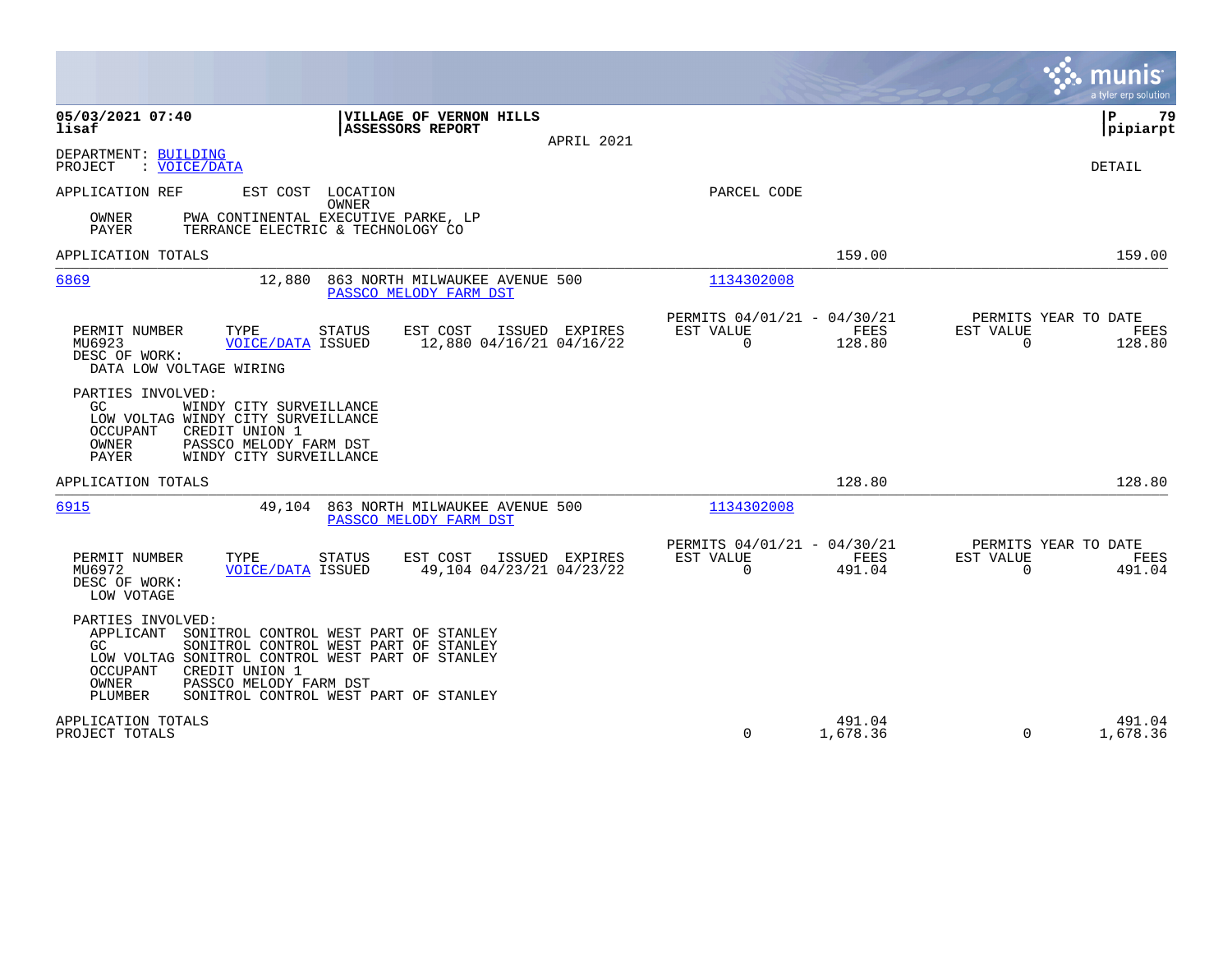|                                                                                                                                                                                   |                                                                        | munis<br>a tyler erp solution                                   |
|-----------------------------------------------------------------------------------------------------------------------------------------------------------------------------------|------------------------------------------------------------------------|-----------------------------------------------------------------|
| 05/03/2021 07:40<br>VILLAGE OF VERNON HILLS<br>lisaf<br><b>ASSESSORS REPORT</b><br>APRIL 2021                                                                                     |                                                                        | l P<br>80<br> pipiarpt                                          |
| DEPARTMENT: BUILDING<br><b>WATER HEATER</b><br>PROJECT                                                                                                                            |                                                                        | DETAIL                                                          |
| APPLICATION REF<br>EST COST<br>LOCATION<br>OWNER                                                                                                                                  | PARCEL CODE                                                            |                                                                 |
| 6664<br>2,868<br>274 ALPINE SPRINGS DR<br><b>DARSHAUN</b>                                                                                                                         | 1505208078                                                             |                                                                 |
| PERMIT NUMBER<br>TYPE<br>STATUS<br>EST COST<br>ISSUED EXPIRES<br>MU6738<br>WATER HEAT COMPLT<br>2,868 04/15/21 04/15/22<br>DESC OF WORK:<br>INSTALLING A WATER HEATER - 50 GALLON | PERMITS 04/01/21 - 04/30/21<br>EST VALUE<br>FEES<br>$\mathbf 0$<br>.00 | PERMITS YEAR TO DATE<br>EST VALUE<br>FEES<br>$\mathbf 0$<br>.00 |
| PARTIES INVOLVED:<br>APPLICANT FOUR SEASONS HOME SERVICE<br>GC<br>FOUR SEASONS HOME SERVICE<br>OWNER<br><b>DARSHAUN</b><br>PAYER<br>FOUR SEASONS HOME SERVICE                     |                                                                        |                                                                 |
| APPLICATION TOTALS                                                                                                                                                                | .00                                                                    | .00                                                             |
| 6777<br>1,454<br>472 KENNEDY PL<br>ALBERTO BARTOLOME                                                                                                                              | 1132306105                                                             |                                                                 |
| PERMIT NUMBER<br>TYPE<br>STATUS<br>EST COST<br>ISSUED EXPIRES<br>MU6829<br>WATER HEAT COMPLT<br>1,454 04/07/21 04/07/22<br>DESC OF WORK:<br>WATER HEATER                          | PERMITS 04/01/21 - 04/30/21<br>EST VALUE<br>FEES<br>$\mathbf 0$<br>.00 | PERMITS YEAR TO DATE<br>EST VALUE<br>FEES<br>$\mathbf 0$<br>.00 |
| PARTIES INVOLVED:<br>GC.<br><b>DRF</b><br>OWNER<br>ALBERTO BARTOLOME<br>PAYER<br>ALBERTO BARTOLOME                                                                                |                                                                        |                                                                 |
| APPLICATION TOTALS                                                                                                                                                                | .00                                                                    | .00                                                             |
| 6799<br>1,400<br>247 BALTUSROL DR<br><b>CHARLES CHOI</b>                                                                                                                          | 1133116019                                                             |                                                                 |
| PERMIT NUMBER<br>TYPE<br>STATUS<br>EST COST<br>ISSUED EXPIRES<br>1,400 04/07/21 04/22/22<br>MU6852<br>WATER HEAT COMPLT<br>DESC OF WORK:<br>WATER HEATER                          | PERMITS 04/01/21 - 04/30/21<br>FEES<br>EST VALUE<br>$\Omega$<br>.00    | PERMITS YEAR TO DATE<br>EST VALUE<br>FEES<br>$\mathbf 0$<br>.00 |
| PARTIES INVOLVED:<br>APPLICANT VENTURE PLUMBING<br>GC.<br>VENTURE PLUMBING<br>OWNER<br>CHARLES CHOI<br>VENTURE PLUMBING<br>PLUMBER<br>VENTURE PLUMBING<br>PAYER                   |                                                                        |                                                                 |
| APPLICATION TOTALS                                                                                                                                                                | .00                                                                    | .00                                                             |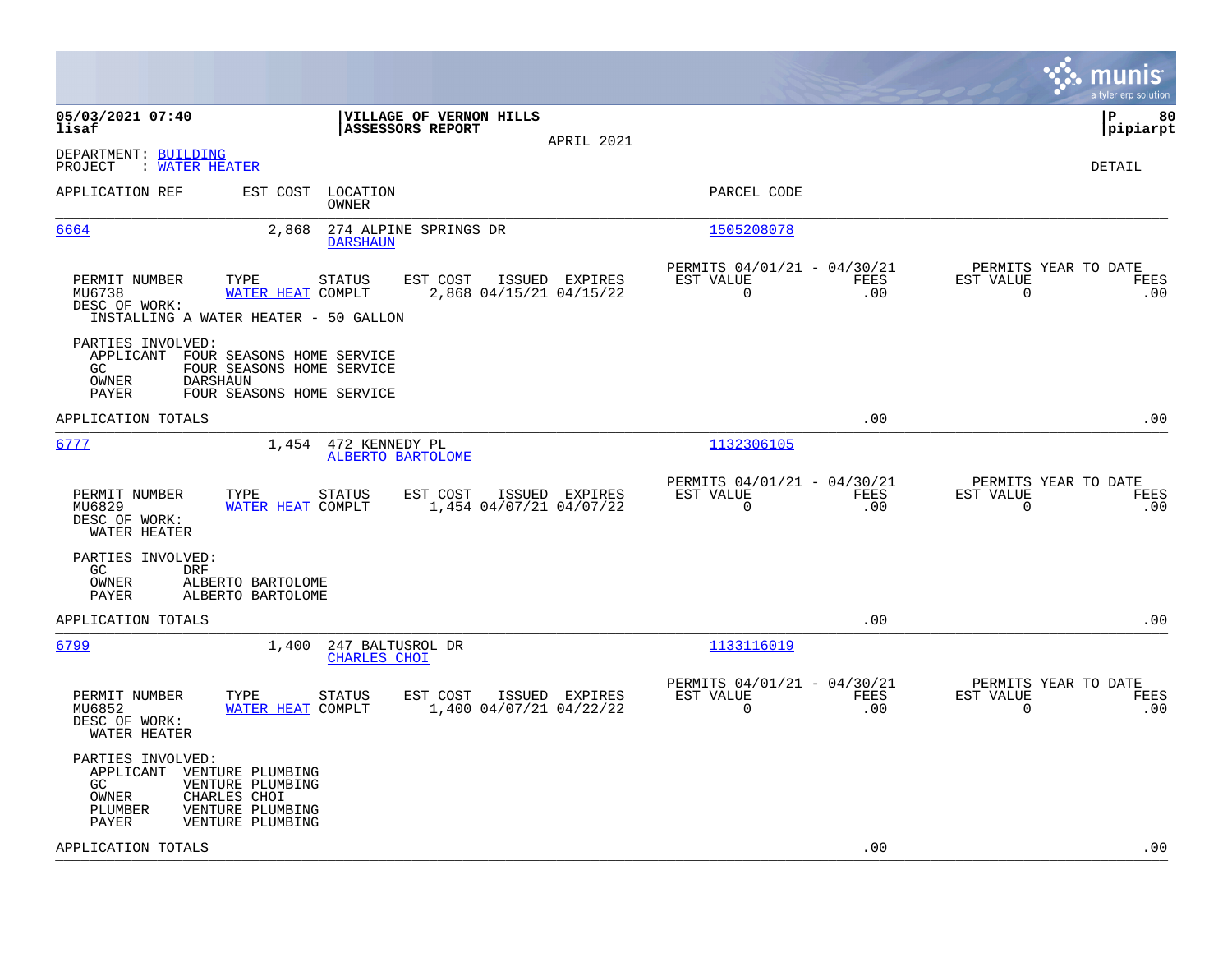|                                                                                      |                                                                                                                                                                                                       |                                                                        |            |                                                         |             |                                                  | munis<br>a tyler erp solution |
|--------------------------------------------------------------------------------------|-------------------------------------------------------------------------------------------------------------------------------------------------------------------------------------------------------|------------------------------------------------------------------------|------------|---------------------------------------------------------|-------------|--------------------------------------------------|-------------------------------|
| 05/03/2021 07:40<br>lisaf<br>6840                                                    | 2,098<br><b>PLACEHOLDER</b>                                                                                                                                                                           | VILLAGE OF VERNON HILLS<br><b>ASSESSORS REPORT</b><br>334 JEFFERSON CT |            | 1132412029                                              |             |                                                  | lР<br>81<br> pipiarpt         |
| PERMIT NUMBER                                                                        | TYPE<br><b>STATUS</b>                                                                                                                                                                                 | ISSUED EXPIRES<br>EST COST                                             | APRIL 2021 | PERMITS 04/01/21 - 04/30/21<br>EST VALUE                | FEES        | PERMITS YEAR TO DATE<br>EST VALUE                | FEES                          |
| DEPARTMENT: BUILDING<br>: WATER HEATER<br>PROJECT                                    |                                                                                                                                                                                                       |                                                                        |            |                                                         |             |                                                  | DETAIL                        |
| APPLICATION REF                                                                      | EST COST LOCATION                                                                                                                                                                                     |                                                                        |            | PARCEL CODE                                             |             |                                                  |                               |
| MU6895<br>DESC OF WORK:<br>WATER HEATER                                              | OWNER<br>WATER HEAT ISSUED                                                                                                                                                                            | 2,098 04/12/21 04/12/22                                                |            | 0                                                       | .00         | 0                                                | .00                           |
| PARTIES INVOLVED:<br>GC.<br>OWNER<br>PLUMBER<br>PAYER                                | APPLICANT ABC PLUMBING, HEATING, COOLING, ELECTRIC<br>ABC PLUMBING, HEATING, COOLING, ELECTRIC<br>PLACEHOLDER<br>ABC PLUMBING, HEATING, COOLING, ELECTRIC<br>ABC PLUMBING, HEATING, COOLING, ELECTRIC |                                                                        |            |                                                         |             |                                                  |                               |
| APPLICATION TOTALS                                                                   |                                                                                                                                                                                                       |                                                                        |            |                                                         | .00         |                                                  | .00                           |
| 6844                                                                                 | 2,056 1822 CRENSHAW CIR<br><b>ARINDAM SEN</b>                                                                                                                                                         |                                                                        |            | 1128407021                                              |             |                                                  |                               |
| PERMIT NUMBER<br>MU6897<br>DESC OF WORK:<br>WATER HEATER                             | <b>STATUS</b><br>TYPE<br>WATER HEAT COMPLT                                                                                                                                                            | EST COST<br>ISSUED EXPIRES<br>2,056 04/12/21 04/15/22                  |            | PERMITS 04/01/21 - 04/30/21<br>EST VALUE<br>$\mathbf 0$ | FEES<br>.00 | PERMITS YEAR TO DATE<br>EST VALUE<br>$\mathbf 0$ | FEES<br>.00                   |
| PARTIES INVOLVED:<br>APPLICANT ARINDAM SEN<br>GC<br>OWNER<br>PLUMBER<br>DRF<br>PAYER | ARINDAM SEN<br>ARINDAM SEN<br>ARINDAM SEN                                                                                                                                                             |                                                                        |            |                                                         |             |                                                  |                               |
| APPLICATION TOTALS                                                                   |                                                                                                                                                                                                       |                                                                        |            |                                                         | .00         |                                                  | .00                           |
| 6856                                                                                 | 1,800                                                                                                                                                                                                 | 402 ALEXANDRIA DR<br>ROBERT J & JULIZA I KALICKI                       |            | 1505204032                                              |             |                                                  |                               |
| PERMIT NUMBER<br>MU6908<br>DESC OF WORK:<br>WATER HEATER                             | TYPE<br>STATUS<br><b>WATER HEAT ISSUED</b>                                                                                                                                                            | EST COST<br>ISSUED EXPIRES<br>1,800 04/15/21 04/15/22                  |            | PERMITS 04/01/21 - 04/30/21<br>EST VALUE<br>$\mathbf 0$ | FEES<br>.00 | PERMITS YEAR TO DATE<br>EST VALUE<br>$\mathbf 0$ | FEES<br>.00                   |
| PARTIES INVOLVED:<br>APPLICANT<br>GC<br>OWNER<br>PLUMBER<br>PAYER                    | DRF TRUSTED PROPERTY SOLUTIONS<br>ROBERT J & JULIZA I KALICKI<br>ROBERT J & JULIZA I KALICKI<br>DRF TRUSTED PROPERTY SOLUTIONS<br>ROBERT J & JULIZA I KALICKI                                         |                                                                        |            |                                                         |             |                                                  |                               |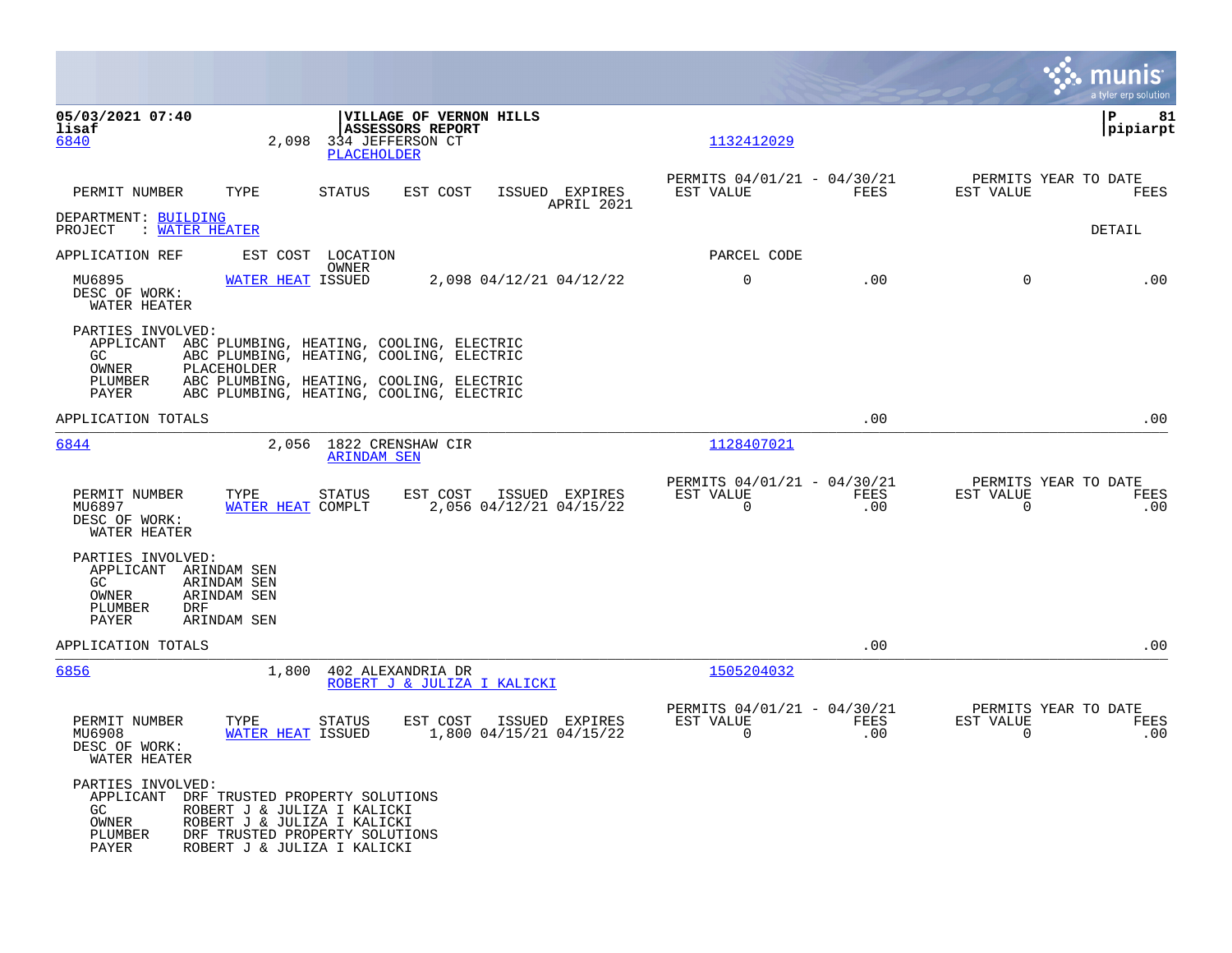|                                                                                  |                                                    |                                                                  |                                           |                                                         |             |                                                  | munis<br>a tyler erp solut <u>ion</u> |
|----------------------------------------------------------------------------------|----------------------------------------------------|------------------------------------------------------------------|-------------------------------------------|---------------------------------------------------------|-------------|--------------------------------------------------|---------------------------------------|
| 05/03/2021 07:40<br>lisaf<br>APPLICATION TOTALS                                  |                                                    | VILLAGE OF VERNON HILLS<br><b>ASSESSORS REPORT</b>               |                                           |                                                         | .00         |                                                  | 82<br>l P<br> pipiarpt<br>.00         |
| DEPARTMENT: BUILDING<br>PROJECT<br>: WATER HEATER                                |                                                    |                                                                  | APRIL 2021                                |                                                         |             |                                                  | DETAIL                                |
| APPLICATION REF                                                                  | EST COST LOCATION                                  | OWNER                                                            |                                           | PARCEL CODE                                             |             |                                                  |                                       |
| 6859                                                                             |                                                    | 1,722 194 BRANDYWINE CT<br>NORIKO HAYASHI                        |                                           | 1132413005                                              |             |                                                  |                                       |
| PERMIT NUMBER<br>MU6910<br>DESC OF WORK:<br>WATER HEATER INSTALL                 | TYPE<br>WATER HEAT COMPLT                          | <b>STATUS</b><br>EST COST                                        | ISSUED EXPIRES<br>1,722 04/20/21 04/20/22 | PERMITS 04/01/21 - 04/30/21<br>EST VALUE<br>$\Omega$    | FEES<br>.00 | PERMITS YEAR TO DATE<br>EST VALUE<br>$\Omega$    | FEES<br>.00                           |
| PARTIES INVOLVED:<br>GC<br>OWNER<br>PAYER                                        | NORIKO HAYASHI<br>NORIKO HAYASHI                   | DRF TRUSTED PROPERTY SOLUTIONS                                   |                                           |                                                         |             |                                                  |                                       |
| APPLICATION TOTALS                                                               |                                                    |                                                                  |                                           |                                                         | .00         |                                                  | .00                                   |
| 6879                                                                             |                                                    | 1,500 115 WINDSOR DR<br>REBECCA MARLER                           |                                           | 1132416097                                              |             |                                                  |                                       |
| PERMIT NUMBER<br>MU6928<br>DESC OF WORK:<br>WATER HEATER                         | TYPE<br>WATER HEAT COMPLT                          | STATUS<br>EST COST                                               | ISSUED EXPIRES<br>1,500 04/16/21 04/22/22 | PERMITS 04/01/21 - 04/30/21<br>EST VALUE<br>$\mathbf 0$ | FEES<br>.00 | PERMITS YEAR TO DATE<br>EST VALUE<br>$\mathbf 0$ | FEES<br>.00                           |
| PARTIES INVOLVED:<br>APPLICANT REBECCA MARLER<br>GC<br>OWNER<br>PLUMBER<br>PAYER | REBECCA MARLER<br>REBECCA MARLER<br>REBECCA MARLER | DRF TRUSTED PROPERTY SOLUTIONS                                   |                                           |                                                         |             |                                                  |                                       |
| APPLICATION TOTALS                                                               |                                                    |                                                                  |                                           |                                                         | .00         |                                                  | .00                                   |
| 6891                                                                             | 1,704                                              | 210 ANNAPOLIS DR<br><b>BEATY JOLOMON</b>                         |                                           | 1505405044                                              |             |                                                  |                                       |
| PERMIT NUMBER<br>MU6936<br>DESC OF WORK:<br>WATER HEATER                         | TYPE<br>WATER HEAT ISSUED                          | EST COST<br>STATUS                                               | ISSUED EXPIRES<br>1,704 04/20/21 04/20/22 | PERMITS 04/01/21 - 04/30/21<br>EST VALUE<br>$\Omega$    | FEES<br>.00 | PERMITS YEAR TO DATE<br>EST VALUE<br>$\Omega$    | FEES<br>.00                           |
| PARTIES INVOLVED:<br>APPLICANT BEATY JOLOMON<br>GC.<br>OWNER<br>PLUMBER<br>PAYER | BEATY JOLOMON<br>BEATY JOLOMON                     | DRF TRUSTED PROPERTY SOLUTIONS<br>DRF TRUSTED PROPERTY SOLUTIONS |                                           |                                                         |             |                                                  |                                       |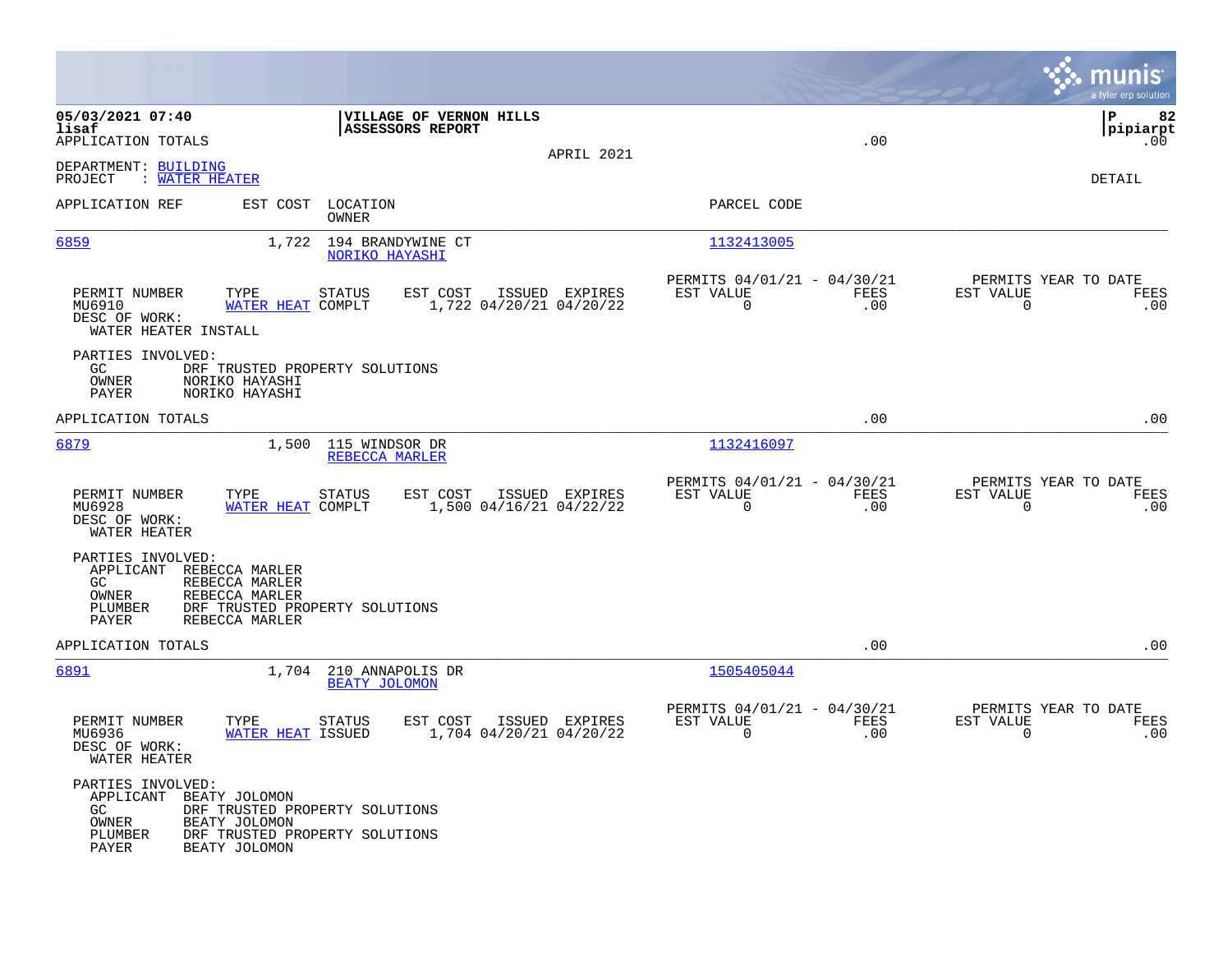|                                                   |                                                                  |             | $\mathbb{R}$ munis<br>a tyler erp solution |
|---------------------------------------------------|------------------------------------------------------------------|-------------|--------------------------------------------|
| 05/03/2021 07:40<br>lisaf<br>APPLICATION TOTALS   | VILLAGE OF VERNON HILLS<br><b>ASSESSORS REPORT</b><br>APRIL 2021 | .00         | 83<br>l P<br> pipiarpt<br>.00              |
| DEPARTMENT: BUILDING<br>PROJECT<br>: WATER HEATER |                                                                  |             | DETAIL                                     |
| APPLICATION REF<br>EST COST                       | LOCATION<br>OWNER                                                | PARCEL CODE |                                            |
| PROJECT TOTALS                                    |                                                                  | .00         | .00                                        |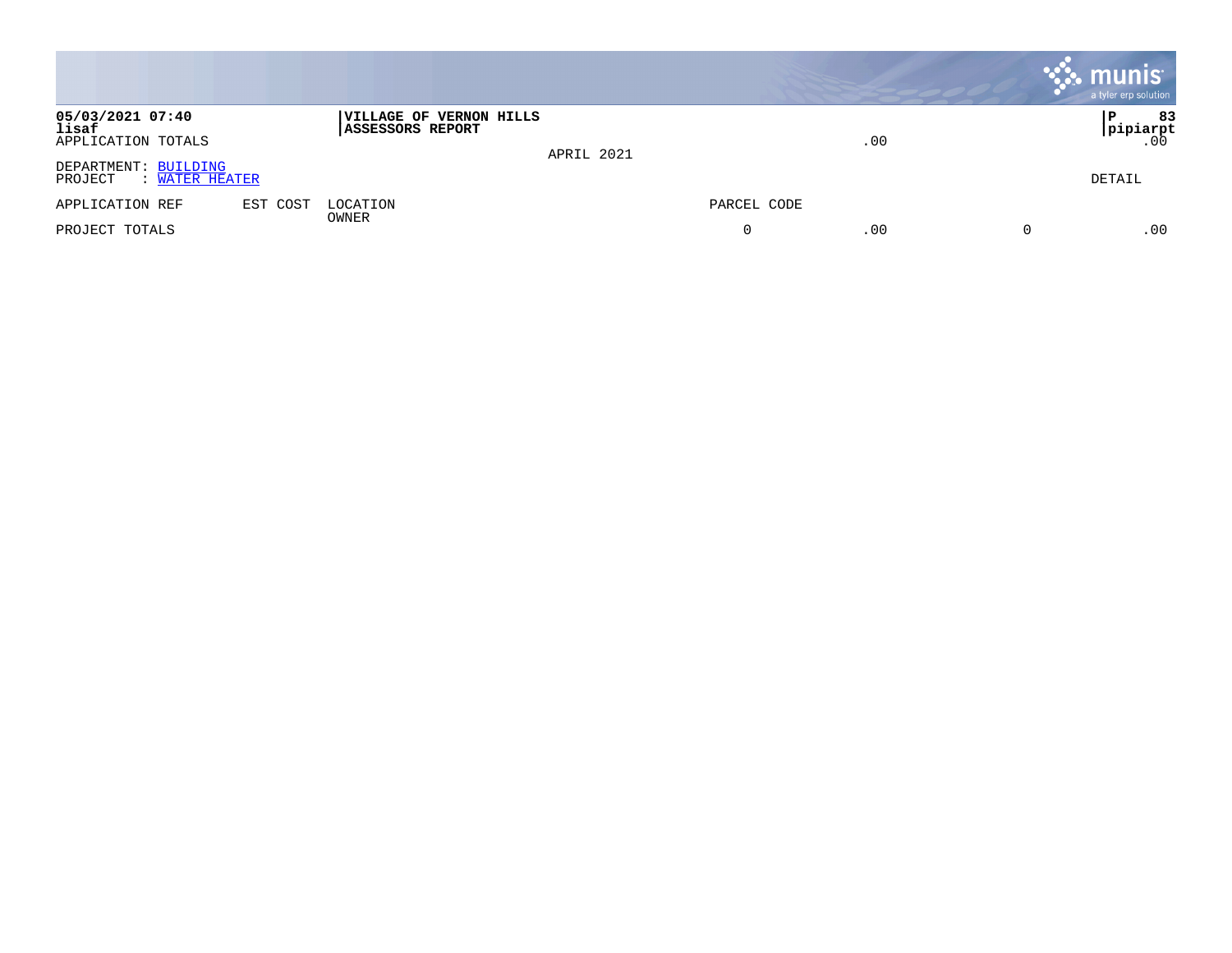|                                                                                                                                                                                            |                                                                                                                                |                                                                           | munis<br>a tyler erp solution                                      |
|--------------------------------------------------------------------------------------------------------------------------------------------------------------------------------------------|--------------------------------------------------------------------------------------------------------------------------------|---------------------------------------------------------------------------|--------------------------------------------------------------------|
| 05/03/2021 07:40<br>lisaf                                                                                                                                                                  | VILLAGE OF VERNON HILLS<br>ASSESSORS REPORT<br>APRIL 2021                                                                      |                                                                           | l P<br>84<br> pipiarpt                                             |
| DEPARTMENT: BUILDING<br>: SIGN<br>PROJECT                                                                                                                                                  |                                                                                                                                |                                                                           | DETAIL                                                             |
| APPLICATION REF<br>EST COST                                                                                                                                                                | LOCATION<br><b>OWNER</b>                                                                                                       | PARCEL CODE                                                               |                                                                    |
| 5926                                                                                                                                                                                       | 900<br>701 NORTH MILWAUKEE AVE 104<br>INLAND REAL ESTATE CORPORATION                                                           | 1503102018                                                                |                                                                    |
| TYPE<br>PERMIT NUMBER<br>MU6906<br><b>SIGN</b><br>DESC OF WORK:<br>SIGN                                                                                                                    | STATUS<br>EST COST<br>ISSUED EXPIRES<br>COMPLT<br>900 04/14/21 04/15/22                                                        | PERMITS 04/01/21 - 04/30/21<br>EST VALUE<br>FEES<br>$\mathbf 0$<br>116.00 | PERMITS YEAR TO DATE<br>EST VALUE<br>FEES<br>$\mathbf 0$<br>116.00 |
| PARTIES INVOLVED:<br>APPLICANT A+ SIGN SOURCE<br>GC<br><b>OCCUPANT</b><br>MADRAS KAFE<br><b>OCCUPANT</b><br>OWNER<br>PAYER<br>A+ SIGN SOURCE<br>PAYER                                      | CHENNAI CAFE DBA MADRAS KAFE<br>CHENNAI CAFE DBA MADRAS KAFE<br>INLAND REAL ESTATE CORPORATION<br>CHENNAI CAFE DBA MADRAS KAFE |                                                                           |                                                                    |
| APPLICATION TOTALS                                                                                                                                                                         |                                                                                                                                | 116.00                                                                    | 116.00                                                             |
| 6397<br>11,000                                                                                                                                                                             | 326 CENTER DR<br>NTW, LLC                                                                                                      | 1133401017                                                                |                                                                    |
| PERMIT NUMBER<br>TYPE<br>MU7008<br><b>SIGN</b><br>DESC OF WORK:<br>SIGN                                                                                                                    | STATUS<br>EST COST<br>ISSUED EXPIRES<br><b>ISSUED</b><br>11,000 04/29/21 04/29/22                                              | PERMITS 04/01/21 - 04/30/21<br>EST VALUE<br>FEES<br>$\mathbf 0$<br>230.00 | PERMITS YEAR TO DATE<br>EST VALUE<br>FEES<br>$\mathbf 0$<br>230.00 |
| PARTIES INVOLVED:<br>APPLICANT<br>DOYLE SIGNS<br>GC.<br>DOYLE SIGNS<br><b>OCCUPANT</b><br>MAVIS TIRE AND BRAKES<br>OWNER<br>NTW, LLC<br><b>DOYLE SIGNS</b><br>PAYER<br>SIGN<br>DOYLE SIGNS |                                                                                                                                |                                                                           |                                                                    |
| APPLICATION TOTALS                                                                                                                                                                         |                                                                                                                                | 230.00                                                                    | 230.00                                                             |
| 6584                                                                                                                                                                                       | 2,500<br>1101 SOUTH MILWAUKEE AVE 103<br>DEMONTE BUILDERS INC                                                                  | 1515201005                                                                |                                                                    |
| PERMIT NUMBER<br>TYPE<br>MU6931<br><b>SIGN</b><br>DESC OF WORK:<br>SIGN - "GROOMING"                                                                                                       | EST COST<br>ISSUED EXPIRES<br>STATUS<br>COMPLT<br>2,500 04/19/21 04/23/22                                                      | PERMITS 04/01/21 - 04/30/21<br>EST VALUE<br>FEES<br>$\mathbf 0$<br>109.00 | PERMITS YEAR TO DATE<br>EST VALUE<br>FEES<br>$\mathbf 0$<br>109.00 |
| PARTIES INVOLVED:<br>APPLICANT RAINBOW SIGNS, INC<br>GC<br>RAINBOW SIGNS, INC                                                                                                              |                                                                                                                                |                                                                           |                                                                    |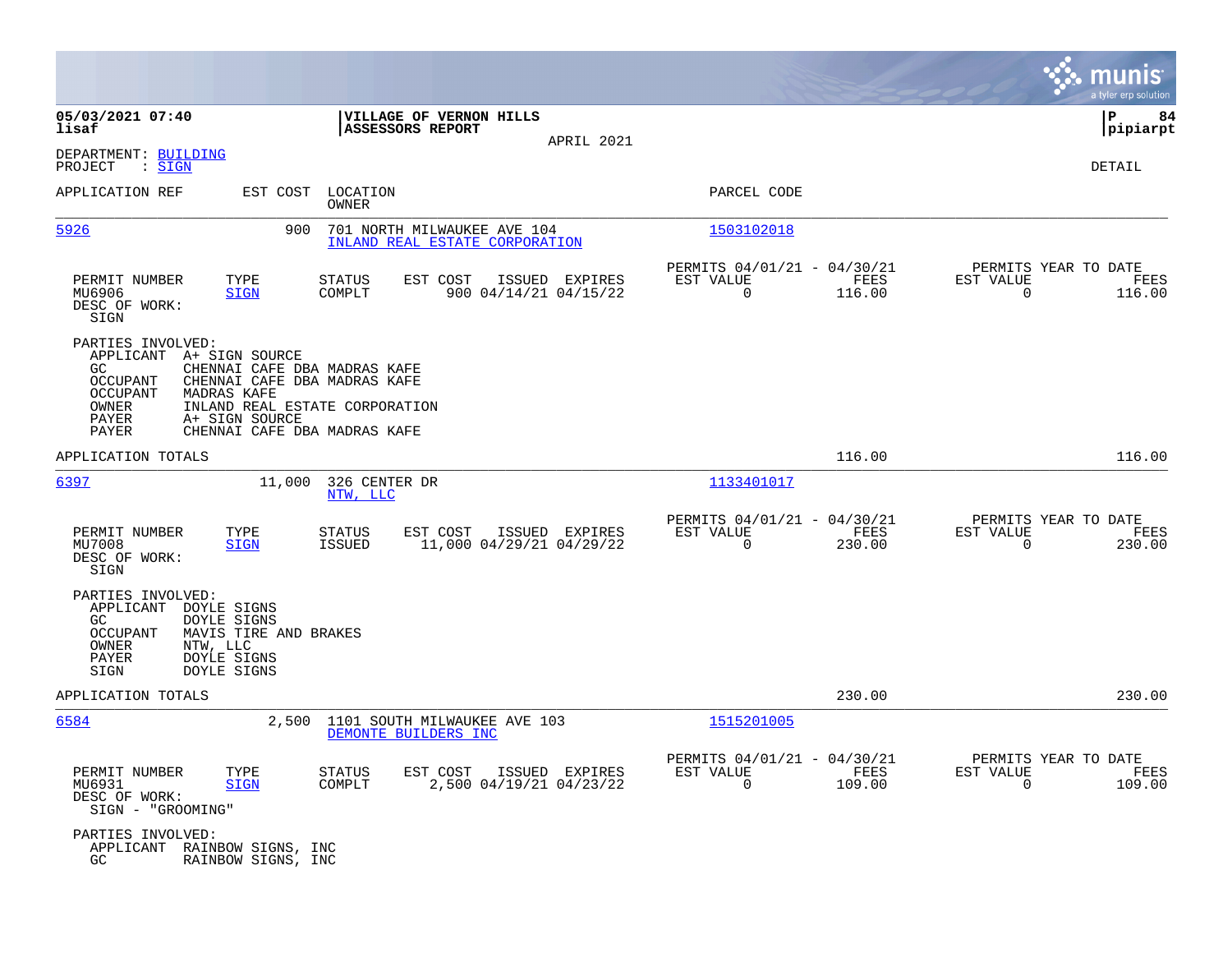|                                                                                                                                                                                                                                    |                                                                           | munis<br>a tyler erp solution                                      |
|------------------------------------------------------------------------------------------------------------------------------------------------------------------------------------------------------------------------------------|---------------------------------------------------------------------------|--------------------------------------------------------------------|
| 05/03/2021 07:40<br>VILLAGE OF VERNON HILLS<br>lisaf<br>ASSESSORS REPORT<br>APRIL 2021                                                                                                                                             |                                                                           | l P<br>85<br> pipiarpt                                             |
| DEPARTMENT: BUILDING<br>$:$ SIGN<br>PROJECT                                                                                                                                                                                        |                                                                           | <b>DETAIL</b>                                                      |
| APPLICATION REF<br>EST COST LOCATION<br>OWNER                                                                                                                                                                                      | PARCEL CODE                                                               |                                                                    |
| <b>OCCUPANT</b><br>GROOMING<br>OWNER<br>DEMONTE BUILDERS INC<br>RAINBOW SIGNS, INC<br>PAYER<br>SIGN<br>RAINBOW SIGNS, INC                                                                                                          |                                                                           |                                                                    |
| APPLICATION TOTALS                                                                                                                                                                                                                 | 109.00                                                                    | 109.00                                                             |
| 6601<br>6.000<br>701 NORTH MILWAUKEE AVE 302<br>INLAND REAL ESTATE CORPORATION                                                                                                                                                     | 1503102018                                                                |                                                                    |
| PERMIT NUMBER<br>TYPE<br>STATUS<br>EST COST<br>ISSUED EXPIRES<br><b>ISSUED</b><br>6,000 04/02/21 04/02/22<br>MU6830<br><b>SIGN</b><br>DESC OF WORK:<br>SIGNS - FIVE BELOW                                                          | PERMITS 04/01/21 - 04/30/21<br>EST VALUE<br>FEES<br>$\mathbf 0$<br>175.00 | PERMITS YEAR TO DATE<br>EST VALUE<br>FEES<br>$\mathbf 0$<br>175.00 |
| PARTIES INVOLVED:<br>APPLICANT PRAIRIE SIGN AND LIGHTING LLC<br>PRAIRIE SIGN AND LIGHTING LLC<br>GC.<br>OWNER<br>INLAND REAL ESTATE CORPORATION<br>PAYER<br>PRAIRIE SIGN AND LIGHTING LLC<br>PRAIRIE SIGN AND LIGHTING LLC<br>SIGN |                                                                           |                                                                    |
| APPLICATION TOTALS                                                                                                                                                                                                                 | 175.00                                                                    | 175.00                                                             |
| 6704<br>13,000<br>633 HICKORY HILLS DRIVE<br>ZEBRA TECHNOLOGIES CORP                                                                                                                                                               | 1509403004                                                                |                                                                    |
| PERMIT NUMBER<br>TYPE<br>STATUS<br>EST COST<br>ISSUED EXPIRES<br>13,000 04/07/21 04/07/22<br>MU6853<br><b>ISSUED</b><br><b>SIGN</b><br>DESC OF WORK:<br>SIGN - AKG AUTO GROUP                                                      | PERMITS 04/01/21 - 04/30/21<br>EST VALUE<br>FEES<br>$\mathbf 0$<br>184.00 | PERMITS YEAR TO DATE<br>EST VALUE<br>FEES<br>$\mathbf 0$<br>184.00 |
| PARTIES INVOLVED:<br>APPLICANT PARVIN-CLAUSS SIGN COMPANY<br>GC<br>PARVIN-CLAUSS SIGN COMPANY<br>ZEBRA TECHNOLOGIES CORP<br><b>OWNER</b><br><b>PAYER</b><br>PARVIN-CLAUSS SIGN COMPANY<br>PARVIN-CLAUSS SIGN COMPANY<br>SIGN       |                                                                           |                                                                    |
| APPLICATION TOTALS                                                                                                                                                                                                                 | 184.00                                                                    | 184.00                                                             |
| 6708<br>7,000<br>375 NORTH MILWAUKEE AVE 300<br>BRADFORD VERNON IV LLC                                                                                                                                                             | 1503301029                                                                |                                                                    |
| PERMIT NUMBER<br>TYPE<br>STATUS<br>EST COST<br>ISSUED EXPIRES<br>7,000 04/02/21 04/02/22<br>MU6831<br><b>SIGN</b><br><b>ISSUED</b><br>DESC OF WORK:<br>SIGN - HASSLESS MATTRESS                                                    | PERMITS 04/01/21 - 04/30/21<br>EST VALUE<br>FEES<br>$\mathbf 0$<br>163.00 | PERMITS YEAR TO DATE<br>EST VALUE<br>FEES<br>$\Omega$<br>163.00    |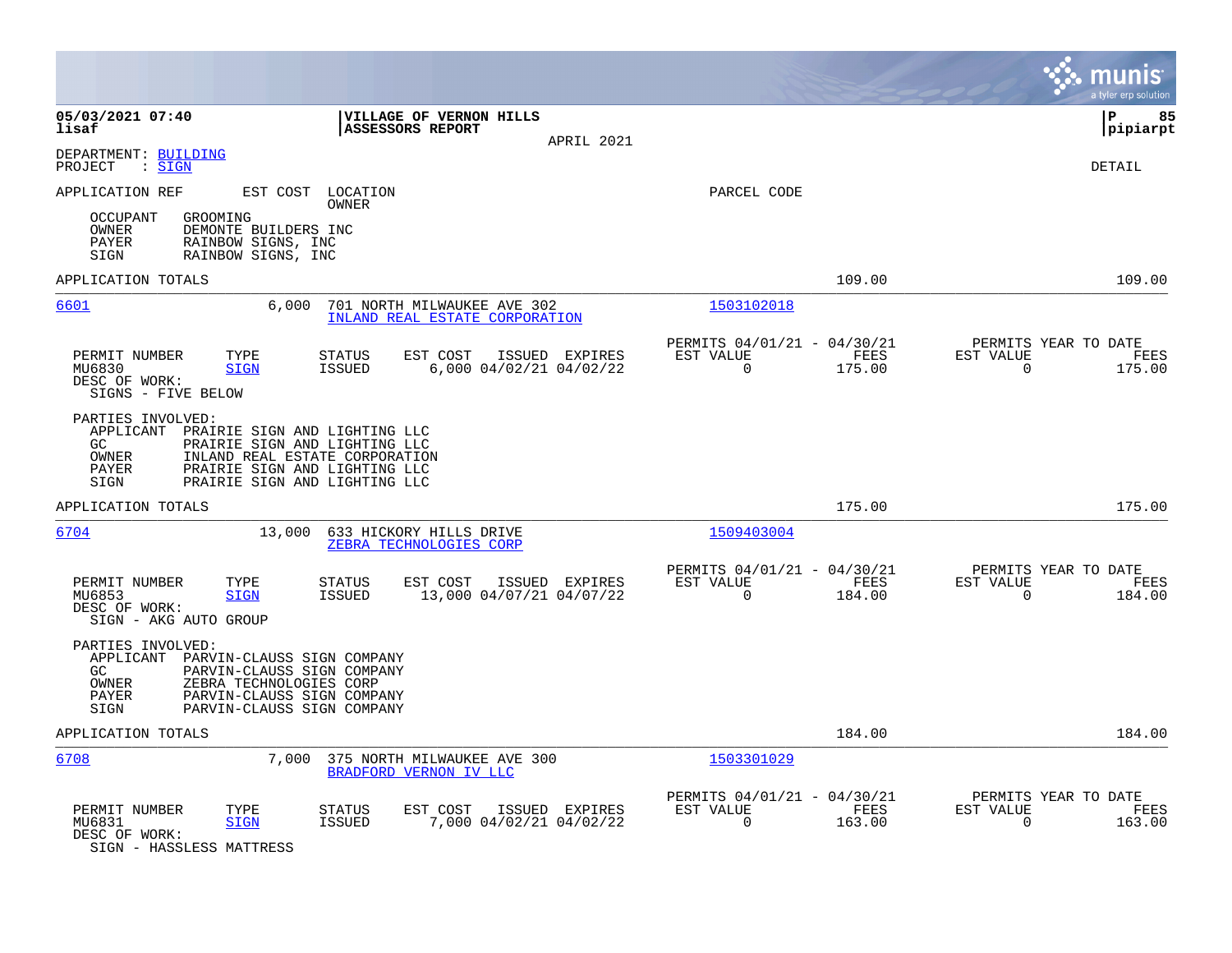|                                                                                                                                                                                                                   |                                                                           | munis<br>a tyler erp solution                                         |
|-------------------------------------------------------------------------------------------------------------------------------------------------------------------------------------------------------------------|---------------------------------------------------------------------------|-----------------------------------------------------------------------|
| 05/03/2021 07:40<br>VILLAGE OF VERNON HILLS<br>lisaf<br>ASSESSORS REPORT<br>APRIL 2021                                                                                                                            |                                                                           | l P<br>86<br> pipiarpt                                                |
| DEPARTMENT: BUILDING<br>$\mathrel{\mathop:} \mathsf{SIGN}$<br>PROJECT                                                                                                                                             |                                                                           | <b>DETAIL</b>                                                         |
| APPLICATION REF<br>EST COST LOCATION<br>OWNER<br>PARTIES INVOLVED:<br>APPLICANT RAINBOW SIGNS, INC<br>GC.<br>RAINBOW SIGNS, INC<br><b>OCCUPANT</b><br>HASSLELESS MATTRESS<br>OWNER<br>BRADFORD VERNON IV LLC      | PARCEL CODE                                                               |                                                                       |
| RAINBOW SIGNS, INC<br>PAYER<br>RAINBOW SIGNS, INC<br>SIGN                                                                                                                                                         |                                                                           |                                                                       |
| APPLICATION TOTALS                                                                                                                                                                                                | 163.00                                                                    | 163.00                                                                |
| 6719<br>145 WEST TOWNLINE RD<br>4,570<br><b>JOSEPH Z WASCOW</b>                                                                                                                                                   | 1505200032                                                                |                                                                       |
| PERMIT NUMBER<br>TYPE<br>STATUS<br>EST COST<br>ISSUED EXPIRES<br>4,570 04/09/21 04/09/22<br>MU6868<br><b>SIGN</b><br>ISSUED<br>DESC OF WORK:<br>SIGN FOR VERNON CONVENIENT                                        | PERMITS 04/01/21 - 04/30/21<br>EST VALUE<br>FEES<br>$\Omega$<br>98.00     | PERMITS YEAR TO DATE<br>EST VALUE<br>FEES<br>$\Omega$<br>98.00        |
| PARTIES INVOLVED:<br>APPLICANT<br>PARVIN-CLAUSS SIGN COMPANY<br>GC.<br>PARVIN-CLAUSS SIGN COMPANY<br><b>OCCUPANT</b><br>VERNON CONVENIENT<br>OWNER<br>JOSEPH Z WASCOW<br>PAYER<br>PARVIN-CLAUSS SIGN COMPANY      |                                                                           |                                                                       |
| APPLICATION TOTALS                                                                                                                                                                                                | 98.00                                                                     | 98.00                                                                 |
| 6746<br>10,000<br>800 FOREST EDGE DRIVE<br>PLACEHOLDER                                                                                                                                                            | 1515101012                                                                |                                                                       |
| PERMIT NUMBER<br>TYPE<br>EST COST<br>ISSUED EXPIRES<br>STATUS<br>MU6899<br><b>SIGN</b><br>ISSUED<br>10,000 04/13/21 04/13/22<br>DESC OF WORK:<br>SIGN - PHILHARMONIC STUDIOS                                      | PERMITS 04/01/21 - 04/30/21<br>EST VALUE<br>FEES<br>$\mathbf 0$<br>136.00 | PERMITS YEAR TO DATE<br>EST VALUE<br>FEES<br>$\overline{0}$<br>136.00 |
| PARTIES INVOLVED:<br>APPLICANT<br>STUCKEY CONSTRUCTION<br>GC<br>STUCKEY CONSTRUCTION<br>OCCUPANT<br>PHILHARMONIC STUDIOS<br>OWNER<br>PLACEHOLDER<br>PAYER<br>STUCKEY CONSTRUCTION<br>SIGN<br>STUCKEY CONSTRUCTION |                                                                           |                                                                       |
| APPLICATION TOTALS                                                                                                                                                                                                | 136.00                                                                    | 136.00                                                                |
| 6750<br>1,800<br>565 LAKEVIEW PKY 105<br><b>GLOBE PROPERTY MANAGEMENT</b>                                                                                                                                         | 1504201016                                                                |                                                                       |
| PERMIT NUMBER<br>TYPE<br><b>STATUS</b><br>EST COST<br>ISSUED<br>EXPIRES                                                                                                                                           | PERMITS 04/01/21 - 04/30/21<br>EST VALUE<br>FEES                          | PERMITS YEAR TO DATE<br>EST VALUE<br>FEES                             |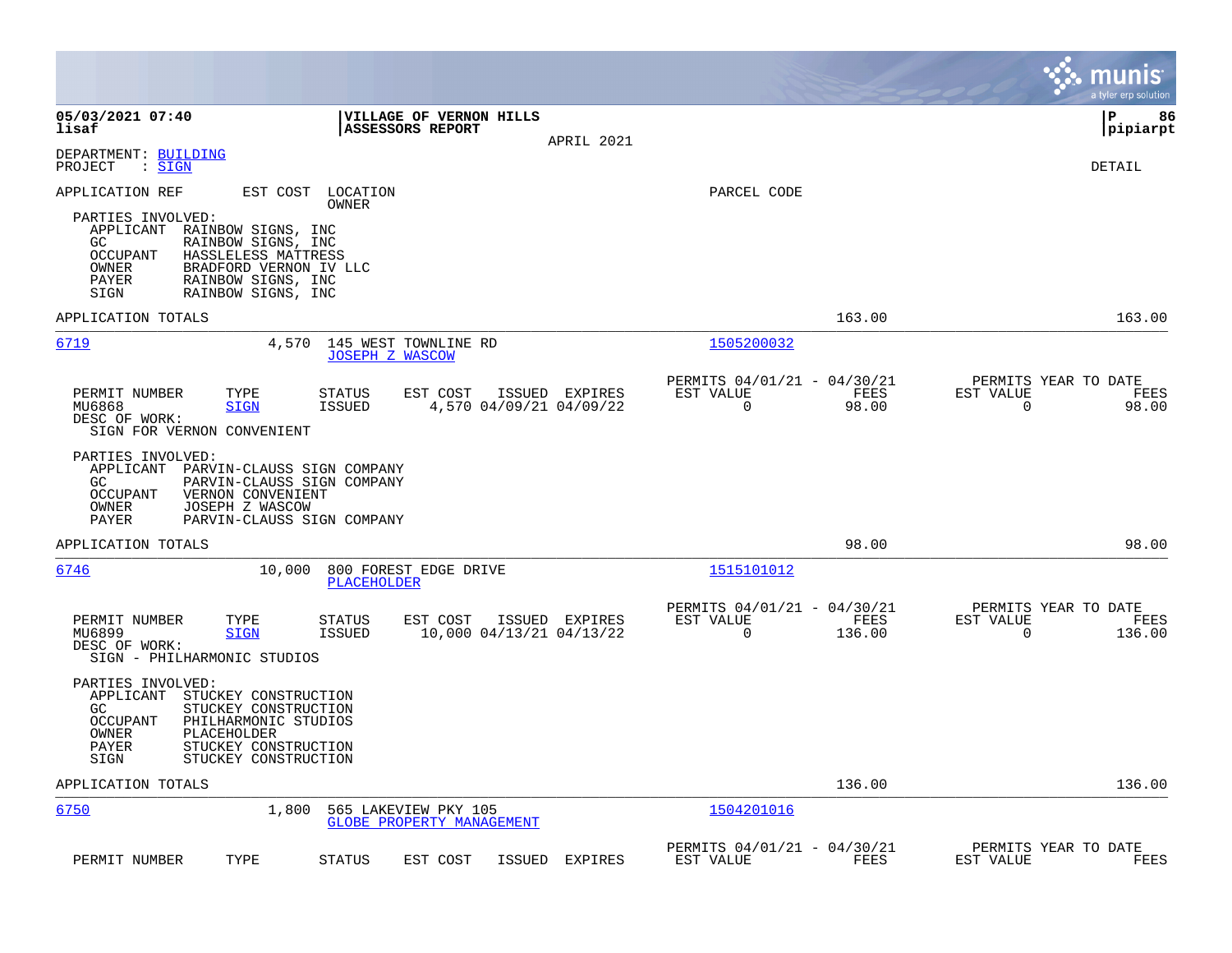|                                                                                                                                                                                                                                      |                                               |                   |                                        | munis<br>a tyler erp solution |
|--------------------------------------------------------------------------------------------------------------------------------------------------------------------------------------------------------------------------------------|-----------------------------------------------|-------------------|----------------------------------------|-------------------------------|
| 05/03/2021 07:40<br>VILLAGE OF VERNON HILLS<br>lisaf<br>ASSESSORS REPORT<br>APRIL 2021                                                                                                                                               |                                               |                   |                                        | ΙP<br>87<br> pipiarpt         |
| DEPARTMENT: BUILDING<br>PROJECT<br>: SIGN                                                                                                                                                                                            |                                               |                   |                                        | DETAIL                        |
| APPLICATION REF<br>EST COST LOCATION<br>OWNER                                                                                                                                                                                        | PARCEL CODE                                   |                   |                                        |                               |
| <b>ISSUED</b><br>MU6893<br>$\mathtt{SICN}$<br>1,800 04/12/21 04/12/22<br>DESC OF WORK:<br>NEW NON-ILLUMINATED SIGN                                                                                                                   | $\mathbf 0$                                   | 82.50             | $\mathbf 0$                            | 82.50                         |
| PARTIES INVOLVED:<br>GC.<br>SIGNARAMA BUFFALO GROVE<br>OCCUPANT<br>GLOBE PROPERTY MANAGEMENT<br>OWNER<br>GLOBE PROPERTY MANAGEMENT<br>PAYER<br>SIGNARAMA BUFFALO GROVE<br>SIGN<br>SIGNARAMA BUFFALO GROVE                            |                                               |                   |                                        |                               |
| APPLICATION TOTALS                                                                                                                                                                                                                   |                                               | 82.50             |                                        | 82.50                         |
| <u>6791</u><br>863 NORTH MILWAUKEE AVENUE 500<br>8,600<br>PASSCO MELODY FARM DST                                                                                                                                                     | 1134302008                                    |                   |                                        |                               |
| EST COST<br>ISSUED EXPIRES<br>PERMIT NUMBER<br>TYPE<br><b>STATUS</b><br>MU6995<br>8,600 04/27/21 04/27/22<br><b>SIGN</b><br>ISSUED<br>DESC OF WORK:<br>SIGN - CREDIT UNION 1                                                         | PERMITS 04/01/21 - 04/30/21<br>EST VALUE<br>0 | FEES<br>151.00    | PERMITS YEAR TO DATE<br>EST VALUE<br>0 | FEES<br>151.00                |
| PARTIES INVOLVED:<br>APPLICANT<br>CAPTIVATING SIGNS<br>ELECTRICIA CODY SNICK<br>CAPTIVATING SIGNS<br>GC.<br>OCCUPANT<br>CREDIT UNION 1<br>OWNER<br>PASSCO MELODY FARM DST<br>PAYER<br>CAPTIVATING SIGNS<br>CAPTIVATING SIGNS<br>SIGN |                                               |                   |                                        |                               |
| APPLICATION TOTALS                                                                                                                                                                                                                   |                                               | 151.00            |                                        | 151.00                        |
| 6846<br>600<br>1640 NORTH MILWAUKEE AVE 100<br>WILLIAM G CHIN                                                                                                                                                                        | 1128411007                                    |                   |                                        |                               |
| PERMIT NUMBER<br>TYPE<br>EST COST<br>ISSUED EXPIRES<br><b>STATUS</b><br>MU6946<br><b>SIGN</b><br><b>ISSUED</b><br>600 04/22/21 04/22/22<br>DESC OF WORK:<br>SIGN - STARBUCKS - CONNECTING SIGN TO EXISTING ELECTRIC                  | PERMITS 04/01/21 - 04/30/21<br>EST VALUE<br>0 | FEES<br>91.00     | PERMITS YEAR TO DATE<br>EST VALUE<br>0 | FEES<br>91.00                 |
| PARTIES INVOLVED:<br>APPLICANT<br>VITAL SIGNS USA, INC<br>GC<br>VITAL SIGNS USA, INC<br>OCCUPANT<br>STARBUCKS<br>OWNER<br>WILLIAM G CHIN<br>PAYER<br>VITAL SIGNS USA, INC<br>SIGN<br>VITAL SIGNS USA, INC                            |                                               |                   |                                        |                               |
| APPLICATION TOTALS<br>PROJECT TOTALS                                                                                                                                                                                                 | 0                                             | 91.00<br>1,535.50 | 0                                      | 91.00<br>1,535.50             |